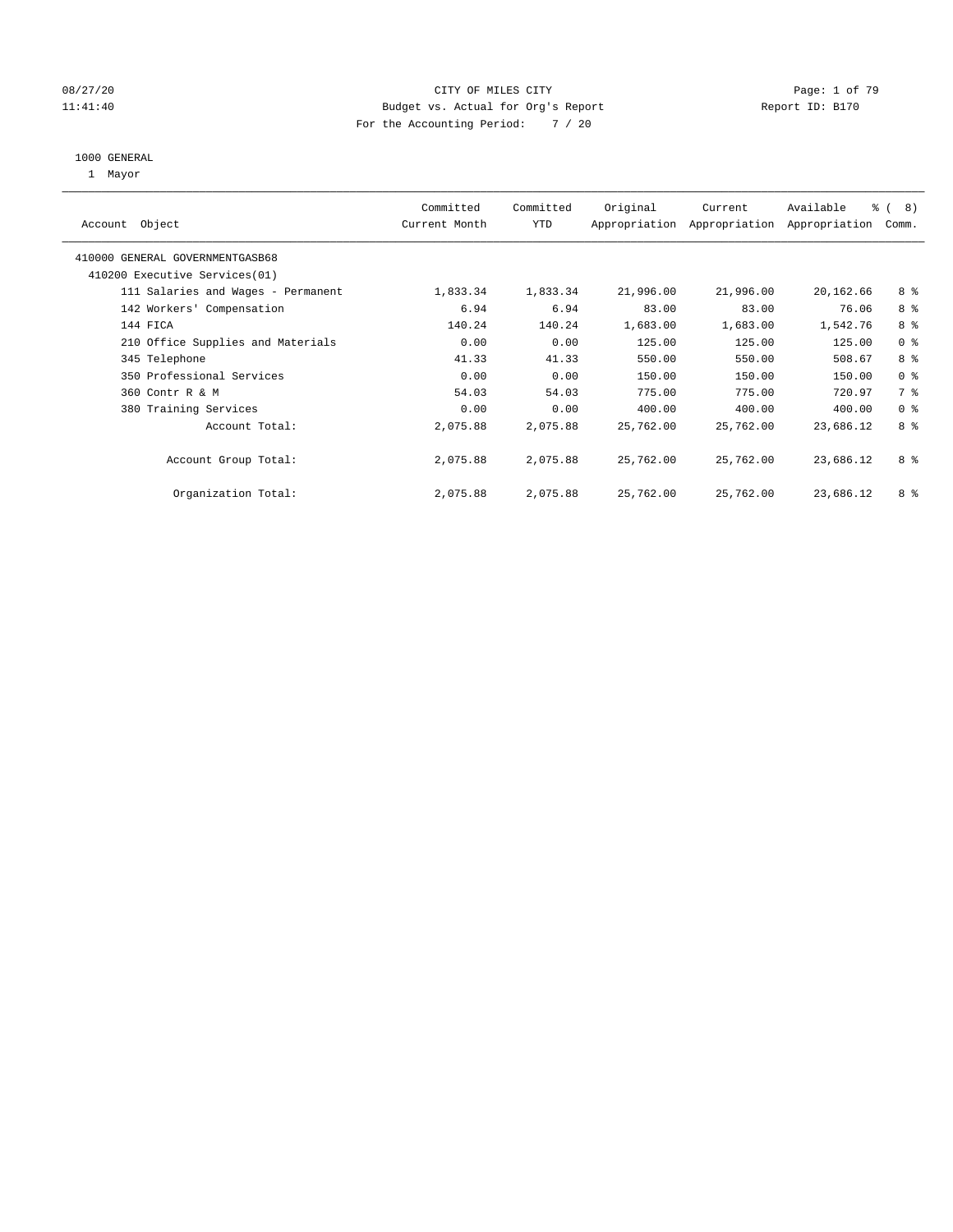#### 08/27/20 CITY OF MILES CITY Page: 2 of 79 11:41:40 Budget vs. Actual for Org's Report Report ID: B170 For the Accounting Period: 7 / 20

#### 1000 GENERAL

2 City Council

| Account Object                           | Committed<br>Current Month | Committed<br><b>YTD</b> | Original  | Current<br>Appropriation Appropriation Appropriation | Available   | % (8)<br>Comm. |
|------------------------------------------|----------------------------|-------------------------|-----------|------------------------------------------------------|-------------|----------------|
|                                          |                            |                         |           |                                                      |             |                |
| 410000 GENERAL GOVERNMENTGASB68          |                            |                         |           |                                                      |             |                |
| 410100 Legislative Services(02)          |                            |                         |           |                                                      |             |                |
| 111 Salaries and Wages - Permanent       | 2,333.38                   | 2,333.38                | 31,968.00 | 31,968.00                                            | 29,634.62   | 7 %            |
| 142 Workers' Compensation                | 8.82                       | 8.82                    | 121.00    | 121.00                                               | 112.18      | 7 <sup>°</sup> |
| 144 FICA                                 | 178.50                     | 178.50                  | 2,445.00  | 2,445.00                                             | 2,266.50    | 7 <sup>°</sup> |
| 145 PERS                                 | 0.00                       | 0.00                    | 350.00    | 350.00                                               | 350.00      | 0 <sup>8</sup> |
| 220 Operating Expenses                   | 0.00                       | 0.00                    | 100.00    | 100.00                                               | 100.00      | 0 <sup>8</sup> |
| 370 Travel                               | 0.00                       | 0.00                    | 380.00    | 380.00                                               | 380.00      | 0 <sup>8</sup> |
| 380 Training Services                    | 0.00                       | 0.00                    | 500.00    | 500.00                                               | 500.00      | 0 <sup>8</sup> |
| Account Total:                           | 2,520.70                   | 2,520.70                | 35,864.00 | 35,864.00                                            | 33, 343. 30 | 7 <sup>°</sup> |
| 410105 Safety Culture-Supplies           |                            |                         |           |                                                      |             |                |
| 230 Repair and Maintenance Supplies      | 0.00                       | 0.00                    | 250.00    | 250.00                                               | 250.00      | 0 <sup>8</sup> |
| Account Total:                           | 0.00                       | 0.00                    | 250.00    | 250.00                                               | 250.00      | 0 <sup>8</sup> |
| Account Group Total:                     | 2,520.70                   | 2,520.70                | 36,114.00 | 36,114.00                                            | 33,593.30   | 7 <sup>°</sup> |
| 470000 Housing and Community Development |                            |                         |           |                                                      |             |                |
| 470300 Ecomonic Development              |                            |                         |           |                                                      |             |                |
| 350 Professional Services                | 0.00                       | 0.00                    | 15,330.00 | 15,330.00                                            | 15,330.00   | 0 <sup>8</sup> |
| Account Total:                           | 0.00                       | 0.00                    | 15,330.00 | 15,330.00                                            | 15,330.00   | 0 <sup>8</sup> |
| Account Group Total:                     | 0.00                       | 0.00                    | 15,330.00 | 15,330.00                                            | 15,330.00   | 0 <sup>8</sup> |
| Organization Total:                      | 2,520.70                   | 2,520.70                | 51,444.00 | 51,444.00                                            | 48,923.30   | 5 <sup>8</sup> |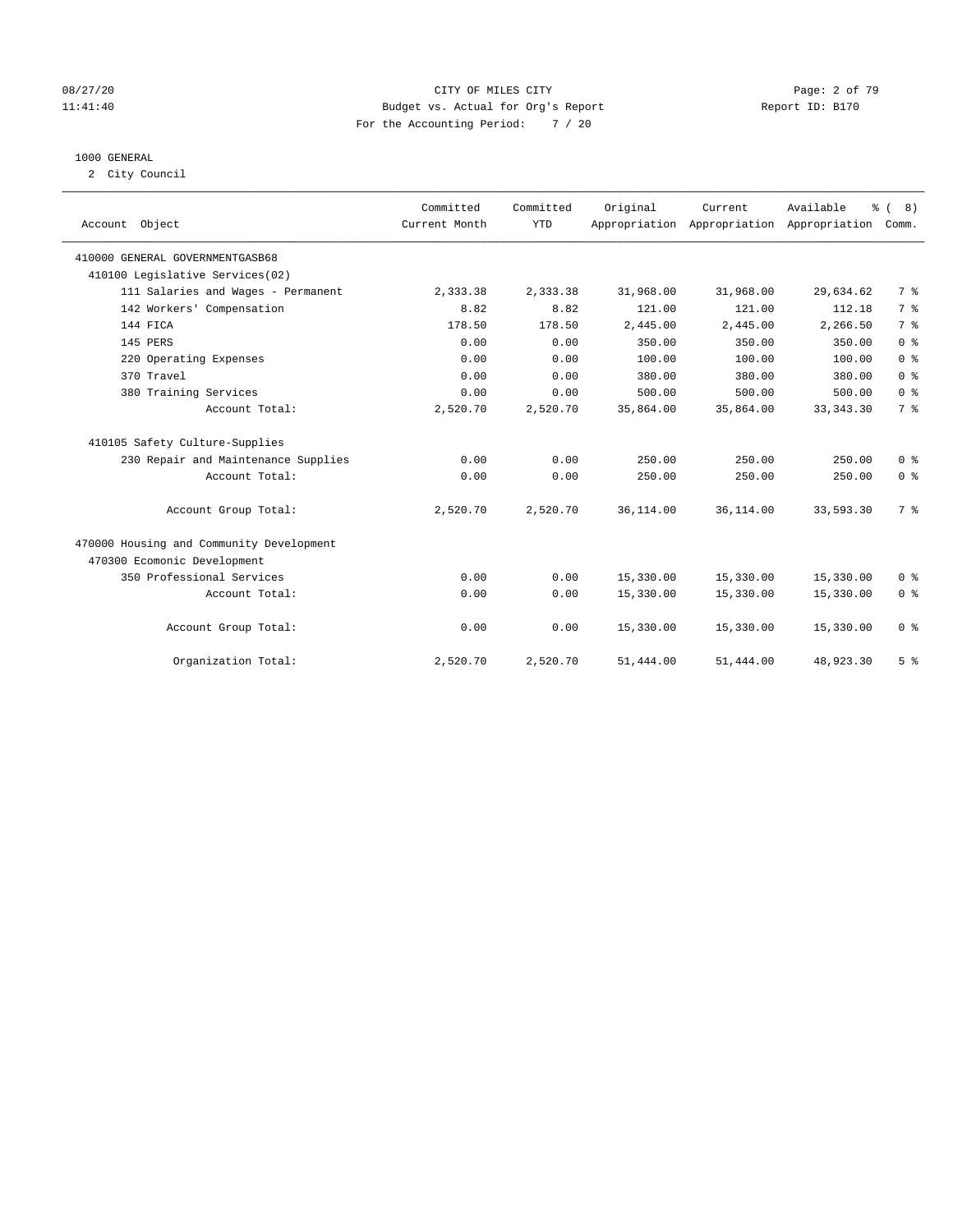#### 08/27/20 CITY OF MILES CITY Page: 3 of 79 11:41:40 Budget vs. Actual for Org's Report Report ID: B170 For the Accounting Period: 7 / 20

#### 1000 GENERAL

3 City Clerk

| Account Object                             | Committed<br>Current Month | Committed<br><b>YTD</b> | Original     | Current      | Available<br>Appropriation Appropriation Appropriation Comm. | $\frac{6}{6}$ ( 8) |
|--------------------------------------------|----------------------------|-------------------------|--------------|--------------|--------------------------------------------------------------|--------------------|
| 410000 GENERAL GOVERNMENTGASB68            |                            |                         |              |              |                                                              |                    |
| 410500 Financial Services(03)              |                            |                         |              |              |                                                              |                    |
| 111 Salaries and Wages - Permanent         | 8,766.41                   | 8,766.41                | 99,604.00    | 99,604.00    | 90,837.59                                                    | 9 <sup>°</sup>     |
| 131 VACATION                               | 1,405.18                   | 1,405.18                | 15,000.00    | 15,000.00    | 13,594.82                                                    | 9 <sup>°</sup>     |
| 132 SICK LEAVE                             | 215.49                     | 215.49                  | 4,100.00     | 4,100.00     | 3,884.51                                                     | 5 <sup>8</sup>     |
| 133 OTHER LEAVE PAY                        | 3.99                       | 3.99                    | 3,283.00     | 3,283.00     | 3,279.01                                                     | 0 <sup>8</sup>     |
| 141 Unemployment Insurance                 | 16.25                      | 16.25                   | 183.00       | 183.00       | 166.75                                                       | 9 <sup>8</sup>     |
| 142 Workers' Compensation                  | 63.08                      | 63.08                   | 1,957.00     | 1,957.00     | 1,893.92                                                     | 3 <sup>°</sup>     |
| 143 Health Insurance                       | 2,477.98                   | 2,477.98                | 28,199.00    | 28,199.00    | 25,721.02                                                    | 9 <sup>°</sup>     |
| 144 FICA                                   | 825.80                     | 825.80                  | 9,332.00     | 9,332.00     | 8,506.20                                                     | 9 <sup>°</sup>     |
| 145 PERS                                   | 911.31                     | 911.31                  | 10,698.00    | 10,698.00    | 9,786.69                                                     | 9 <sub>8</sub>     |
| 196 CLOTHING ALLOTMENT                     | 435.00                     | 435.00                  | 450.00       | 450.00       | 15.00                                                        | 97 <sub>8</sub>    |
| 210 Office Supplies and Materials          | 100.89                     | 100.89                  | 2,200.00     | 2,200.00     | 2,099.11                                                     | 5 <sup>8</sup>     |
| 214 Small Items of Equipment               | 0.00                       | 0.00                    | 2,000.00     | 2,000.00     | 2,000.00                                                     | 0 <sup>8</sup>     |
| 220 Operating Expenses                     | 157.49                     | 157.49                  | 5,457.00     | 5,457.00     | 5,299.51                                                     | 3%                 |
| 311 Postage, Box Rent, Etc.                | $-493.10$                  | $-493.10$               | 2,500.00     | 2,500.00     | 2,993.10                                                     | $-20$ %            |
| 320 Printing, Duplicating, Typing &        | 0.00                       | 0.00                    | 100.00       | 100.00       | 100.00                                                       | 0 <sup>8</sup>     |
| 330 Publicity, Subscriptions & Dues        | 0.00                       | 0.00                    | 2,200.00     | 2,200.00     | 2,200.00                                                     | 0 <sup>8</sup>     |
| 334 Memberships, Registrations & Dues      | 3,157.68                   | 3,157.68                | 3,300.00     | 3,300.00     | 142.32                                                       | 96%                |
| 345 Telephone                              | 67.60                      | 67.60                   | 650.00       | 650.00       | 582.40                                                       | 10 <sup>8</sup>    |
| 347 Internet                               | 8.70                       | 8.70                    | 250.00       | 250.00       | 241.30                                                       | 3 <sup>8</sup>     |
| 350 Professional Services                  | 0.00                       | 0.00                    | 20,500.00    | 20,500.00    | 20,500.00                                                    | 0 <sup>8</sup>     |
| 360 Contr R & M                            | 8,846.74                   | 8,846.74                | 16,500.00    | 16,500.00    | 7,653.26                                                     | 54%                |
| 370 Travel                                 | 0.00                       | 0.00                    | 2,800.00     | 2,800.00     | 2,800.00                                                     | 0 <sup>8</sup>     |
| 380 Training Services                      | 0.00                       | 0.00                    | 1,600.00     | 1,600.00     | 1,600.00                                                     | 0 <sup>8</sup>     |
| 382 Books                                  | 0.00                       | 0.00                    | 350.00       | 350.00       | 350.00                                                       | 0 <sup>8</sup>     |
| 390 Other Purchased Services (Recorded     | 0.00                       | 0.00                    | 100.00       | 100.00       | 100.00                                                       | 0 <sup>8</sup>     |
| 513 Liability                              | 97,748.87                  | 97,748.87               | 97,749.00    | 97,749.00    | 0.13                                                         | 100 <sub>8</sub>   |
| 521 Surety Bonds for Officials & Employees | 750.00                     | 750.00                  | 750.00       | 750.00       | 0.00                                                         | $100*$             |
| 555 Bank Service Charges                   | 36.66                      | 36.66                   | 500.00       | 500.00       | 463.34                                                       | 7 <sup>°</sup>     |
| Account Total:                             | 125,502.02                 | 125,502.02              | 332,312.00   | 332,312.00   | 206,809.98                                                   | 38 %               |
| 411101 Labor Negotiations                  |                            |                         |              |              |                                                              |                    |
| 350 Professional Services                  | 0.00                       | 0.00                    | 10,000.00    | 10,000.00    | 10,000.00                                                    | 0 <sup>8</sup>     |
| Account Total:                             | 0.00                       | 0.00                    | 10,000.00    | 10,000.00    | 10,000.00                                                    | 0 <sup>8</sup>     |
| Account Group Total:                       | 125,502.02                 | 125,502.02              | 342,312.00   | 342,312.00   | 216,809.98                                                   | 37%                |
| Organization Total:                        | 125,502.02                 | 125,502.02              | 342, 312, 00 | 342, 312, 00 | 216,809.98                                                   | 378                |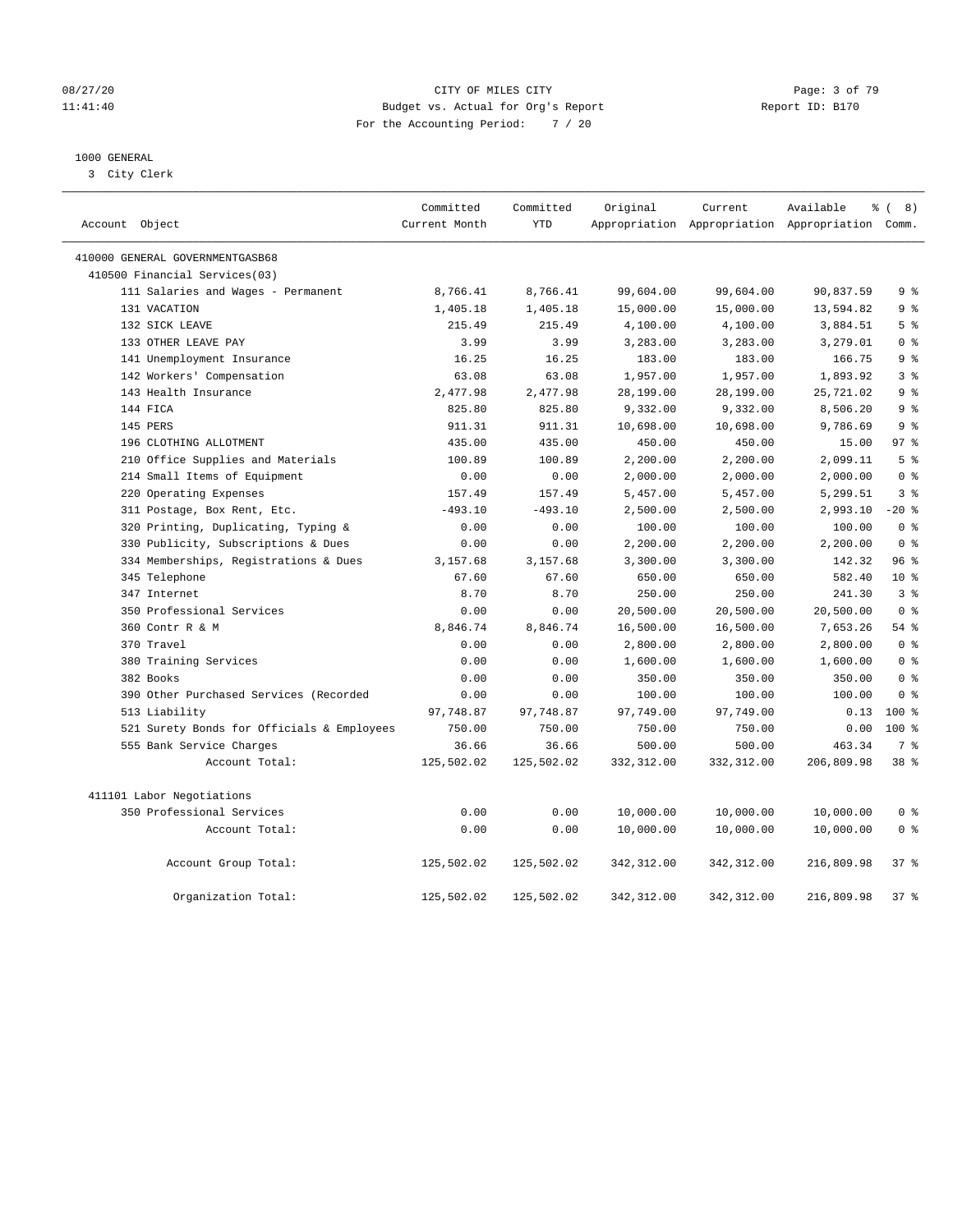#### 08/27/20 CITY OF MILES CITY Page: 4 of 79 11:41:41 Budget vs. Actual for Org's Report Changer Report ID: B170 For the Accounting Period: 7 / 20

#### 1000 GENERAL

4 Attorney

| Account Object |                                    | Committed<br>Current Month | Committed<br><b>YTD</b> | Original   | Current<br>Appropriation Appropriation Appropriation | Available  | $\frac{6}{6}$ ( 8)<br>Comm. |  |
|----------------|------------------------------------|----------------------------|-------------------------|------------|------------------------------------------------------|------------|-----------------------------|--|
|                | 410000 GENERAL GOVERNMENTGASB68    |                            |                         |            |                                                      |            |                             |  |
|                | 411100 Legal Services(04)          |                            |                         |            |                                                      |            |                             |  |
|                | 111 Salaries and Wages - Permanent | 7,102.99                   | 7,102.99                | 103,880.00 | 103,880.00                                           | 96,777.01  | 7 %                         |  |
|                | 131 VACATION                       | 827.80                     | 827.80                  | 2,700.00   | 2,700.00                                             | 1,872.20   | $31$ %                      |  |
|                | 132 SICK LEAVE                     | 1,056.75                   | 1,056.75                | 1,900.00   | 1,900.00                                             | 843.25     | 56 %                        |  |
|                | 141 Unemployment Insurance         | 13.71                      | 13.71                   | 163.00     | 163.00                                               | 149.29     | 8 %                         |  |
|                | 142 Workers' Compensation          | 57.86                      | 57.86                   | 760.00     | 760.00                                               | 702.14     | 8 <sup>°</sup>              |  |
|                | 143 Health Insurance               | 854.70                     | 854.70                  | 10,254.00  | 10,254.00                                            | 9,399.30   | 8 <sup>°</sup>              |  |
|                | 144 FICA                           | 685.06                     | 685.06                  | 8,299.00   | 8,299.00                                             | 7,613.94   | 8 %                         |  |
|                | 145 PERS                           | 724.73                     | 724.73                  | 9,514.00   | 9,514.00                                             | 8,789.27   | 8 %                         |  |
|                | 196 CLOTHING ALLOTMENT             | 150.00                     | 150.00                  | 150.00     | 150.00                                               | 0.00       | $100*$                      |  |
|                | 210 Office Supplies and Materials  | 0.00                       | 0.00                    | 1,000.00   | 1,000.00                                             | 1,000.00   | 0 <sup>8</sup>              |  |
|                | 214 Small Items of Equipment       | 0.00                       | 0.00                    | 1,000.00   | 1,000.00                                             | 1,000.00   | 0 <sup>8</sup>              |  |
|                | 220 Operating Expenses             | 29.95                      | 29.95                   | 1,000.00   | 1,000.00                                             | 970.05     | 3 <sup>°</sup>              |  |
|                | 311 Postage, Box Rent, Etc.        | 10.00                      | 10.00                   | 500.00     | 500.00                                               | 490.00     | 2 <sup>°</sup>              |  |
|                | 345 Telephone                      | 75.97                      | 75.97                   | 100.00     | 100.00                                               | 24.03      | 76 %                        |  |
|                | 350 Professional Services          | 865.00                     | 865.00                  | 4,000.00   | 4,000.00                                             | 3,135.00   | $22$ %                      |  |
|                | 360 Contr R & M                    | 0.00                       | 0.00                    | 207.00     | 207.00                                               | 207.00     | 0 <sup>8</sup>              |  |
|                | 370 Travel                         | 0.00                       | 0.00                    | 700.00     | 700.00                                               | 700.00     | 0 <sup>8</sup>              |  |
|                | Account Total:                     | 12,454.52                  | 12,454.52               | 146,127.00 | 146, 127.00                                          | 133,672.48 | 9 <sup>°</sup>              |  |
|                | Account Group Total:               | 12,454.52                  | 12,454.52               | 146,127.00 | 146,127.00                                           | 133,672.48 | 9 <sup>°</sup>              |  |
|                | Organization Total:                | 12,454.52                  | 12,454.52               | 146,127.00 | 146,127.00                                           | 133,672.48 | 9 <sup>°</sup>              |  |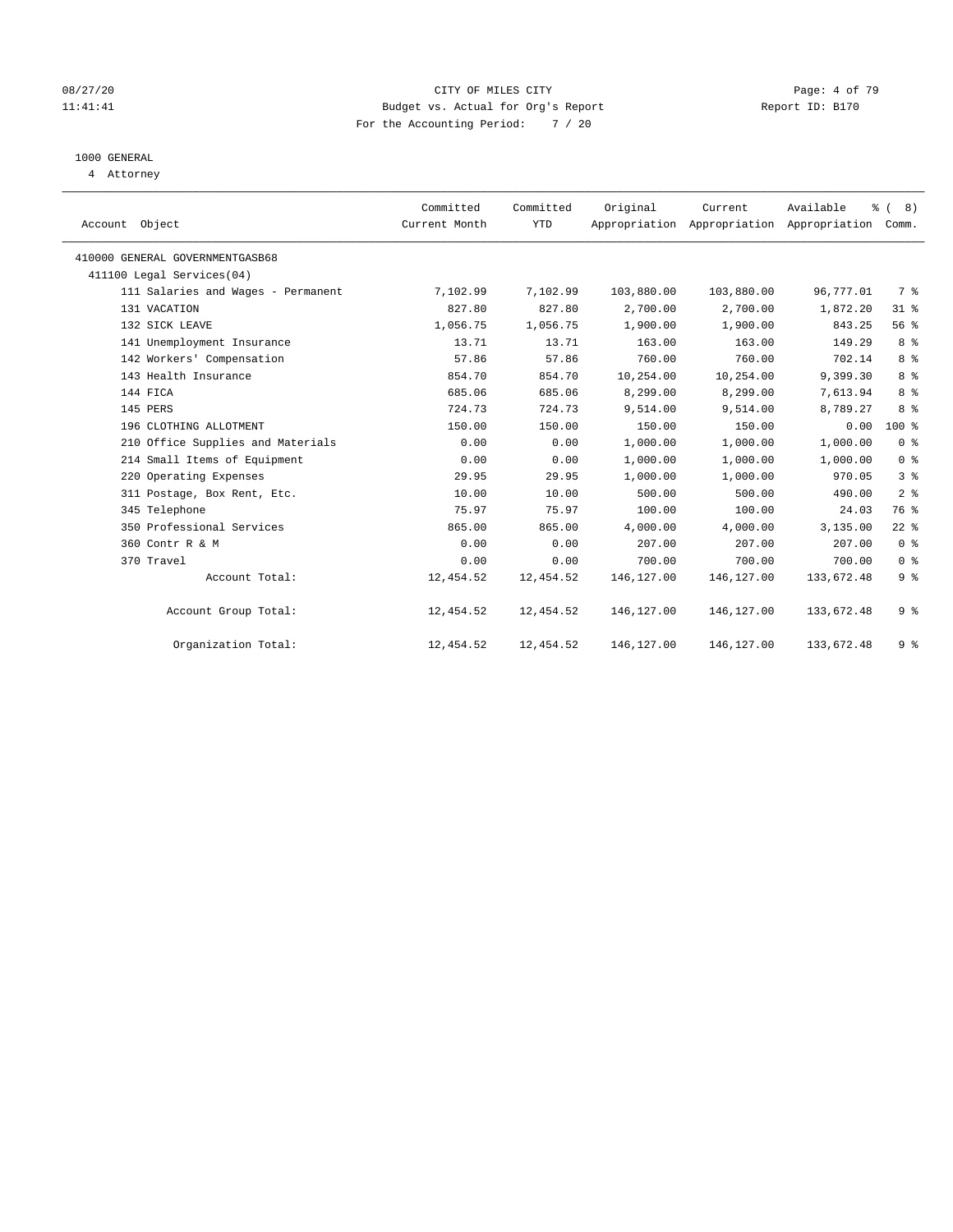#### 08/27/20 Page: 5 of 79 11:41:41 Budget vs. Actual for Org's Report Changer Report ID: B170 For the Accounting Period: 7 / 20

————————————————————————————————————————————————————————————————————————————————————————————————————————————————————————————————————

#### 1000 GENERAL

5 Police

|                                            | Committed     | Committed  | Original     | Current      | Available<br>နွ                                 | 8)<br>$\left($  |
|--------------------------------------------|---------------|------------|--------------|--------------|-------------------------------------------------|-----------------|
| Account Object                             | Current Month | YTD        |              |              | Appropriation Appropriation Appropriation Comm. |                 |
| 420000 PUBLIC SAFETY-GASB68                |               |            |              |              |                                                 |                 |
| 420140 Crime Control and Investigation(05) |               |            |              |              |                                                 |                 |
| 111 Salaries and Wages - Permanent         | 50,079.94     | 50,079.94  | 722,888.00   | 722,888.00   | 672,808.06                                      | 7 %             |
| 121 OVERTIME-PERMANENT                     | 13,209.30     | 13,209.30  | 30,000.00    | 30,000.00    | 16,790.70                                       | 44 %            |
| 131 VACATION                               | 8,424.54      | 8,424.54   | 51,000.00    | 51,000.00    | 42,575.46                                       | $17*$           |
| 132 SICK LEAVE                             | 1,990.99      | 1,990.99   | 25,000.00    | 25,000.00    | 23,009.01                                       | 8 %             |
| 133 OTHER LEAVE PAY                        | 5,135.44      | 5,135.44   | 31,515.00    | 31,515.00    | 26,379.56                                       | 16 <sup>°</sup> |
| 134 HOLIDAY PAY                            | 0.00          | 0.00       | 10,100.00    | 10,100.00    | 10,100.00                                       | 0 <sup>8</sup>  |
| 141 Unemployment Insurance                 | 118.56        | 118.56     | 1,306.00     | 1,306.00     | 1,187.44                                        | 9 <sup>°</sup>  |
| 142 Workers' Compensation                  | 3,258.96      | 3,258.96   | 37,507.00    | 37,507.00    | 34,248.04                                       | 9 <sup>°</sup>  |
| 143 Health Insurance                       | 12,819.80     | 12,819.80  | 158,937.00   | 158,937.00   | 146,117.20                                      | 8 %             |
| 144 FICA                                   | 1,116.08      | 1,116.08   | 12,622.00    | 12,622.00    | 11,505.92                                       | 9 <sup>°</sup>  |
| 146 Police Pension                         | 8,112.26      | 8,112.26   | 116,835.00   | 116,835.00   | 108,722.74                                      | 7 %             |
| 196 CLOTHING ALLOTMENT                     | 180.00        | 180.00     | 0.00         | 0.00         | $-180.00$                                       | $***$ $%$       |
| 210 Office Supplies and Materials          | 228.97        | 228.97     | 6,500.00     | 6,500.00     | 6,271.03                                        | 4 %             |
| 214 Small Items of Equipment               | 0.00          | 0.00       | 8,400.00     | 8,400.00     | 8,400.00                                        | 0 <sup>8</sup>  |
| 220 Operating Expenses                     | 941.55        | 941.55     | 45,895.00    | 45,895.00    | 44,953.45                                       | 2 <sup>°</sup>  |
| 226 Clothing and Uniforms                  | 0.00          | 0.00       | 500.00       | 500.00       | 500.00                                          | 0 <sup>8</sup>  |
| 227 Firearm Supplies                       | 0.00          | 0.00       | 3,800.00     | 3,800.00     | 3,800.00                                        | 0 <sup>8</sup>  |
| 230 Repair and Maintenance Supplies        | 334.87        | 334.87     | 9,000.00     | 9,000.00     | 8,665.13                                        | 4%              |
| 231 Gas, Oil, Diesel Fuel, Grease, etc.    | 1,363.89      | 1,363.89   | 25,000.00    | 25,000.00    | 23,636.11                                       | 5 <sup>°</sup>  |
| 311 Postage, Box Rent, Etc.                | 46.05         | 46.05      | 1,000.00     | 1,000.00     | 953.95                                          | 5 <sup>8</sup>  |
| 334 Memberships, Registrations & Dues      | 100.00        | 100.00     | 2,000.00     | 2,000.00     | 1,900.00                                        | 5 <sup>°</sup>  |
| 345 Telephone                              | 298.10        | 298.10     | 4,000.00     | 4,000.00     | 3,701.90                                        | 7 %             |
| 347 Internet                               | 57.86         | 57.86      | 800.00       | 800.00       | 742.14                                          | 7 %             |
| 350 Professional Services                  | 1,150.10      | 1,150.10   | 18,454.00    | 18,454.00    | 17,303.90                                       | 6 %             |
| 360 Contr R & M                            | 40.50         | 40.50      | 600.00       | 600.00       | 559.50                                          | 7 %             |
| 366 R&M Vehicles - Police/Animal Control   | 569.22        | 569.22     | 16,980.00    | 16,980.00    | 16,410.78                                       | 3%              |
| 370 Travel                                 | 89.20         | 89.20      | 4,500.00     | 4,500.00     | 4,410.80                                        | 2 <sup>°</sup>  |
| 380 Training Services                      | 0.00          | 0.00       | 6,600.00     | 6,600.00     | 6,600.00                                        | 0 <sup>8</sup>  |
| 511 Insurance on Buildings                 | 28.00         | 28.00      | 28.00        | 28.00        | 0.00                                            | $100*$          |
| 512 Insurance on Vehicles & Equipment      | 1,017.62      | 1,017.62   | 1,018.00     | 1,018.00     | 0.38                                            | $100*$          |
| 530 Rent                                   | 0.00          | 0.00       | 37,390.00    | 37,390.00    | 37,390.00                                       | 0 <sup>8</sup>  |
| 790 K9 from contributions                  | 31.99         | 31.99      | 1,000.00     | 1,000.00     | 968.01                                          | 3%              |
| Account Total:                             | 110,743.79    | 110,743.79 | 1,391,175.00 | 1,391,175.00 | 1,280,431.21                                    | 8 %             |
|                                            |               |            |              |              |                                                 |                 |
| 420160 Communications-Dispatch             |               |            |              |              |                                                 |                 |
| 111 Salaries and Wages - Permanent         | 19,529.90     | 19,529.90  | 253,384.00   | 253,384.00   | 233,854.10                                      | 8 %             |
| 121 OVERTIME-PERMANENT                     | 1,629.09      | 1,629.09   | 24,800.00    | 24,800.00    | 23,170.91                                       | 7 %             |
| 131 VACATION                               | 1,352.68      | 1,352.68   | 13,500.00    | 13,500.00    | 12,147.32                                       | 10 <sub>8</sub> |
| 132 SICK LEAVE                             | 558.38        | 558.38     | 7,400.00     | 7,400.00     | 6,841.62                                        | 8 %             |
| 133 OTHER LEAVE PAY                        | 652.90        | 652.90     | 5,272.00     | 5,272.00     | 4,619.10                                        | $12$ %          |
| 134 HOLIDAY PAY                            | 0.00          | 0.00       | 3,400.00     | 3,400.00     | 3,400.00                                        | 0 <sup>8</sup>  |
| 141 Unemployment Insurance                 | 35.58         | 35.58      | 454.00       | 454.00       | 418.42                                          | 8 %             |
| 142 Workers' Compensation                  | 1,041.09      | 1,041.09   | 12,372.00    | 12,372.00    | 11,330.91                                       | 8 %             |
| 143 Health Insurance                       | 4,277.35      | 4,277.35   | 61,524.00    | 61,524.00    | 57,246.65                                       | 7 %             |
| 144 FICA                                   | 1,765.21      | 1,765.21   | 23,140.00    | 23,140.00    | 21,374.79                                       | 8 %             |
| 145 PERS                                   | 2,080.50      | 2,080.50   | 26,990.00    | 26,990.00    | 24,909.50                                       | 8 %             |
| 196 CLOTHING ALLOTMENT                     | 0.00          | 0.00       | 2,000.00     | 2,000.00     | 2,000.00                                        | 0 %             |
| 210 Office Supplies and Materials          | 146.05        | 146.05     | 2,500.00     | 2,500.00     | 2,353.95                                        | 6 %             |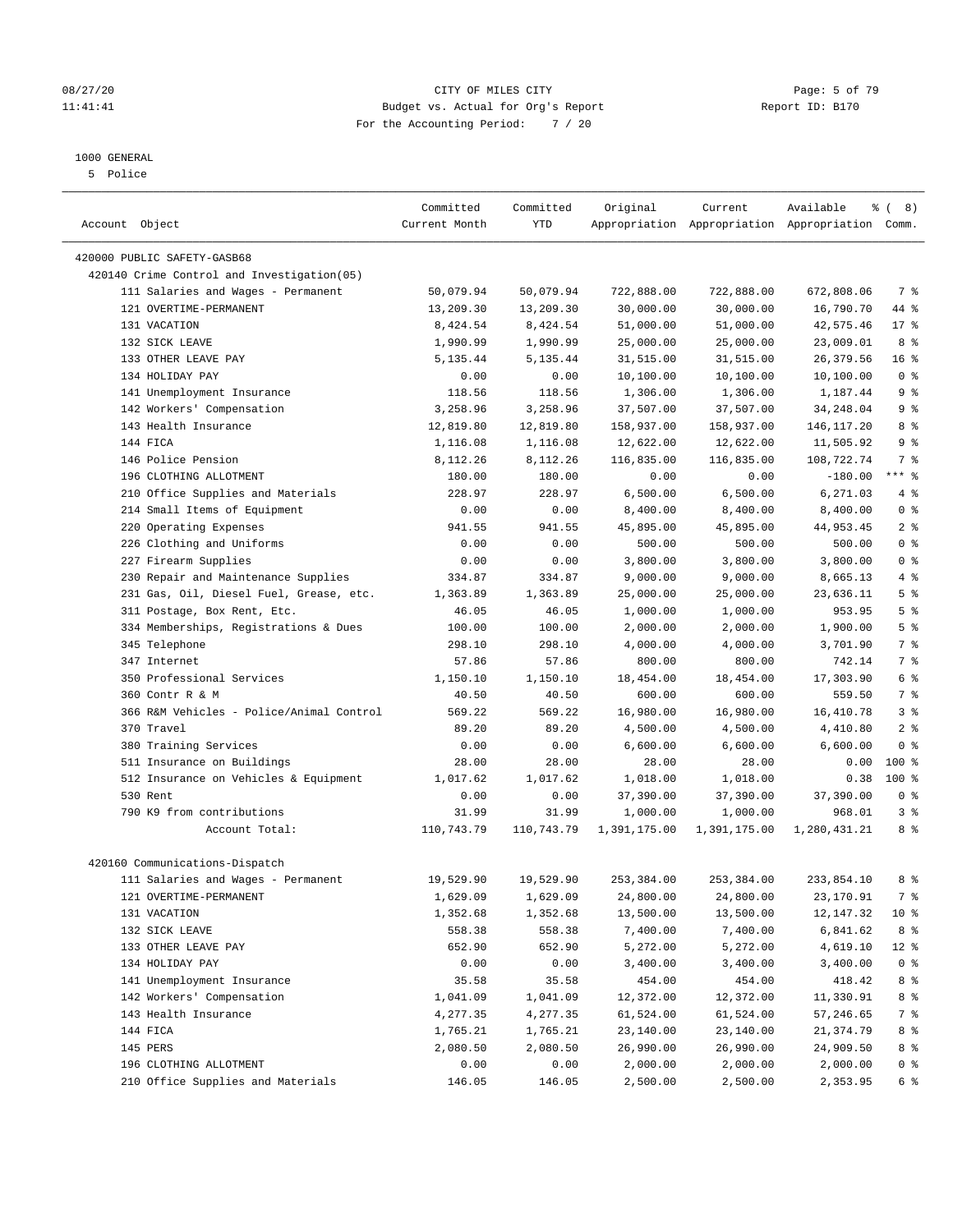#### 08/27/20 Page: 6 of 79 11:41:41 Budget vs. Actual for Org's Report Changer Report ID: B170 For the Accounting Period: 7 / 20

### 1000 GENERAL

5 Police

| Object<br>Account                       | Committed<br>Current Month | Committed<br><b>YTD</b> | Original     | Current<br>Appropriation Appropriation | Available<br>Appropriation | % ( 8)<br>Comm. |
|-----------------------------------------|----------------------------|-------------------------|--------------|----------------------------------------|----------------------------|-----------------|
| 214 Small Items of Equipment            | 0.00                       | 0.00                    | 1,000.00     | 1,000.00                               | 1,000.00                   | 0 <sub>8</sub>  |
| 220 Operating Expenses                  | 0.00                       | 0.00                    | 1,000.00     | 1,000.00                               | 1,000.00                   | 0 <sup>8</sup>  |
| 231 Gas, Oil, Diesel Fuel, Grease, etc. | 0.00                       | 0.00                    | 600.00       | 600.00                                 | 600.00                     | 0 <sup>8</sup>  |
| 311 Postage, Box Rent, Etc.             | 0.00                       | 0.00                    | 100.00       | 100.00                                 | 100.00                     | 0 <sup>8</sup>  |
| 320 Printing, Duplicating, Typing &     | 0.00                       | 0.00                    | 200.00       | 200.00                                 | 200.00                     | 0 <sup>8</sup>  |
| 330 Publicity, Subscriptions & Dues     | 0.00                       | 0.00                    | 100.00       | 100.00                                 | 100.00                     | 0 <sup>8</sup>  |
| 334 Memberships, Registrations & Dues   | 0.00                       | 0.00                    | 100.00       | 100.00                                 | 100.00                     | 0 <sup>8</sup>  |
| 345 Telephone                           | 160.08                     | 160.08                  | 2,000.00     | 2,000.00                               | 1,839.92                   | 8 %             |
| 350 Professional Services               | 243.07                     | 243.07                  | 1,500.00     | 1,500.00                               | 1,256.93                   | 16 <sup>°</sup> |
| 370 Travel                              | 164.50                     | 164.50                  | 2,000.00     | 2,000.00                               | 1,835.50                   | 8 %             |
| 380 Training Services                   | 0.00                       | 0.00                    | 500.00       | 500.00                                 | 500.00                     | 0 <sup>8</sup>  |
| Account Total:                          | 33,636.38                  | 33,636.38               | 445,836.00   | 445,836.00                             | 412,199.62                 | 8 %             |
| Account Group Total:                    | 144,380.17                 | 144,380.17              | 1,837,011.00 | 1,837,011.00                           | 1,692,630.83               | 8 %             |
| Organization Total:                     | 144,380.17                 | 144,380.17              | 1,837,011.00 | 1,837,011.00                           | 1,692,630.83               | 8 %             |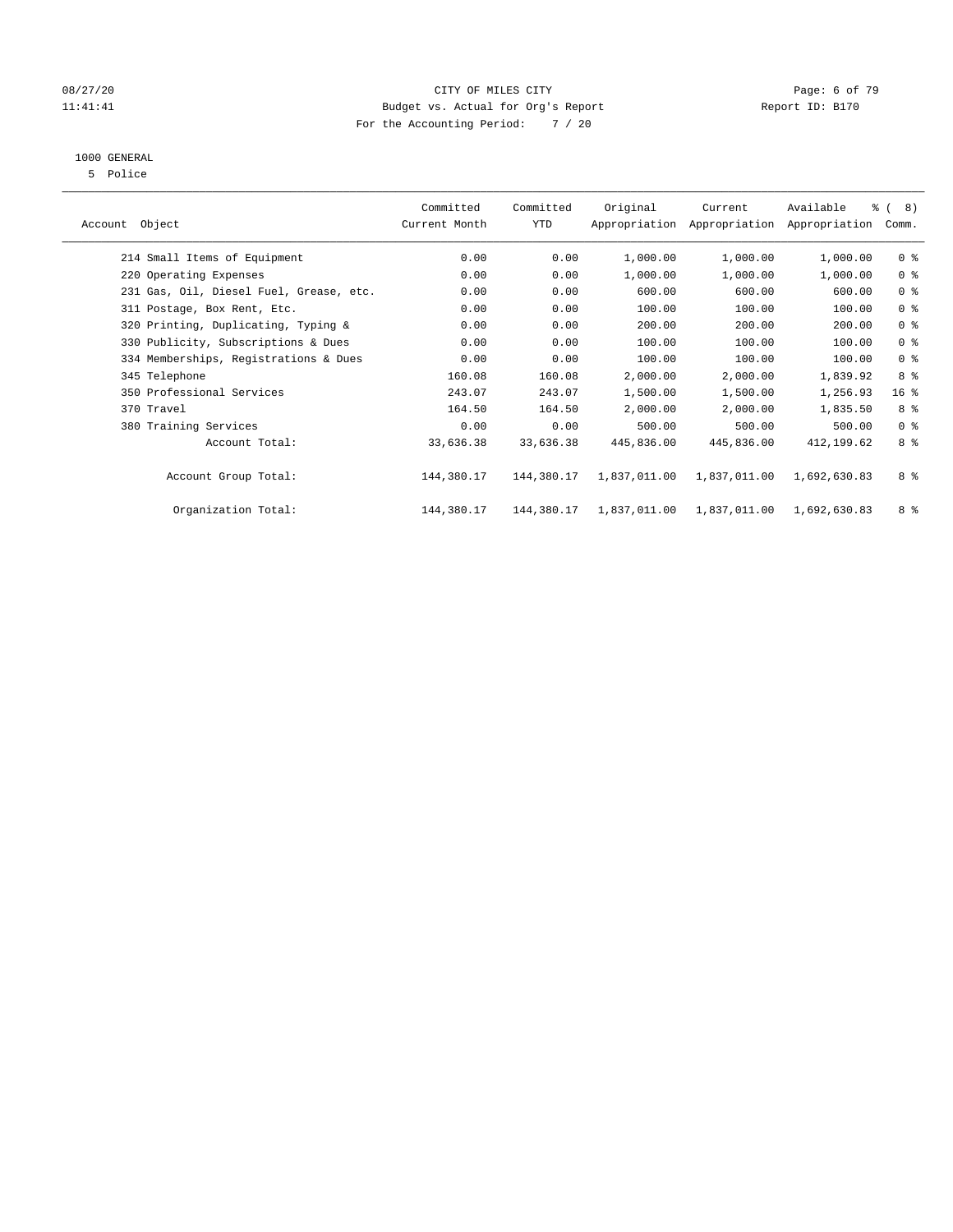#### 08/27/20 **Page: 7 of 79** CITY OF MILES CITY CITY CONTROL Page: 7 of 79 11:41:41 Budget vs. Actual for Org's Report Changer Report ID: B170 For the Accounting Period: 7 / 20

#### 1000 GENERAL

6 Police Judge

|                                       | Committed     | Committed  | Original   | Current                                   | Available  | $\frac{6}{6}$ ( 8) |
|---------------------------------------|---------------|------------|------------|-------------------------------------------|------------|--------------------|
| Account Object                        | Current Month | <b>YTD</b> |            | Appropriation Appropriation Appropriation |            | Comm.              |
| 410000 GENERAL GOVERNMENTGASB68       |               |            |            |                                           |            |                    |
| 410300 Judicial Services(06)          |               |            |            |                                           |            |                    |
| 111 Salaries and Wages - Permanent    | 10,146.01     | 10,146.01  | 82,296.00  | 82,296.00                                 | 72,149.99  | $12*$              |
| 131 VACATION                          | 159.12        | 159.12     | 4,000.00   | 4,000.00                                  | 3,840.88   | 4%                 |
| 132 SICK LEAVE                        | 19.89         | 19.89      | 3,500.00   | 3,500.00                                  | 3,480.11   | 1 <sup>8</sup>     |
| 141 Unemployment Insurance            | 13.45         | 13.45      | 102.00     | 102.00                                    | 88.55      | $13*$              |
| 142 Workers' Compensation             | 108.41        | 108.41     | 1,201.00   | 1,201.00                                  | 1,092.59   | 9 <sup>°</sup>     |
| 143 Health Insurance                  | 3,417.40      | 3,417.40   | 20,508.00  | 20,508.00                                 | 17,090.60  | $17*$              |
| 144 FICA                              | 816.56        | 816.56     | 6,869.00   | 6,869.00                                  | 6,052.44   | $12*$              |
| 145 PERS                              | 905.50        | 905.50     | 7,875.00   | 7,875.00                                  | 6,969.50   | $11$ %             |
| 196 CLOTHING ALLOTMENT                | 450.00        | 450.00     | 300.00     | 300.00                                    | $-150.00$  | 150 %              |
| 210 Office Supplies and Materials     | 71.69         | 71.69      | 2,300.00   | 2,300.00                                  | 2,228.31   | 3 <sup>8</sup>     |
| 311 Postage, Box Rent, Etc.           | 415.45        | 415.45     | 450.00     | 450.00                                    | 34.55      | $92$ $%$           |
| 334 Memberships, Registrations & Dues | 0.00          | 0.00       | 450.00     | 450.00                                    | 450.00     | 0 <sup>8</sup>     |
| 345 Telephone                         | 126.39        | 126.39     | 1,900.00   | 1,900.00                                  | 1,773.61   | 7 <sup>°</sup>     |
| 347 Internet                          | 30.15         | 30.15      | 250.00     | 250.00                                    | 219.85     | $12*$              |
| 370 Travel                            | 0.00          | 0.00       | 2,000.00   | 2,000.00                                  | 2,000.00   | 0 <sup>8</sup>     |
| 380 Training Services                 | 0.00          | 0.00       | 850.00     | 850.00                                    | 850.00     | 0 <sup>8</sup>     |
| 382 Books                             | 0.00          | 0.00       | 300.00     | 300.00                                    | 300.00     | 0 <sup>8</sup>     |
| 394 Jury and Witness Fees             | 0.00          | 0.00       | 500.00     | 500.00                                    | 500.00     | 0 <sup>8</sup>     |
| Account Total:                        | 16,680.02     | 16,680.02  | 135,651.00 | 135,651.00                                | 118,970.98 | $12*$              |
| Account Group Total:                  | 16,680.02     | 16,680.02  | 135,651.00 | 135,651.00                                | 118,970.98 | $12*$              |
| Organization Total:                   | 16,680.02     | 16,680.02  | 135,651.00 | 135,651.00                                | 118,970.98 | $12*$              |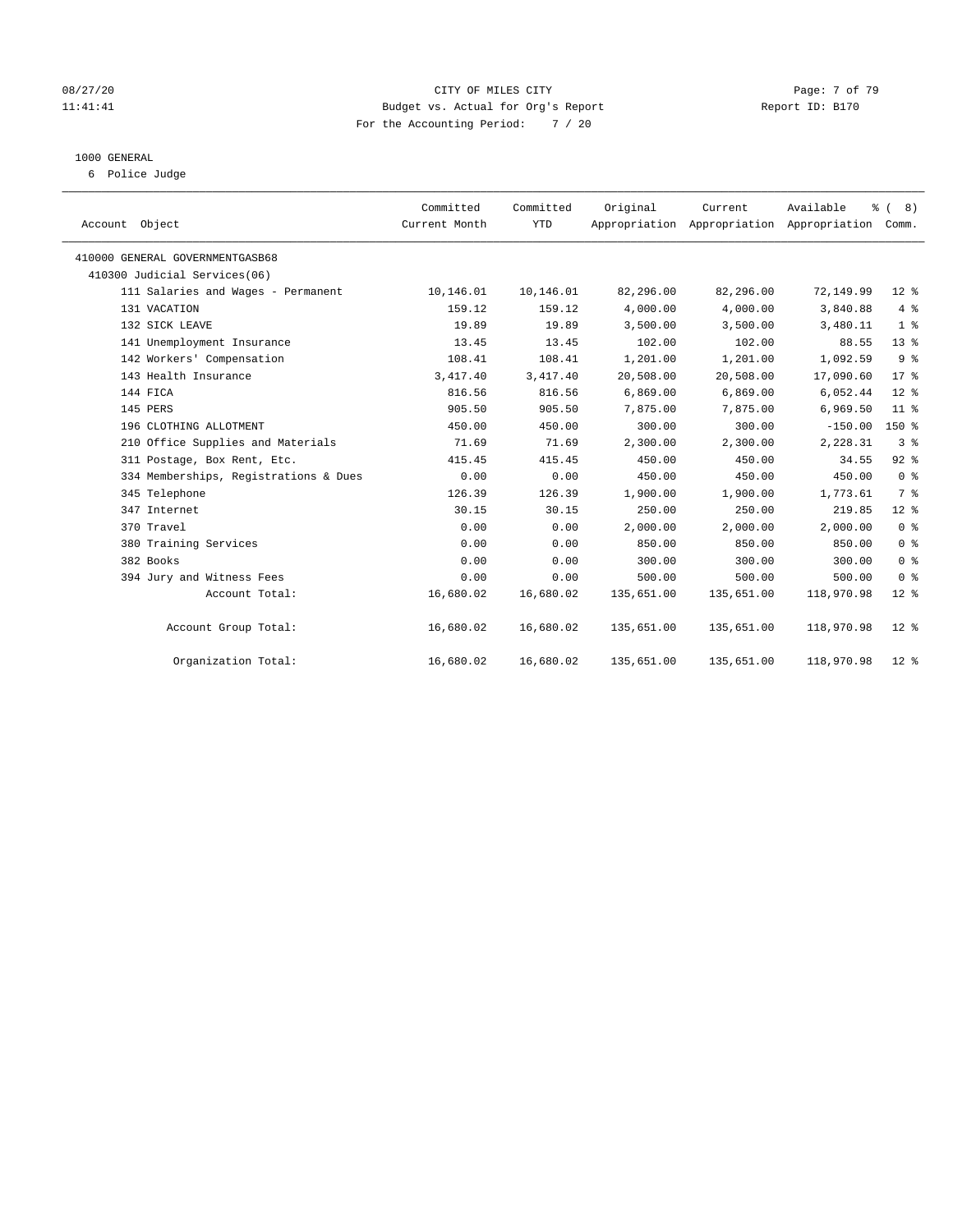#### 08/27/20 CITY OF MILES CITY Page: 8 of 79 11:41:41 Budget vs. Actual for Org's Report Changer Report ID: B170 For the Accounting Period: 7 / 20

————————————————————————————————————————————————————————————————————————————————————————————————————————————————————————————————————

#### 1000 GENERAL

7 Fire

|                                         | Committed     | Committed | Original     | Current               | Available                                       | <sub>රි</sub> ( 8 ) |
|-----------------------------------------|---------------|-----------|--------------|-----------------------|-------------------------------------------------|---------------------|
| Account Object                          | Current Month | YTD       |              |                       | Appropriation Appropriation Appropriation Comm. |                     |
| 420000 PUBLIC SAFETY-GASB68             |               |           |              |                       |                                                 |                     |
| 420460 Fire Suppression(07)             |               |           |              |                       |                                                 |                     |
| 111 Salaries and Wages - Permanent      | 39,190.98     | 39,190.98 | 438,580.00   | 438,580.00            | 399,389.02                                      | 9%                  |
| 112 SALARIES AND WAGES - PART PAID      | 544.00        | 544.00    | 7,380.00     | 7,380.00              | 6,836.00                                        | 7 %                 |
| 121 OVERTIME-PERMANENT                  | 4,984.62      | 4,984.62  | 65,000.00    | 65,000.00             | 60,015.38                                       | 8 %                 |
| 131 VACATION                            |               |           |              |                       |                                                 | 8 %                 |
|                                         | 3,600.19      | 3,600.19  | 45,600.00    | 45,600.00             | 41,999.81                                       |                     |
| 132 SICK LEAVE                          | 934.75        | 934.75    | 25,700.00    | 25,700.00<br>9,578.00 | 24,765.25<br>7,682.08                           | 4%                  |
| 133 OTHER LEAVE PAY<br>134 HOLIDAY PAY  | 1,895.92      | 1,895.92  | 9,578.00     |                       | 10,889.03                                       | $20*$<br>9%         |
|                                         | 1,110.97      | 1,110.97  | 12,000.00    | 12,000.00             |                                                 |                     |
| 141 Unemployment Insurance              | 78.35         | 78.35     | 856.00       | 856.00                | 777.65                                          | 9%                  |
| 142 Workers' Compensation               | 3,174.14      | 3,174.14  | 29,357.00    | 29,357.00             | 26,182.86                                       | $11$ %              |
| 143 Health Insurance                    | 7,938.56      | 7,938.56  | 87,569.00    | 87,569.00             | 79,630.44                                       | 9%                  |
| 144 FICA                                | 789.02        | 789.02    | 8,274.00     | 8,274.00              | 7,484.98                                        | $10*$               |
| 147 Firemen's Pension                   | 6,767.24      | 6,767.24  | 69,819.00    | 69,819.00             | 63,051.76                                       | $10*$               |
| 149 Firemen's 457B Match                | 488.82        | 488.82    | 3,081.00     | 3,081.00              | 2,592.18                                        | 16 <sup>°</sup>     |
| 210 Office Supplies and Materials       | 103.97        | 103.97    | 12,000.00    | 12,000.00             | 11,896.03                                       | 1 <sup>8</sup>      |
| 211 Clothing Allotment                  | 0.00          | 0.00      | 9,600.00     | 9,600.00              | 9,600.00                                        | 0 <sup>8</sup>      |
| 214 Small Items of Equipment            | 80.10         | 80.10     | 15,000.00    | 15,000.00             | 14,919.90                                       | 1 <sup>8</sup>      |
| 217 Small Item Equ/Inspector            | 0.00          | 0.00      | 1,000.00     | 1,000.00              | 1,000.00                                        | 0 <sup>8</sup>      |
| 220 Operating Expenses                  | 1,705.96      | 1,705.96  | 11,000.00    | 11,000.00             | 9,294.04                                        | 16%                 |
| 223 Operating Exp/Inspector             | 0.00          | 0.00      | 2,440.00     | 2,440.00              | 2,440.00                                        | 0 <sup>8</sup>      |
| 226 Clothing and Uniforms               | 1,739.00      | 1,739.00  | 16,600.00    | 16,600.00             | 14,861.00                                       | $10*$               |
| 230 Repair and Maintenance Supplies     | 92.77         | 92.77     | 4,000.00     | 4,000.00              | 3,907.23                                        | 2 <sup>°</sup>      |
| 231 Gas, Oil, Diesel Fuel, Grease, etc. | 429.55        | 429.55    | 12,000.00    | 12,000.00             | 11,570.45                                       | 4%                  |
| 241 Consumable Tools                    | 0.00          | 0.00      | 3,000.00     | 3,000.00              | 3,000.00                                        | 0 <sup>8</sup>      |
| 311 Postage, Box Rent, Etc.             | 0.00          | 0.00      | 150.00       | 150.00                | 150.00                                          | 0 <sup>8</sup>      |
| 320 Printing, Duplicating, Typing &     | 0.00          | 0.00      | 750.00       | 750.00                | 750.00                                          | 0 <sup>8</sup>      |
| 330 Publicity, Subscriptions & Dues     | 0.00          | 0.00      | 300.00       | 300.00                | 300.00                                          | 0 <sup>8</sup>      |
| 334 Memberships, Registrations & Dues   | 0.00          | 0.00      | 2,000.00     | 2,000.00              | 2,000.00                                        | 0 <sup>8</sup>      |
| 341 Electric Utility Services           | 584.09        | 584.09    | 5,207.00     | 5,207.00              | 4,622.91                                        | $11$ %              |
| 342 Water Utility Services              | 38.78         | 38.78     | 500.00       | 500.00                | 461.22                                          | 8 %                 |
| 343 Sewer Utility Services              | 46.43         | 46.43     | 500.00       | 500.00                | 453.57                                          | 9 <sub>8</sub>      |
| 344 Gas Utility Service                 | 26.95         | 26.95     | 2,893.00     | 2,893.00              | 2,866.05                                        | 1 <sup>8</sup>      |
| 345 Telephone                           | 252.04        | 252.04    | 3,241.00     | 3,241.00              | 2,988.96                                        | 8 %                 |
| 346 Garbage Service                     | 464.31        | 464.31    | 1,500.00     | 1,500.00              | 1,035.69                                        | 31 %                |
| 347 Internet                            | 50.69         | 50.69     | 1,869.00     | 1,869.00              | 1,818.31                                        | 3%                  |
| 350 Professional Services               | 0.00          | 0.00      | 20,000.00    | 20,000.00             | 20,000.00                                       | 0 <sup>8</sup>      |
| 360 Contr R & M                         | 5,364.75      | 5,364.75  | 13,568.00    | 13,568.00             | 8,203.25                                        | 40 %                |
| 364 R&M Vehicles - Fire/Amb             | 0.93          | 0.93      | 40,000.00    | 40,000.00             | 39,999.07                                       | 0 <sup>8</sup>      |
| 370 Travel                              | 0.00          | 0.00      | 7,000.00     | 7,000.00              | 7,000.00                                        | 0 <sup>8</sup>      |
| 375 Travel/Inspector                    | 0.00          | 0.00      | 2,600.00     | 2,600.00              | 2,600.00                                        | 0 <sup>8</sup>      |
| 380 Training Services                   | 0.00          | 0.00      | 11,160.00    | 11,160.00             | 11,160.00                                       | 0 <sup>8</sup>      |
| 382 Books                               | 0.00          | 0.00      | 2,500.00     | 2,500.00              | 2,500.00                                        | 0 <sup>8</sup>      |
| 400 BUILDING MATERIALS                  | 134.00        | 134.00    | 13,500.00    | 13,500.00             | 13,366.00                                       | $1$ %               |
| 511 Insurance on Buildings              | 1,578.81      | 1,578.81  | 1,579.00     | 1,579.00              | 0.19                                            | 100 %               |
| 512 Insurance on Vehicles & Equipment   | 5,170.38      | 5,170.38  | 5,171.00     | 5,171.00              | 0.62                                            | 100 %               |
| 940 Machinery & Equipment               | 0.00          | 0.00      | 10,000.00    | 10,000.00             | 10,000.00                                       | 0 <sup>8</sup>      |
| Account Total:                          | 89,361.07     | 89,361.07 | 1,035,422.00 | 1,035,422.00          | 946,060.93                                      | 9%                  |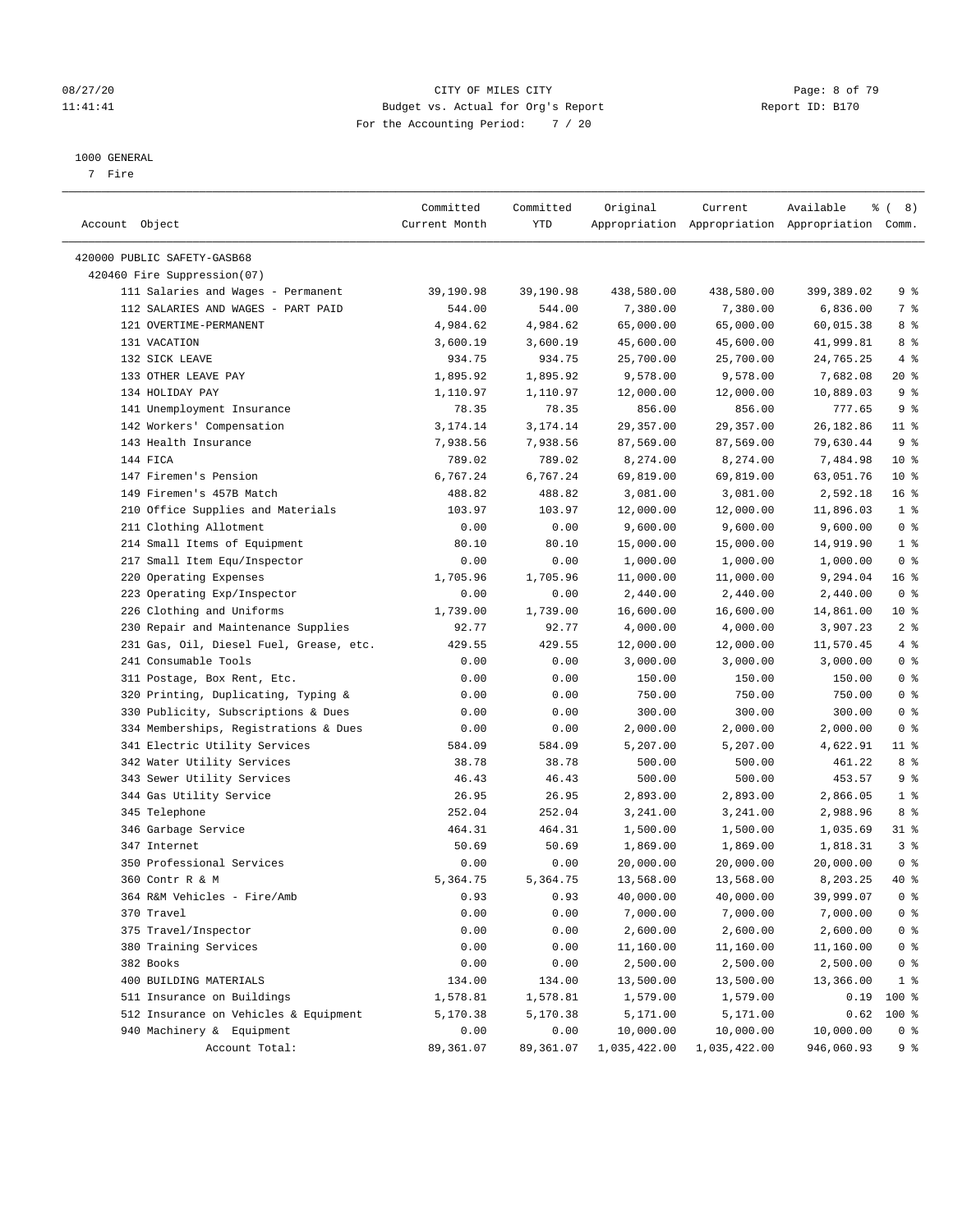#### 08/27/20 CITY OF MILES CITY Page: 9 of 79 11:41:41 Budget vs. Actual for Org's Report Changer Report ID: B170 For the Accounting Period: 7 / 20

#### 1000 GENERAL

7 Fire

| Account Object                                            | Committed<br>Current Month | Committed<br>YTD | Original<br>Appropriation | Current<br>Appropriation | Available<br>Appropriation | $\approx$ (<br>8)<br>Comm. |
|-----------------------------------------------------------|----------------------------|------------------|---------------------------|--------------------------|----------------------------|----------------------------|
| Account Group Total:                                      | 89,361.07                  | 89,361.07        | 1,035,422.00              | 1,035,422.00             | 946,060.93                 | 9 <sup>8</sup>             |
| 490000 DEBT SERVICE<br>490500 Other Debt Service Payments |                            |                  |                           |                          |                            |                            |
| 654 Training Center- Principal                            | 579.17                     | 579.17           | 6,938.00                  | 6,938.00                 | 6,358.83                   | 8 %                        |
| 655 Training Center- Interest                             | 583.79                     | 583.79           | 7,018.00                  | 7,018.00                 | 6,434.21                   | 8 %                        |
| Account Total:                                            | 1,162.96                   | 1,162.96         | 13,956.00                 | 13,956.00                | 12,793.04                  | 8 %                        |
| Account Group Total:                                      | 1,162.96                   | 1,162.96         | 13,956.00                 | 13,956.00                | 12,793.04                  | 8 %                        |
| Organization Total:                                       | 90,524.03                  | 90,524.03        | 1,049,378.00              | 1,049,378.00             | 958,853.97                 | 9 <sup>8</sup>             |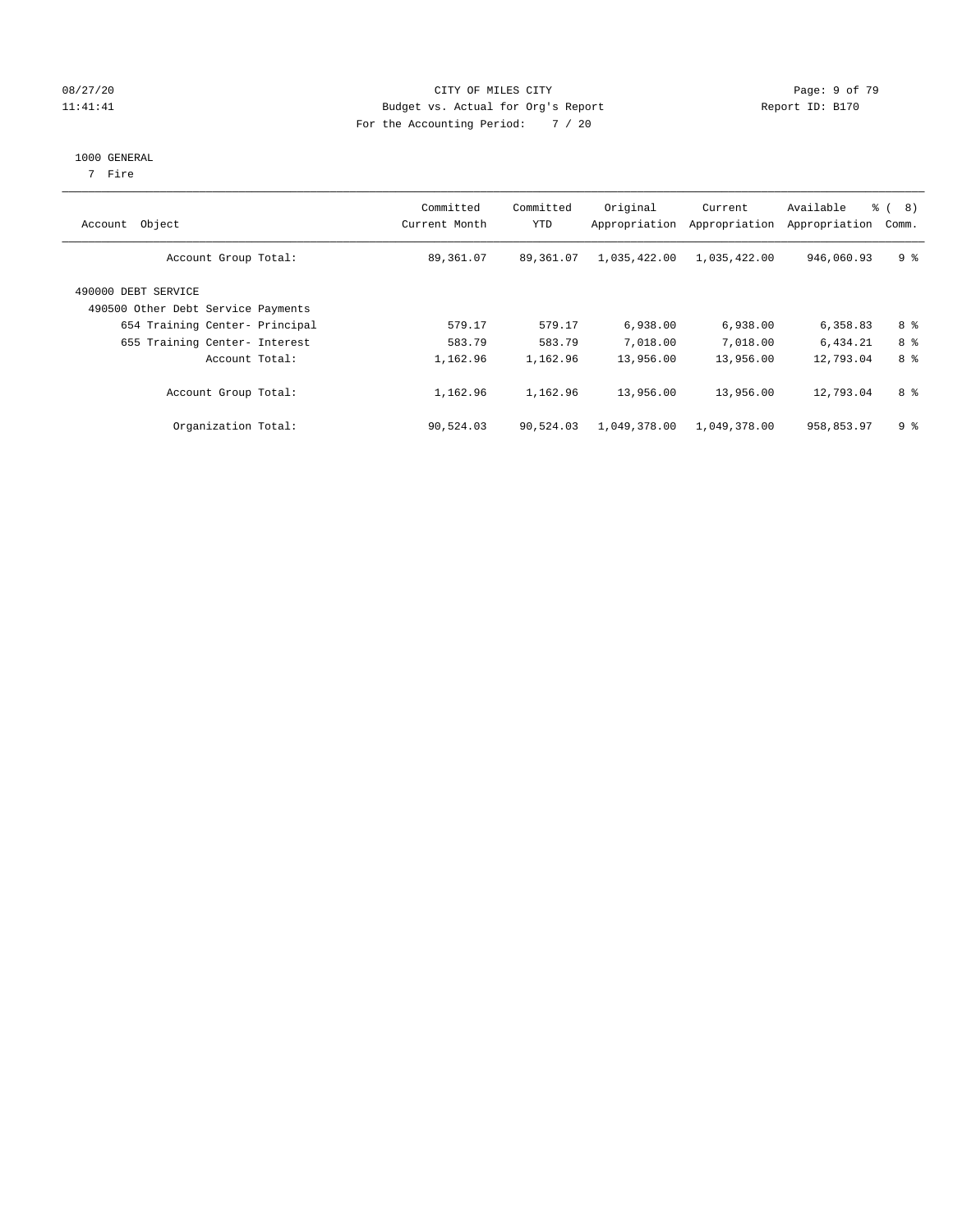#### 08/27/20 Page: 10 of 79 11:41:41 Budget vs. Actual for Org's Report Changer Report ID: B170 For the Accounting Period: 7 / 20

#### 1000 GENERAL

8 City Hall Maintenance

| Account Object                      | Committed<br>Current Month | Committed<br>YTD | Original  | Current<br>Appropriation Appropriation Appropriation | Available   | % ( 8)<br>Comm. |
|-------------------------------------|----------------------------|------------------|-----------|------------------------------------------------------|-------------|-----------------|
| 410000 GENERAL GOVERNMENTGASB68     |                            |                  |           |                                                      |             |                 |
| 411230 City Hall                    |                            |                  |           |                                                      |             |                 |
| 214 Small Items of Equipment        | 0.00                       | 0.00             | 400.00    | 400.00                                               | 400.00      | 0 <sup>8</sup>  |
| 220 Operating Expenses              | 73.00                      | 73.00            | 2,000.00  | 2,000.00                                             | 1,927.00    | 4%              |
| 230 Repair and Maintenance Supplies | 0.00                       | 0.00             | 2,000.00  | 2,000.00                                             | 2,000.00    | 0 <sup>8</sup>  |
| 341 Electric Utility Services       | 550.35                     | 550.35           | 6,000.00  | 6,000.00                                             | 5,449.65    | 9%              |
| 342 Water Utility Services          | 57.88                      | 57.88            | 750.00    | 750.00                                               | 692.12      | 8 %             |
| 343 Sewer Utility Services          | 69.30                      | 69.30            | 800.00    | 800.00                                               | 730.70      | 9%              |
| 344 Gas Utility Service             | 39.29                      | 39.29            | 2,600.00  | 2,600.00                                             | 2,560.71    | 2 <sup>8</sup>  |
| 346 Garbage Service                 | 0.00                       | 0.00             | 250.00    | 250.00                                               | 250.00      | 0 <sup>8</sup>  |
| 360 Contr R & M                     | 741.00                     | 741.00           | 9.000.00  | 9.000.00                                             | 8,259.00    | 8 %             |
| 511 Insurance on Buildings          | 3,360.00                   | 3,360.00         | 3,360.00  | 3,360.00                                             | 0.00        | $100*$          |
| Account Total:                      | 4,890.82                   | 4,890.82         | 27,160.00 | 27,160.00                                            | 22, 269. 18 | 18 <sup>8</sup> |
| Account Group Total:                | 4,890.82                   | 4,890.82         | 27,160.00 | 27,160.00                                            | 22,269.18   | 18 <sup>8</sup> |
| Organization Total:                 | 4,890.82                   | 4,890.82         | 27,160.00 | 27,160.00                                            | 22, 269. 18 | 18 <sup>8</sup> |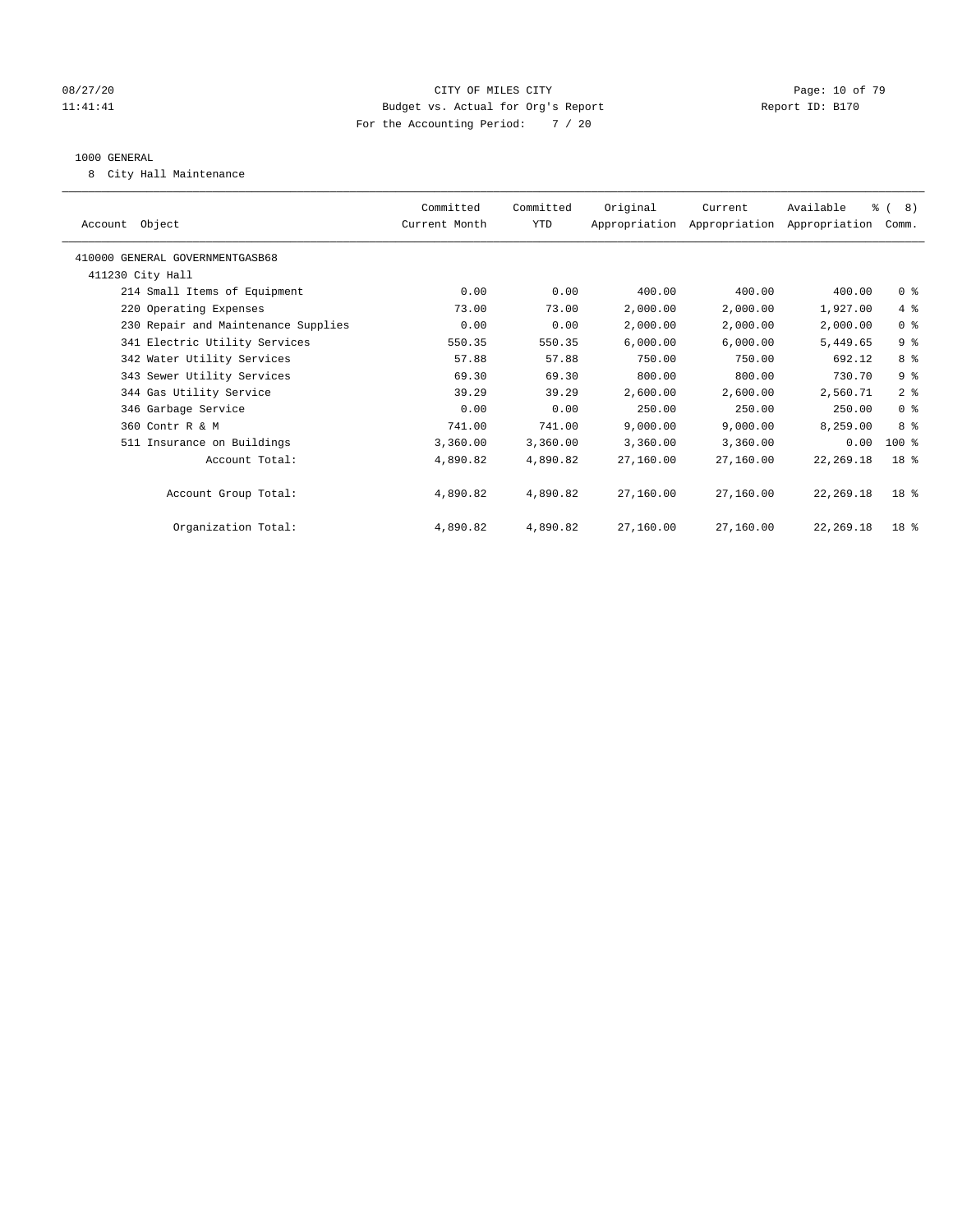#### 08/27/20 Page: 11 of 79 11:41:41 Budget vs. Actual for Org's Report Changer Report ID: B170 For the Accounting Period: 7 / 20

#### 1000 GENERAL

9 Treasurer

| Account Object                                               | Committed<br>Current Month | Committed<br><b>YTD</b> | Original  | Current<br>Appropriation Appropriation | Available<br>Appropriation | $\frac{6}{6}$ ( 8)<br>Comm. |
|--------------------------------------------------------------|----------------------------|-------------------------|-----------|----------------------------------------|----------------------------|-----------------------------|
| 410000 GENERAL GOVERNMENTGASB68<br>410540 City Treasurer(09) |                            |                         |           |                                        |                            |                             |
|                                                              |                            |                         |           |                                        |                            |                             |
| 111 Salaries and Wages - Permanent                           | 1,833.34                   | 1,833.34                | 21,996.00 | 21,996.00                              | 20,162.66                  | 8 %                         |
| 142 Workers' Compensation                                    | 6.94                       | 6.94                    | 83.00     | 83.00                                  | 76.06                      | 8 %                         |
| 144 FICA                                                     | 140.24                     | 140.24                  | 1,683.00  | 1,683.00                               | 1,542.76                   | 8 %                         |
| 145 PERS                                                     | 160.78                     | 160.78                  | 1,929.00  | 1,929.00                               | 1,768.22                   | 8 %                         |
| 345 Telephone                                                | 22.83                      | 22.83                   | 50.00     | 50.00                                  | 27.17                      | 46 %                        |
| 350 Professional Services                                    | 0.00                       | 0.00                    | 550.00    | 550.00                                 | 550.00                     | 0 <sub>8</sub>              |
| 360 Contr R & M                                              | 54.03                      | 54.03                   | 1,000.00  | 1,000.00                               | 945.97                     | 5 <sup>8</sup>              |
| Account Total:                                               | 2,218.16                   | 2,218.16                | 27,291.00 | 27,291.00                              | 25,072.84                  | 8 %                         |
| Account Group Total:                                         | 2,218.16                   | 2,218.16                | 27,291.00 | 27,291.00                              | 25,072.84                  | 8 %                         |
| Organization Total:                                          | 2,218.16                   | 2,218.16                | 27,291.00 | 27,291.00                              | 25,072.84                  | 8 %                         |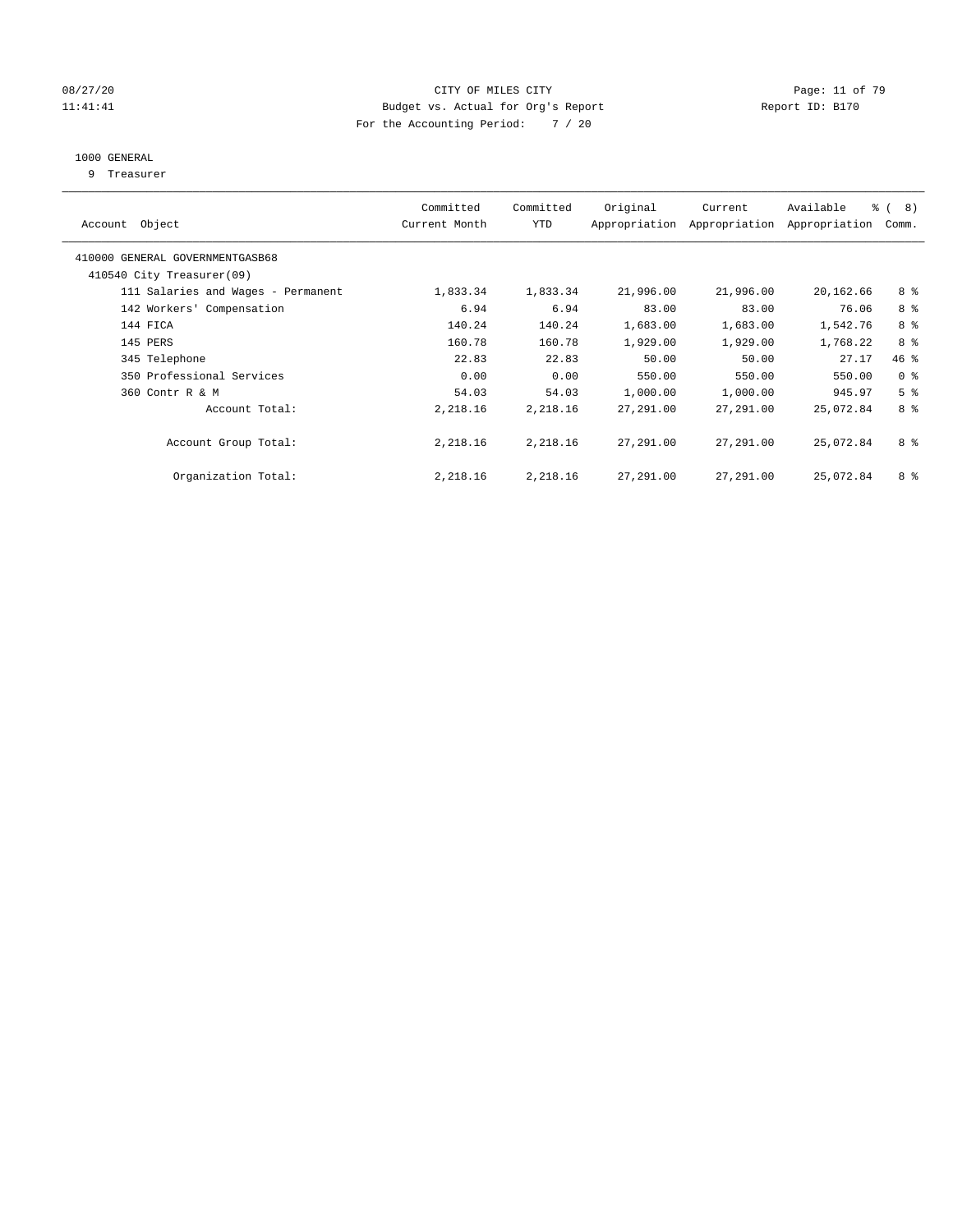#### 08/27/20 Page: 12 of 79 11:41:41 Budget vs. Actual for Org's Report Changer Report ID: B170 For the Accounting Period: 7 / 20

#### 1000 GENERAL

11 Historic Preservation

| Object<br>Account                                                       | Committed<br>Current Month | Committed<br>YTD | Original<br>Appropriation | Current<br>Appropriation | Available<br>Appropriation | 8)<br>응 (<br>Comm. |
|-------------------------------------------------------------------------|----------------------------|------------------|---------------------------|--------------------------|----------------------------|--------------------|
| 520000 OTHER FINANCING USES<br>521000 Interfund Operating Transfers Out |                            |                  |                           |                          |                            |                    |
| 820 Transfers to Other Funds                                            | 0.00                       | 0.00             | 3.000.00                  | 3,000.00                 | 3,000.00                   | 0 %                |
| Account Total:                                                          | 0.00                       | 0.00             | 3,000.00                  | 3,000.00                 | 3,000.00                   | 0 <sup>8</sup>     |
| Account Group Total:                                                    | 0.00                       | 0.00             | 3.000.00                  | 3,000.00                 | 3,000.00                   | 0 %                |
| Organization Total:                                                     | 0.00                       | 0.00             | 3.000.00                  | 3,000.00                 | 3,000.00                   | 0 %                |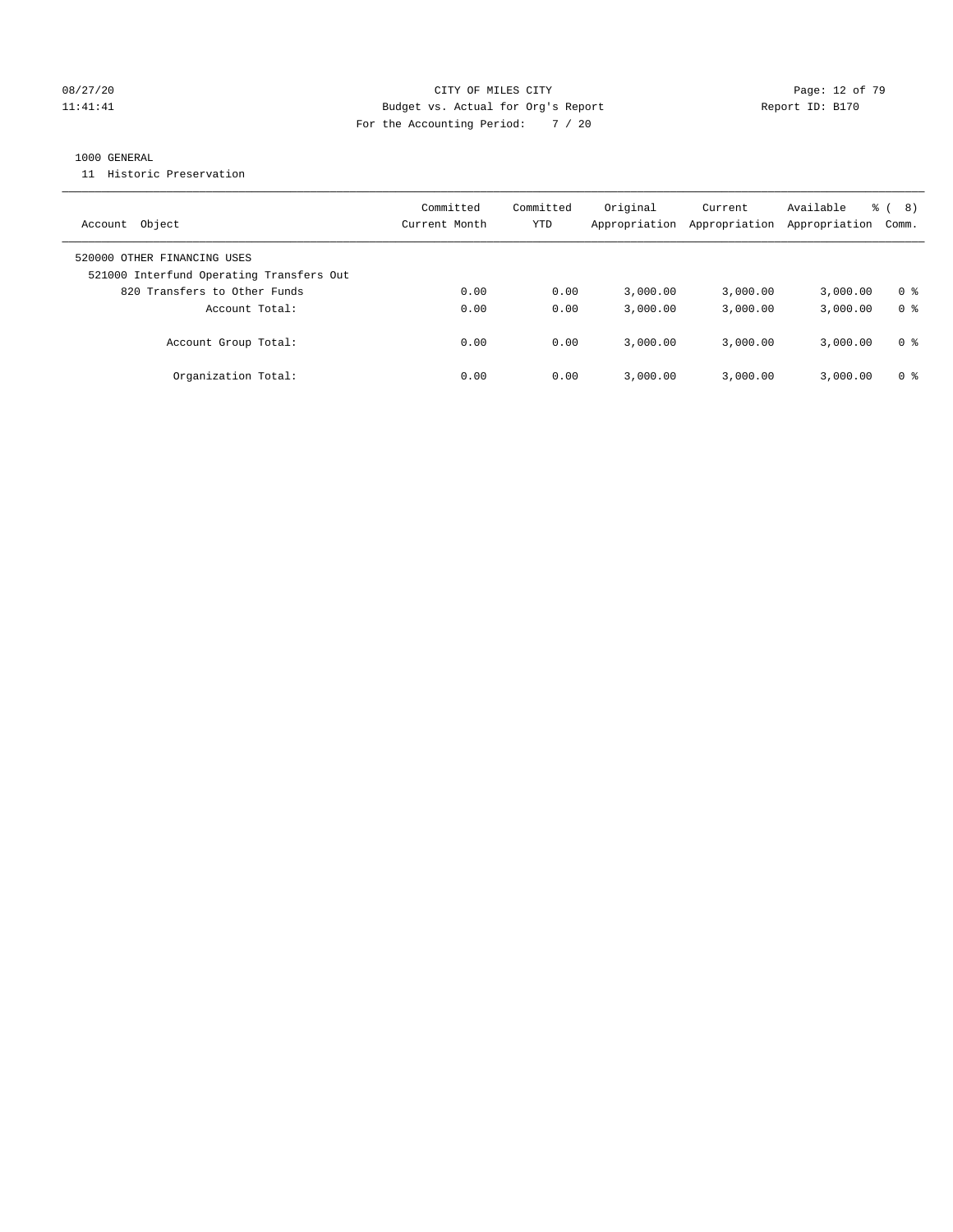#### 08/27/20 Page: 13 of 79 11:41:41 Budget vs. Actual for Org's Report Changer Report ID: B170 For the Accounting Period: 7 / 20

#### 1000 GENERAL

13 Park

| Account Object                             | Committed<br>Current Month | Committed<br>YTD | Original   | Current    | Available<br>Appropriation Appropriation Appropriation Comm. | $\frac{6}{6}$ ( 8) |
|--------------------------------------------|----------------------------|------------------|------------|------------|--------------------------------------------------------------|--------------------|
| 460000 CULTURE AND RECREATION-GASB68       |                            |                  |            |            |                                                              |                    |
| 460433 Park Operations(13)                 |                            |                  |            |            |                                                              |                    |
| 111 Salaries and Wages - Permanent         | 19,581.77                  | 19,581.77        | 177,916.00 | 177,916.00 | 158, 334. 23                                                 | $11$ %             |
| 121 OVERTIME-PERMANENT                     | 222.21                     | 222.21           | 7,000.00   | 7,000.00   | 6,777.79                                                     | 3 <sup>8</sup>     |
| 131 VACATION                               | 953.73                     | 953.73           | 12,100.00  | 12,100.00  | 11,146.27                                                    | 8%                 |
| 132 SICK LEAVE                             | 413.19                     | 413.19           | 9,400.00   | 9,400.00   | 8,986.81                                                     | 4%                 |
| 133 OTHER LEAVE PAY                        | 0.00                       | 0.00             | 748.00     | 748.00     | 748.00                                                       | 0 <sup>8</sup>     |
| 134 HOLIDAY PAY                            | 564.36                     | 564.36           | 5,500.00   | 5,500.00   | 4,935.64                                                     | $10*$              |
| 141 Unemployment Insurance                 | 34.02                      | 34.02            | 323.00     | 323.00     | 288.98                                                       | $11$ %             |
| 142 Workers' Compensation                  | 1,104.37                   | 1,104.37         | 10,394.00  | 10,394.00  | 9,289.63                                                     | $11$ %             |
| 143 Health Insurance                       | 3,581.20                   | 3,581.20         | 42,964.00  | 42,964.00  | 39,382.80                                                    | 8 %                |
| 144 FICA                                   | 1,676.35                   | 1,676.35         | 16,445.00  | 16,445.00  | 14,768.65                                                    | $10*$              |
| 145 PERS                                   | 1,724.67                   | 1,724.67         | 18,348.00  | 18,348.00  | 16,623.33                                                    | 9 <sup>°</sup>     |
| 196 CLOTHING ALLOTMENT                     | 928.50                     | 928.50           | 1,000.00   | 1,000.00   | 71.50                                                        | $93$ $%$           |
| 210 Office Supplies and Materials          | 0.00                       | 0.00             | 350.00     | 350.00     | 350.00                                                       | 0 <sup>8</sup>     |
| 214 Small Items of Equipment               | 0.00                       | 0.00             | 3,000.00   | 3,000.00   | 3,000.00                                                     | 0 <sup>8</sup>     |
| 220 Operating Expenses                     | 838.96                     | 838.96           | 3,500.00   | 3,500.00   | 2,661.04                                                     | $24$ %             |
| 222 Chemicals, Lab & Med Supplies          | 97.50                      | 97.50            | 5,000.00   | 5,000.00   | 4,902.50                                                     | 2 <sup>°</sup>     |
| 226 Clothing and Uniforms                  | 107.99                     | 107.99           | 850.00     | 850.00     | 742.01                                                       | $13*$              |
| 230 Repair and Maintenance Supplies        | 712.50                     | 712.50           | 15,000.00  | 15,000.00  | 14,287.50                                                    | 5 <sup>°</sup>     |
| 231 Gas, Oil, Diesel Fuel, Grease, etc.    | 1,146.23                   | 1,146.23         | 8,000.00   | 8,000.00   | 6,853.77                                                     | $14$ %             |
| 334 Memberships, Registrations & Dues      | 0.00                       | 0.00             | 300.00     | 300.00     | 300.00                                                       | 0 <sup>8</sup>     |
| 341 Electric Utility Services              | 737.59                     | 737.59           | 10,000.00  | 10,000.00  | 9,262.41                                                     | 7 <sup>°</sup>     |
| 342 Water Utility Services                 | 990.84                     | 990.84           | 17,000.00  | 17,000.00  | 16,009.16                                                    | 6 %                |
| 343 Sewer Utility Services                 | 164.52                     | 164.52           | 1,700.00   | 1,700.00   | 1,535.48                                                     | $10*$              |
| 344 Gas Utility Service                    | 67.34                      | 67.34            | 3,000.00   | 3,000.00   | 2,932.66                                                     | 2 <sup>°</sup>     |
| 345 Telephone                              | 41.63                      | 41.63            | 450.00     | 450.00     | 408.37                                                       | 9 <sup>°</sup>     |
| 346 Garbage Service                        | 0.00                       | 0.00             | 800.00     | 800.00     | 800.00                                                       | 0 <sup>8</sup>     |
| 347 Internet                               | 26.82                      | 26.82            | 450.00     | 450.00     | 423.18                                                       | 6 %                |
| 350 Professional Services                  | 84.69                      | 84.69            | 9,000.00   | 9,000.00   | 8,915.31                                                     | 1 <sup>°</sup>     |
| 360 Contr R & M                            | 0.00                       | 0.00             | 8,000.00   | 8,000.00   | 8,000.00                                                     | 0 <sup>8</sup>     |
| 363 R&M Vehicles/Equip/Labor-PW            | 0.00                       | 0.00             | 9,000.00   | 9,000.00   | 9,000.00                                                     | 0 <sup>8</sup>     |
| 370 Travel                                 | 0.00                       | 0.00             | 600.00     | 600.00     | 600.00                                                       | 0 <sup>8</sup>     |
| 380 Training Services                      | 0.00                       | 0.00             | 400.00     | 400.00     | 400.00                                                       | 0 <sup>8</sup>     |
| 511 Insurance on Buildings                 | 3,728.77                   | 3,728.77         | 3,729.00   | 3,729.00   | 0.23                                                         | $100*$             |
| 512 Insurance on Vehicles & Equipment      | 630.00                     | 630.00           | 630.00     | 630.00     | 0.00                                                         | $100*$             |
| 940 Machinery & Equipment                  | 0.00                       | 0.00             | 3,177.00   | 3,177.00   | 3,177.00                                                     | 0 <sup>8</sup>     |
| Account Total:                             | 40,159.75                  | 40,159.75        | 406,074.00 | 406,074.00 | 365, 914.25                                                  | $10*$              |
| 460439 Riverside Park Tennis Court Project |                            |                  |            |            |                                                              |                    |
| 230 Repair and Maintenance Supplies        | 0.00                       | 0.00             | 200.00     | 200.00     | 200.00                                                       | 0 <sup>8</sup>     |
| Account Total:                             | 0.00                       | 0.00             | 200.00     | 200.00     | 200.00                                                       | 0 <sup>°</sup>     |
| Account Group Total:                       | 40,159.75                  | 40,159.75        | 406,274.00 | 406,274.00 | 366, 114.25                                                  | $10*$              |
| Organization Total:                        | 40,159.75                  | 40,159.75        | 406,274.00 | 406,274.00 | 366,114.25                                                   | 10 <sup>8</sup>    |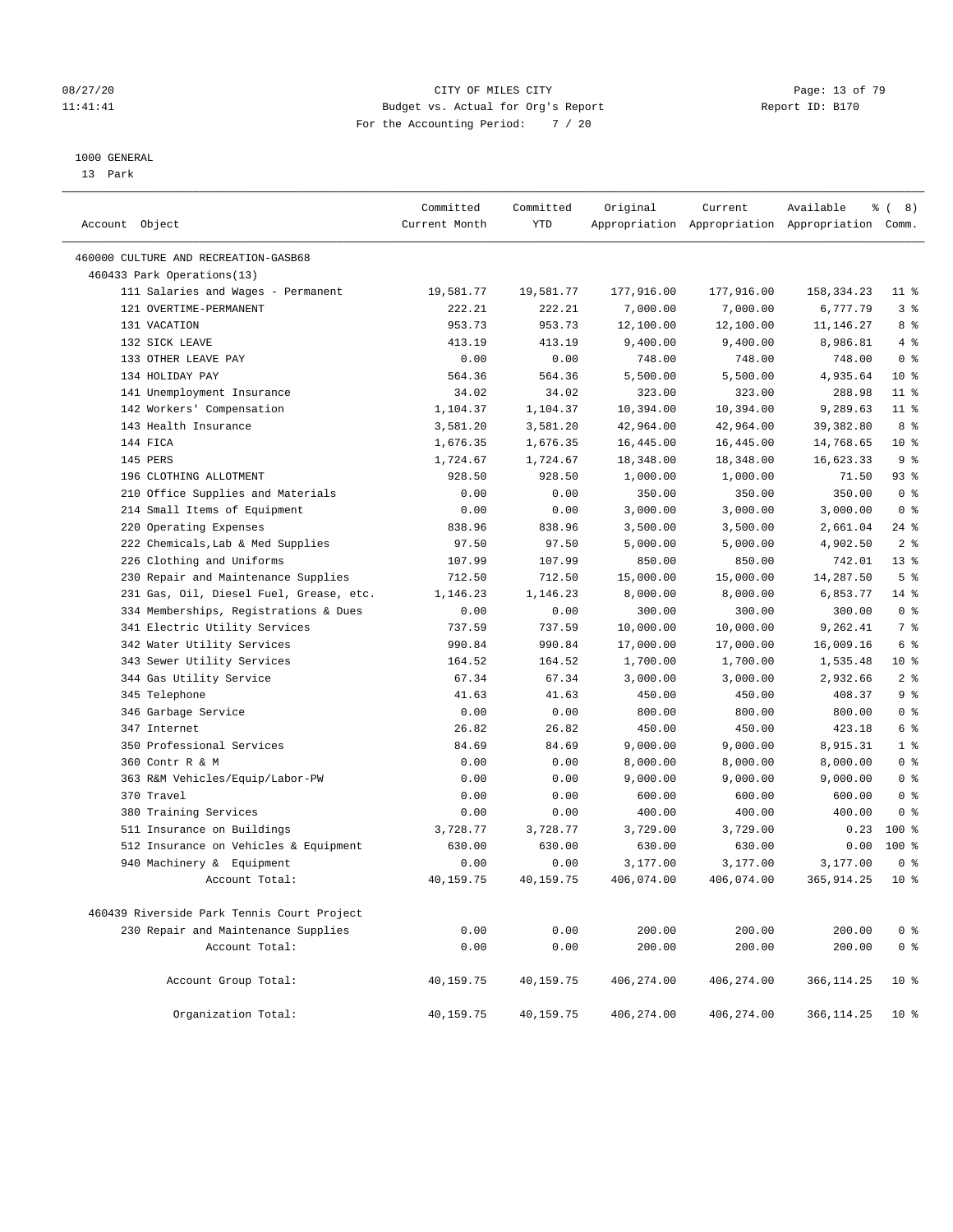#### 08/27/20 Page: 14 of 79 11:41:41 Budget vs. Actual for Org's Report Changer Report ID: B170 For the Accounting Period: 7 / 20

#### 1000 GENERAL

14 Swim Pool

| Account Object                       | Committed<br>Current Month | Committed<br><b>YTD</b> | Original  | Current   | Available<br>ి<br>Appropriation Appropriation Appropriation | (8)<br>Comm.   |
|--------------------------------------|----------------------------|-------------------------|-----------|-----------|-------------------------------------------------------------|----------------|
| 460000 CULTURE AND RECREATION-GASB68 |                            |                         |           |           |                                                             |                |
| 460445 Swimming Pool                 |                            |                         |           |           |                                                             |                |
| 111 Salaries and Wages - Permanent   | 15,742.61                  | 15,742.61               | 46,224.00 | 46,224.00 | 30,481.39                                                   | $34$ $8$       |
| 121 OVERTIME-PERMANENT               | 151.86                     | 151.86                  | 500.00    | 500.00    | 348.14                                                      | $30*$          |
| 141 Unemployment Insurance           | 23.83                      | 23.83                   | 70.00     | 70.00     | 46.17                                                       | $34$ $%$       |
| 142 Workers' Compensation            | 822.24                     | 822.24                  | 2,399.00  | 2,399.00  | 1,576.76                                                    | $34$ $%$       |
| 144 FICA                             | 1,215.97                   | 1,215.97                | 3,536.00  | 3,536.00  | 2,320.03                                                    | 34.8           |
| 145 PERS                             | 222.40                     | 222.40                  | 1,029.00  | 1,029.00  | 806.60                                                      | $22$ %         |
| 214 Small Items of Equipment         | 470.27                     | 470.27                  | 300.00    | 300.00    | $-170.27$                                                   | 157 %          |
| 220 Operating Expenses               | 0.00                       | 0.00                    | 1,000.00  | 1,000.00  | 1,000.00                                                    | 0 <sup>8</sup> |
| 222 Chemicals, Lab & Med Supplies    | 0.00                       | 0.00                    | 3,500.00  | 3,500.00  | 3,500.00                                                    | 0 <sup>8</sup> |
| 226 Clothing and Uniforms            | 0.00                       | 0.00                    | 550.00    | 550.00    | 550.00                                                      | 0 <sup>8</sup> |
| 230 Repair and Maintenance Supplies  | 0.00                       | 0.00                    | 500.00    | 500.00    | 500.00                                                      | 0 <sup>8</sup> |
| 341 Electric Utility Services        | 336.53                     | 336.53                  | 1,700.00  | 1,700.00  | 1,363.47                                                    | $20*$          |
| 342 Water Utility Services           | 0.00                       | 0.00                    | 300.00    | 300.00    | 300.00                                                      | 0 <sup>8</sup> |
| 343 Sewer Utility Services           | 0.00                       | 0.00                    | 200.00    | 200.00    | 200.00                                                      | 0 <sup>8</sup> |
| 345 Telephone                        | 54.61                      | 54.61                   | 150.00    | 150.00    | 95.39                                                       | 36%            |
| 350 Professional Services            | 0.00                       | 0.00                    | 250.00    | 250.00    | 250.00                                                      | 0 <sup>8</sup> |
| 360 Contr R & M                      | 0.00                       | 0.00                    | 200.00    | 200.00    | 200.00                                                      | 0 <sup>8</sup> |
| 363 R&M Vehicles/Equip/Labor-PW      | 0.00                       | 0.00                    | 300.00    | 300.00    | 300.00                                                      | 0 <sup>8</sup> |
| 380 Training Services                | 840.00                     | 840.00                  | 1,000.00  | 1,000.00  | 160.00                                                      | 84 %           |
| 540 Special Assessments              | 0.00                       | 0.00                    | 700.00    | 700.00    | 700.00                                                      | 0 <sup>8</sup> |
| Account Total:                       | 19,880.32                  | 19,880.32               | 64,408.00 | 64,408.00 | 44,527.68                                                   | $31$ %         |
| Account Group Total:                 | 19,880.32                  | 19,880.32               | 64,408.00 | 64,408.00 | 44,527.68                                                   | $31*$          |
| Organization Total:                  | 19,880.32                  | 19,880.32               | 64,408.00 | 64,408.00 | 44,527.68                                                   | $31$ %         |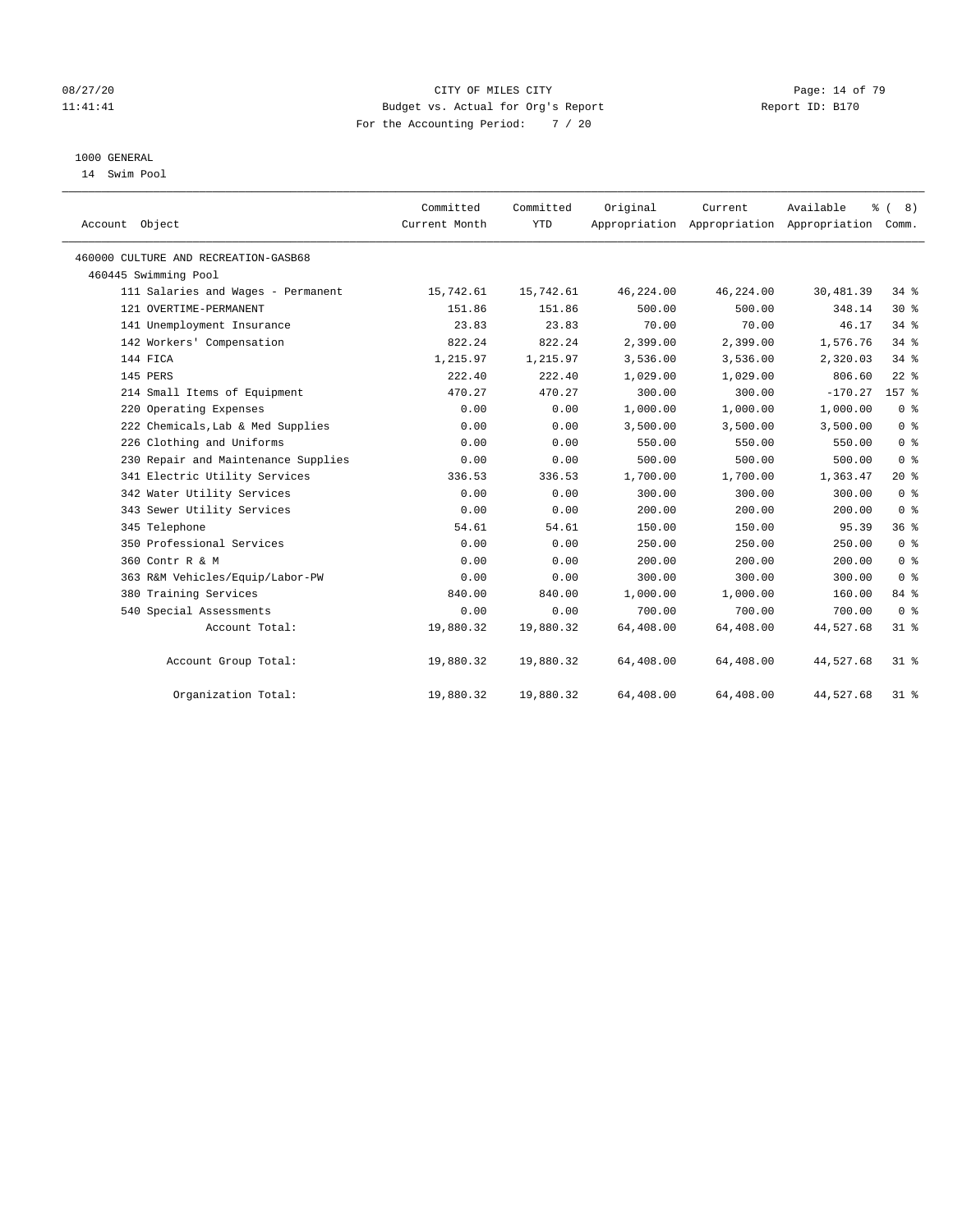#### 08/27/20 Page: 15 of 79 11:41:41 Budget vs. Actual for Org's Report Changer Report ID: B170 For the Accounting Period: 7 / 20

# 1000 GENERAL

16 Library

| Object<br>Account                                                       | Committed<br>Current Month | Committed<br>YTD | Original<br>Appropriation | Current<br>Appropriation | Available<br>Appropriation | ී (<br>8)<br>Comm. |
|-------------------------------------------------------------------------|----------------------------|------------------|---------------------------|--------------------------|----------------------------|--------------------|
| 520000 OTHER FINANCING USES<br>521000 Interfund Operating Transfers Out |                            |                  |                           |                          |                            |                    |
| 820 Transfers to Other Funds                                            | 25,829.58                  | 25,829.58        | 309,955.00                | 309,955.00               | 284, 125, 42               | 8 %                |
| Account Total:                                                          | 25,829.58                  | 25,829.58        | 309,955.00                | 309,955.00               | 284, 125, 42               | 8 %                |
| Account Group Total:                                                    | 25,829.58                  | 25,829.58        | 309,955.00                | 309,955.00               | 284, 125. 42               | 8 %                |
| Organization Total:                                                     | 25,829.58                  | 25,829.58        | 309,955.00                | 309,955.00               | 284, 125, 42               | 8 %                |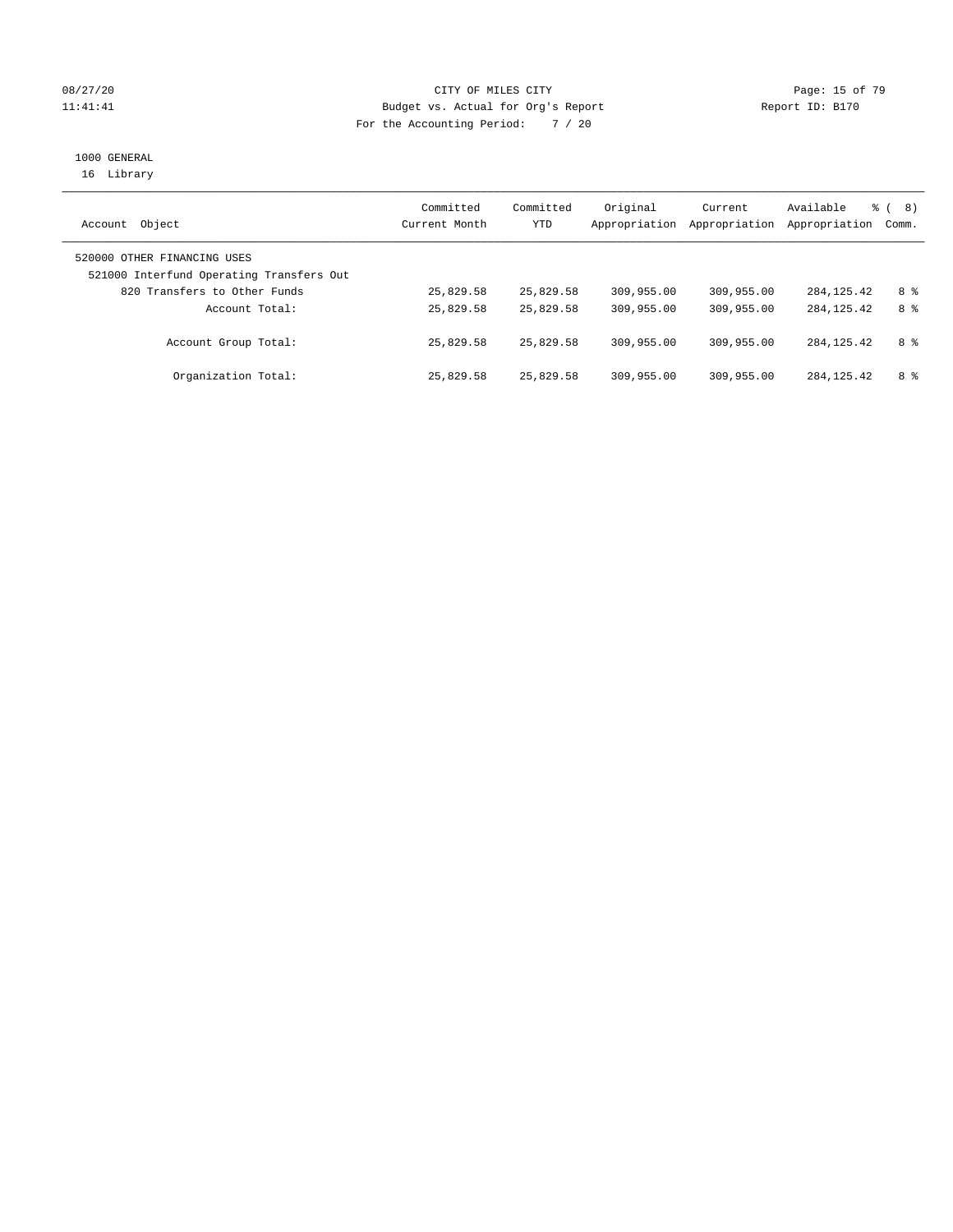#### 08/27/20 Page: 16 of 79 11:41:41 Budget vs. Actual for Org's Report Changer Report ID: B170 For the Accounting Period: 7 / 20

#### 1000 GENERAL

18 BUILDING INSPECTION

| Object<br>Account                                             | Committed<br>Current Month | Committed<br>YTD | Original<br>Appropriation | Current<br>Appropriation | Available<br>Appropriation | ී (<br>8)<br>Comm. |
|---------------------------------------------------------------|----------------------------|------------------|---------------------------|--------------------------|----------------------------|--------------------|
| 420000 PUBLIC SAFETY-GASB68<br>420532 Public Nuisance Cleanup |                            |                  |                           |                          |                            |                    |
| 360 Contr R & M                                               | 6.800.00                   | 6.800.00         | 0.00                      | 0.00                     | $-6.800.00$                | $***$ 8            |
| Account Total:                                                | 6,800.00                   | 6.800.00         | 0.00                      | 0.00                     | $-6,800.00$                | $***$ 2            |
| Account Group Total:                                          | 6.800.00                   | 6.800.00         | 0.00                      | 0.00                     | $-6.800.00$                | $***$ 2            |
| Organization Total:                                           | 6.800.00                   | 6.800.00         | 0.00                      | 0.00                     | $-6.800.00$                | $***$ 2            |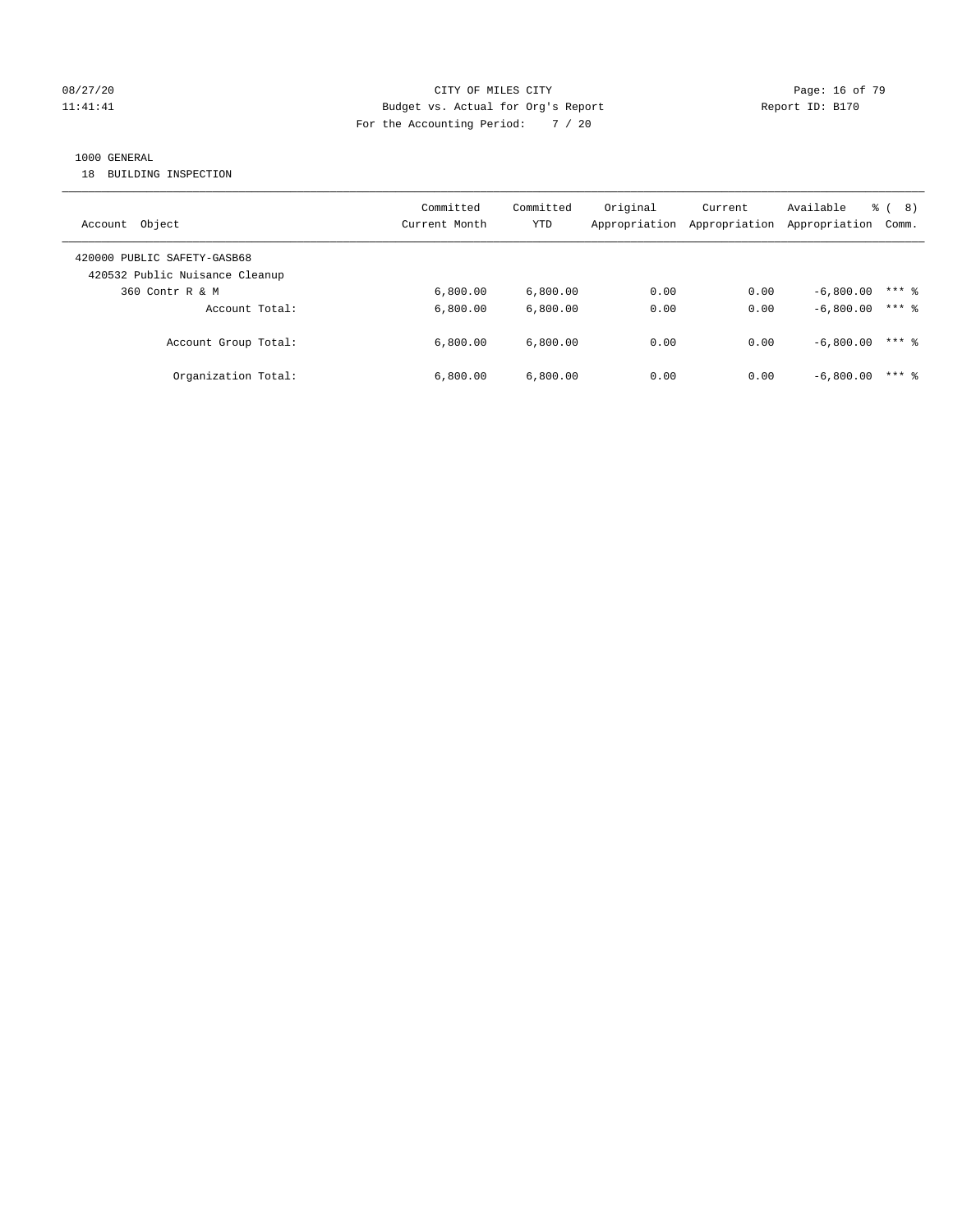#### 08/27/20 Page: 17 of 79 11:41:41 Budget vs. Actual for Org's Report Changer Report ID: B170 For the Accounting Period: 7 / 20

#### 1000 GENERAL

21 Animal Control

| Account Object                           | Committed<br>Current Month | Committed<br>YTD | Original  | Current   | Available<br>Appropriation Appropriation Appropriation Comm. | <sub>ර</sub> ි ( 8 ) |
|------------------------------------------|----------------------------|------------------|-----------|-----------|--------------------------------------------------------------|----------------------|
| 440000 PUBLIC HEALTH-GASB68              |                            |                  |           |           |                                                              |                      |
| 440600 Animal Control Services(21)       |                            |                  |           |           |                                                              |                      |
| 111 Salaries and Wages - Permanent       | 3,119.04                   | 3,119.04         | 45,056.00 | 45,056.00 | 41,936.96                                                    | 7 %                  |
| 121 OVERTIME-PERMANENT                   | 0.00                       | 0.00             | 500.00    | 500.00    | 500.00                                                       | 0 <sup>8</sup>       |
| 131 VACATION                             | 492.48                     | 492.48           | 1,500.00  | 1,500.00  | 1,007.52                                                     | $33$ $%$             |
| 132 SICK LEAVE                           | 0.00                       | 0.00             | 700.00    | 700.00    | 700.00                                                       | 0 <sup>8</sup>       |
| 133 OTHER LEAVE PAY                      | 0.00                       | 0.00             | 500.00    | 500.00    | 500.00                                                       | 0 <sup>8</sup>       |
| 134 HOLIDAY PAY                          | 0.00                       | 0.00             | 300.00    | 300.00    | 300.00                                                       | 0 <sup>8</sup>       |
| 141 Unemployment Insurance               | 5.42                       | 5.42             | 73.00     | 73.00     | 67.58                                                        | 7 %                  |
| 142 Workers' Compensation                | 162.90                     | 162.90           | 2,452.00  | 2,452.00  | 2,289.10                                                     | 7 <sup>°</sup>       |
| 143 Health Insurance                     | 854.70                     | 854.70           | 10,254.00 | 10,254.00 | 9,399.30                                                     | 8 %                  |
| 144 FICA                                 | 276.28                     | 276.28           | 3,715.00  | 3,715.00  | 3,438.72                                                     | 7 %                  |
| 145 PERS                                 | 316.74                     | 316.74           | 3,622.00  | 3,622.00  | 3,305.26                                                     | 9 <sup>°</sup>       |
| 196 CLOTHING ALLOTMENT                   | 0.00                       | 0.00             | 807.00    | 807.00    | 807.00                                                       | 0 <sup>8</sup>       |
| 210 Office Supplies and Materials        | 0.00                       | 0.00             | 150.00    | 150.00    | 150.00                                                       | 0 <sup>8</sup>       |
| 214 Small Items of Equipment             | 0.00                       | 0.00             | 400.00    | 400.00    | 400.00                                                       | 0 <sup>8</sup>       |
| 220 Operating Expenses                   | 39.88                      | 39.88            | 1,200.00  | 1,200.00  | 1,160.12                                                     | 3 <sup>°</sup>       |
| 230 Repair and Maintenance Supplies      | 0.00                       | 0.00             | 250.00    | 250.00    | 250.00                                                       | 0 <sup>8</sup>       |
| 231 Gas, Oil, Diesel Fuel, Grease, etc.  | 464.97                     | 464.97           | 1,400.00  | 1,400.00  | 935.03                                                       | $33$ $%$             |
| 311 Postage, Box Rent, Etc.              | 49.20                      | 49.20            | 80.00     | 80.00     | 30.80                                                        | 62 %                 |
| 320 Printing, Duplicating, Typing &      | 0.00                       | 0.00             | 25.00     | 25.00     | 25.00                                                        | 0 <sup>8</sup>       |
| 330 Publicity, Subscriptions & Dues      | 0.00                       | 0.00             | 25.00     | 25.00     | 25.00                                                        | 0 <sup>8</sup>       |
| 341 Electric Utility Services            | 82.92                      | 82.92            | 529.00    | 529.00    | 446.08                                                       | 16 <sup>°</sup>      |
| 342 Water Utility Services               | 23.46                      | 23.46            | 350.00    | 350.00    | 326.54                                                       | 7 %                  |
| 343 Sewer Utility Services               | 27.61                      | 27.61            | 150.00    | 150.00    | 122.39                                                       | 18 %                 |
| 344 Gas Utility Service                  | 24.96                      | 24.96            | 635.00    | 635.00    | 610.04                                                       | 4%                   |
| 345 Telephone                            | 40.28                      | 40.28            | 500.00    | 500.00    | 459.72                                                       | 8 %                  |
| 347 Internet                             | 44.95                      | 44.95            | 560.00    | 560.00    | 515.05                                                       | 8 %                  |
| 350 Professional Services                | 498.07                     | 498.07           | 3,000.00  | 3,000.00  | 2,501.93                                                     | $17*$                |
| 366 R&M Vehicles - Police/Animal Control | 0.00                       | 0.00             | 100.00    | 100.00    | 100.00                                                       | 0 <sup>8</sup>       |
| 370 Travel                               | 0.00                       | 0.00             | 200.00    | 200.00    | 200.00                                                       | 0 <sup>8</sup>       |
| 380 Training Services                    | 0.00                       | 0.00             | 100.00    | 100.00    | 100.00                                                       | 0 <sup>8</sup>       |
| 511 Insurance on Buildings               | 97.54                      | 97.54            | 98.00     | 98.00     | 0.46                                                         | $100*$               |
| Account Total:                           | 6,621.40                   | 6,621.40         | 79,231.00 | 79,231.00 | 72,609.60                                                    | 8 %                  |
| Account Group Total:                     | 6,621.40                   | 6,621.40         | 79,231.00 | 79,231.00 | 72,609.60                                                    | 8 %                  |
| Organization Total:                      | 6,621.40                   | 6,621.40         | 79,231.00 | 79,231.00 | 72,609.60                                                    | 8 %                  |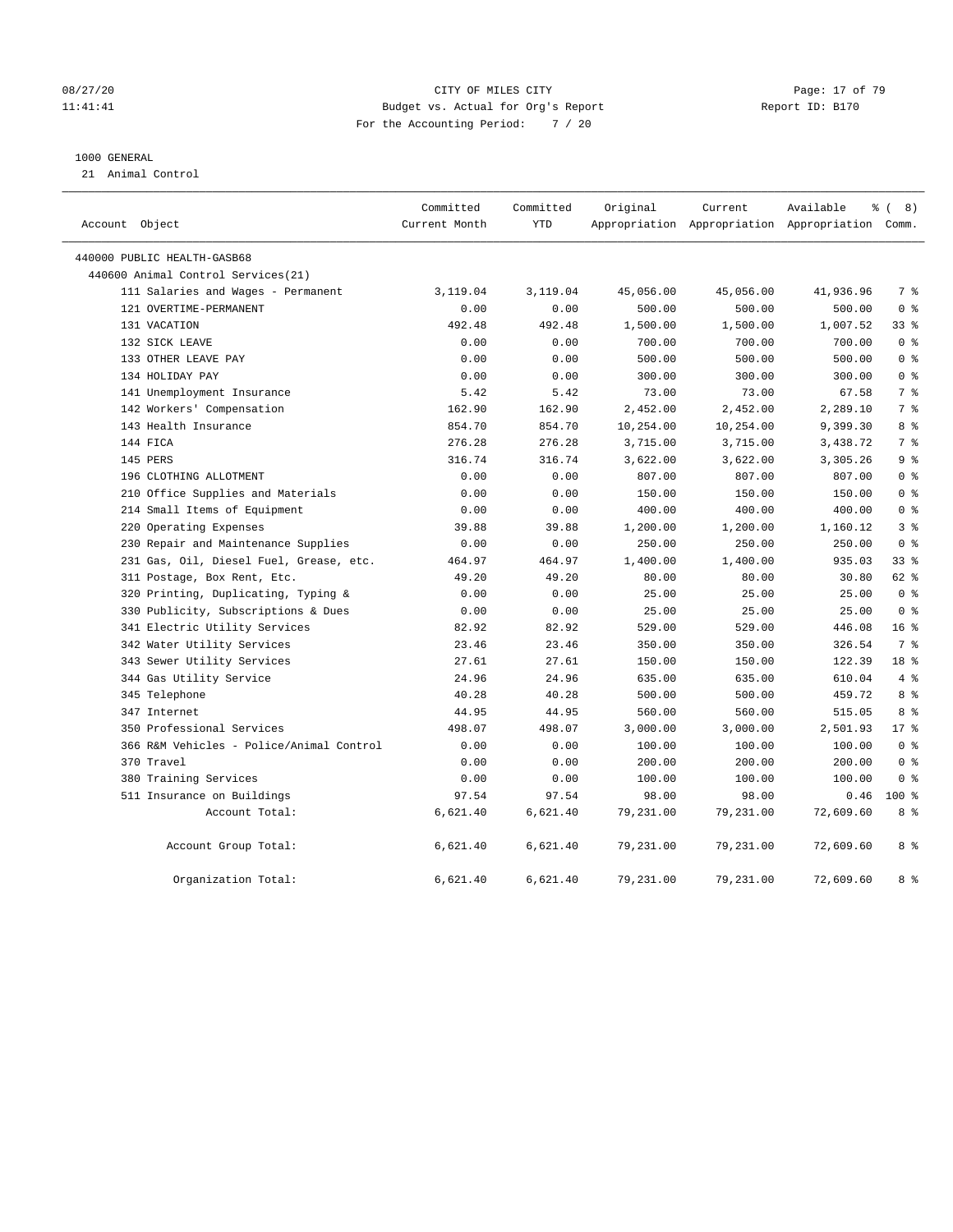#### 08/27/20 Page: 18 of 79 11:41:41 Budget vs. Actual for Org's Report Changer Report ID: B170 For the Accounting Period: 7 / 20

#### 1000 GENERAL

36 Planning & Community Services

| Account Object                            | Committed<br>Current Month | Committed<br><b>YTD</b> | Original  | Current   | Available<br>Appropriation Appropriation Appropriation Comm. | % (8)           |
|-------------------------------------------|----------------------------|-------------------------|-----------|-----------|--------------------------------------------------------------|-----------------|
| 410000 GENERAL GOVERNMENTGASB68           |                            |                         |           |           |                                                              |                 |
| 411020 Community Services & Planning      |                            |                         |           |           |                                                              |                 |
| 111 Salaries and Wages - Permanent        | 424.98                     | 424.98                  | 7,228.00  | 7,228.00  | 6,803.02                                                     | 6 %             |
| 121 OVERTIME-PERMANENT                    | 0.00                       | 0.00                    | 200.00    | 200.00    | 200.00                                                       | 0 <sup>8</sup>  |
| 131 VACATION                              | 168.71                     | 168.71                  | 2,800.00  | 2,800.00  | 2,631.29                                                     | 6 %             |
| 132 SICK LEAVE                            | 12.74                      | 12.74                   | 1,300.00  | 1,300.00  | 1,287.26                                                     | 1 <sup>8</sup>  |
| 133 OTHER LEAVE PAY                       | 4.78                       | 4.78                    | 424.00    | 424.00    | 419.22                                                       | 1 <sup>8</sup>  |
| 141 Unemployment Insurance                | 0.95                       | 0.95                    | 18.00     | 18.00     | 17.05                                                        | 5 <sup>8</sup>  |
| 142 Workers' Compensation                 | 2.37                       | 2.37                    | 95.00     | 95.00     | 92.63                                                        | 2 <sup>°</sup>  |
| 143 Health Insurance                      | 153.79                     | 153.79                  | 2,769.00  | 2,769.00  | 2,615.21                                                     | 6 %             |
| 144 FICA                                  | 48.83                      | 48.83                   | 914.00    | 914.00    | 865.17                                                       | 5 <sup>8</sup>  |
| 145 PERS                                  | 53.59                      | 53.59                   | 1,048.00  | 1,048.00  | 994.41                                                       | 5 <sup>8</sup>  |
| 196 CLOTHING ALLOTMENT                    | 27.00                      | 27.00                   | 164.00    | 164.00    | 137.00                                                       | 16 <sup>°</sup> |
| 210 Office Supplies and Materials         | 0.00                       | 0.00                    | 500.00    | 500.00    | 500.00                                                       | 0 <sup>8</sup>  |
| 214 Small Items of Equipment              | 0.00                       | 0.00                    | 800.00    | 800.00    | 800.00                                                       | 0 <sup>8</sup>  |
| 220 Operating Expenses                    | 0.00                       | 0.00                    | 300.00    | 300.00    | 300.00                                                       | 0 <sup>8</sup>  |
| 231 Gas, Oil, Diesel Fuel, Grease, etc.   | 0.00                       | 0.00                    | 400.00    | 400.00    | 400.00                                                       | 0 <sup>8</sup>  |
| 311 Postage, Box Rent, Etc.               | 0.00                       | 0.00                    | 3,000.00  | 3,000.00  | 3,000.00                                                     | 0 <sup>8</sup>  |
| 320 Printing, Duplicating, Typing &       | 0.00                       | 0.00                    | 1,000.00  | 1,000.00  | 1,000.00                                                     | 0 <sup>8</sup>  |
| 327 Map Printing                          | 0.00                       | 0.00                    | 200.00    | 200.00    | 200.00                                                       | 0 <sup>8</sup>  |
| 330 Publicity, Subscriptions & Dues       | 0.00                       | 0.00                    | 1,000.00  | 1,000.00  | 1,000.00                                                     | 0 <sup>8</sup>  |
| 331 Publication of Formal & Legal Notices | 0.00                       | 0.00                    | 1,000.00  | 1,000.00  | 1,000.00                                                     | 0 <sup>8</sup>  |
| 334 Memberships, Registrations & Dues     | 0.00                       | 0.00                    | 500.00    | 500.00    | 500.00                                                       | 0 <sup>8</sup>  |
| 345 Telephone                             | 7.87                       | 7.87                    | 900.00    | 900.00    | 892.13                                                       | 1 <sup>°</sup>  |
| 347 Internet                              | 0.00                       | 0.00                    | 170.00    | 170.00    | 170.00                                                       | 0 <sup>8</sup>  |
| 350 Professional Services                 | 1,574.50                   | 1,574.50                | 30,000.00 | 30,000.00 | 28, 425.50                                                   | 5 <sup>8</sup>  |
| 360 Contr R & M                           | 54.03                      | 54.03                   | 5,000.00  | 5,000.00  | 4,945.97                                                     | 1 <sup>8</sup>  |
| 370 Travel                                | 0.00                       | 0.00                    | 2,000.00  | 2,000.00  | 2,000.00                                                     | 0 <sup>8</sup>  |
| 380 Training Services                     | 0.00                       | 0.00                    | 3,000.00  | 3,000.00  | 3,000.00                                                     | 0 <sup>8</sup>  |
| 382 Books                                 | 0.00                       | 0.00                    | 200.00    | 200.00    | 200.00                                                       | 0 <sup>8</sup>  |
| Account Total:                            | 2,534.14                   | 2,534.14                | 66,930.00 | 66,930.00 | 64,395.86                                                    | 4%              |
| Account Group Total:                      | 2,534.14                   | 2,534.14                | 66,930.00 | 66,930.00 | 64,395.86                                                    | 4%              |
| Organization Total:                       | 2,534.14                   | 2,534.14                | 66,930.00 | 66,930.00 | 64,395.86                                                    | 4%              |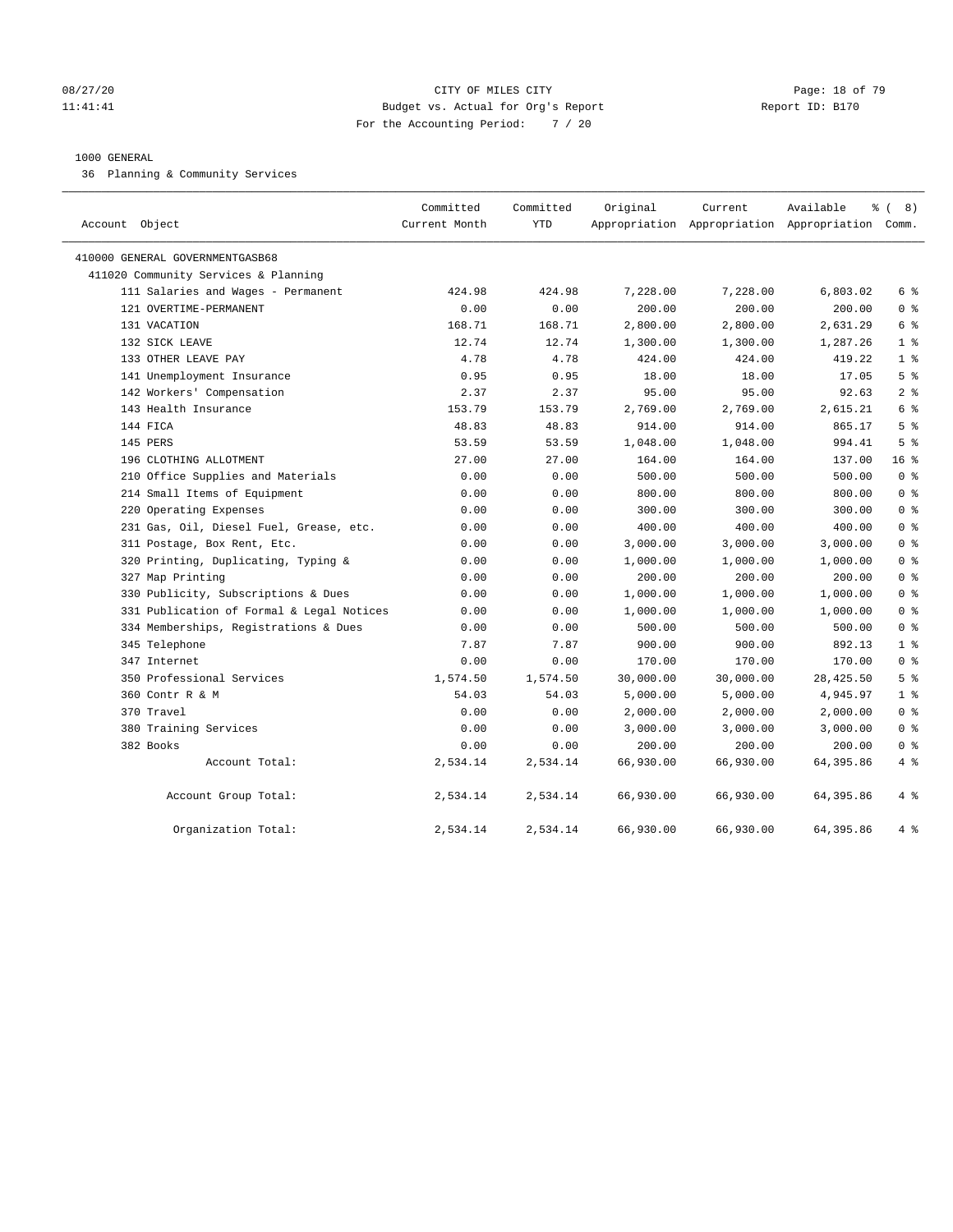#### 08/27/20 Page: 19 of 79 11:41:41 Budget vs. Actual for Org's Report Changer Report ID: B170 For the Accounting Period: 7 / 20

#### 1000 GENERAL

37 CITY HEALTH

| Object<br>Account                                                       | Committed<br>Current Month | Committed<br>YTD | Original<br>Appropriation | Current<br>Appropriation | Available<br>Appropriation | ී (<br>8)<br>Comm. |
|-------------------------------------------------------------------------|----------------------------|------------------|---------------------------|--------------------------|----------------------------|--------------------|
| 520000 OTHER FINANCING USES<br>521000 Interfund Operating Transfers Out |                            |                  |                           |                          |                            |                    |
| 820 Transfers to Other Funds                                            | 0.00                       | 0.00             | 13,000.00                 | 13,000.00                | 13,000.00                  | 0 %                |
| Account Total:                                                          | 0.00                       | 0.00             | 13,000.00                 | 13,000.00                | 13,000.00                  | 0 <sup>8</sup>     |
| Account Group Total:                                                    | 0.00                       | 0.00             | 13,000.00                 | 13,000.00                | 13,000.00                  | 0 %                |
| Organization Total:                                                     | 0.00                       | 0.00             | 13,000.00                 | 13,000.00                | 13,000.00                  | 0 %                |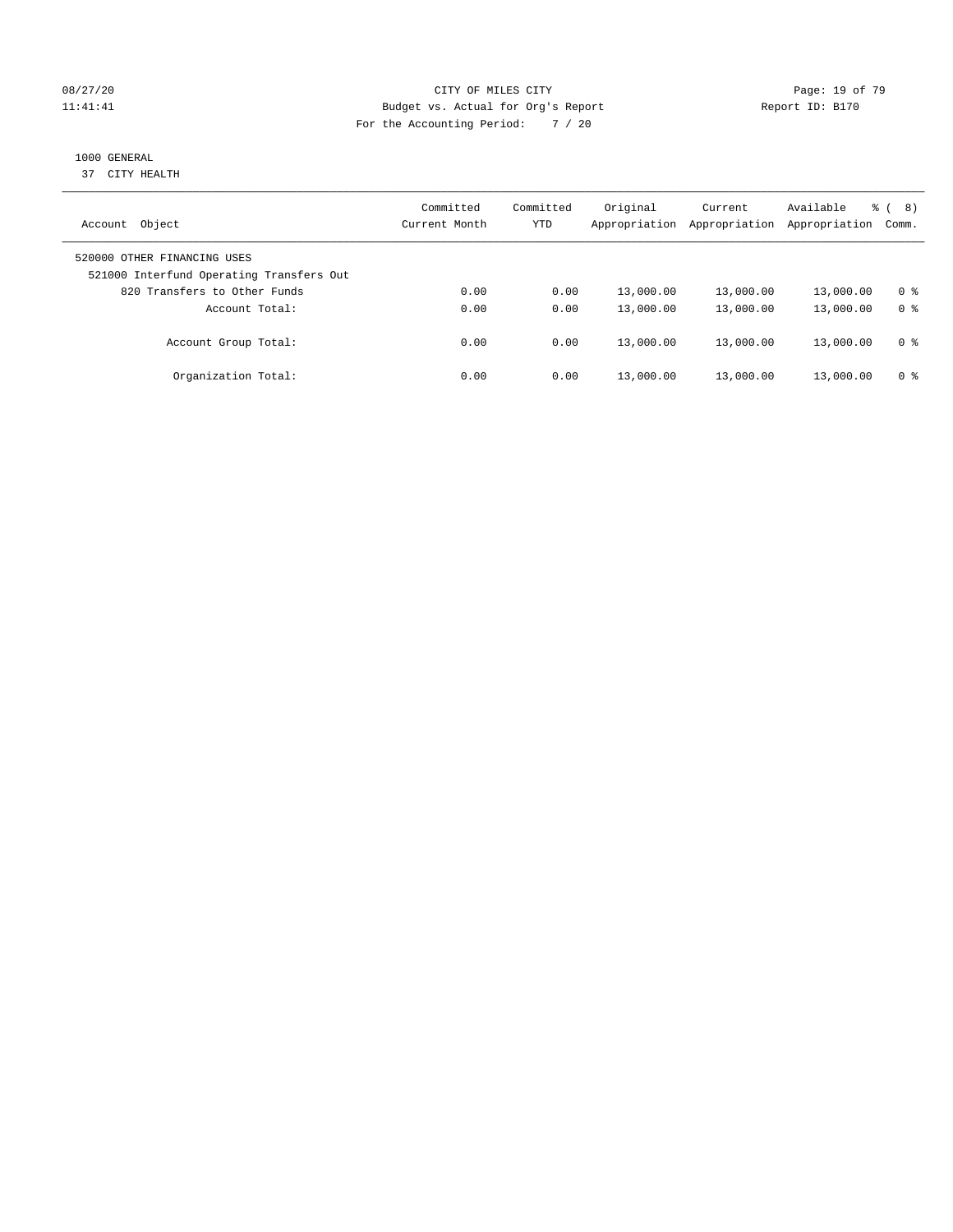#### 08/27/20 Page: 20 of 79 11:41:41 Budget vs. Actual for Org's Report Changer Report ID: B170 For the Accounting Period: 7 / 20

#### 1000 GENERAL

201 Flood Prevention

| Account Object |                                           | Committed<br>Current Month | Committed<br><b>YTD</b> | Original   | Current    | Available<br>Appropriation Appropriation Appropriation | $\frac{6}{6}$ ( 8)<br>Comm. |
|----------------|-------------------------------------------|----------------------------|-------------------------|------------|------------|--------------------------------------------------------|-----------------------------|
|                |                                           |                            |                         |            |            |                                                        |                             |
|                | 430000 Public Works-GASB68                |                            |                         |            |            |                                                        |                             |
|                | 431200 Flood Control                      |                            |                         |            |            |                                                        |                             |
|                | 111 Salaries and Wages - Permanent        | 1,336.37                   | 1,336.37                | 16,164.00  | 16,164.00  | 14,827.63                                              | 8 %                         |
|                | 131 VACATION                              | 31.29                      | 31.29                   | 1,000.00   | 1,000.00   | 968.71                                                 | 3 <sup>8</sup>              |
|                | 132 SICK LEAVE                            | 101.18                     | 101.18                  | 500.00     | 500.00     | 398.82                                                 | $20*$                       |
|                | 133 OTHER LEAVE PAY                       | 0.00                       | 0.00                    | 1,019.00   | 1,019.00   | 1,019.00                                               | 0 <sup>8</sup>              |
|                | 141 Unemployment Insurance                | 2.30                       | 2.30                    | 28.00      | 28.00      | 25.70                                                  | 8 %                         |
|                | 142 Workers' Compensation                 | 5.75                       | 5.75                    | 970.00     | 970.00     | 964.25                                                 | 1 <sup>°</sup>              |
|                | 143 Health Insurance                      | 341.88                     | 341.88                  | 4,102.00   | 4,102.00   | 3,760.12                                               | 8 <sup>8</sup>              |
|                | 144 FICA                                  | 115.77                     | 115.77                  | 1,429.00   | 1,429.00   | 1,313.23                                               | 8 %                         |
|                | 145 PERS                                  | 128.82                     | 128.82                  | 1,638.00   | 1,638.00   | 1,509.18                                               | 8 <sup>8</sup>              |
|                | 196 CLOTHING ALLOTMENT                    | 60.00                      | 60.00                   | 60.00      | 60.00      | 0.00                                                   | $100*$                      |
|                | 210 Office Supplies and Materials         | 219.00                     | 219.00                  | 500.00     | 500.00     | 281.00                                                 | 44 %                        |
|                | 214 Small Items of Equipment              | 0.00                       | 0.00                    | 500.00     | 500.00     | 500.00                                                 | 0 <sup>8</sup>              |
|                | 220 Operating Expenses                    | 218.00                     | 218.00                  | 500.00     | 500.00     | 282.00                                                 | 44 %                        |
|                | 231 Gas, Oil, Diesel Fuel, Grease, etc.   | 0.00                       | 0.00                    | 500.00     | 500.00     | 500.00                                                 | 0 <sup>8</sup>              |
|                | 311 Postage, Box Rent, Etc.               | 7.50                       | 7.50                    | 2,500.00   | 2,500.00   | 2,492.50                                               | 0 <sup>8</sup>              |
|                | 330 Publicity, Subscriptions & Dues       | 0.00                       | 0.00                    | 50.00      | 50.00      | 50.00                                                  | 0 <sup>8</sup>              |
|                | 331 Publication of Formal & Legal Notices | 208.00                     | 208.00                  | 2,000.00   | 2,000.00   | 1,792.00                                               | $10*$                       |
|                | 334 Memberships, Registrations & Dues     | 0.00                       | 0.00                    | 250.00     | 250.00     | 250.00                                                 | 0 <sup>8</sup>              |
|                | 345 Telephone                             | 19.04                      | 19.04                   | 50.00      | 50.00      | 30.96                                                  | 38 %                        |
|                | 350 Professional Services                 | 3,693.11                   | 3,693.11                | 137,520.00 | 137,520.00 | 133,826.89                                             | 3 <sup>8</sup>              |
|                | 370 Travel                                | 0.00                       | 0.00                    | 1,000.00   | 1,000.00   | 1,000.00                                               | 0 <sup>8</sup>              |
|                | 380 Training Services                     | 0.00                       | 0.00                    | 200.00     | 200.00     | 200.00                                                 | 0 <sup>8</sup>              |
|                | 382 Books                                 | 0.00                       | 0.00                    | 50.00      | 50.00      | 50.00                                                  | 0 <sup>8</sup>              |
|                | 532 Land Rental                           | 0.00                       | 0.00                    | 200.00     | 200.00     | 200.00                                                 | 0 <sup>8</sup>              |
|                | 540 Special Assessments                   | 0.00                       | 0.00                    | 300.00     | 300.00     | 300.00                                                 | 0 <sup>8</sup>              |
|                | Account Total:                            | 6,488.01                   | 6,488.01                | 173,030.00 | 173,030.00 | 166,541.99                                             | 4%                          |
|                | Account Group Total:                      | 6,488.01                   | 6,488.01                | 173,030.00 | 173,030.00 | 166,541.99                                             | 4%                          |
|                | 490000 DEBT SERVICE                       |                            |                         |            |            |                                                        |                             |
|                | 490500 Other Debt Service Payments        |                            |                         |            |            |                                                        |                             |
|                | 652 Principle- Flood Study Loan           | 0.00                       | 0.00                    | 29,523.00  | 29,523.00  | 29,523.00                                              | 0 <sup>8</sup>              |
|                | 653 Interest- Flood Study Loan            | 0.00                       | 0.00                    | 1,397.00   | 1,397.00   | 1,397.00                                               | 0 <sup>8</sup>              |
|                | Account Total:                            | 0.00                       | 0.00                    | 30,920.00  | 30,920.00  | 30,920.00                                              | 0 <sup>8</sup>              |
|                | Account Group Total:                      | 0.00                       | 0.00                    | 30,920.00  | 30,920.00  | 30,920.00                                              | 0 <sup>8</sup>              |
|                | Organization Total:                       | 6,488.01                   | 6,488.01                | 203,950.00 | 203,950.00 | 197,461.99                                             | 3 <sup>8</sup>              |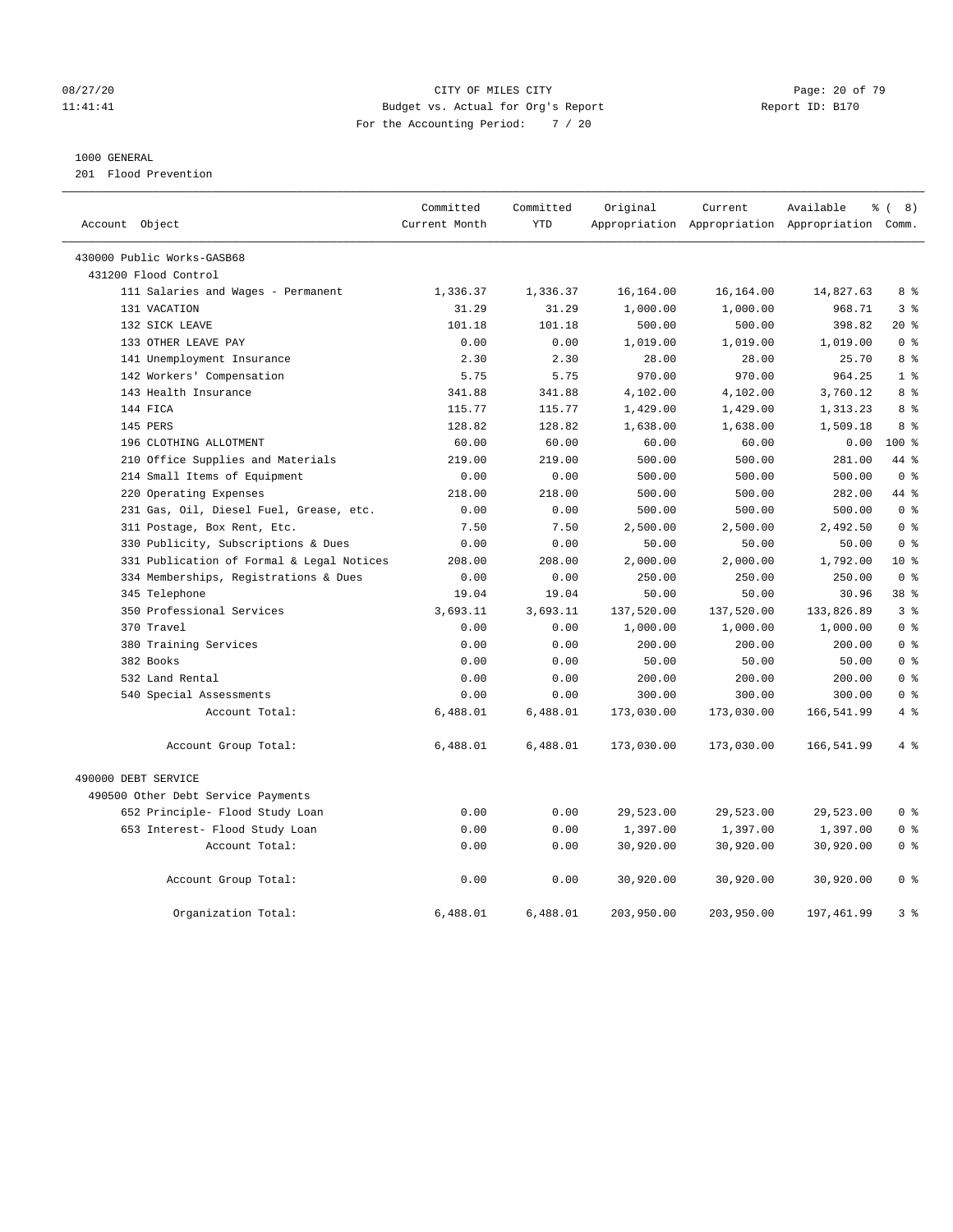#### 08/27/20 Page: 21 of 79 11:41:41 Budget vs. Actual for Org's Report Changer Report ID: B170 For the Accounting Period: 7 / 20

### 1000 GENERAL

301 Elections

| Object<br>Account                                   | Committed<br>Current Month | Committed<br>YTD | Original<br>Appropriation | Current<br>Appropriation | Available<br>Appropriation | 응 (<br>8)<br>Comm. |
|-----------------------------------------------------|----------------------------|------------------|---------------------------|--------------------------|----------------------------|--------------------|
| 410000 GENERAL GOVERNMENTGASB68<br>410600 Elections |                            |                  |                           |                          |                            |                    |
| 300 PURCHASED SERVICES                              | 0.00                       | 0.00             | 10,000.00                 | 10,000.00                | 10,000.00                  | 0 <sup>8</sup>     |
| Account Total:                                      | 0.00                       | 0.00             | 10,000.00                 | 10,000.00                | 10,000.00                  | 0 <sup>8</sup>     |
| Account Group Total:                                | 0.00                       | 0.00             | 10,000.00                 | 10,000.00                | 10,000.00                  | 0 <sup>8</sup>     |
| Organization Total:                                 | 0.00                       | 0.00             | 10,000.00                 | 10,000.00                | 10,000.00                  | 0 <sup>8</sup>     |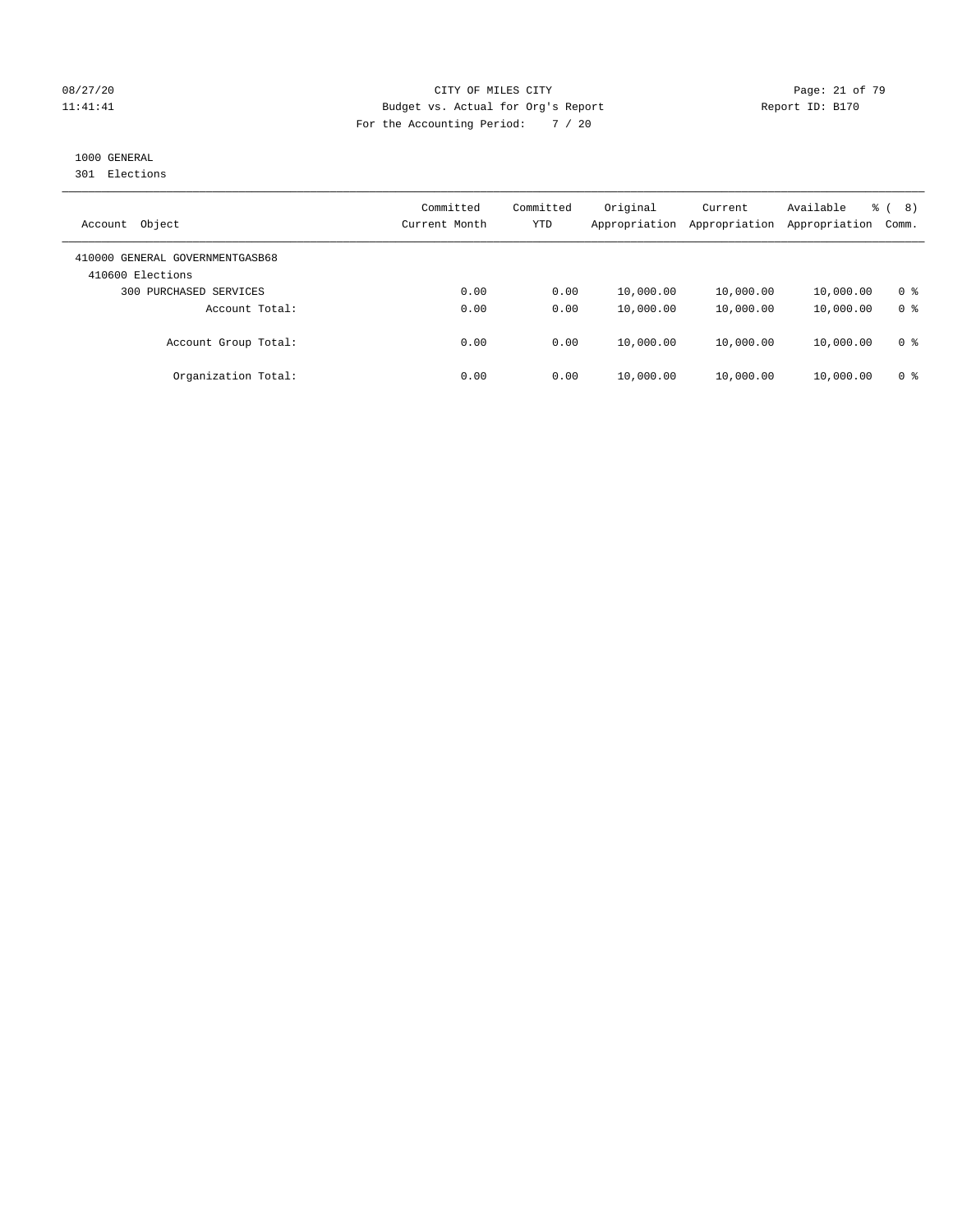#### 08/27/20 Page: 22 of 79 11:41:41 Budget vs. Actual for Org's Report Report ID: B170 For the Accounting Period: 7 / 20

#### 1000 GENERAL

402 Public Nuisance

| Object<br>Account                                             | Committed<br>Current Month | Committed<br><b>YTD</b> | Original<br>Appropriation | Current<br>Appropriation | Available<br>Appropriation | % (8)<br>Comm. |
|---------------------------------------------------------------|----------------------------|-------------------------|---------------------------|--------------------------|----------------------------|----------------|
| 420000 PUBLIC SAFETY-GASB68<br>420532 Public Nuisance Cleanup |                            |                         |                           |                          |                            |                |
| 360 Contr R & M                                               | 0.00                       | 0.00                    | 8,000.00                  | 8,000.00                 | 8.000.00                   | 0 <sup>8</sup> |
| Account Total:                                                | 0.00                       | 0.00                    | 8,000.00                  | 8,000.00                 | 8,000.00                   | 0 <sup>8</sup> |
| Account Group Total:                                          | 0.00                       | 0.00                    | 8,000.00                  | 8,000.00                 | 8.000.00                   | 0 <sup>8</sup> |
| Organization Total:                                           | 0.00                       | 0.00                    | 8,000.00                  | 8.000.00                 | 8,000.00                   | 0 <sup>8</sup> |

Fund Total: 509,559.52 509,559.52 4,806,884.00 4,806,884.00 4,297,324.48 11 %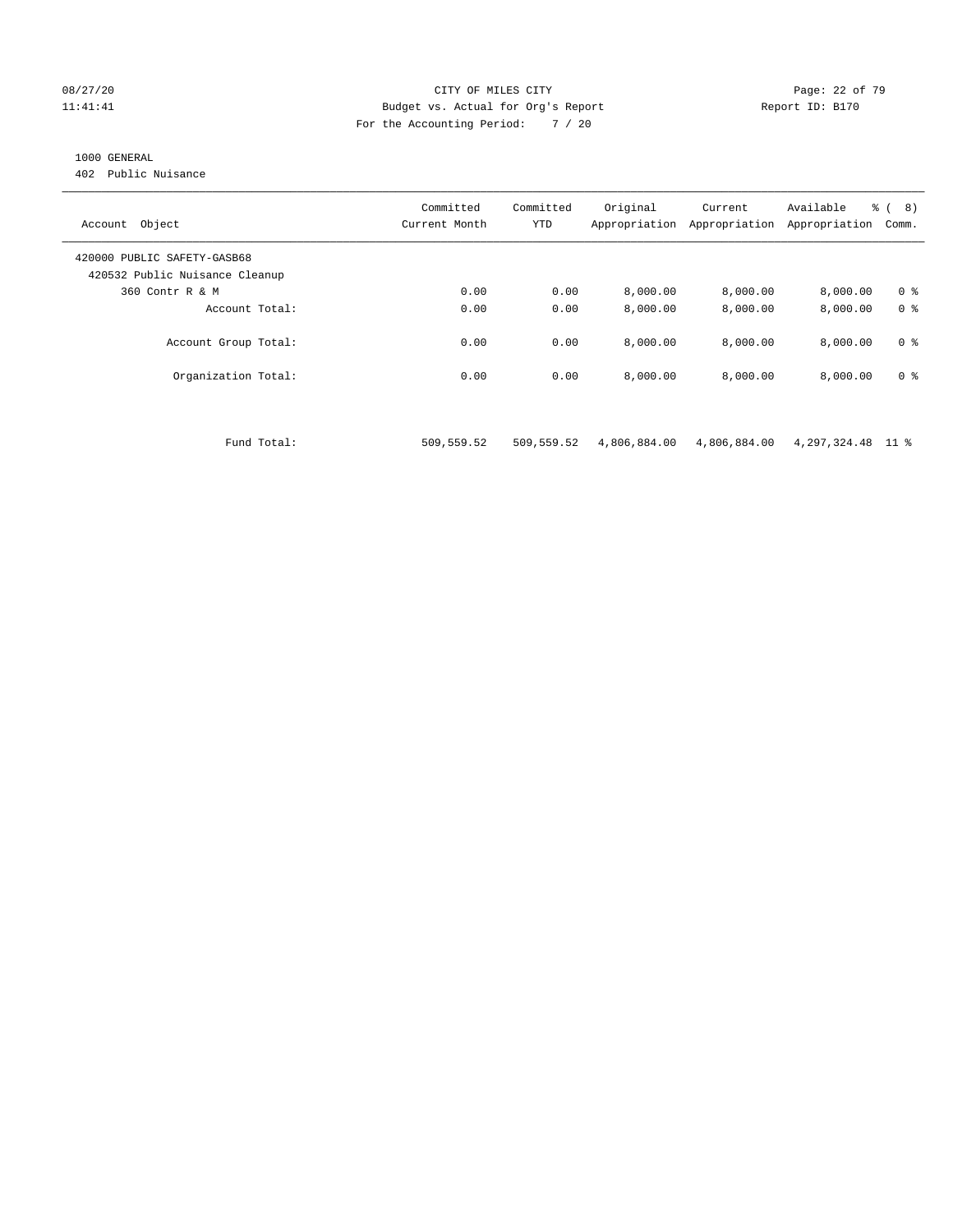#### 08/27/20 Page: 23 of 79 11:41:41 Budget vs. Actual for Org's Report Changer Report ID: B170 For the Accounting Period: 7 / 20

————————————————————————————————————————————————————————————————————————————————————————————————————————————————————————————————————

# 2220 LIBRARY

16 Library

|                |                                          | Committed     | Committed  | Original   | Current    | Available<br>န့                                 | $\left($<br>8)  |
|----------------|------------------------------------------|---------------|------------|------------|------------|-------------------------------------------------|-----------------|
| Account Object |                                          | Current Month | <b>YTD</b> |            |            | Appropriation Appropriation Appropriation Comm. |                 |
|                | 460000 CULTURE AND RECREATION-GASB68     |               |            |            |            |                                                 |                 |
|                | 460100 Library Services(16)              |               |            |            |            |                                                 |                 |
|                | 111 Salaries and Wages - Permanent       | 12,610.53     | 12,610.53  | 179,536.00 | 179,536.00 | 166,925.47                                      | 7 %             |
|                | 121 OVERTIME-PERMANENT                   | 0.00          | 0.00       | 600.00     | 600.00     | 600.00                                          | 0 <sup>8</sup>  |
|                | 131 VACATION                             | 535.83        | 535.83     | 16,000.00  | 16,000.00  | 15,464.17                                       | 3 %             |
|                | 132 SICK LEAVE                           | 180.00        | 180.00     | 7,300.00   | 7,300.00   | 7,120.00                                        | 2 <sup>8</sup>  |
|                | 133 OTHER LEAVE PAY                      | 0.00          | 0.00       | 4,079.00   | 4,079.00   | 4,079.00                                        | 0 <sup>8</sup>  |
|                | 141 Unemployment Insurance               | 20.92         | 20.92      | 311.00     | 311.00     | 290.08                                          | 7 <sup>°</sup>  |
|                | 142 Workers' Compensation                | 52.70         | 52.70      | 785.00     | 785.00     | 732.30                                          | 7 <sup>°</sup>  |
|                | 143 Health Insurance                     | 3,418.10      | 3,418.10   | 51,270.00  | 51,270.00  | 47,851.90                                       | 7 %             |
|                | 144 FICA                                 | 1,062.42      | 1,062.42   | 15,875.00  | 15,875.00  | 14,812.58                                       | 7 <sup>°</sup>  |
|                | 145 PERS                                 | 1,168.72      | 1,168.72   | 18,199.00  | 18,199.00  | 17,030.28                                       | 6 %             |
|                | 196 CLOTHING ALLOTMENT                   | 600.00        | 600.00     | 750.00     | 750.00     | 150.00                                          | 80 %            |
|                | 210 Office Supplies and Materials        | 78.08         | 78.08      | 500.00     | 500.00     | 421.92                                          | 16 <sup>°</sup> |
|                | 214 Small Items of Equipment             | 2,000.00      | 2,000.00   | 3,300.00   | 3,300.00   | 1,300.00                                        | 61 %            |
|                | 220 Operating Expenses                   | 0.00          | 0.00       | 500.00     | 500.00     | 500.00                                          | 0 <sup>8</sup>  |
|                | 224 Janitorial Supplies                  | 0.00          | 0.00       | 1,200.00   | 1,200.00   | 1,200.00                                        | 0 <sup>8</sup>  |
|                | 311 Postage, Box Rent, Etc.              | 60.54         | 60.54      | 1,500.00   | 1,500.00   | 1,439.46                                        | 4%              |
|                | 320 Printing, Duplicating, Typing &      | 0.00          | 0.00       | 1,500.00   | 1,500.00   | 1,500.00                                        | 0 <sup>8</sup>  |
|                | 334 Memberships, Registrations & Dues    | 0.00          | 0.00       | 250.00     | 250.00     | 250.00                                          | 0 <sup>8</sup>  |
|                | 341 Electric Utility Services            | 775.12        | 775.12     | 9,000.00   | 9,000.00   | 8,224.88                                        | 9 <sup>°</sup>  |
|                | 342 Water Utility Services               | 23.46         | 23.46      | 750.00     | 750.00     | 726.54                                          | 3 <sup>8</sup>  |
|                | 343 Sewer Utility Services               | 27.61         | 27.61      | 500.00     | 500.00     | 472.39                                          | 6 %             |
|                | 344 Gas Utility Service                  | 38.78         | 38.78      | 5,000.00   | 5,000.00   | 4,961.22                                        | 1 <sup>°</sup>  |
|                | 345 Telephone                            | 94.60         | 94.60      | 1,750.00   | 1,750.00   | 1,655.40                                        | 5 <sup>°</sup>  |
|                | 346 Garbage Service                      | 0.00          | 0.00       | 400.00     | 400.00     | 400.00                                          | 0 <sup>8</sup>  |
|                | 347 Internet                             | 115.30        | 115.30     | 2,500.00   | 2,500.00   | 2,384.70                                        | 5 <sup>8</sup>  |
|                | 350 Professional Services                | 1,290.21      | 1,290.21   | 8,500.00   | 8,500.00   | 7,209.79                                        | 15 <sup>°</sup> |
|                | 360 Contr R & M                          | 325.00        | 325.00     | 11,000.00  | 11,000.00  | 10,675.00                                       | 3 <sup>8</sup>  |
|                | 370 Travel                               | 0.00          | 0.00       | 1,500.00   | 1,500.00   | 1,500.00                                        | 0 <sup>8</sup>  |
|                | 380 Training Services                    | 0.00          | 0.00       | 1,000.00   | 1,000.00   | 1,000.00                                        | 0 <sup>8</sup>  |
|                | 382 Books                                | 464.45        | 464.45     | 15,000.00  | 15,000.00  | 14,535.55                                       | 3 <sup>8</sup>  |
|                | 511 Insurance on Buildings               | 3,421.78      | 3,421.78   | 3,422.00   | 3,422.00   | 0.22                                            | $100*$          |
|                | 513 Liability                            | 3,151.21      | 3,151.21   | 3,152.00   | 3,152.00   | 0.79                                            | $100*$          |
|                | 920 Buildings                            | 0.00          | 0.00       | 20,000.00  | 20,000.00  | 20,000.00                                       | 0 <sup>8</sup>  |
|                | Account Total:                           | 31, 515.36    | 31,515.36  | 386,929.00 | 386,929.00 | 355, 413.64                                     | 8 %             |
|                | Account Group Total:                     | 31, 515.36    | 31,515.36  | 386,929.00 | 386,929.00 | 355, 413.64                                     | 8 %             |
|                | 520000 OTHER FINANCING USES              |               |            |            |            |                                                 |                 |
|                | 521000 Interfund Operating Transfers Out |               |            |            |            |                                                 |                 |
|                | 820 Transfers to Other Funds             | 1,664.83      | 1,664.83   | 19,978.00  | 19,978.00  | 18,313.17                                       | 8 %             |
|                | Account Total:                           | 1,664.83      | 1,664.83   | 19,978.00  | 19,978.00  | 18, 313. 17                                     | 8 %             |
|                | Account Group Total:                     | 1,664.83      | 1,664.83   | 19,978.00  | 19,978.00  | 18, 313. 17                                     | 8 %             |
|                | Organization Total:                      | 33,180.19     | 33,180.19  | 406,907.00 | 406,907.00 | 373,726.81                                      | 8 %             |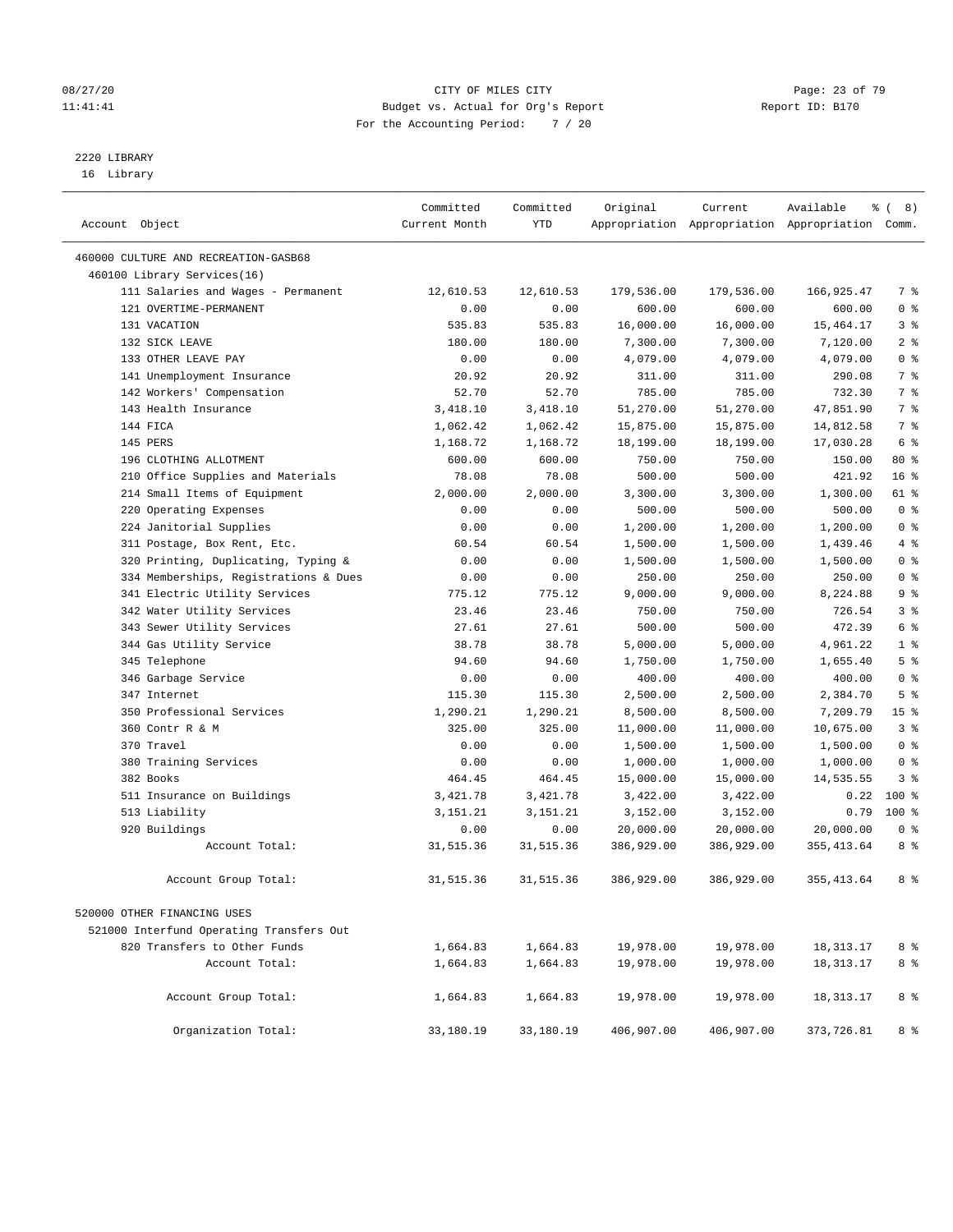#### 08/27/20 Page: 24 of 79 11:41:41 Budget vs. Actual for Org's Report Changer Report ID: B170 For the Accounting Period: 7 / 20

# 2220 LIBRARY

16 Library

| Account Object |             | Committed<br>Current Month | Committed<br><b>YTD</b> | Original   | Current    | Available % (8)<br>Appropriation Appropriation Appropriation Comm. |  |
|----------------|-------------|----------------------------|-------------------------|------------|------------|--------------------------------------------------------------------|--|
|                | Fund Total: | 33,180.19                  | 33,180.19               | 406,907.00 | 406,907.00 | 373,726.81 8 %                                                     |  |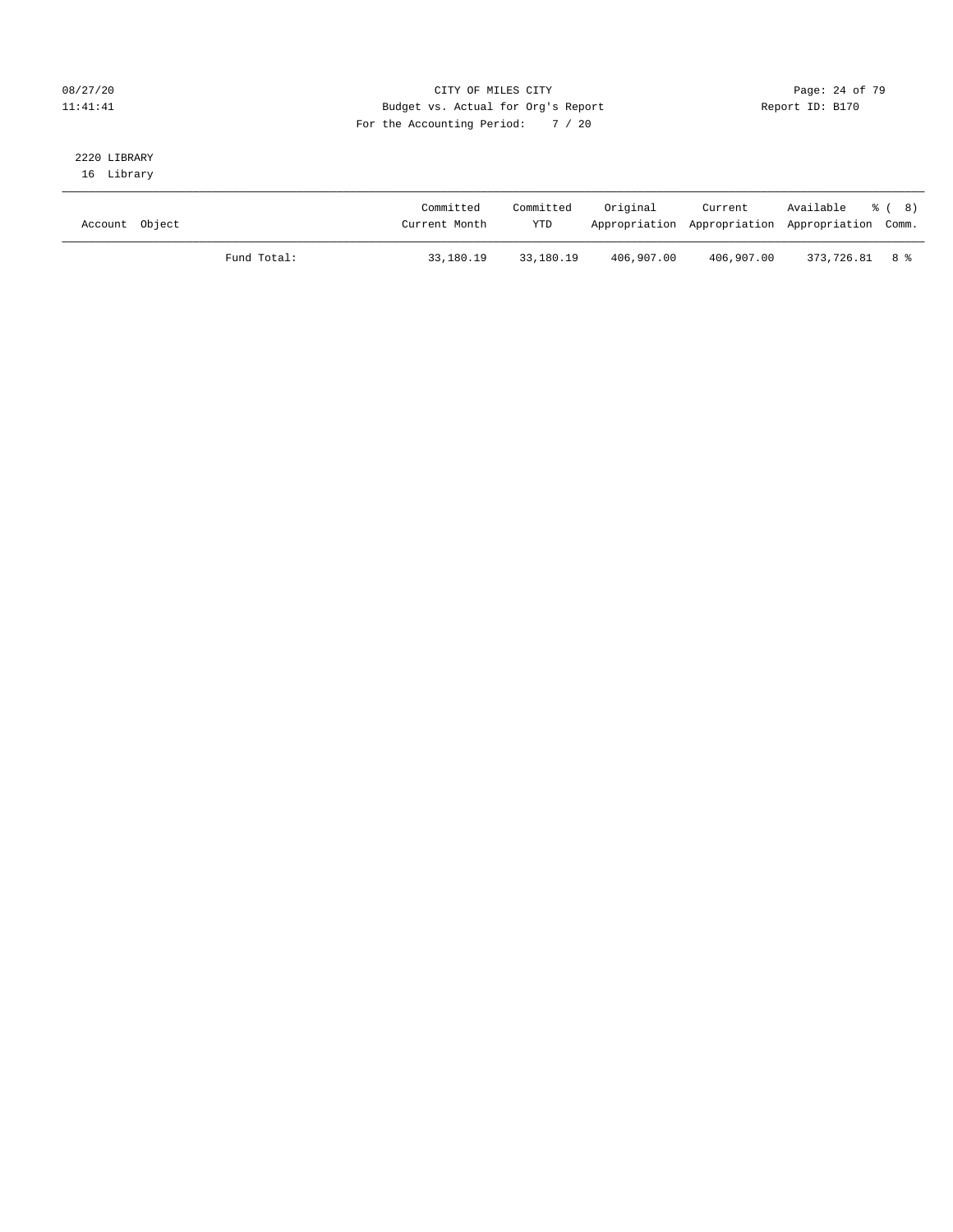#### 08/27/20 Page: 25 of 79 11:41:41 Budget vs. Actual for Org's Report Changer Report ID: B170 For the Accounting Period: 7 / 20

### 2260 EMERGENCY DISASTER

201 Flood Prevention

| Account Object                                                          | Committed<br>Current Month | Committed<br><b>YTD</b> | Original | Current<br>Appropriation Appropriation | Available<br>Appropriation | $\frac{6}{6}$ ( 8)<br>Comm. |
|-------------------------------------------------------------------------|----------------------------|-------------------------|----------|----------------------------------------|----------------------------|-----------------------------|
| 520000 OTHER FINANCING USES<br>521000 Interfund Operating Transfers Out |                            |                         |          |                                        |                            |                             |
| 820 Transfers to Other Funds                                            | 0.00                       | 0.00                    | 330.00   | 330.00                                 | 330.00                     | 0 <sup>8</sup>              |
| Account Total:                                                          | 0.00                       | 0.00                    | 330.00   | 330.00                                 | 330.00                     | 0 <sup>8</sup>              |
| Account Group Total:                                                    | 0.00                       | 0.00                    | 330.00   | 330.00                                 | 330.00                     | 0 <sup>8</sup>              |
| Organization Total:                                                     | 0.00                       | 0.00                    | 330.00   | 330.00                                 | 330.00                     | 0 <sup>8</sup>              |
|                                                                         |                            |                         |          |                                        |                            |                             |
| Fund Total:                                                             | 0.00                       | 0.00                    | 330.00   | 330.00                                 | 330.00                     | 0 %                         |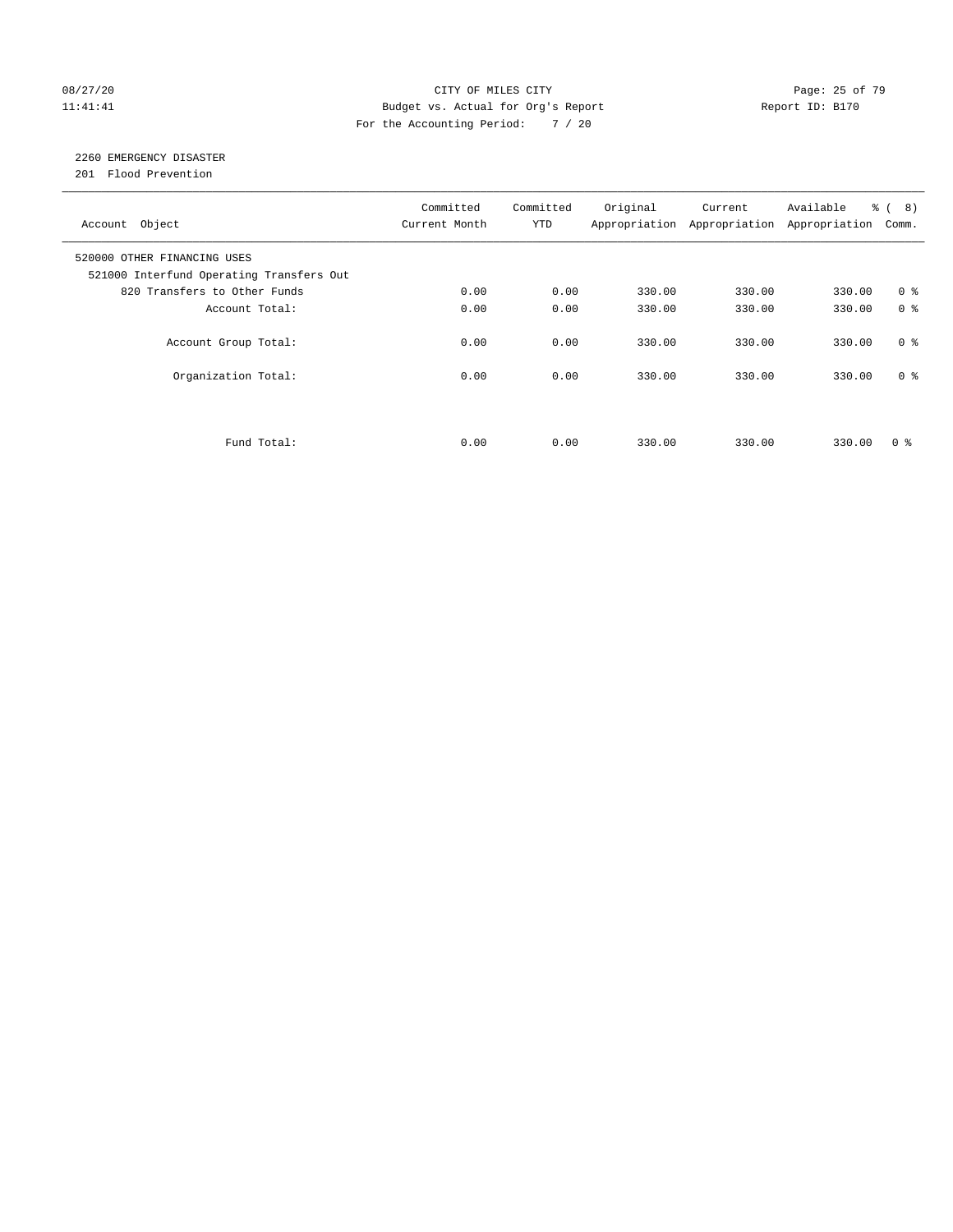#### 08/27/20 Page: 26 of 79 11:41:41 Budget vs. Actual for Org's Report Changer Report ID: B170 For the Accounting Period: 7 / 20

#### 2270 Health 37 CITY HEALTH

| Object<br>Account                                                 | Committed<br>Current Month | Committed<br><b>YTD</b> | Original<br>Appropriation | Current<br>Appropriation | Available<br>Appropriation | $\frac{6}{6}$ ( 8)<br>Comm. |
|-------------------------------------------------------------------|----------------------------|-------------------------|---------------------------|--------------------------|----------------------------|-----------------------------|
| 440000 PUBLIC HEALTH-GASB68<br>440140 Registration and Inspection |                            |                         |                           |                          |                            |                             |
| 350 Professional Services                                         | 0.00                       | 0.00                    | 14,500.00                 | 14,500.00                | 14,500.00                  | 0 <sup>8</sup>              |
| Account Total:                                                    | 0.00                       | 0.00                    | 14,500.00                 | 14,500.00                | 14,500.00                  | 0 <sup>8</sup>              |
| Account Group Total:                                              | 0.00                       | 0.00                    | 14,500.00                 | 14,500.00                | 14,500.00                  | 0 <sup>8</sup>              |
| Organization Total:                                               | 0.00                       | 0.00                    | 14,500.00                 | 14,500.00                | 14,500.00                  | 0 <sup>8</sup>              |
| Fund Total:                                                       | 0.00                       | 0.00                    | 14,500.00                 | 14,500.00                | 14,500.00                  | 0 <sup>8</sup>              |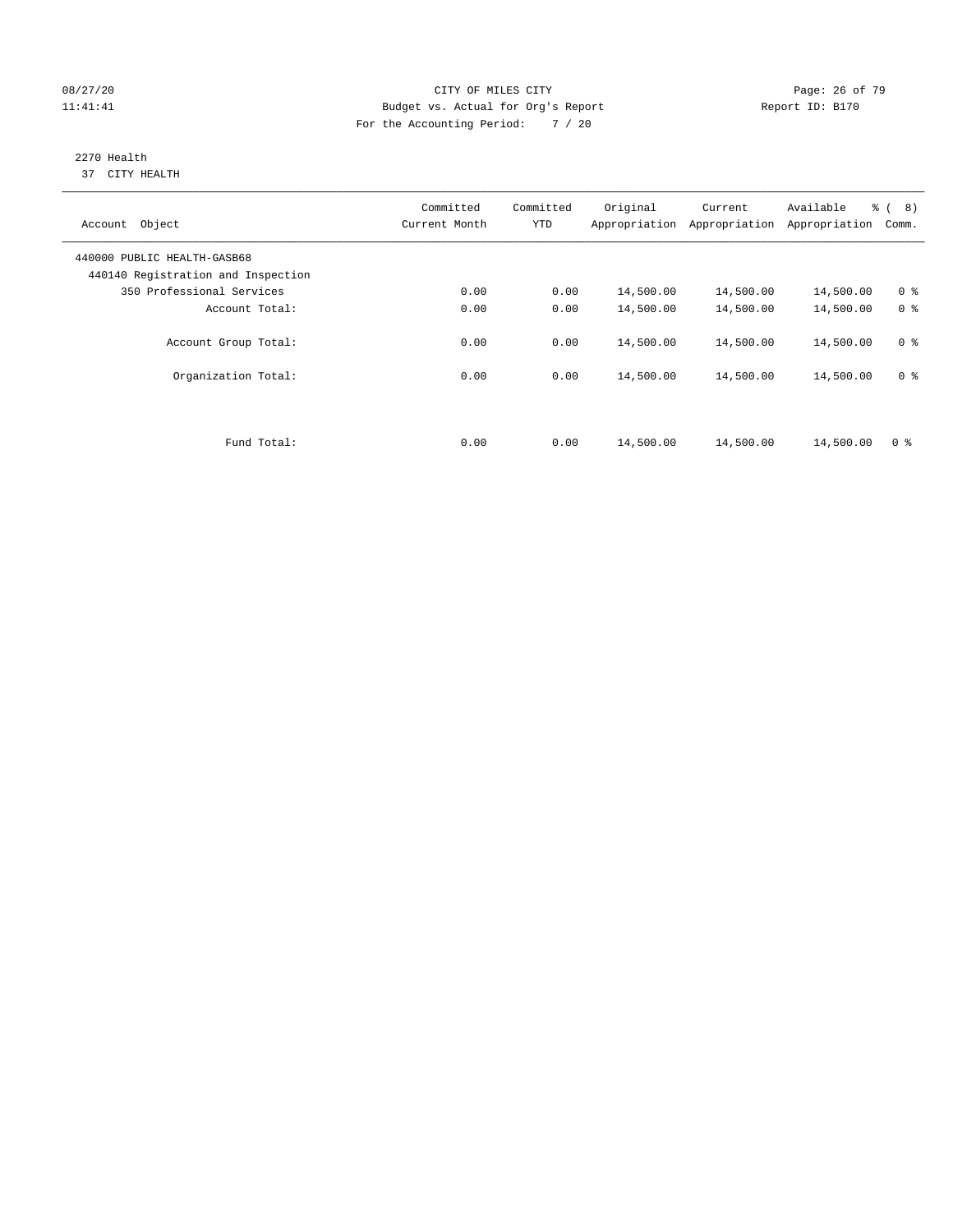#### 08/27/20 Page: 27 of 79 11:41:41 Budget vs. Actual for Org's Report Report ID: B170 For the Accounting Period: 7 / 20

#### 2310 TIFD-Downtown

11 Historic Preservation

| Account Object                                    | Committed<br>Current Month | Committed<br><b>YTD</b> | Original  | Current   | Available<br>Appropriation Appropriation Appropriation | ී (<br>8)<br>Comm.               |
|---------------------------------------------------|----------------------------|-------------------------|-----------|-----------|--------------------------------------------------------|----------------------------------|
|                                                   |                            |                         |           |           |                                                        |                                  |
| 460000 CULTURE AND RECREATION-GASB68              |                            |                         |           |           |                                                        |                                  |
| 460462 Urban Renewal District                     |                            |                         |           |           |                                                        |                                  |
| 111 Salaries and Wages - Permanent                | 118.13                     | 118.13                  | 5,356.00  | 5,356.00  | 5,237.87                                               | 2 <sup>°</sup>                   |
| 131 VACATION                                      | 46.86                      | 46.86                   | 1,600.00  | 1,600.00  | 1,553.14                                               | 3 <sup>8</sup>                   |
| 132 SICK LEAVE                                    | 3.54                       | 3.54                    | 400.00    | 400.00    | 396.46                                                 | 1 <sup>8</sup>                   |
| 133 OTHER LEAVE PAY                               | 1.42                       | 1.42                    | 424.00    | 424.00    | 422.58                                                 | 0 <sup>8</sup><br>2 <sup>°</sup> |
| 141 Unemployment Insurance                        | 0.27                       | 0.27                    | 12.00     | 12.00     | 11.73                                                  |                                  |
| 142 Workers' Compensation<br>143 Health Insurance | 0.68                       | 0.68                    | 29.00     | 29.00     | 28.32                                                  | 2 <sup>8</sup><br>2 <sup>8</sup> |
|                                                   | 42.75                      | 42.75                   | 1,846.00  | 1,846.00  | 1,803.25                                               | 2 <sup>8</sup>                   |
| 144 FICA                                          | 13.58                      | 13.58                   | 595.00    | 595.00    | 581.42                                                 |                                  |
| 145 PERS                                          | 14.90                      | 14.90                   | 682.00    | 682.00    | 667.10                                                 | 2 <sup>°</sup><br>$***$ $%$      |
| 196 CLOTHING ALLOTMENT                            | 7.50                       | 7.50                    | 0.00      | 0.00      | $-7.50$                                                |                                  |
| 210 Office Supplies and Materials                 | 0.00                       | 0.00                    | 200.00    | 200.00    | 200.00                                                 | 0 <sup>8</sup>                   |
| 220 Operating Expenses                            | 0.00                       | 0.00                    | 500.00    | 500.00    | 500.00                                                 | 0 <sup>8</sup>                   |
| 231 Gas, Oil, Diesel Fuel, Grease, etc.           | 0.00                       | 0.00                    | 200.00    | 200.00    | 200.00                                                 | 0 <sup>8</sup>                   |
| 311 Postage, Box Rent, Etc.                       | 0.00                       | 0.00                    | 100.00    | 100.00    | 100.00                                                 | 0 <sup>8</sup>                   |
| 320 Printing, Duplicating, Typing &               | 0.00                       | 0.00                    | 200.00    | 200.00    | 200.00                                                 | 0 <sup>8</sup>                   |
| 330 Publicity, Subscriptions & Dues               | 0.00                       | 0.00                    | 100.00    | 100.00    | 100.00                                                 | 0 <sup>8</sup>                   |
| 331 Publication of Formal & Legal Notices         | 0.00                       | 0.00                    | 200.00    | 200.00    | 200.00                                                 | 0 <sup>8</sup>                   |
| 345 Telephone                                     | 7.37                       | 7.37                    | 175.00    | 175.00    | 167.63                                                 | 4%                               |
| 347 Internet                                      | 0.49                       | 0.49                    | 300.00    | 300.00    | 299.51                                                 | 0 <sup>8</sup>                   |
| 350 Professional Services                         | 0.00                       | 0.00                    | 400.00    | 400.00    | 400.00                                                 | 0 <sup>8</sup>                   |
| 360 Contr R & M                                   | 54.03                      | 54.03                   | 2,000.00  | 2,000.00  | 1,945.97                                               | 3 <sup>°</sup>                   |
| 370 Travel                                        | 0.00                       | 0.00                    | 500.00    | 500.00    | 500.00                                                 | 0 <sup>8</sup>                   |
| 380 Training Services                             | 0.00                       | 0.00                    | 200.00    | 200.00    | 200.00                                                 | 0 <sup>8</sup>                   |
| 513 Liability                                     | 45.04                      | 45.04                   | 46.00     | 46.00     | 0.96                                                   | 98 %                             |
| 721 Redevelopment                                 | 0.00                       | 0.00                    | 25,000.00 | 25,000.00 | 25,000.00                                              | 0 <sup>8</sup>                   |
| Account Total:                                    | 356.56                     | 356.56                  | 41,065.00 | 41,065.00 | 40,708.44                                              | 1 <sup>°</sup>                   |
| 460466 Historic Preservation- Montana Main St     |                            |                         |           |           |                                                        |                                  |
| 730 Grants & Donations to Other                   | 0.00                       | 0.00                    | 22,000.00 | 22,000.00 | 22,000.00                                              | 0 <sup>8</sup>                   |
| Account Total:                                    | 0.00                       | 0.00                    | 22,000.00 | 22,000.00 | 22,000.00                                              | 0 <sup>8</sup>                   |
| Account Group Total:                              | 356.56                     | 356.56                  | 63,065.00 | 63,065.00 | 62,708.44                                              | 1 <sup>8</sup>                   |
| Organization Total:                               | 356.56                     | 356.56                  | 63,065.00 | 63,065.00 | 62,708.44                                              | 1 <sup>°</sup>                   |
| Fund Total:                                       | 356.56                     | 356.56                  | 63,065.00 | 63,065.00 | 62,708.44                                              | 1 <sup>8</sup>                   |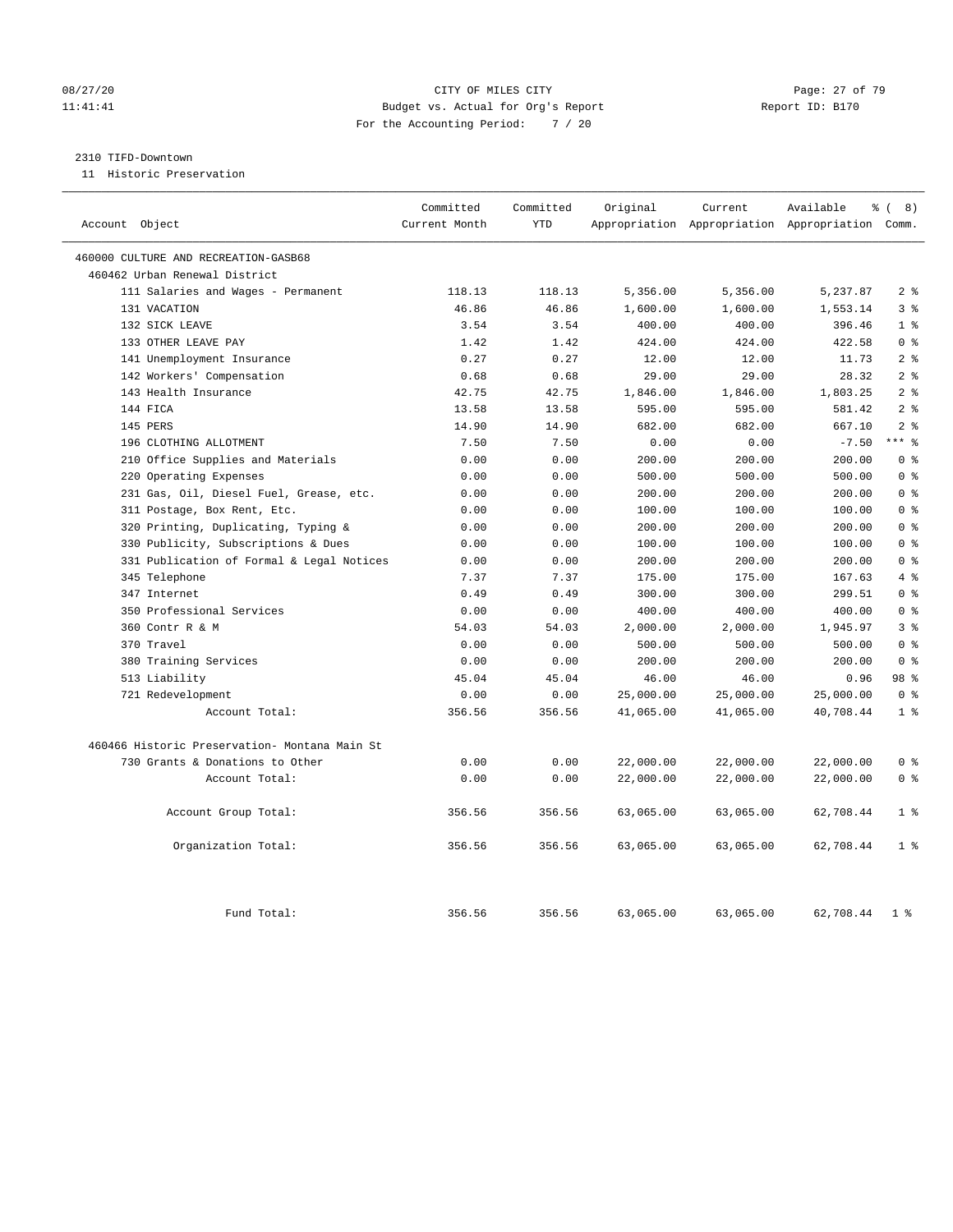#### 08/27/20 Page: 28 of 79 11:41:41 Budget vs. Actual for Org's Report Changer Report ID: B170 For the Accounting Period: 7 / 20

# 2372 Permissive Medical Levy

20 Permissive Medical Levy

| Account Object                                                          | Current Month | Committed<br><b>YTD</b> | Original<br>Appropriation Appropriation | Current      | Available<br>Appropriation | % (8)<br>Comm. |
|-------------------------------------------------------------------------|---------------|-------------------------|-----------------------------------------|--------------|----------------------------|----------------|
| 520000 OTHER FINANCING USES<br>521000 Interfund Operating Transfers Out |               |                         |                                         |              |                            |                |
| 820 Transfers to Other Funds                                            | 0.00          | 0.00                    | 287,119.00                              | 287,119.00   | 287,119.00                 | 0 <sup>8</sup> |
| Account Total:                                                          | 0.00          | 0.00                    | 287,119.00                              | 287,119.00   | 287,119.00                 | 0 <sup>8</sup> |
| Account Group Total:                                                    | 0.00          | 0.00                    | 287,119.00                              | 287,119.00   | 287,119.00                 | 0 <sup>8</sup> |
| Organization Total:                                                     | 0.00          | 0.00                    | 287,119.00                              | 287,119.00   | 287,119.00                 | 0 <sup>8</sup> |
| Fund Total:                                                             | 0.00          | 0.00                    | 287, 119, 00                            | 287, 119, 00 | 287,119.00                 | 0 <sup>8</sup> |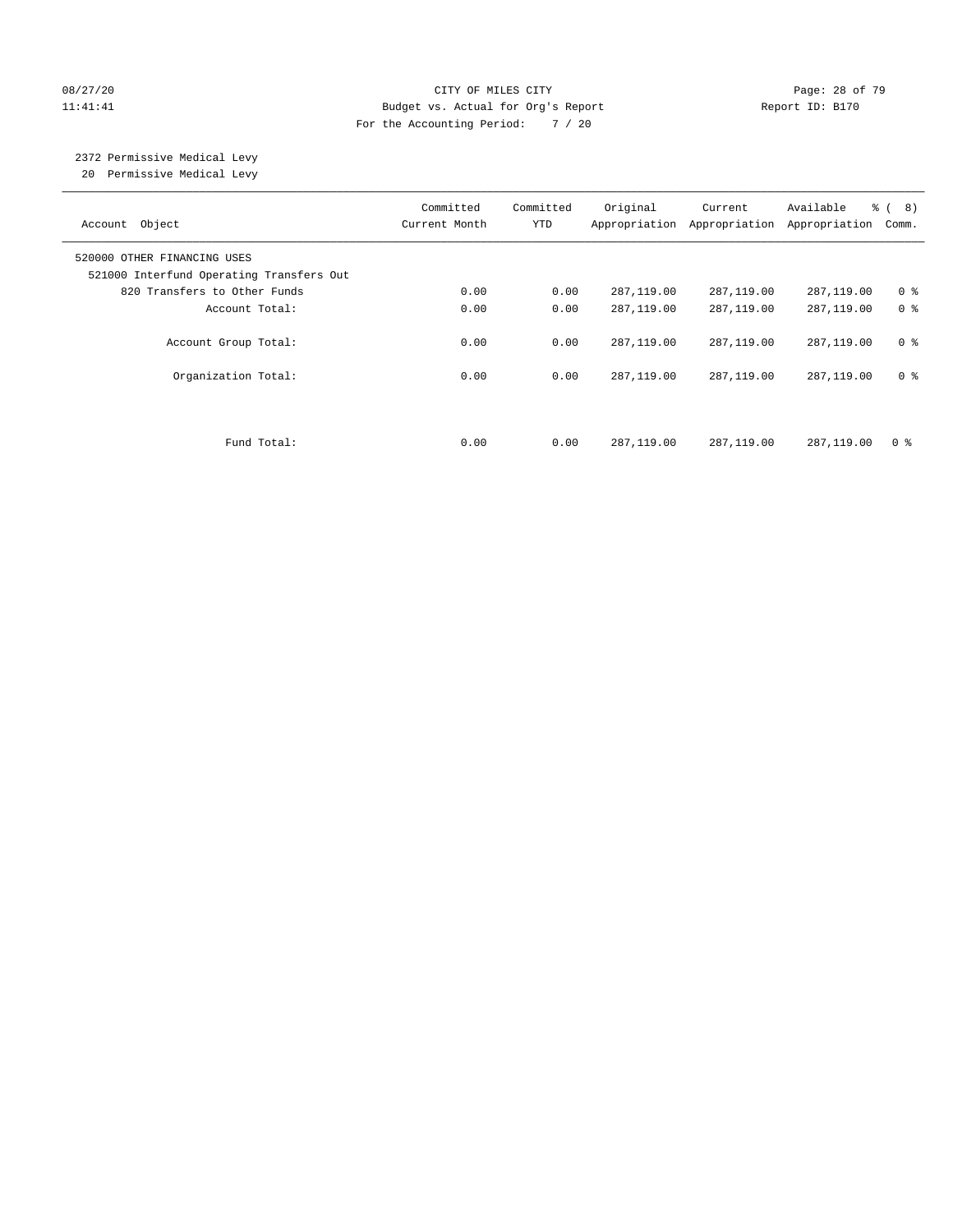#### 08/27/20 Page: 29 of 79 11:41:41 Budget vs. Actual for Org's Report Changer Report ID: B170 For the Accounting Period: 7 / 20

#### 2390 DRUG FORFEITURE

5 Police

| Account Object                    | Committed<br>Current Month | Committed<br>YTD | Original | Current<br>Appropriation Appropriation | Available<br>Appropriation | $\frac{6}{6}$ ( 8)<br>Comm. |
|-----------------------------------|----------------------------|------------------|----------|----------------------------------------|----------------------------|-----------------------------|
| 420000 PUBLIC SAFETY-GASB68       |                            |                  |          |                                        |                            |                             |
| 420100 Law Enforcement Services   |                            |                  |          |                                        |                            |                             |
| 210 Office Supplies and Materials | 0.00                       | 0.00             | 100.00   | 100.00                                 | 100.00                     | 0 <sub>8</sub>              |
| 220 Operating Expenses            | 0.00                       | 0.00             | 500.00   | 500.00                                 | 500.00                     | 0 <sup>8</sup>              |
| 380 Training Services             | 0.00                       | 0.00             | 1,000.00 | 1,000.00                               | 1,000.00                   | 0 <sup>8</sup>              |
| 900 Capital Outlay                | 0.00                       | 0.00             | 100.00   | 100.00                                 | 100.00                     | 0 <sup>8</sup>              |
| Account Total:                    | 0.00                       | 0.00             | 1,700.00 | 1,700.00                               | 1,700.00                   | 0 <sup>8</sup>              |
| Account Group Total:              | 0.00                       | 0.00             | 1,700.00 | 1,700.00                               | 1,700.00                   | 0 <sup>8</sup>              |
| Organization Total:               | 0.00                       | 0.00             | 1,700.00 | 1,700.00                               | 1,700.00                   | 0 <sup>8</sup>              |
|                                   |                            |                  |          |                                        |                            |                             |
| Fund Total:                       | 0.00                       | 0.00             | 1,700.00 | 1,700.00                               | 1,700.00                   | 0 %                         |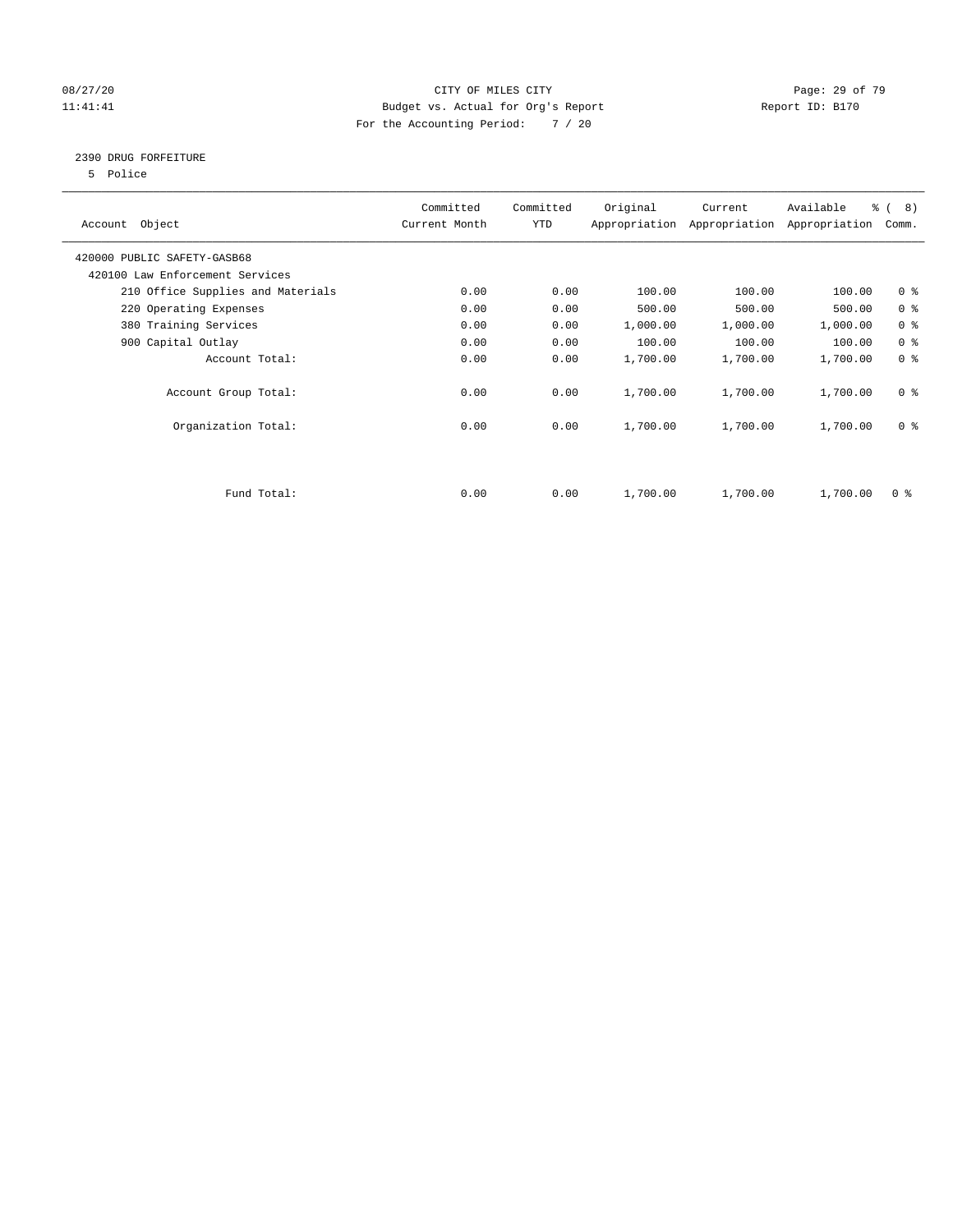#### 08/27/20 Page: 30 of 79 11:41:41 Budget vs. Actual for Org's Report Changer Report ID: B170 For the Accounting Period: 7 / 20

————————————————————————————————————————————————————————————————————————————————————————————————————————————————————————————————————

#### 2394 BUILDING CODE ENFORCEMENT

18 BUILDING INSPECTION

|                                           | Committed     | Committed  | Original   | Current    | Available                                       | ී (<br>8)      |
|-------------------------------------------|---------------|------------|------------|------------|-------------------------------------------------|----------------|
| Account Object                            | Current Month | <b>YTD</b> |            |            | Appropriation Appropriation Appropriation Comm. |                |
| 420000 PUBLIC SAFETY-GASB68               |               |            |            |            |                                                 |                |
| 420531 Building Inspection                |               |            |            |            |                                                 |                |
| 111 Salaries and Wages - Permanent        | 334.10        | 334.10     | 11,648.00  | 11,648.00  | 11,313.90                                       | 3 %            |
| 121 OVERTIME-PERMANENT                    | 0.00          | 0.00       | 240.00     | 240.00     | 240.00                                          | 0 <sup>8</sup> |
| 131 VACATION                              | 7.82          | 7.82       | 1,000.00   | 1,000.00   | 992.18                                          | 1 %            |
| 132 SICK LEAVE                            | 25.30         | 25.30      | 600.00     | 600.00     | 574.70                                          | 4%             |
| 133 OTHER LEAVE PAY                       | 0.00          | 0.00       | 255.00     | 255.00     | 255.00                                          | 0 <sup>8</sup> |
| 141 Unemployment Insurance                | 0.57          | 0.57       | 21.00      | 21.00      | 20.43                                           | 3 <sup>°</sup> |
| 142 Workers' Compensation                 | 1.46          | 1.46       | 375.00     | 375.00     | 373.54                                          | 0 <sup>8</sup> |
| 143 Health Insurance                      | 85.47         | 85.47      | 3,076.00   | 3,076.00   | 2,990.53                                        | 3%             |
| 144 FICA                                  | 28.94         | 28.94      | 1,051.00   | 1,051.00   | 1,022.06                                        | 3%             |
| 145 PERS                                  | 32.20         | 32.20      | 1,205.00   | 1,205.00   | 1,172.80                                        | 3 <sup>°</sup> |
| 196 CLOTHING ALLOTMENT                    | 15.00         | 15.00      | 45.00      | 45.00      | 30.00                                           | 33 %           |
| 210 Office Supplies and Materials         | 49.27         | 49.27      | 3,000.00   | 3,000.00   | 2,950.73                                        | 2 <sup>8</sup> |
| 214 Small Items of Equipment              | 0.00          | 0.00       | 4,000.00   | 4,000.00   | 4,000.00                                        | 0 <sup>8</sup> |
| 220 Operating Expenses                    | 0.00          | 0.00       | 3,000.00   | 3,000.00   | 3,000.00                                        | 0 <sup>8</sup> |
| 311 Postage, Box Rent, Etc.               | 0.00          | 0.00       | 600.00     | 600.00     | 600.00                                          | 0 <sup>8</sup> |
| 320 Printing, Duplicating, Typing &       | 0.00          | 0.00       | 500.00     | 500.00     | 500.00                                          | 0 <sup>8</sup> |
| 330 Publicity, Subscriptions & Dues       | 0.00          | 0.00       | 500.00     | 500.00     | 500.00                                          | 0 <sup>8</sup> |
| 331 Publication of Formal & Legal Notices | 129.24        | 129.24     | 1,000.00   | 1,000.00   | 870.76                                          | $13*$          |
| 334 Memberships, Registrations & Dues     | 0.00          | 0.00       | 400.00     | 400.00     | 400.00                                          | 0 <sup>8</sup> |
| 345 Telephone                             | 45.09         | 45.09      | 500.00     | 500.00     | 454.91                                          | 9 <sup>°</sup> |
| 347 Internet                              | 0.00          | 0.00       | 200.00     | 200.00     | 200.00                                          | 0 <sup>8</sup> |
| 350 Professional Services                 | 0.00          | 0.00       | 130,000.00 | 130,000.00 | 130,000.00                                      | 0 <sup>8</sup> |
| 360 Contr R & M                           | 1,266.71      | 1,266.71   | 15,000.00  | 15,000.00  | 13,733.29                                       | 8 %            |
| 380 Training Services                     | 0.00          | 0.00       | 6,000.00   | 6,000.00   | 6,000.00                                        | 0 <sup>8</sup> |
| 382 Books                                 | 0.00          | 0.00       | 6,000.00   | 6,000.00   | 6,000.00                                        | 0 <sup>8</sup> |
| 531 Building & Office Rental              | 200.00        | 200.00     | 2,000.00   | 2,000.00   | 1,800.00                                        | $10*$          |
| 540 Special Assessments                   | 0.00          | 0.00       | 800.00     | 800.00     | 800.00                                          | 0 <sup>8</sup> |
| Account Total:                            | 2,221.17      | 2,221.17   | 193,016.00 | 193,016.00 | 190,794.83                                      | 1 <sup>°</sup> |
| Account Group Total:                      | 2,221.17      | 2,221.17   | 193,016.00 | 193,016.00 | 190,794.83                                      | $1 \circ$      |
| 510000 MISCELLANEOUS                      |               |            |            |            |                                                 |                |
| 510330 Comprehensive Liability Insurance  |               |            |            |            |                                                 |                |
| 513 Liability                             | 238.00        | 238.00     | 238.00     | 238.00     |                                                 | $0.00$ 100 %   |
| Account Total:                            | 238.00        | 238.00     | 238.00     | 238.00     |                                                 | $0.00$ 100 %   |
| Account Group Total:                      | 238.00        | 238.00     | 238.00     | 238.00     |                                                 | $0.00 100$ %   |
| 520000 OTHER FINANCING USES               |               |            |            |            |                                                 |                |
| 521000 Interfund Operating Transfers Out  |               |            |            |            |                                                 |                |
| 820 Transfers to Other Funds              | 453.33        | 453.33     | 5,440.00   | 5,440.00   | 4,986.67                                        | 8 %            |
| Account Total:                            | 453.33        | 453.33     | 5,440.00   | 5,440.00   | 4,986.67                                        | 8 %            |
| Account Group Total:                      | 453.33        | 453.33     | 5,440.00   | 5,440.00   | 4,986.67                                        | 8 %            |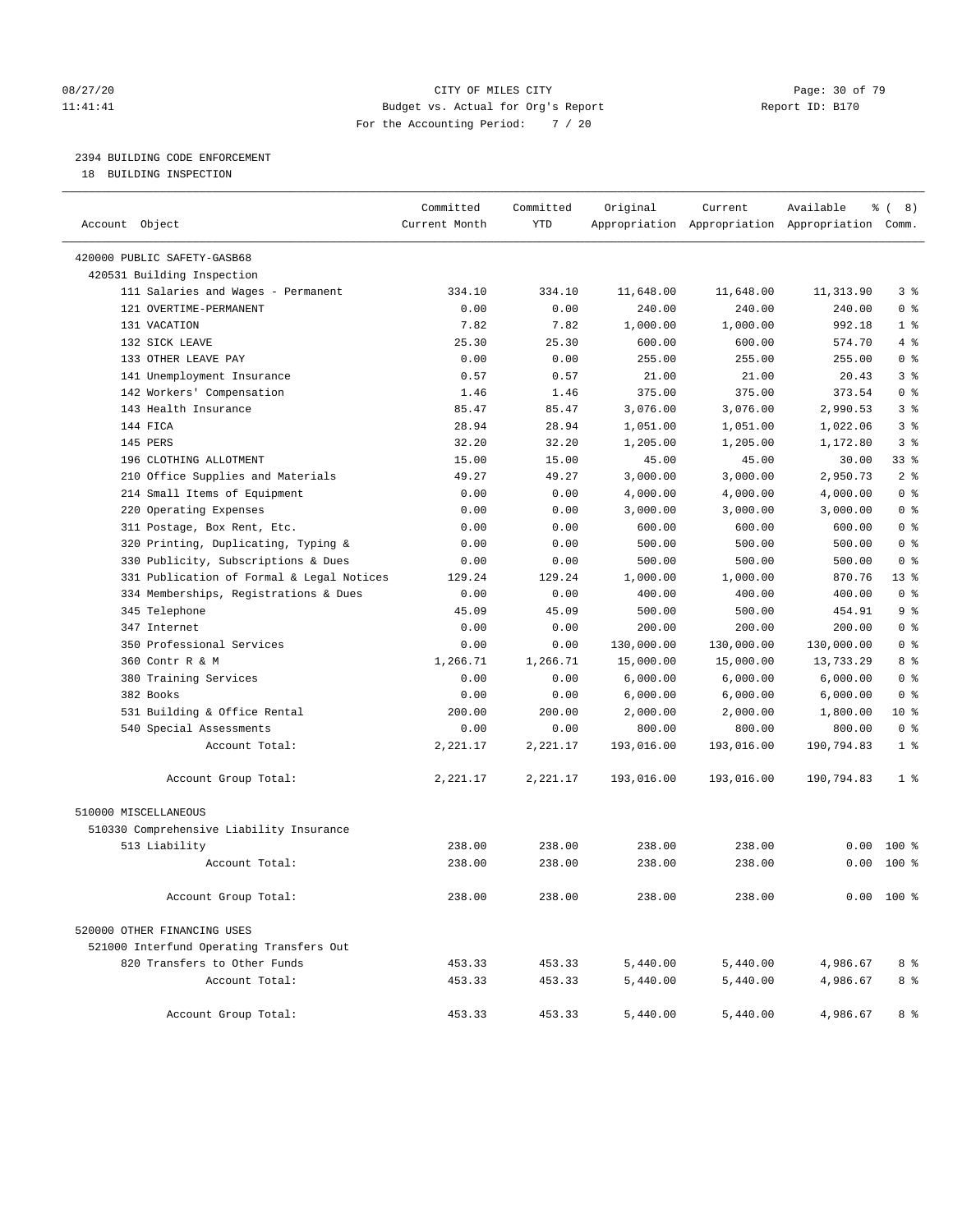#### 08/27/20 Page: 31 of 79 11:41:41 Budget vs. Actual for Org's Report Changer Report ID: B170 For the Accounting Period: 7 / 20

#### 2394 BUILDING CODE ENFORCEMENT

18 BUILDING INSPECTION

| Account Object      | Committed<br>Current Month | Committed<br>YTD | Original   | Current<br>Appropriation Appropriation | Available<br>Appropriation Comm. | <sub>රී</sub> ( 8 ) |
|---------------------|----------------------------|------------------|------------|----------------------------------------|----------------------------------|---------------------|
| Organization Total: | 2,912.50                   | 2,912.50         | 198,694.00 | 198,694.00                             | 195,781.50                       | $1 \text{ }$        |
| Fund Total:         | 2,912.50                   | 2,912.50         | 198,694.00 | 198,694.00                             | 195,781.50                       | 18                  |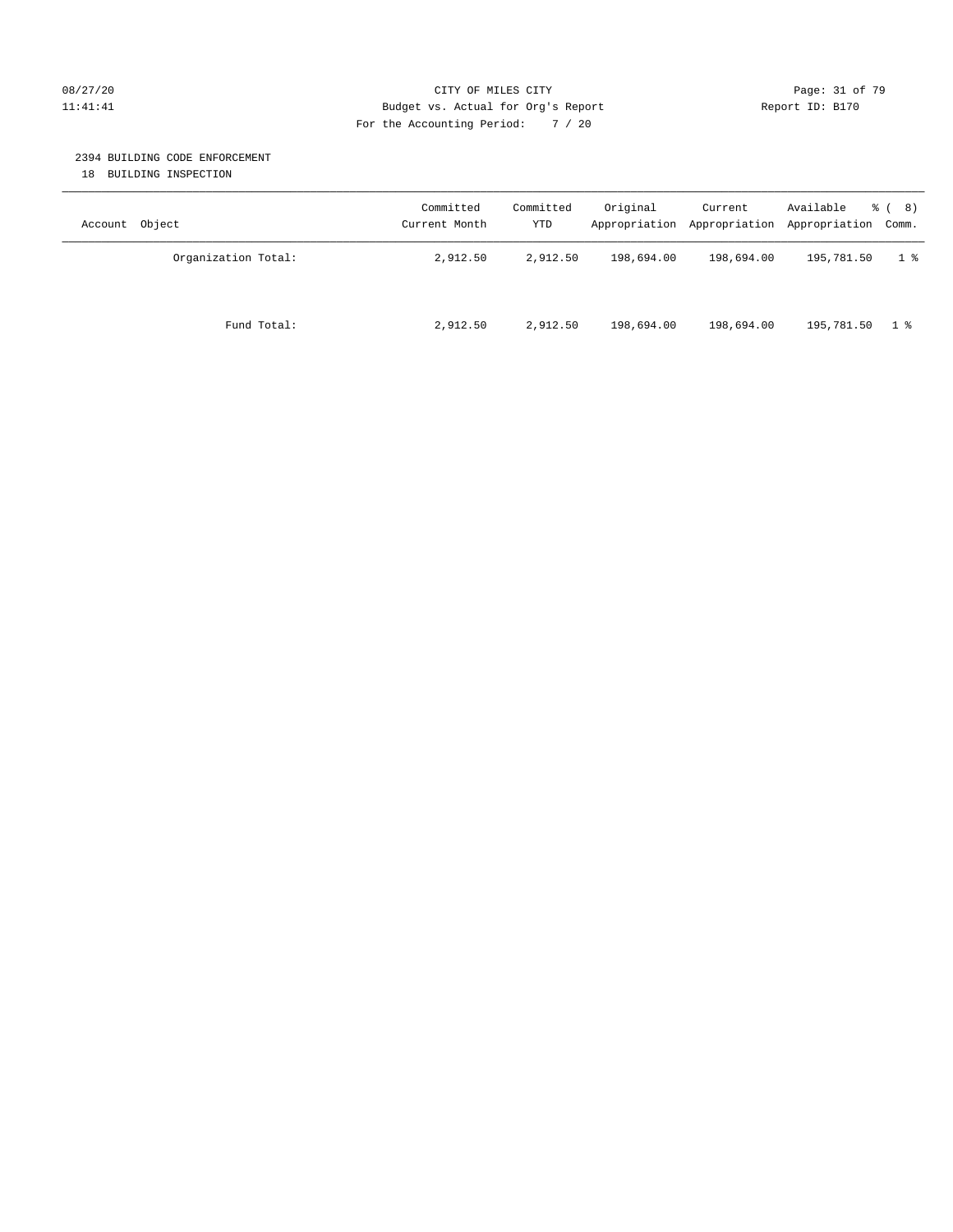#### 08/27/20 Page: 32 of 79 11:41:41 Budget vs. Actual for Org's Report Changer Report ID: B170 For the Accounting Period: 7 / 20

# 2400 LTG M D#165-(Gen City)

| 46 | SID #165 |  |
|----|----------|--|
|    |          |  |

| Account Object                           | Committed<br>Current Month | Committed<br><b>YTD</b> | Original   | Current<br>Appropriation Appropriation | Available<br>Appropriation | $\frac{6}{6}$ ( 8)<br>Comm. |
|------------------------------------------|----------------------------|-------------------------|------------|----------------------------------------|----------------------------|-----------------------------|
| 430000 Public Works-GASB68               |                            |                         |            |                                        |                            |                             |
| 430263 STREET LIGHTING                   |                            |                         |            |                                        |                            |                             |
| 341 Electric Utility Services            | 4,191.20                   | 4,191.20                | 50,000.00  | 50,000.00                              | 45,808.80                  | 8 %                         |
| 533 Machinery and Equipment Rental       | 8,836.60                   | 8,836.60                | 120,000.00 | 120,000.00                             | 111, 163.40                | 7 %                         |
| Account Total:                           | 13,027.80                  | 13,027.80               | 170,000.00 | 170,000.00                             | 156,972.20                 | 8 <sup>°</sup>              |
| Account Group Total:                     | 13,027.80                  | 13,027.80               | 170,000.00 | 170,000.00                             | 156,972.20                 | 8 %                         |
| 520000 OTHER FINANCING USES              |                            |                         |            |                                        |                            |                             |
| 521000 Interfund Operating Transfers Out |                            |                         |            |                                        |                            |                             |
| 820 Transfers to Other Funds             | 1,000.00                   | 1,000.00                | 1,000.00   | 1,000.00                               | 0.00                       | 100 %                       |
| Account Total:                           | 1,000.00                   | 1,000.00                | 1,000.00   | 1,000.00                               | 0.00                       | 100 %                       |
| Account Group Total:                     | 1,000.00                   | 1,000.00                | 1,000.00   | 1,000.00                               | 0.00                       | $100*$                      |
| Organization Total:                      | 14,027.80                  | 14,027.80               | 171,000.00 | 171,000.00                             | 156,972.20                 | 8 %                         |
|                                          |                            |                         |            |                                        |                            |                             |
| Fund Total:                              | 14,027.80                  | 14,027.80               | 171,000.00 | 171,000.00                             | 156,972.20                 | 8 %                         |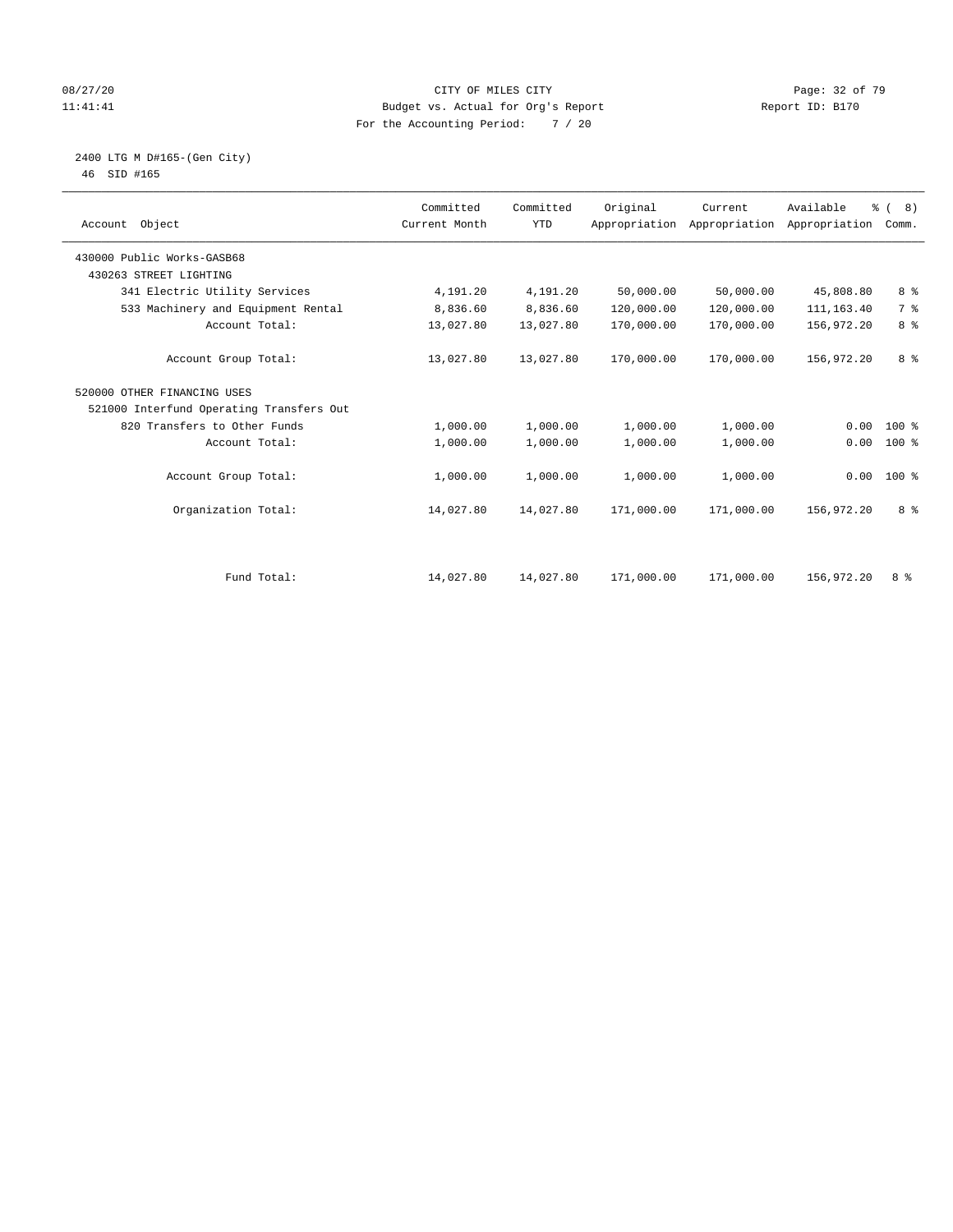#### 08/27/20 Page: 33 of 79 11:41:41 Budget vs. Actual for Org's Report Changer Report ID: B170 For the Accounting Period: 7 / 20

# 2420 LTG M D#167-(MilesAddn Etc)

48 SID #167

| Object<br>Account                        | Committed<br>Current Month | Committed<br><b>YTD</b> | Original  | Current<br>Appropriation Appropriation | Available<br>Appropriation | $\frac{6}{6}$ ( 8)<br>Comm. |  |
|------------------------------------------|----------------------------|-------------------------|-----------|----------------------------------------|----------------------------|-----------------------------|--|
| 430000 Public Works-GASB68               |                            |                         |           |                                        |                            |                             |  |
| 430263 STREET LIGHTING                   |                            |                         |           |                                        |                            |                             |  |
| 341 Electric Utility Services            | 591.40                     | 591.40                  | 8,000.00  | 8,000.00                               | 7,408.60                   | 7 %                         |  |
| 533 Machinery and Equipment Rental       | 1,054.80                   | 1,054.80                | 16,000.00 | 16,000.00                              | 14,945.20                  | 7 <sup>°</sup>              |  |
| Account Total:                           | 1,646.20                   | 1,646.20                | 24,000.00 | 24,000.00                              | 22, 353.80                 | 7 <sup>°</sup>              |  |
| Account Group Total:                     | 1,646.20                   | 1,646.20                | 24,000.00 | 24,000.00                              | 22, 353.80                 | 7 %                         |  |
| 520000 OTHER FINANCING USES              |                            |                         |           |                                        |                            |                             |  |
| 521000 Interfund Operating Transfers Out |                            |                         |           |                                        |                            |                             |  |
| 820 Transfers to Other Funds             | 1,000.00                   | 1,000.00                | 1,000.00  | 1,000.00                               | 0.00                       | $100$ %                     |  |
| Account Total:                           | 1,000.00                   | 1,000.00                | 1,000.00  | 1,000.00                               | 0.00                       | $100$ %                     |  |
| Account Group Total:                     | 1,000.00                   | 1,000.00                | 1,000.00  | 1,000.00                               | 0.00                       | $100*$                      |  |
| Organization Total:                      | 2,646.20                   | 2,646.20                | 25,000.00 | 25,000.00                              | 22, 353.80                 | $11$ %                      |  |
|                                          |                            |                         |           |                                        |                            |                             |  |
| Fund Total:                              | 2,646.20                   | 2,646.20                | 25,000.00 | 25,000.00                              | 22,353.80 11 %             |                             |  |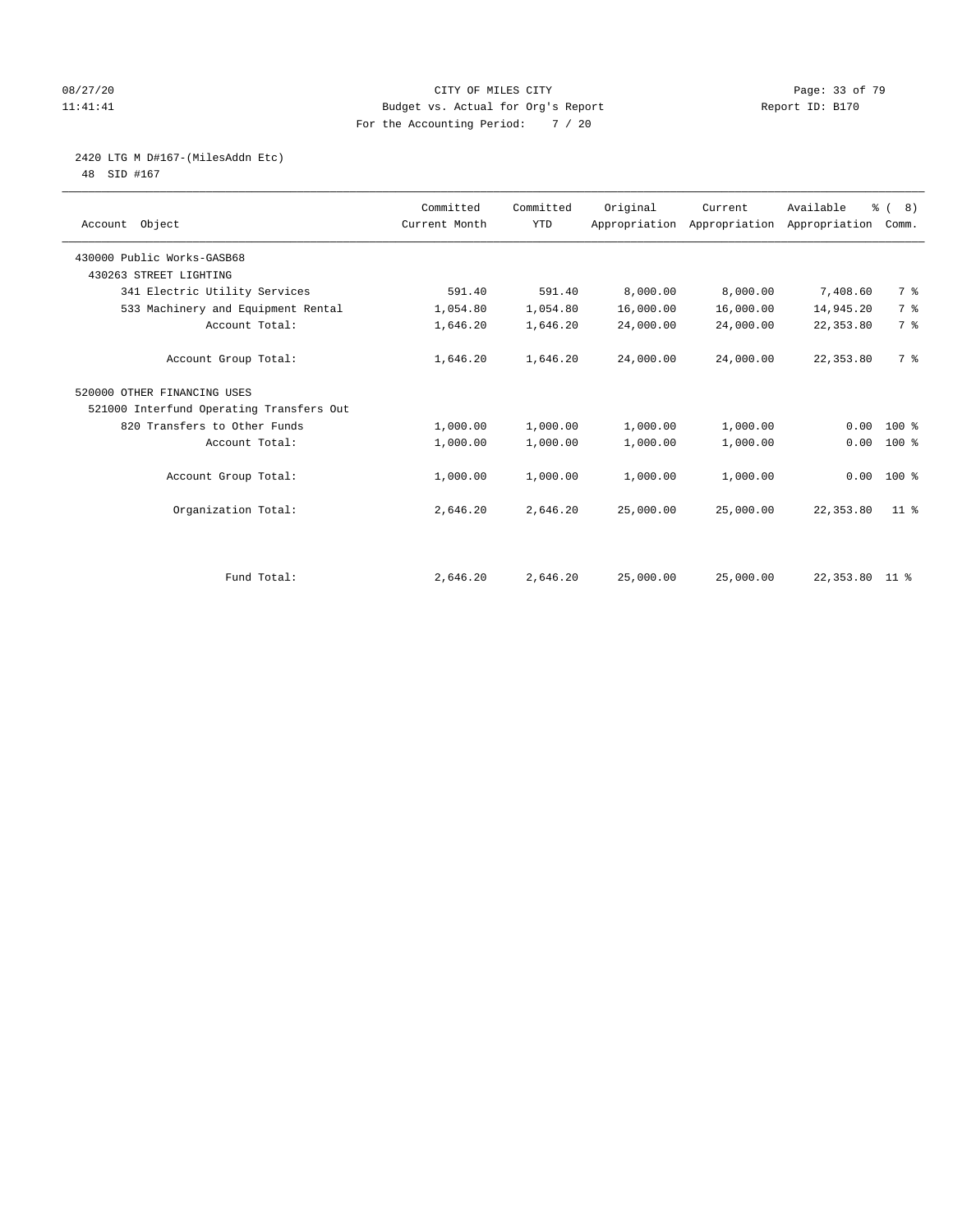#### 08/27/20 Page: 34 of 79 11:41:41 Budget vs. Actual for Org's Report Changer Report ID: B170 For the Accounting Period: 7 / 20

# 2430 LTG M D#171-(Balsam Est)

49 SID #171

| Account Object                           | Committed<br>Current Month | Committed<br><b>YTD</b> | Original | Current<br>Appropriation Appropriation | Available<br>Appropriation | % (8)<br>Comm. |
|------------------------------------------|----------------------------|-------------------------|----------|----------------------------------------|----------------------------|----------------|
| 430000 Public Works-GASB68               |                            |                         |          |                                        |                            |                |
| 430263 STREET LIGHTING                   |                            |                         |          |                                        |                            |                |
| 230 Repair and Maintenance Supplies      | 0.00                       | 0.00                    | 1,500.00 | 1,500.00                               | 1,500.00                   | 0 <sup>8</sup> |
| 341 Electric Utility Services            | 173.74                     | 173.74                  | 2,000.00 | 2,000.00                               | 1,826.26                   | 9 <sup>°</sup> |
| 360 Contr R & M                          | 0.00                       | 0.00                    | 1,500.00 | 1,500.00                               | 1,500.00                   | 0 <sup>8</sup> |
| Account Total:                           | 173.74                     | 173.74                  | 5,000.00 | 5,000.00                               | 4,826.26                   | 3 <sup>8</sup> |
| Account Group Total:                     | 173.74                     | 173.74                  | 5,000.00 | 5,000.00                               | 4,826.26                   | 3 <sup>8</sup> |
| 520000 OTHER FINANCING USES              |                            |                         |          |                                        |                            |                |
| 521000 Interfund Operating Transfers Out |                            |                         |          |                                        |                            |                |
| 820 Transfers to Other Funds             | 1,000.00                   | 1,000.00                | 1,000.00 | 1,000.00                               | 0.00                       | $100$ %        |
| Account Total:                           | 1,000.00                   | 1,000.00                | 1,000.00 | 1,000.00                               | 0.00                       | 100 %          |
| Account Group Total:                     | 1,000.00                   | 1,000.00                | 1,000.00 | 1,000.00                               | 0.00                       | $100*$         |
| Organization Total:                      | 1,173.74                   | 1,173.74                | 6,000.00 | 6,000.00                               | 4,826.26                   | $20*$          |
|                                          |                            |                         |          |                                        |                            |                |
| Fund Total:                              | 1,173.74                   | 1,173.74                | 6,000.00 | 6,000.00                               | 4,826.26                   | $20*$          |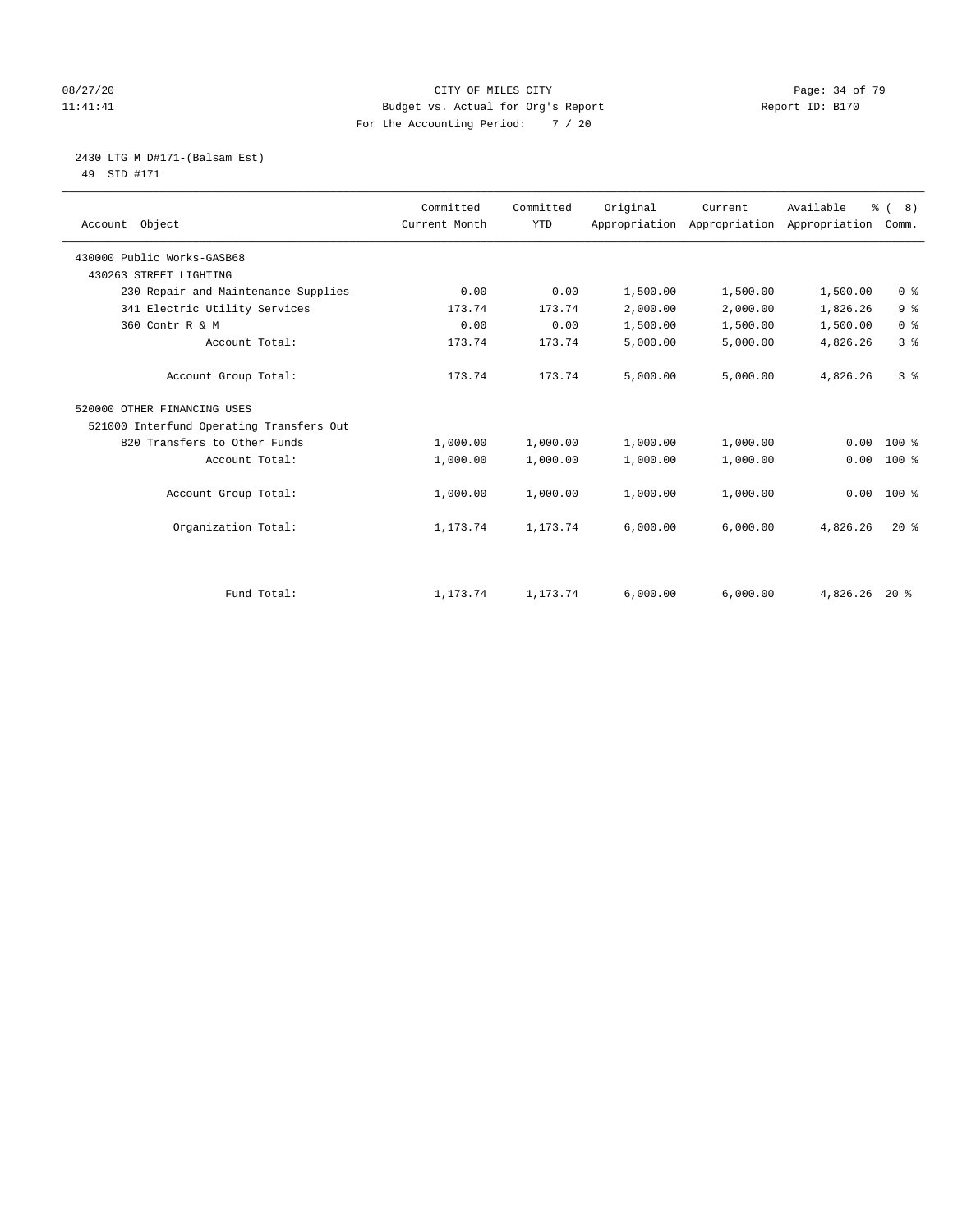#### 08/27/20 Page: 35 of 79 11:41:41 Budget vs. Actual for Org's Report Changer Report ID: B170 For the Accounting Period: 7 / 20

 2440 LTG M D#172-(Main Str) 50 SID #172

| Account Object                           | Committed<br>Current Month | Committed<br><b>YTD</b> | Original  | Current<br>Appropriation Appropriation | Available<br>Appropriation | $\frac{6}{6}$ ( 8)<br>Comm. |
|------------------------------------------|----------------------------|-------------------------|-----------|----------------------------------------|----------------------------|-----------------------------|
| 430000 Public Works-GASB68               |                            |                         |           |                                        |                            |                             |
| 430263 STREET LIGHTING                   |                            |                         |           |                                        |                            |                             |
| 230 Repair and Maintenance Supplies      | 0.00                       | 0.00                    | 6,000.00  | 6,000.00                               | 6,000.00                   | 0 <sup>8</sup>              |
| 341 Electric Utility Services            | 1,569.47                   | 1,569.47                | 20,000.00 | 20,000.00                              | 18,430.53                  | 8 <sup>°</sup>              |
| 360 Contr R & M                          | 0.00                       | 0.00                    | 3,000.00  | 3,000.00                               | 3,000.00                   | 0 <sup>8</sup>              |
| Account Total:                           | 1,569.47                   | 1,569.47                | 29,000.00 | 29,000.00                              | 27,430.53                  | 5 <sup>°</sup>              |
| Account Group Total:                     | 1,569.47                   | 1,569.47                | 29,000.00 | 29,000.00                              | 27,430.53                  | 5 <sup>°</sup>              |
| 520000 OTHER FINANCING USES              |                            |                         |           |                                        |                            |                             |
| 521000 Interfund Operating Transfers Out |                            |                         |           |                                        |                            |                             |
| 820 Transfers to Other Funds             | 1,000.00                   | 1,000.00                | 1,000.00  | 1,000.00                               | 0.00                       | $100$ %                     |
| Account Total:                           | 1,000.00                   | 1,000.00                | 1,000.00  | 1,000.00                               | 0.00                       | $100$ %                     |
| Account Group Total:                     | 1,000.00                   | 1,000.00                | 1,000.00  | 1,000.00                               | 0.00                       | $100$ %                     |
| Organization Total:                      | 2,569.47                   | 2,569.47                | 30,000.00 | 30,000.00                              | 27,430.53                  | 9 <sup>°</sup>              |
|                                          |                            |                         |           |                                        |                            |                             |
| Fund Total:                              | 2,569.47                   | 2,569.47                | 30,000.00 | 30,000.00                              | 27,430.53                  | 9 %                         |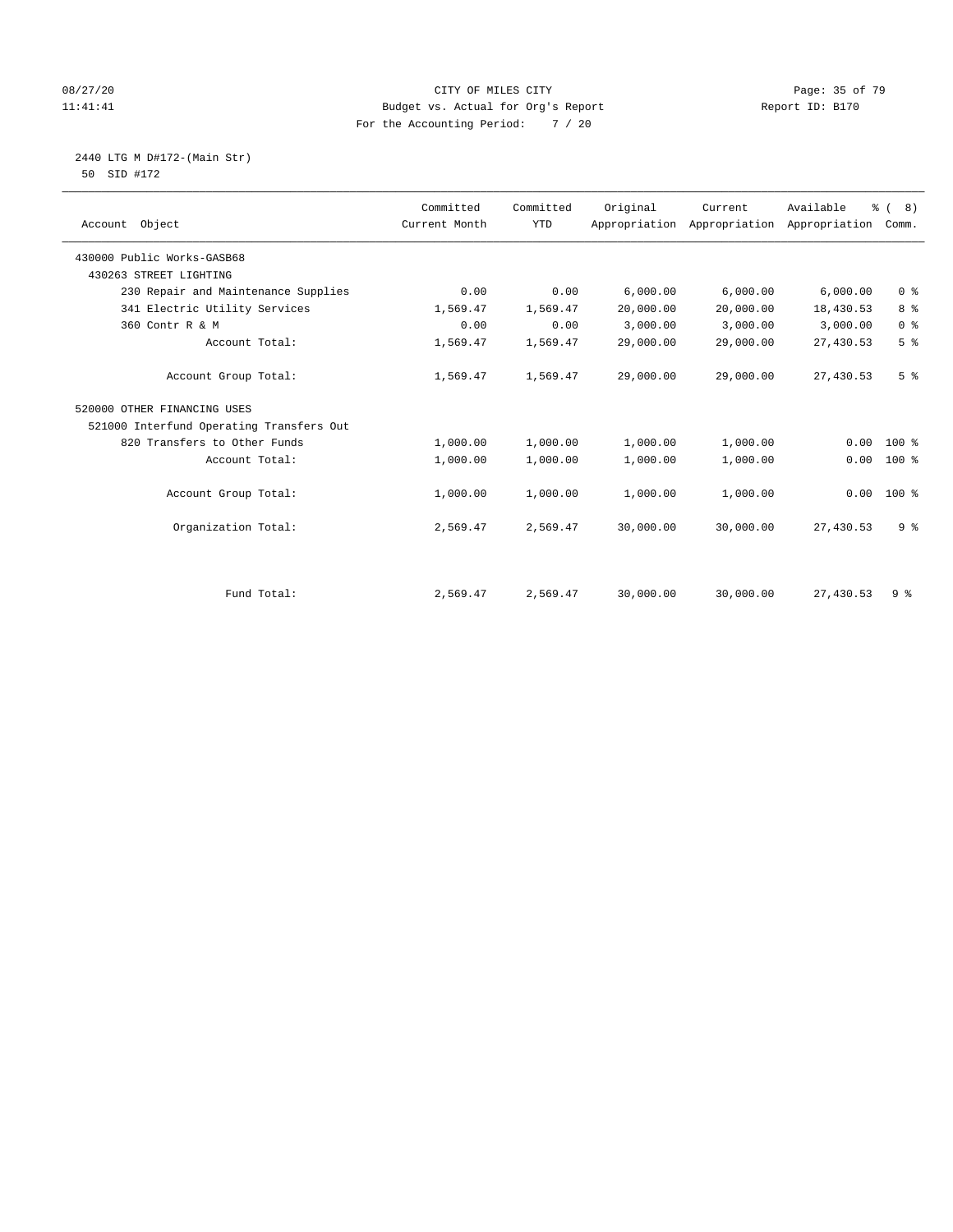#### 08/27/20 Page: 36 of 79 11:41:41 Budget vs. Actual for Org's Report Changer Report ID: B170 For the Accounting Period: 7 / 20

# 2450 LTG M D#195-(SG-Trico)

51 SID #195

| Account Object                           | Committed<br>Current Month | Committed<br><b>YTD</b> | Original | Current<br>Appropriation Appropriation Appropriation | Available | $\frac{6}{6}$ ( 8)<br>Comm. |
|------------------------------------------|----------------------------|-------------------------|----------|------------------------------------------------------|-----------|-----------------------------|
| 430000 Public Works-GASB68               |                            |                         |          |                                                      |           |                             |
| 430263 STREET LIGHTING                   |                            |                         |          |                                                      |           |                             |
| 341 Electric Utility Services            | 401.84                     | 401.84                  | 5,000.00 | 5,000.00                                             | 4,598.16  | 8 %                         |
| Account Total:                           | 401.84                     | 401.84                  | 5,000.00 | 5,000.00                                             | 4,598.16  | 8 %                         |
| Account Group Total:                     | 401.84                     | 401.84                  | 5,000.00 | 5,000.00                                             | 4,598.16  | 8 %                         |
| 520000 OTHER FINANCING USES              |                            |                         |          |                                                      |           |                             |
| 521000 Interfund Operating Transfers Out |                            |                         |          |                                                      |           |                             |
| 820 Transfers to Other Funds             | 1,000.00                   | 1,000.00                | 1,000.00 | 1,000.00                                             | 0.00      | $100*$                      |
| Account Total:                           | 1,000.00                   | 1,000.00                | 1,000.00 | 1,000.00                                             | 0.00      | $100*$                      |
| Account Group Total:                     | 1,000.00                   | 1,000.00                | 1,000.00 | 1,000.00                                             | 0.00      | $100*$                      |
| Organization Total:                      | 1,401.84                   | 1,401.84                | 6,000.00 | 6,000.00                                             | 4,598.16  | $23$ $%$                    |
|                                          |                            |                         |          |                                                      |           |                             |
| Fund Total:                              | 1,401.84                   | 1,401.84                | 6,000.00 | 6,000.00                                             | 4,598.16  | $23$ $\frac{6}{3}$          |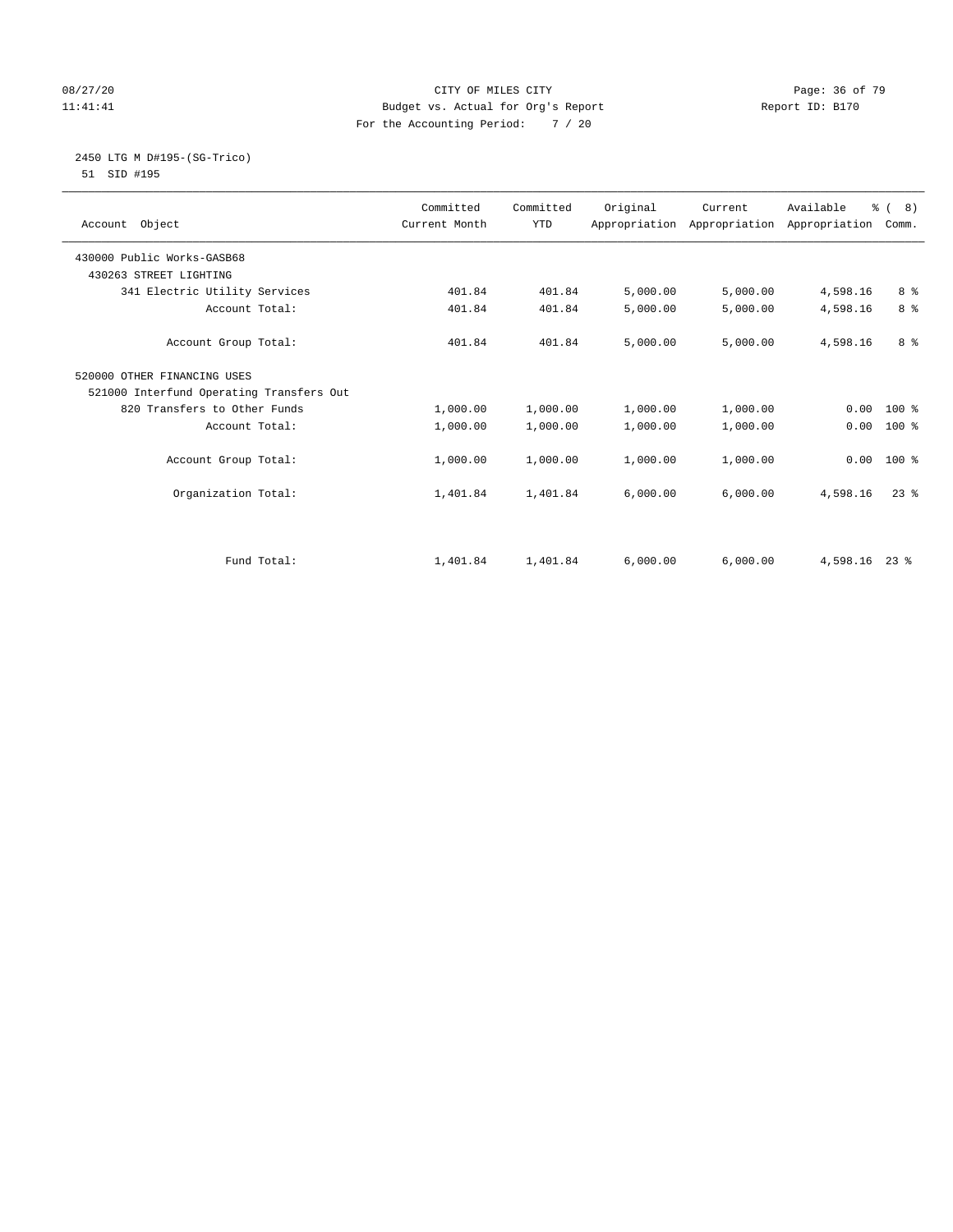#### 08/27/20 Page: 37 of 79 11:41:41 Budget vs. Actual for Org's Report Changer Report ID: B170 For the Accounting Period: 7 / 20

# 2470 LTG M D#202-(SG-MDU&NV)

72 SID #202

| Account Object                           | Committed<br>Current Month | Committed<br><b>YTD</b> | Original | Current<br>Appropriation Appropriation | Available<br>Appropriation | $\frac{6}{6}$ ( 8)<br>Comm. |
|------------------------------------------|----------------------------|-------------------------|----------|----------------------------------------|----------------------------|-----------------------------|
| 430000 Public Works-GASB68               |                            |                         |          |                                        |                            |                             |
| 430263 STREET LIGHTING                   |                            |                         |          |                                        |                            |                             |
| 341 Electric Utility Services            | 122.68                     | 122.68                  | 2,000.00 | 2,000.00                               | 1,877.32                   | 6 %                         |
| 533 Machinery and Equipment Rental       | 325.90                     | 325.90                  | 5,000.00 | 5,000.00                               | 4,674.10                   | 7 %                         |
| Account Total:                           | 448.58                     | 448.58                  | 7,000.00 | 7,000.00                               | 6,551.42                   | 6 <sup>°</sup>              |
| Account Group Total:                     | 448.58                     | 448.58                  | 7,000.00 | 7,000.00                               | 6,551.42                   | 6 %                         |
| 520000 OTHER FINANCING USES              |                            |                         |          |                                        |                            |                             |
| 521000 Interfund Operating Transfers Out |                            |                         |          |                                        |                            |                             |
| 820 Transfers to Other Funds             | 1,000.00                   | 1,000.00                | 1,000.00 | 1,000.00                               | 0.00                       | $100*$                      |
| Account Total:                           | 1,000.00                   | 1,000.00                | 1,000.00 | 1,000.00                               | 0.00                       | 100 %                       |
| Account Group Total:                     | 1,000.00                   | 1,000.00                | 1,000.00 | 1,000.00                               | 0.00                       | $100*$                      |
| Organization Total:                      | 1,448.58                   | 1,448.58                | 8,000.00 | 8,000.00                               | 6,551.42                   | 18 <sup>8</sup>             |
|                                          |                            |                         |          |                                        |                            |                             |
| Fund Total:                              | 1,448.58                   | 1,448.58                | 8,000.00 | 8,000.00                               | $6,551.42$ 18 %            |                             |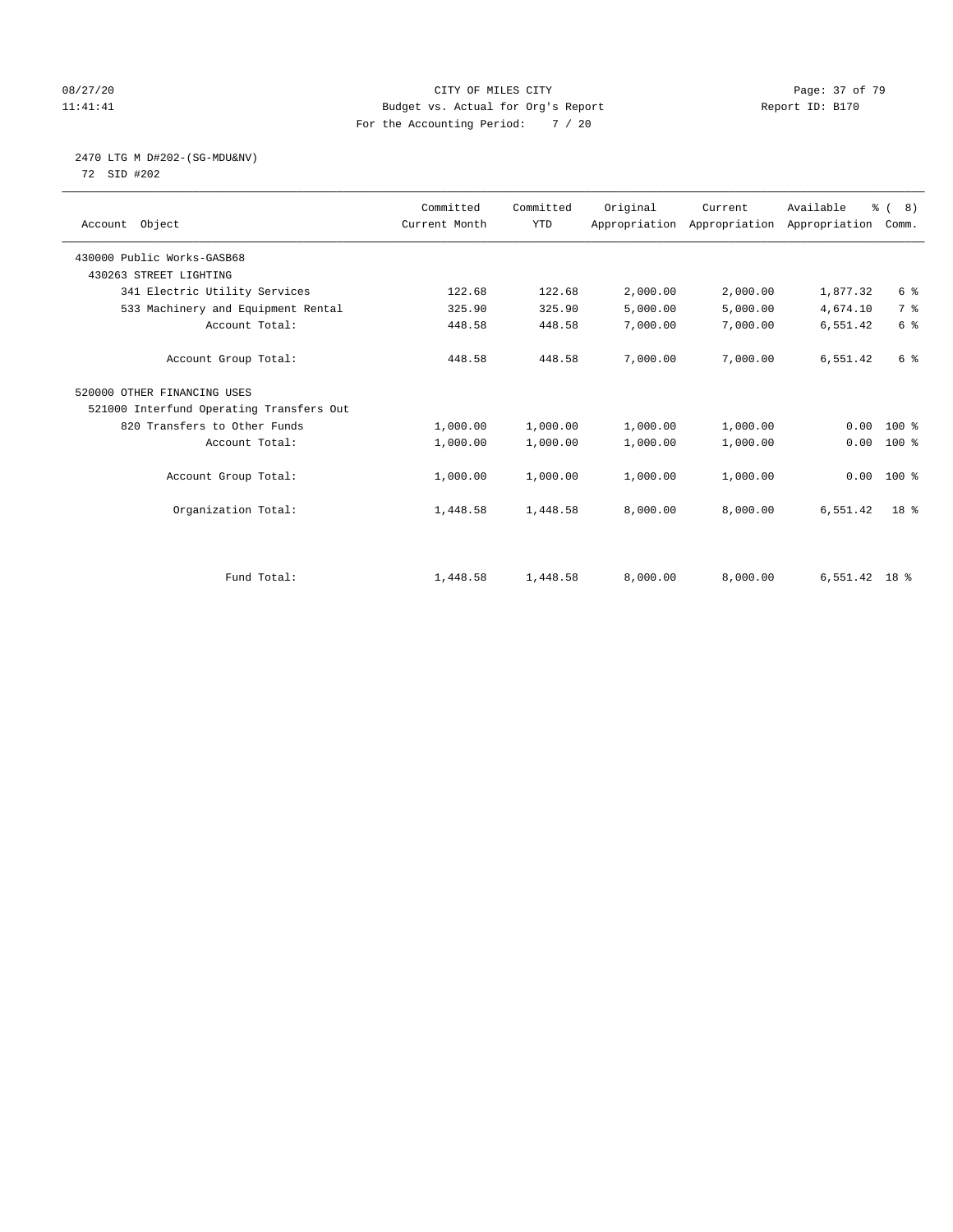#### 08/27/20 **Page: 38 of 79** CITY OF MILES CITY **CITY Page: 38 of 79** 11:41:41 Budget vs. Actual for Org's Report Changer Report ID: B170 For the Accounting Period: 7 / 20

#### 2480 LTG M M#173-(Milestown Estates)

47 SID #173(Ltg-Milestown)

| Account Object                           | Committed<br>Current Month | Committed<br><b>YTD</b> | Original | Current<br>Appropriation Appropriation | Available<br>Appropriation | % (8)<br>Comm.  |
|------------------------------------------|----------------------------|-------------------------|----------|----------------------------------------|----------------------------|-----------------|
| 430000 Public Works-GASB68               |                            |                         |          |                                        |                            |                 |
| 430263 STREET LIGHTING                   |                            |                         |          |                                        |                            |                 |
| 230 Repair and Maintenance Supplies      | 0.00                       | 0.00                    | 1,000.00 | 1,000.00                               | 1,000.00                   | 0 <sup>8</sup>  |
| 341 Electric Utility Services            | 153.08                     | 153.08                  | 1,600.00 | 1,600.00                               | 1,446.92                   | 10 <sup>8</sup> |
| 360 Contr R & M                          | 0.00                       | 0.00                    | 350.00   | 350.00                                 | 350.00                     | 0 <sup>8</sup>  |
| Account Total:                           | 153.08                     | 153.08                  | 2,950.00 | 2,950.00                               | 2,796.92                   | 5 <sup>°</sup>  |
| Account Group Total:                     | 153.08                     | 153.08                  | 2,950.00 | 2,950.00                               | 2,796.92                   | 5 <sup>8</sup>  |
| 520000 OTHER FINANCING USES              |                            |                         |          |                                        |                            |                 |
| 521000 Interfund Operating Transfers Out |                            |                         |          |                                        |                            |                 |
| 820 Transfers to Other Funds             | 250.00                     | 250.00                  | 250.00   | 250.00                                 | 0.00                       | 100 %           |
| Account Total:                           | 250.00                     | 250.00                  | 250.00   | 250.00                                 | 0.00                       | $100*$          |
| Account Group Total:                     | 250.00                     | 250.00                  | 250.00   | 250.00                                 | 0.00                       | $100*$          |
| Organization Total:                      | 403.08                     | 403.08                  | 3,200.00 | 3.200.00                               | 2,796.92                   | 13 <sup>8</sup> |
|                                          |                            |                         |          |                                        |                            |                 |
| Fund Total:                              | 403.08                     | 403.08                  | 3,200.00 | 3,200.00                               | 2,796.92 13 %              |                 |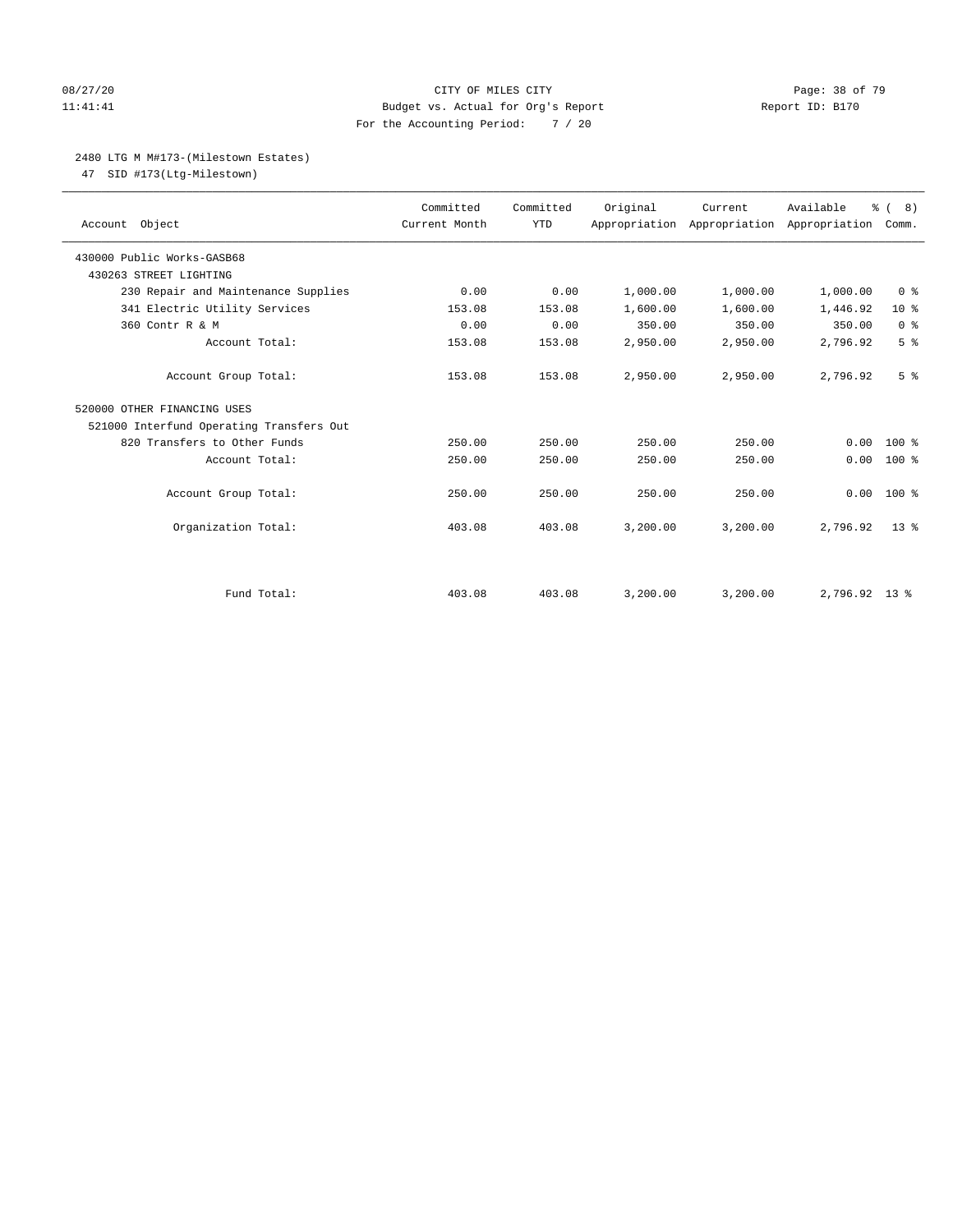#### 08/27/20 Page: 39 of 79 11:41:41 Budget vs. Actual for Org's Report Report ID: B170 For the Accounting Period: 7 / 20

————————————————————————————————————————————————————————————————————————————————————————————————————————————————————————————————————

2510 STR MAINT DIST #204

107 Paved St. Maint. Dist.#204

|                                                              | Committed           | Committed           | Original               | Current                | Available                                       | ී (<br>8)      |
|--------------------------------------------------------------|---------------------|---------------------|------------------------|------------------------|-------------------------------------------------|----------------|
| Account Object                                               | Current Month       | YTD                 |                        |                        | Appropriation Appropriation Appropriation Comm. |                |
|                                                              |                     |                     |                        |                        |                                                 |                |
| 430000 Public Works-GASB68<br>430220 Operations              |                     |                     |                        |                        |                                                 |                |
|                                                              |                     |                     |                        |                        |                                                 | 6 %            |
| 111 Salaries and Wages - Permanent<br>121 OVERTIME-PERMANENT | 18,730.04<br>129.76 | 18,730.04<br>129.76 | 289,696.00<br>9,100.00 | 289,696.00<br>9,100.00 | 270,965.96<br>8,970.24                          | 1 <sup>°</sup> |
| 131 VACATION                                                 | 2,284.38            | 2,284.38            | 19,600.00              | 19,600.00              | 17,315.62                                       | $12$ %         |
| 132 SICK LEAVE                                               | 81.23               | 81.23               | 13,000.00              | 13,000.00              | 12,918.77                                       | 1 <sup>8</sup> |
| 133 OTHER LEAVE PAY                                          | 7.79                | 7.79                | 4,921.00               | 4,921.00               | 4,913.21                                        | 0 <sup>8</sup> |
| 134 HOLIDAY PAY                                              | 321.60              | 321.60              | 3,000.00               | 3,000.00               | 2,678.40                                        | $11$ %         |
| 141 Unemployment Insurance                                   | 33.71               | 33.71               | 509.00                 | 509.00                 | 475.29                                          | 7%             |
| 142 Workers' Compensation                                    | 1,110.05            | 1,110.05            | 15,202.00              | 15,202.00              | 14,091.95                                       | 7 %            |
| 143 Health Insurance                                         | 5,870.89            | 5,870.89            | 76,290.00              | 76,290.00              | 70,419.11                                       | 8 %            |
| 144 FICA                                                     | 1,655.85            | 1,655.85            | 25,958.00              | 25,958.00              | 24,302.15                                       | 6 %            |
| 145 PERS                                                     | 1,890.36            | 1,890.36            | 29,758.00              | 29,758.00              | 27,867.64                                       | 6 %            |
| 196 CLOTHING ALLOTMENT                                       | 880.50              | 880.50              | 1,000.00               | 1,000.00               | 119.50                                          | 88 %           |
| 210 Office Supplies and Materials                            | 166.39              | 166.39              | 3,000.00               | 3,000.00               | 2,833.61                                        | 6 <sup>°</sup> |
| 214 Small Items of Equipment                                 | 0.00                | 0.00                | 10,000.00              | 10,000.00              | 10,000.00                                       | 0 <sup>8</sup> |
| 220 Operating Expenses                                       | 164.98              | 164.98              | 20,000.00              | 20,000.00              | 19,835.02                                       | 1 <sup>°</sup> |
| 222 Chemicals, Lab & Med Supplies                            | 0.00                | 0.00                | 1,500.00               | 1,500.00               | 1,500.00                                        | 0 <sup>8</sup> |
| 226 Clothing and Uniforms                                    | 0.00                | 0.00                | 1,200.00               | 1,200.00               | 1,200.00                                        | 0 <sup>8</sup> |
| 230 Repair and Maintenance Supplies                          | 809.03              | 809.03              | 10,000.00              | 10,000.00              | 9,190.97                                        | 8 %            |
| 231 Gas, Oil, Diesel Fuel, Grease, etc.                      | 2,454.02            | 2,454.02            | 40,000.00              | 40,000.00              | 37,545.98                                       | 6 %            |
| 242 Sign Parts and Supplies                                  | 0.00                | 0.00                | 8,000.00               | 8,000.00               | 8,000.00                                        | 0 <sup>8</sup> |
| 311 Postage, Box Rent, Etc.                                  | 0.25                | 0.25                | 100.00                 | 100.00                 | 99.75                                           | 0 <sup>8</sup> |
| 320 Printing, Duplicating, Typing &                          | 0.00                | 0.00                | 100.00                 | 100.00                 | 100.00                                          | 0 <sup>8</sup> |
| 330 Publicity, Subscriptions & Dues                          | 0.00                | 0.00                | 200.00                 | 200.00                 | 200.00                                          | 0 <sup>8</sup> |
| 331 Publication of Formal & Legal Notices                    | 0.00                | 0.00                | 600.00                 | 600.00                 | 600.00                                          | 0 <sup>8</sup> |
| 334 Memberships, Registrations & Dues                        | 0.00                | 0.00                | 300.00                 | 300.00                 | 300.00                                          | 0 <sup>8</sup> |
| 341 Electric Utility Services                                | 169.77              | 169.77              | 1,500.00               | 1,500.00               | 1,330.23                                        | $11$ %         |
| 344 Gas Utility Service                                      | 9.82                | 9.82                | 700.00                 | 700.00                 | 690.18                                          | 1 <sup>°</sup> |
| 345 Telephone                                                | 102.01              | 102.01              | 1,000.00               | 1,000.00               | 897.99                                          | $10*$          |
| 346 Garbage Service                                          | 0.00                | 0.00                | 175.00                 | 175.00                 | 175.00                                          | 0 <sup>8</sup> |
| 347 Internet                                                 | 0.00                | 0.00                | 200.00                 | 200.00                 | 200.00                                          | 0 <sup>8</sup> |
| 350 Professional Services                                    | 14,850.00           | 14,850.00           | 50,000.00              | 50,000.00              | 35,150.00                                       | 30 %           |
| 360 Contr R & M                                              | 76.72               | 76.72               | 10,000.00              | 10,000.00              | 9,923.28                                        | 1 <sup>8</sup> |
| 363 R&M Vehicles/Equip/Labor-PW                              | 3,136.23            | 3,136.23            | 100,000.00             | 100,000.00             | 96,863.77                                       | 3 <sup>°</sup> |
| 370 Travel                                                   | 0.00                | 0.00                | 1,000.00               | 1,000.00               | 1,000.00                                        | 0 <sup>8</sup> |
| 380 Training Services                                        | 0.00                | 0.00                | 1,000.00               | 1,000.00               | 1,000.00                                        | 0 <sup>8</sup> |
| 382 Books                                                    | 0.00                | 0.00                | 100.00                 | 100.00                 | 100.00                                          | 0 <sup>8</sup> |
| 511 Insurance on Buildings                                   | 803.23              | 803.23              | 804.00                 | 804.00                 | 0.77                                            | 100 %          |
| 512 Insurance on Vehicles & Equipment                        | 3,371.68            | 3,371.68            | 3,372.00               | 3,372.00               |                                                 | $0.32$ 100 %   |
| 513 Liability                                                | 16,498.46           | 16,498.46           | 16,499.00              | 16,499.00              | 0.54                                            | 100 %          |
| 531 Building & Office Rental                                 | 350.00              | 350.00              | 4,200.00               | 4,200.00               | 3,850.00                                        | $8 - 8$        |
| 532 Land Rental                                              | 0.00                | 0.00                | 8,000.00               | 8,000.00               | 8,000.00                                        | 0 <sup>8</sup> |
| Account Total:                                               | 75,958.75           | 75,958.75           | 781,584.00             | 781,584.00             | 705,625.25                                      | $10*$          |
| 430233 Roadway/Re-surfacing                                  |                     |                     |                        |                        |                                                 |                |
| 230 Repair and Maintenance Supplies                          | 720.00              | 720.00              | 80,000.00              | 80,000.00              | 79,280.00                                       | $1$ %          |
| 350 Professional Services                                    | 0.00                | 0.00                | 5,000.00               | 5,000.00               | 5,000.00                                        | $0$ %          |
| Account Total:                                               | 720.00              | 720.00              | 85,000.00              | 85,000.00              | 84,280.00                                       | $1 \degree$    |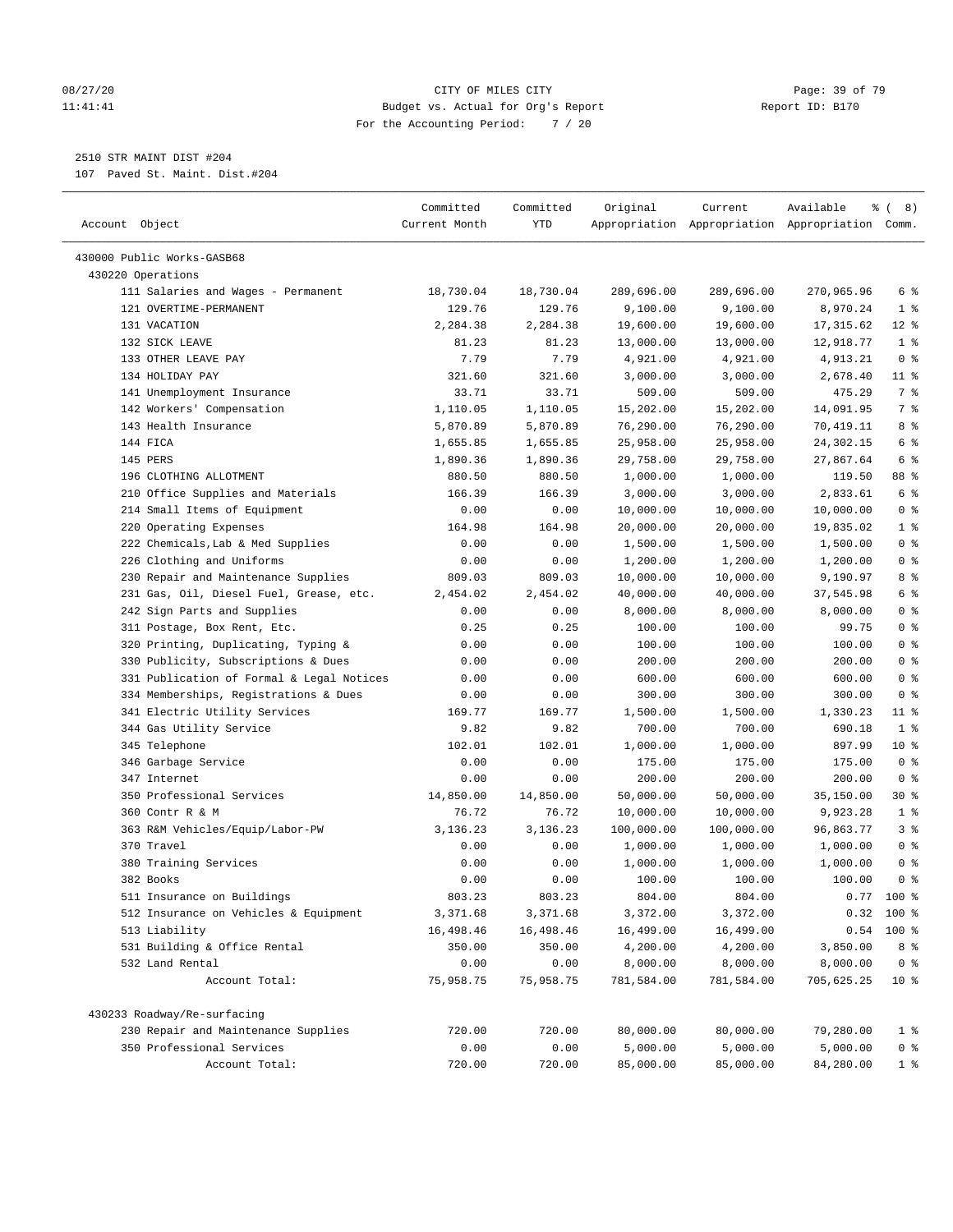#### 08/27/20 Page: 40 of 79 11:41:41 Budget vs. Actual for Org's Report Report ID: B170 For the Accounting Period: 7 / 20

## 2510 STR MAINT DIST #204

107 Paved St. Maint. Dist.#204

|                                          | Committed     | Committed   | Original     | Current      | Available                                 | % (8)          |
|------------------------------------------|---------------|-------------|--------------|--------------|-------------------------------------------|----------------|
| Account Object                           | Current Month | <b>YTD</b>  |              |              | Appropriation Appropriation Appropriation | Comm.          |
| 430234 CURB AND GUTTER                   |               |             |              |              |                                           |                |
| 350 Professional Services                | 1,585.00      | 1,585.00    | 40,000.00    | 40,000.00    | 38,415.00                                 | 4%             |
| Account Total:                           | 1,585.00      | 1,585.00    | 40,000.00    | 40,000.00    | 38,415.00                                 | 4%             |
| 430235 Storm Drain & Culvert Maintenance |               |             |              |              |                                           |                |
| 220 Operating Expenses                   | 0.00          | 0.00        | 35,000.00    | 35,000.00    | 35,000.00                                 | 0 <sup>8</sup> |
| 350 Professional Services                | 1,858.18      | 1,858.18    | 25,000.00    | 25,000.00    | 23, 141.82                                | 7%             |
| Account Total:                           | 1,858.18      | 1,858.18    | 60,000.00    | 60,000.00    | 58, 141.82                                | 3 <sup>8</sup> |
| 430236 Darling Addition Project          |               |             |              |              |                                           |                |
| 220 Operating Expenses                   | 0.00          | 0.00        | 500,000.00   | 500,000.00   | 500,000.00                                | 0 <sup>8</sup> |
| 230 Repair and Maintenance Supplies      | 0.00          | 0.00        | 600,000.00   | 600,000.00   | 600,000.00                                | 0 <sup>8</sup> |
| 350 Professional Services                | 14, 104. 74   | 14, 104. 74 | 200,000.00   | 200,000.00   | 185,895.26                                | 7 <sup>°</sup> |
| Account Total:                           | 14,104.74     | 14,104.74   | 1,300,000.00 | 1,300,000.00 | 1,285,895.26                              | 1 <sup>°</sup> |
| Account Group Total:                     | 94,226.67     | 94,226.67   | 2,266,584.00 | 2,266,584.00 | 2, 172, 357. 33                           | $4\degree$     |
| 490000 DEBT SERVICE                      |               |             |              |              |                                           |                |
| 490500 Other Debt Service Payments       |               |             |              |              |                                           |                |
| 656 Principle for #204 loan              | 0.00          | 0.00        | 300,000.00   | 300,000.00   | 300,000.00                                | 0 <sup>8</sup> |
| 657 Interest for #204 loan               | 0.00          | 0.00        | 11,297.00    | 11,297.00    | 11,297.00                                 | 0 <sup>8</sup> |
| Account Total:                           | 0.00          | 0.00        | 311,297.00   | 311,297.00   | 311,297.00                                | 0 <sup>8</sup> |
| Account Group Total:                     | 0.00          | 0.00        | 311,297.00   | 311,297.00   | 311,297.00                                | 0 <sup>8</sup> |
| 520000 OTHER FINANCING USES              |               |             |              |              |                                           |                |
| 521000 Interfund Operating Transfers Out |               |             |              |              |                                           |                |
| 820 Transfers to Other Funds             | 5,807.42      | 5,807.42    | 135,297.00   | 135,297.00   | 129,489.58                                | 4%             |
| Account Total:                           | 5,807.42      | 5,807.42    | 135,297.00   | 135,297.00   | 129,489.58                                | 4%             |
| Account Group Total:                     | 5,807.42      | 5,807.42    | 135,297.00   | 135,297.00   | 129,489.58                                | 4%             |
| Organization Total:                      | 100,034.09    | 100,034.09  | 2,713,178.00 | 2,713,178.00 | 2,613,143.91                              | 4%             |
|                                          |               |             |              |              |                                           |                |
| Fund Total:                              | 100,034.09    | 100,034.09  | 2,713,178.00 | 2,713,178.00 | 2,613,143.91                              | 4%             |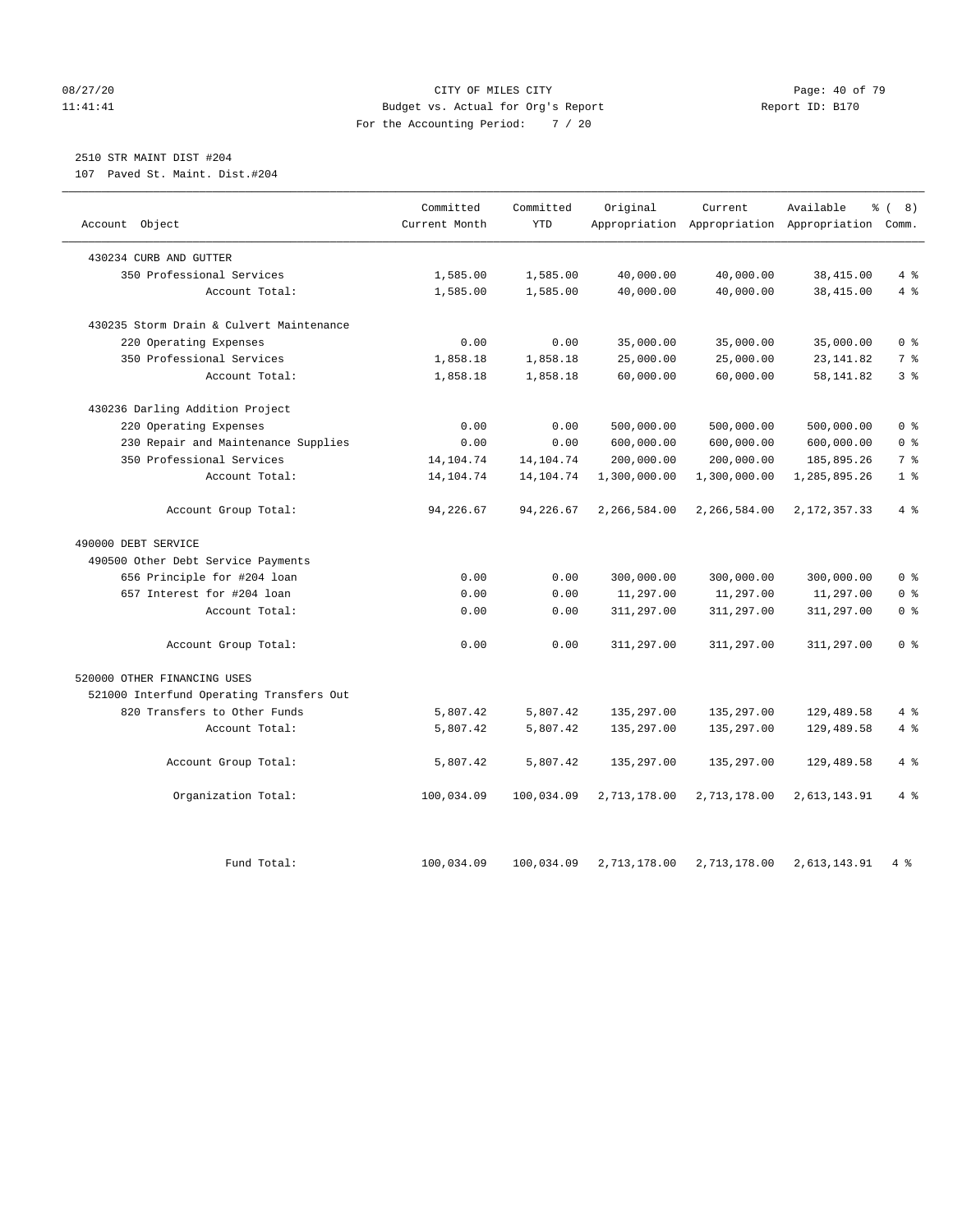#### 08/27/20 Page: 41 of 79 11:41:41 Budget vs. Actual for Org's Report Report ID: B170 For the Accounting Period: 7 / 20

————————————————————————————————————————————————————————————————————————————————————————————————————————————————————————————————————

#### 2520 STR MAINT DIST #205

108 Street Maintenance (North Side)

|                                          | Committed           | Committed  | Original   | Current    | Available                                       | ී (<br>8)       |
|------------------------------------------|---------------------|------------|------------|------------|-------------------------------------------------|-----------------|
| Account Object                           | Current Month       | <b>YTD</b> |            |            | Appropriation Appropriation Appropriation Comm. |                 |
| 430000 Public Works-GASB68               |                     |            |            |            |                                                 |                 |
| 430220 Operations                        |                     |            |            |            |                                                 |                 |
| 111 Salaries and Wages - Permanent       | 5,045.71            | 5,045.71   | 97,876.00  | 97,876.00  | 92,830.29                                       | 5 <sup>8</sup>  |
| 121 OVERTIME-PERMANENT                   | 32.25               | 32.25      | 2,500.00   | 2,500.00   | 2,467.75                                        | 1 <sup>°</sup>  |
| 131 VACATION                             | 607.98              | 607.98     | 6,000.00   | 6,000.00   | 5,392.02                                        | $10*$           |
| 132 SICK LEAVE                           | 20.13               | 20.13      | 3,800.00   | 3,800.00   | 3,779.87                                        | 1 <sup>8</sup>  |
| 133 OTHER LEAVE PAY                      | 1.94                | 1.94       | 1,717.00   | 1,717.00   | 1,715.06                                        | 0 <sup>8</sup>  |
| 134 HOLIDAY PAY                          | 81.39               | 81.39      | 800.00     | 800.00     | 718.61                                          | 10 <sub>8</sub> |
| 141 Unemployment Insurance               | 9.03                | 9.03       | 169.00     | 169.00     | 159.97                                          | 5 <sup>°</sup>  |
| 142 Workers' Compensation                | 278.93              | 278.93     | 5,288.00   | 5,288.00   | 5,009.07                                        | 5 <sup>°</sup>  |
| 143 Health Insurance                     | 1,307.52            | 1,307.52   | 25,738.00  | 25,738.00  | 24,430.48                                       | 5 <sup>°</sup>  |
| 144 FICA                                 | 444.46              | 444.46     | 8,977.00   | 8,977.00   | 8,532.54                                        | 5 <sup>°</sup>  |
| 145 PERS                                 | 507.70              | 507.70     | 9,883.00   | 9,883.00   | 9,375.30                                        | 5 <sup>°</sup>  |
| 196 CLOTHING ALLOTMENT                   | 229.50              | 229.50     | 300.00     | 300.00     | 70.50                                           | 77.8            |
| 210 Office Supplies and Materials        | 104.43              | 104.43     | 1,000.00   | 1,000.00   | 895.57                                          | $10*$           |
| 214 Small Items of Equipment             | 0.00                | 0.00       | 2,000.00   | 2,000.00   | 2,000.00                                        | 0 <sup>8</sup>  |
| 220 Operating Expenses                   | 41.25               | 41.25      | 5,000.00   | 5,000.00   | 4,958.75                                        | 1 <sup>°</sup>  |
| 222 Chemicals, Lab & Med Supplies        | 0.00                | 0.00       | 500.00     | 500.00     | 500.00                                          | 0 <sup>8</sup>  |
| 226 Clothing and Uniforms                | 0.00                | 0.00       | 300.00     | 300.00     | 300.00                                          | 0 <sup>8</sup>  |
| 230 Repair and Maintenance Supplies      | 202.26              | 202.26     | 5,000.00   | 5,000.00   | 4,797.74                                        | 4%              |
| 231 Gas, Oil, Diesel Fuel, Grease, etc.  | 613.51              | 613.51     | 10,000.00  | 10,000.00  | 9,386.49                                        | 6 %             |
| 242 Sign Parts and Supplies              | 0.00                | 0.00       | 2,500.00   | 2,500.00   | 2,500.00                                        | 0 <sup>8</sup>  |
| 311 Postage, Box Rent, Etc.              | 0.25                | 0.25       | 60.00      | 60.00      | 59.75                                           | 0 <sup>8</sup>  |
| 330 Publicity, Subscriptions & Dues      | 0.00                | 0.00       | 100.00     | 100.00     | 100.00                                          | 0 <sup>8</sup>  |
| 334 Memberships, Registrations & Dues    | 0.00                | 0.00       | 100.00     | 100.00     | 100.00                                          | 0 <sup>8</sup>  |
| 341 Electric Utility Services            | 9.36                | 9.36       | 150.00     | 150.00     | 140.64                                          | 6 %             |
| 344 Gas Utility Service                  | 2.46                | 2.46       | 300.00     | 300.00     | 297.54                                          | 1 <sup>°</sup>  |
| 345 Telephone                            | 44.13               | 44.13      | 400.00     | 400.00     | 355.87                                          | $11$ %          |
| 350 Professional Services                | 0.00                | 0.00       | 10,000.00  | 10,000.00  | 10,000.00                                       | 0 <sup>8</sup>  |
| 360 Contr R & M                          | 41.06               | 41.06      | 1,500.00   | 1,500.00   | 1,458.94                                        | 3 <sup>°</sup>  |
| 363 R&M Vehicles/Equip/Labor-PW          | 755.86              | 755.86     | 35,000.00  | 35,000.00  | 34, 244. 14                                     | 2 <sup>°</sup>  |
| 370 Travel                               | 0.00                | 0.00       | 250.00     | 250.00     | 250.00                                          | 0 <sup>8</sup>  |
| 380 Training Services                    | 0.00                | 0.00       | 200.00     | 200.00     | 200.00                                          | 0 <sup>8</sup>  |
| 382 Books                                | 0.00                | 0.00       | 100.00     | 100.00     | 100.00                                          | 0 <sup>8</sup>  |
| 511 Insurance on Buildings               | 200.81              | 200.81     | 201.00     | 201.00     | 0.19                                            | $100*$          |
| 512 Insurance on Vehicles & Equipment    | 842.92              | 842.92     | 843.00     | 843.00     | 0.08                                            | $100$ %         |
| 513 Liability                            | 4,321.63            | 4,321.63   | 4,322.00   | 4,322.00   | 0.37                                            | 100 %           |
|                                          |                     |            |            | 2,000.00   |                                                 | 8 %             |
| 531 Building & Office Rental             | 166.66<br>15,913.13 | 166.66     | 2,000.00   | 244,874.00 | 1,833.34<br>228,960.87                          | 6 %             |
| Account Total:                           |                     | 15,913.13  | 244,874.00 |            |                                                 |                 |
| 430233 Roadway/Re-surfacing              |                     |            |            |            |                                                 |                 |
| 350 Professional Services                | 180.00              | 180.00     | 50,000.00  | 50,000.00  | 49,820.00                                       | 0 <sup>8</sup>  |
| Account Total:                           | 180.00              | 180.00     | 50,000.00  | 50,000.00  | 49,820.00                                       | 0 <sup>8</sup>  |
|                                          |                     |            |            |            |                                                 |                 |
| 430235 Storm Drain & Culvert Maintenance |                     |            |            |            |                                                 |                 |
| 230 Repair and Maintenance Supplies      | 0.00                | 0.00       | 5,000.00   | 5,000.00   | 5,000.00                                        | 0 <sup>8</sup>  |
| 350 Professional Services                | 87.20               | 87.20      | 5,500.00   | 5,500.00   | 5,412.80                                        | 2 <sup>8</sup>  |
| Account Total:                           | 87.20               | 87.20      | 10,500.00  | 10,500.00  | 10,412.80                                       | 1 <sup>8</sup>  |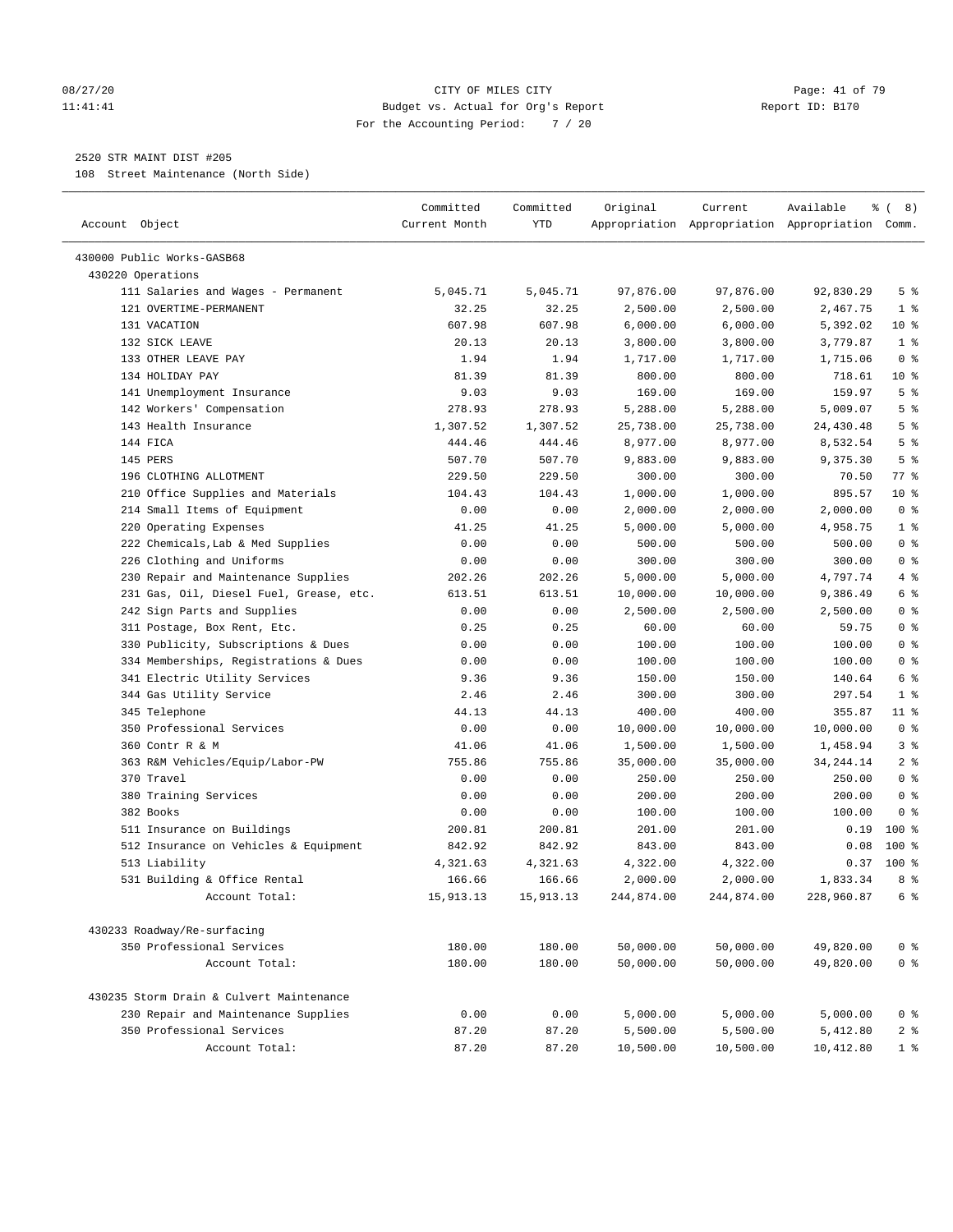#### 08/27/20 Page: 42 of 79 11:41:41 Budget vs. Actual for Org's Report Changer Report ID: B170 For the Accounting Period: 7 / 20

## 2520 STR MAINT DIST #205

108 Street Maintenance (North Side)

| Account Object                                                          | Committed<br>Current Month | Committed<br><b>YTD</b> | Original<br>Appropriation | Current<br>Appropriation | Available<br>Appropriation | % (8)<br>Comm. |
|-------------------------------------------------------------------------|----------------------------|-------------------------|---------------------------|--------------------------|----------------------------|----------------|
| Account Group Total:                                                    | 16,180.33                  | 16,180.33               | 305,374.00                | 305, 374.00              | 289, 193.67                | 5 <sup>8</sup> |
| 520000 OTHER FINANCING USES<br>521000 Interfund Operating Transfers Out |                            |                         |                           |                          |                            |                |
| 820 Transfers to Other Funds                                            | 1,725.08                   | 1,725.08                | 35,853.00                 | 35,853.00                | 34,127.92                  | 5 <sup>8</sup> |
| Account Total:                                                          | 1,725.08                   | 1,725.08                | 35,853.00                 | 35,853.00                | 34, 127.92                 | 5 <sup>8</sup> |
| Account Group Total:                                                    | 1,725.08                   | 1,725.08                | 35,853.00                 | 35,853.00                | 34,127.92                  | 5 <sup>8</sup> |
| Organization Total:                                                     | 17,905.41                  | 17,905.41               | 341,227.00                | 341,227.00               | 323, 321.59                | 5 <sup>8</sup> |
|                                                                         |                            |                         |                           |                          |                            |                |
| Fund Total:                                                             | 17,905.41                  | 17,905.41               | 341,227.00                | 341,227.00               | 323, 321.59                | 5 <sup>8</sup> |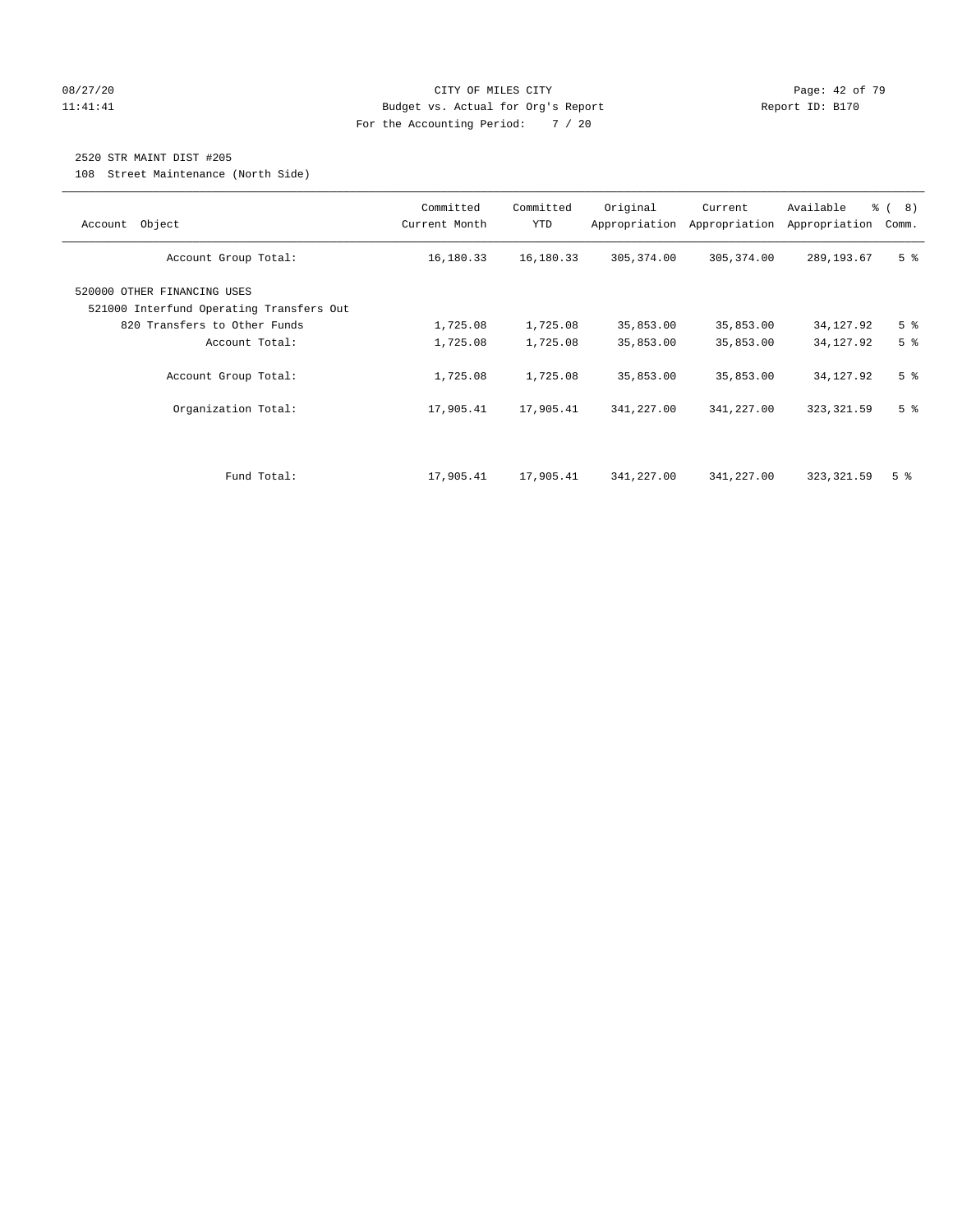#### 08/27/20 Page: 43 of 79 11:41:41 Budget vs. Actual for Org's Report Report ID: B170 For the Accounting Period: 7 / 20

#### 2540 STR MAINT DIST#207-(MILESTOWN ESTATES)

109 Milestown Estates Maintenance Dist.

| Account Object                           | Committed<br>Current Month | Committed<br><b>YTD</b> | Original | Current<br>Appropriation Appropriation Appropriation Comm. | Available<br>န့ | 8)<br>$\sqrt{ }$ |
|------------------------------------------|----------------------------|-------------------------|----------|------------------------------------------------------------|-----------------|------------------|
| 430000 Public Works-GASB68               |                            |                         |          |                                                            |                 |                  |
| 430220 Operations                        |                            |                         |          |                                                            |                 |                  |
| 111 Salaries and Wages - Permanent       | 231.35                     | 231.35                  | 3,496.00 | 3,496.00                                                   | 3,264.65        | 7 %              |
| 121 OVERTIME-PERMANENT                   | 1.64                       | 1.64                    | 100.00   | 100.00                                                     | 98.36           | 2 <sup>8</sup>   |
| 131 VACATION                             | 26.55                      | 26.55                   | 300.00   | 300.00                                                     | 273.45          | 9 <sup>°</sup>   |
| 132 SICK LEAVE                           | 0.00                       | 0.00                    | 200.00   | 200.00                                                     | 200.00          | 0 <sup>8</sup>   |
| 133 OTHER LEAVE PAY                      | 0.00                       | 0.00                    | 39.00    | 39.00                                                      | 39.00           | 0 <sup>8</sup>   |
| 134 HOLIDAY PAY                          | 3.96                       | 3.96                    | 40.00    | 40.00                                                      | 36.04           | $10*$            |
| 141 Unemployment Insurance               | 0.38                       | 0.38                    | 6.00     | 6.00                                                       | 5.62            | 6 <sup>°</sup>   |
| 142 Workers' Compensation                | 13.98                      | 13.98                   | 194.00   | 194.00                                                     | 180.02          | 7 <sup>°</sup>   |
| 143 Health Insurance                     | 59.79                      | 59.79                   | 820.00   | 820.00                                                     | 760.21          | 7 <sup>°</sup>   |
| 144 FICA                                 | 20.14                      | 20.14                   | 319.00   | 319.00                                                     | 298.86          | 6 %              |
| 145 PERS                                 | 23.12                      | 23.12                   | 366.00   | 366.00                                                     | 342.88          | 6 %              |
| 196 CLOTHING ALLOTMENT                   | 10.50                      | 10.50                   | 20.00    | 20.00                                                      | 9.50            | 53 %             |
| 350 Professional Services                | 0.00                       | 0.00                    | 1,000.00 | 1,000.00                                                   | 1,000.00        | 0 <sup>8</sup>   |
| Account Total:                           | 391.41                     | 391.41                  | 6,900.00 | 6,900.00                                                   | 6,508.59        | 6 %              |
| Account Group Total:                     | 391.41                     | 391.41                  | 6,900.00 | 6,900.00                                                   | 6,508.59        | 6 %              |
| 510000 MISCELLANEOUS                     |                            |                         |          |                                                            |                 |                  |
| 510330 Comprehensive Liability Insurance |                            |                         |          |                                                            |                 |                  |
| 513 Liability                            | 63.16                      | 63.16                   | 64.00    | 64.00                                                      | 0.84            | 99 <sub>8</sub>  |
| Account Total:                           | 63.16                      | 63.16                   | 64.00    | 64.00                                                      | 0.84            | 99 %             |
| Account Group Total:                     | 63.16                      | 63.16                   | 64.00    | 64.00                                                      | 0.84            | 99 <sub>8</sub>  |
| Organization Total:                      | 454.57                     | 454.57                  | 6,964.00 | 6,964.00                                                   | 6,509.43        | 7 %              |
| Fund Total:                              | 454.57                     | 454.57                  | 6,964.00 | 6,964.00                                                   | 6,509.43        | 7 %              |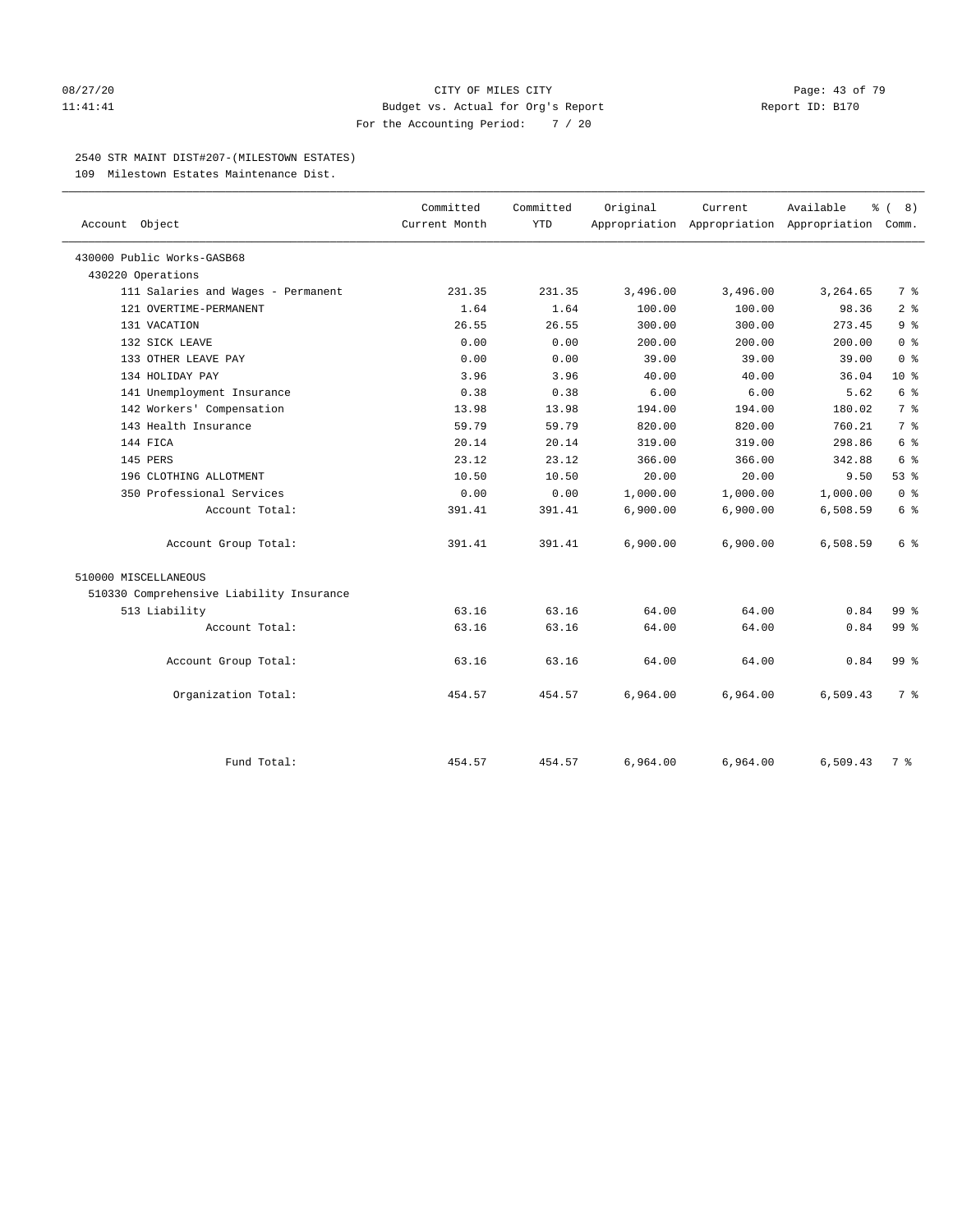#### 08/27/20 Page: 44 of 79 11:41:41 Budget vs. Actual for Org's Report Changer Report ID: B170 For the Accounting Period: 7 / 20

## 2701 Fire Grants

7 Fire

| Object<br>Account                                                            | Committed<br>Current Month | Committed<br><b>YTD</b> | Original<br>Appropriation | Current<br>Appropriation | Available<br>Appropriation | $\frac{6}{6}$ ( 8)<br>Comm. |
|------------------------------------------------------------------------------|----------------------------|-------------------------|---------------------------|--------------------------|----------------------------|-----------------------------|
| 420000 PUBLIC SAFETY-GASB68<br>420464 Fire-Turnouts/Accountability Sys Grant |                            |                         |                           |                          |                            |                             |
| 226 Clothing and Uniforms                                                    | 0.00                       | 0.00                    | 325,087.00                | 325,087.00               | 325,087.00                 | 0 <sup>8</sup>              |
| Account Total:                                                               | 0.00                       | 0.00                    | 325,087.00                | 325,087.00               | 325,087.00                 | 0 <sup>8</sup>              |
| Account Group Total:                                                         | 0.00                       | 0.00                    | 325,087.00                | 325,087.00               | 325,087.00                 | 0 <sup>8</sup>              |
| Organization Total:                                                          | 0.00                       | 0.00                    | 325,087.00                | 325,087.00               | 325,087.00                 | 0 <sup>8</sup>              |
| Fund Total:                                                                  | 0.00                       | 0.00                    | 325,087.00                | 325,087.00               | 325,087.00                 | 0 <sup>8</sup>              |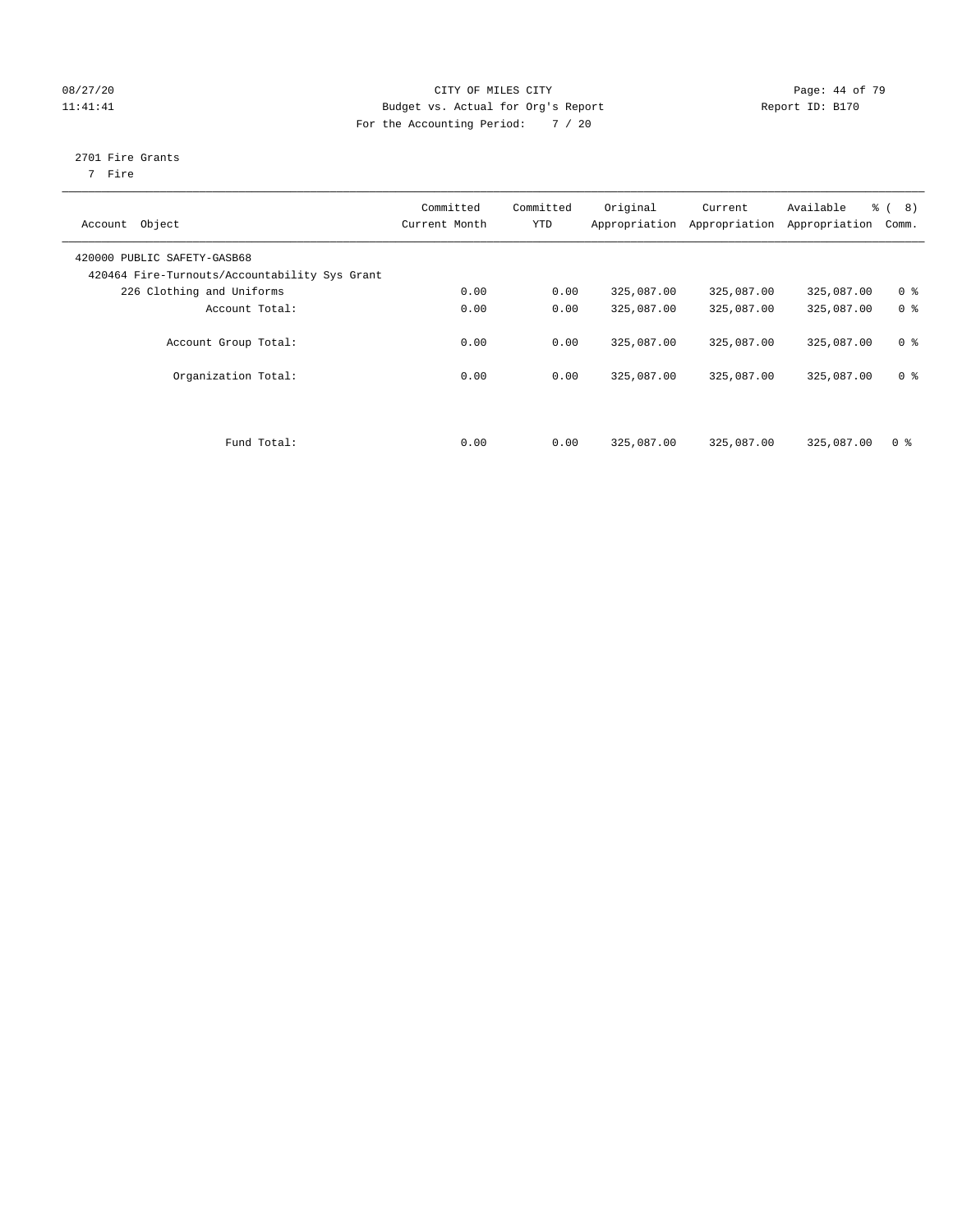#### 08/27/20 Page: 45 of 79 11:41:41 Budget vs. Actual for Org's Report Changer Report ID: B170 For the Accounting Period: 7 / 20

#### 2820 GAS TAX 34 Gas Tax

| Account Object              |                                          | Committed<br>Current Month | Committed<br><b>YTD</b> | Original   | Current<br>Appropriation Appropriation Appropriation | Available  | $\frac{6}{6}$ ( 8)<br>Comm. |
|-----------------------------|------------------------------------------|----------------------------|-------------------------|------------|------------------------------------------------------|------------|-----------------------------|
| 520000 OTHER FINANCING USES |                                          |                            |                         |            |                                                      |            |                             |
|                             | 521000 Interfund Operating Transfers Out |                            |                         |            |                                                      |            |                             |
|                             | 820 Transfers to Other Funds             | 204.33                     | 204.33                  | 2,452.00   | 2,452.00                                             | 2,247.67   | 8 <sup>8</sup>              |
|                             | Account Total:                           | 204.33                     | 204.33                  | 2,452.00   | 2,452.00                                             | 2,247.67   | 8 <sup>°</sup>              |
| 521204 TRANSFER:            | SID 204                                  |                            |                         |            |                                                      |            |                             |
|                             | 820 Transfers to Other Funds             | 0.00                       | 0.00                    | 83,878.00  | 83,878.00                                            | 83,878.00  | 0 <sup>8</sup>              |
|                             | Account Total:                           | 0.00                       | 0.00                    | 83,878.00  | 83,878.00                                            | 83,878.00  | 0 <sup>8</sup>              |
| 521205 TRANSFER:            | SID 205                                  |                            |                         |            |                                                      |            |                             |
|                             | 820 Transfers to Other Funds             | 0.00                       | 0.00                    | 83,878.00  | 83,878.00                                            | 83,878.00  | 0 <sup>8</sup>              |
|                             | Account Total:                           | 0.00                       | 0.00                    | 83,878.00  | 83,878.00                                            | 83,878.00  | 0 <sup>8</sup>              |
|                             | Account Group Total:                     | 204.33                     | 204.33                  | 170,208.00 | 170,208.00                                           | 170,003.67 | 0 <sup>8</sup>              |
|                             | Organization Total:                      | 204.33                     | 204.33                  | 170,208.00 | 170,208.00                                           | 170,003.67 | 0 <sup>8</sup>              |
|                             |                                          |                            |                         |            |                                                      |            |                             |
|                             | Fund Total:                              | 204.33                     | 204.33                  | 170,208.00 | 170,208.00                                           | 170,003.67 | 0 <sup>8</sup>              |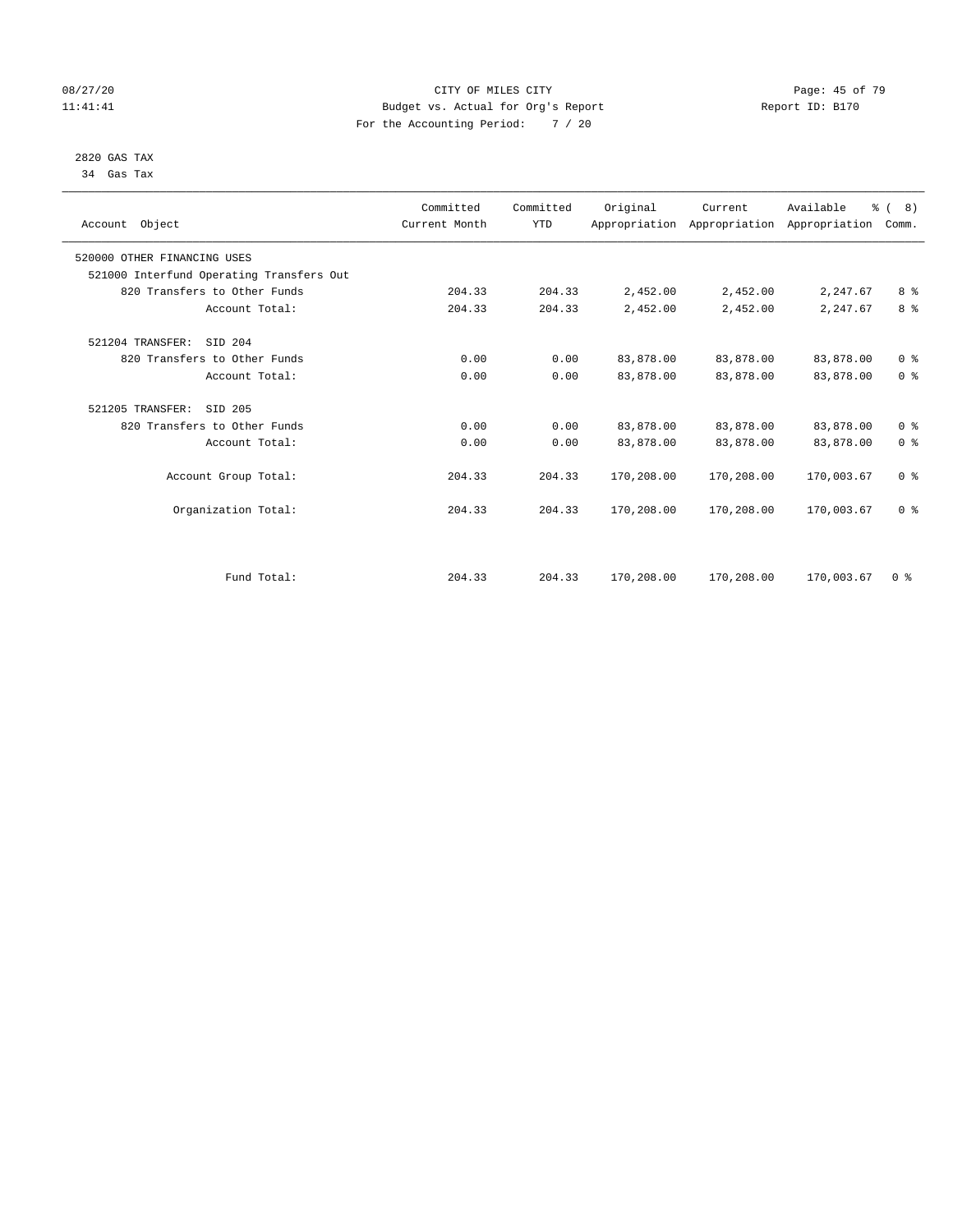#### 08/27/20 Page: 46 of 79 11:41:41 Budget vs. Actual for Org's Report Changer Report ID: B170 For the Accounting Period: 7 / 20

#### 2821 HB473- Fuel Tax 95 HB473

| Object<br>Account                                         | Committed<br>Current Month | Committed<br><b>YTD</b> | Original<br>Appropriation | Current<br>Appropriation | Available<br>Appropriation | $\frac{6}{6}$ ( 8)<br>Comm. |
|-----------------------------------------------------------|----------------------------|-------------------------|---------------------------|--------------------------|----------------------------|-----------------------------|
| 430000 Public Works-GASB68<br>430233 Roadway/Re-surfacing |                            |                         |                           |                          |                            |                             |
| 935 HB473 Tax Match Program                               | 0.00                       | 0.00                    | 105,000.00                | 105,000.00               | 105,000.00                 | 0 <sup>8</sup>              |
| Account Total:                                            | 0.00                       | 0.00                    | 105,000.00                | 105,000.00               | 105,000.00                 | 0 <sup>8</sup>              |
| Account Group Total:                                      | 0.00                       | 0.00                    | 105,000.00                | 105,000.00               | 105,000.00                 | 0 <sup>8</sup>              |
| Organization Total:                                       | 0.00                       | 0.00                    | 105,000.00                | 105,000.00               | 105,000.00                 | 0 <sup>8</sup>              |
|                                                           |                            |                         |                           |                          |                            |                             |
| Fund Total:                                               | 0.00                       | 0.00                    | 105,000.00                | 105,000.00               | 105,000.00                 | 0 <sup>8</sup>              |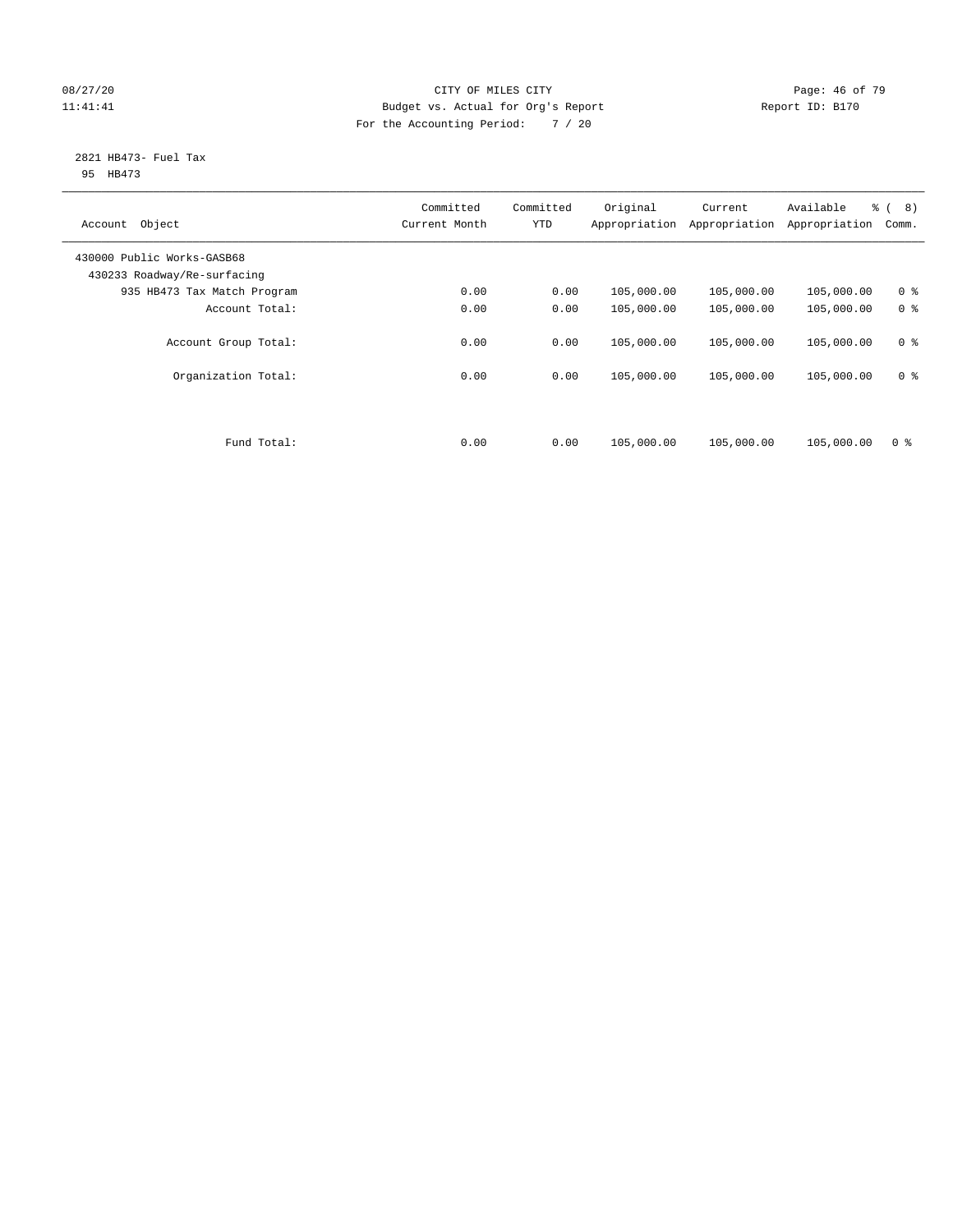#### 08/27/20 Page: 47 of 79 11:41:41 Budget vs. Actual for Org's Report Changer Report ID: B170 For the Accounting Period: 7 / 20

#### 2850 Southeastern Montana Dispatch-911

105 Enhanced 911

| Account Object                              | Committed<br>Current Month | Committed<br><b>YTD</b> | Original   | Current    | Available<br>Appropriation Appropriation Appropriation Comm. | 8)<br>ႜ<br>$\sqrt{ }$              |
|---------------------------------------------|----------------------------|-------------------------|------------|------------|--------------------------------------------------------------|------------------------------------|
| 420000 PUBLIC SAFETY-GASB68                 |                            |                         |            |            |                                                              |                                    |
| 420140 Crime Control and Investigation (05) |                            |                         |            |            |                                                              |                                    |
| 210 Office Supplies and Materials           | 0.00                       | 0.00                    | 1,500.00   | 1,500.00   | 1,500.00                                                     | 0 <sup>8</sup>                     |
| 214 Small Items of Equipment                | 0.00                       | 0.00                    | 2,000.00   | 2,000.00   | 2,000.00                                                     | 0 <sup>8</sup>                     |
| 220 Operating Expenses                      | 0.00                       | 0.00                    | 2,000.00   | 2,000.00   | 2,000.00                                                     | 0 <sup>8</sup>                     |
| 311 Postage, Box Rent, Etc.                 | 0.00                       | 0.00                    | 150.00     | 150.00     | 150.00                                                       | 0 <sup>8</sup>                     |
| 320 Printing, Duplicating, Typing &         | 0.00                       | 0.00                    | 100.00     | 100.00     | 100.00                                                       | 0 <sup>8</sup>                     |
| 334 Memberships, Registrations & Dues       | 0.00                       | 0.00                    | 100.00     | 100.00     | 100.00                                                       | 0 <sup>8</sup>                     |
| 341 Electric Utility Services               | 49.12                      | 49.12                   | 650.00     | 650.00     | 600.88                                                       | 8 %                                |
| 345 Telephone                               | 343.76                     | 343.76                  | 30,000.00  | 30,000.00  | 29,656.24                                                    | 1 <sup>8</sup>                     |
| 350 Professional Services                   | 7,973.42                   | 7,973.42                | 70,000.00  | 70,000.00  | 62,026.58                                                    | 11 <sup>°</sup>                    |
| 370 Travel                                  | 0.00                       | 0.00                    | 3,000.00   | 3,000.00   | 3,000.00                                                     | 0 <sup>8</sup>                     |
| 380 Training Services                       | 1,200.00                   | 1,200.00                | 1,500.00   | 1,500.00   | 300.00                                                       | $80*$                              |
| 512 Insurance on Vehicles & Equipment       | 280.00                     | 280.00                  | 280.00     | 280.00     | 0.00                                                         | $100*$                             |
| 940 Machinery & Equipment                   | 0.00                       | 0.00                    | 30,000.00  | 30,000.00  | 30,000.00                                                    | 0 <sup>8</sup>                     |
| 941 911 Eq & Software (2/01)                | 0.00                       | 0.00                    | 30,000.00  | 30,000.00  | 30,000.00                                                    | 0 <sup>8</sup>                     |
| Account Total:                              | 9,846.30                   | 9,846.30                | 171,280.00 | 171,280.00 | 161, 433.70                                                  | 6 %                                |
| Account Group Total:                        | 9,846.30                   | 9,846.30                | 171,280.00 | 171,280.00 | 161, 433.70                                                  | $6 \text{ }$ $\text{ }$ $\text{ }$ |
| 520000 OTHER FINANCING USES                 |                            |                         |            |            |                                                              |                                    |
| 521000 Interfund Operating Transfers Out    |                            |                         |            |            |                                                              |                                    |
| 820 Transfers to Other Funds                | 0.00                       | 0.00                    | 59,693.00  | 59,693.00  | 59,693.00                                                    | 0 <sup>8</sup>                     |
| Account Total:                              | 0.00                       | 0.00                    | 59,693.00  | 59,693.00  | 59,693.00                                                    | 0 <sup>8</sup>                     |
| Account Group Total:                        | 0.00                       | 0.00                    | 59,693.00  | 59,693.00  | 59,693.00                                                    | 0 <sup>8</sup>                     |
| Organization Total:                         | 9,846.30                   | 9,846.30                | 230,973.00 | 230,973.00 | 221,126.70                                                   | 4%                                 |
| Fund Total:                                 | 9,846.30                   | 9,846.30                | 230,973.00 | 230,973.00 | 221, 126.70                                                  | $4 \text{ }$                       |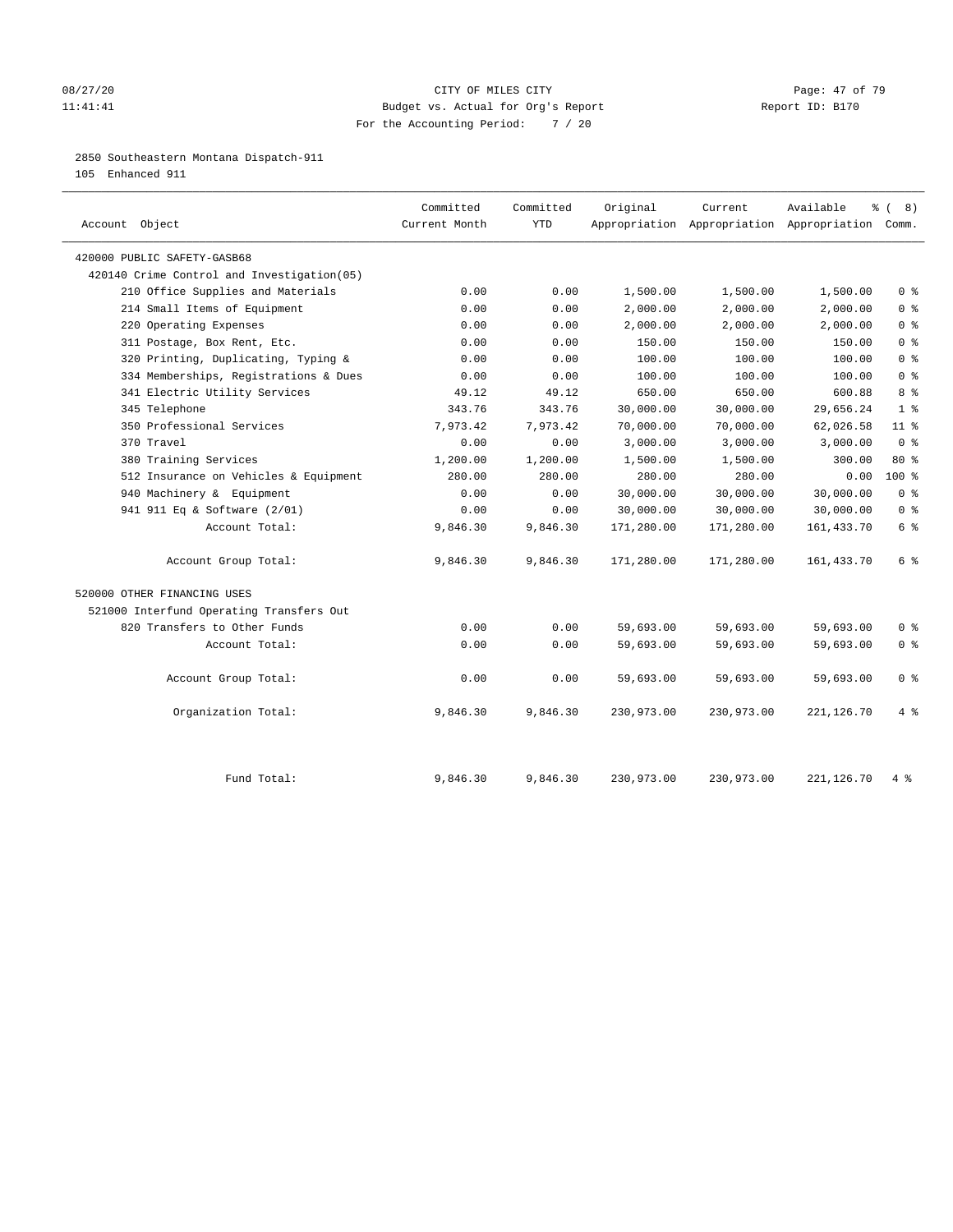#### 08/27/20 Page: 48 of 79 11:41:41 Budget vs. Actual for Org's Report Changer Report ID: B170 For the Accounting Period: 7 / 20

## 2880 LIBRARY GRANTS

39 Partners Program

| Account Object                                                      | Committed<br>Current Month | Committed<br><b>YTD</b> | Original<br>Appropriation | Current<br>Appropriation | Available<br>Appropriation | % ( 8 )<br>Comm. |
|---------------------------------------------------------------------|----------------------------|-------------------------|---------------------------|--------------------------|----------------------------|------------------|
| 460000 CULTURE AND RECREATION-GASB68<br>460100 Library Services(16) |                            |                         |                           |                          |                            |                  |
| 311 Postage, Box Rent, Etc.                                         | 196.50                     | 196.50                  | 4,900.00                  | 4,900.00                 | 4,703.50                   | $4 \text{ }$     |
| 382 Books                                                           | 0.00                       | 0.00                    | 100.00                    | 100.00                   | 100.00                     | 0 <sup>8</sup>   |
| Account Total:                                                      | 196.50                     | 196.50                  | 5,000.00                  | 5,000.00                 | 4,803.50                   | $4 \text{ }$     |
| Account Group Total:                                                | 196.50                     | 196.50                  | 5.000.00                  | 5,000.00                 | 4,803.50                   | $4\degree$       |
| Organization Total:                                                 | 196.50                     | 196.50                  | 5.000.00                  | 5,000.00                 | 4,803.50                   | $4\degree$       |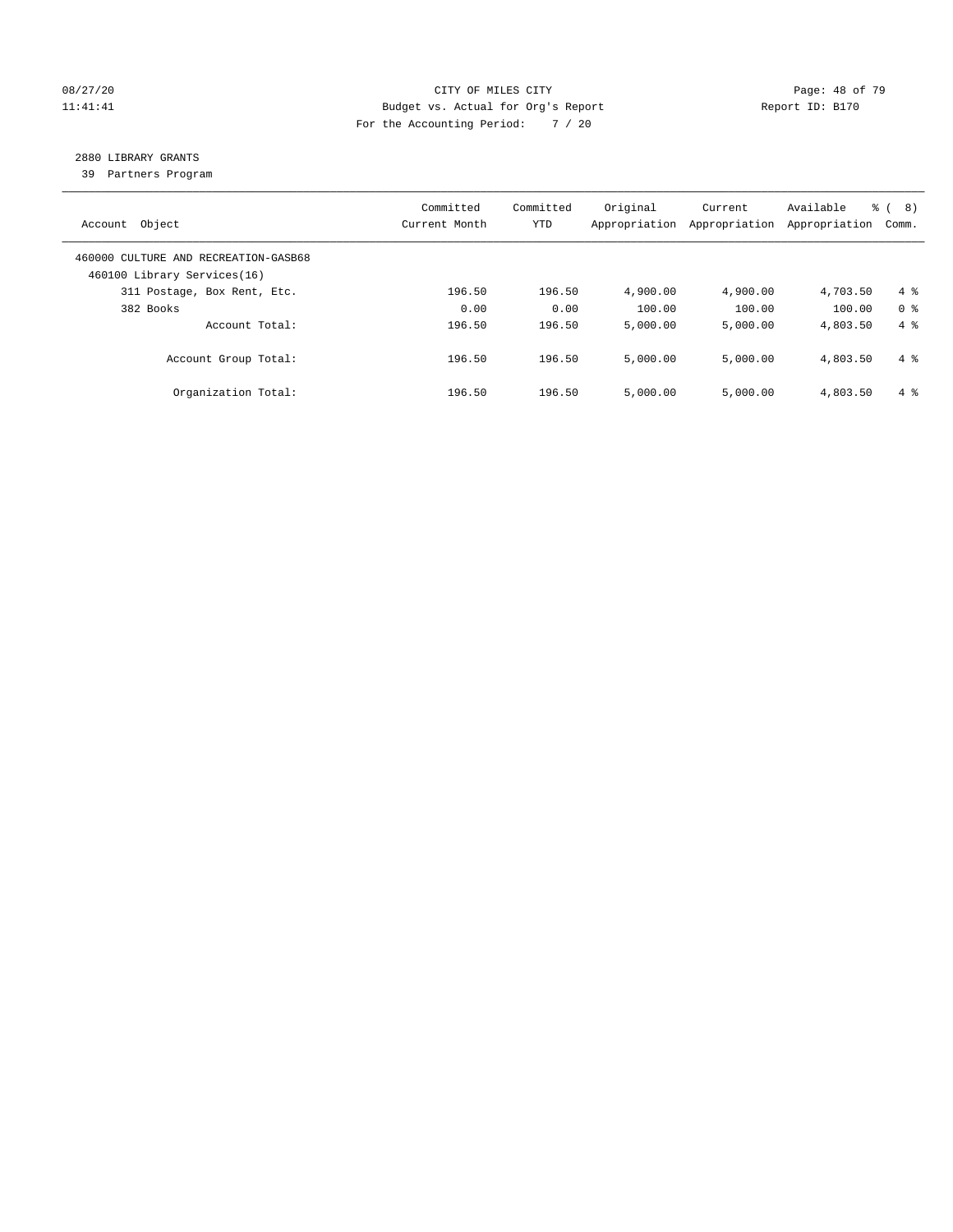#### 08/27/20 Page: 49 of 79 11:41:41 Budget vs. Actual for Org's Report Changer Report ID: B170 For the Accounting Period: 7 / 20

#### 2880 LIBRARY GRANTS

41 Sagebrush Fed/Coal Sev Tax

| Object<br>Account                    | Committed<br>Current Month | Committed<br><b>YTD</b> | Original<br>Appropriation | Current<br>Appropriation | Available<br>Appropriation | $\frac{6}{6}$ ( 8)<br>Comm. |
|--------------------------------------|----------------------------|-------------------------|---------------------------|--------------------------|----------------------------|-----------------------------|
| 460000 CULTURE AND RECREATION-GASB68 |                            |                         |                           |                          |                            |                             |
| 460100 Library Services(16)          |                            |                         |                           |                          |                            |                             |
| 210 Office Supplies and Materials    | 0.00                       | 0.00                    | 1,056.00                  | 1,056.00                 | 1,056.00                   | 0 <sub>8</sub>              |
| 214 Small Items of Equipment         | 0.00                       | 0.00                    | 2,500.00                  | 2,500.00                 | 2,500.00                   | 0 <sup>8</sup>              |
| 350 Professional Services            | 0.00                       | 0.00                    | 8,900.00                  | 8,900.00                 | 8,900.00                   | 0 <sup>8</sup>              |
| 370 Travel                           | 0.00                       | 0.00                    | 5,600.00                  | 5,600.00                 | 5,600.00                   | 0 <sup>8</sup>              |
| 380 Training Services                | 0.00                       | 0.00                    | 2,700.00                  | 2,700.00                 | 2,700.00                   | 0 <sup>8</sup>              |
| Account Total:                       | 0.00                       | 0.00                    | 20,756.00                 | 20,756.00                | 20,756.00                  | 0 <sup>8</sup>              |
| Account Group Total:                 | 0.00                       | 0.00                    | 20,756.00                 | 20,756.00                | 20,756.00                  | 0 <sup>8</sup>              |
| Organization Total:                  | 0.00                       | 0.00                    | 20,756.00                 | 20,756.00                | 20,756.00                  | 0 %                         |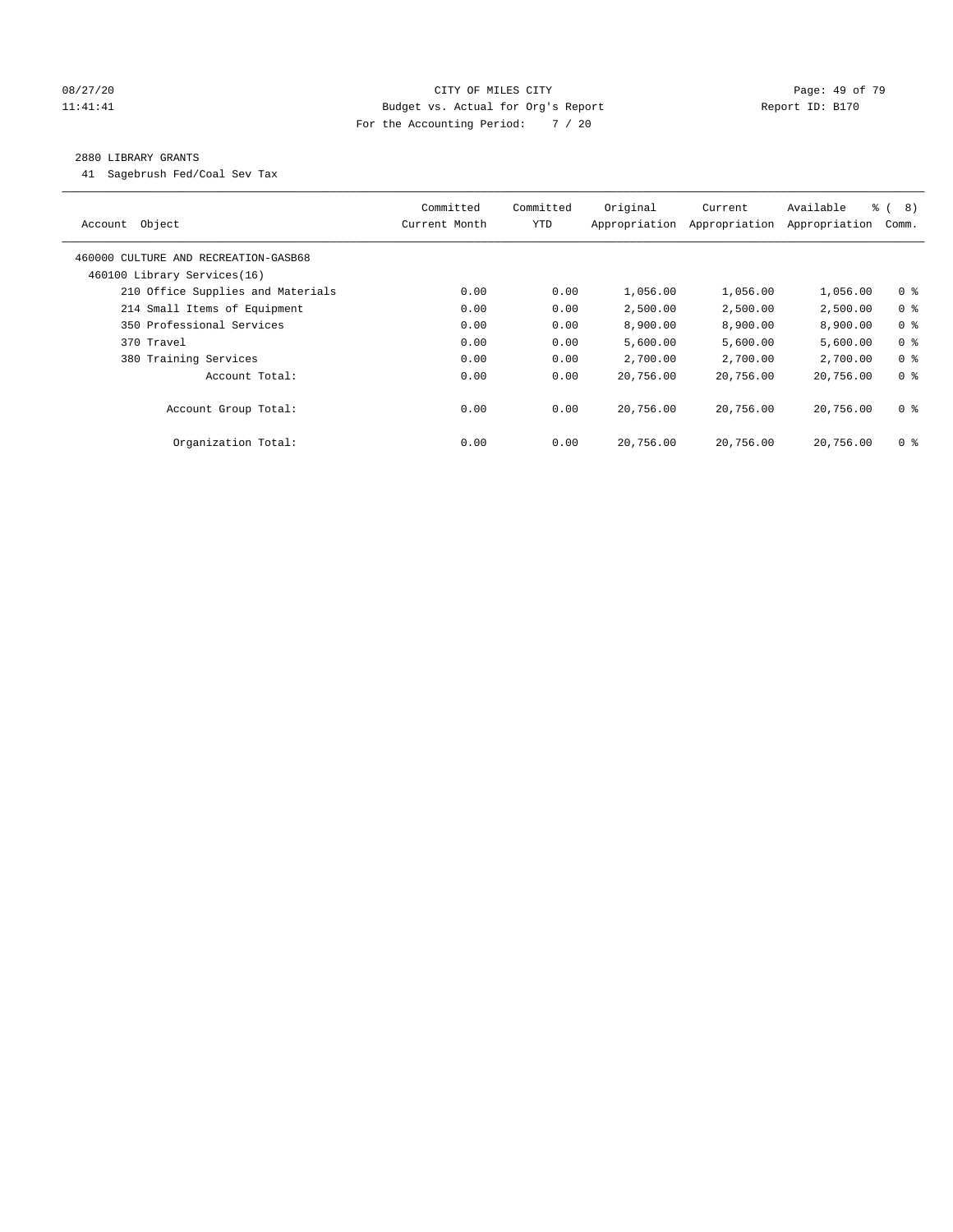#### 08/27/20 Page: 50 of 79 11:41:41 Budget vs. Actual for Org's Report Changer Report ID: B170 For the Accounting Period: 7 / 20

#### 2880 LIBRARY GRANTS

43 State Aid Per Capita-Tech Serv

| Object<br>Account                                                | Committed<br>Current Month | Committed<br><b>YTD</b> | Original<br>Appropriation | Current<br>Appropriation | Available<br>Appropriation | $\frac{6}{6}$<br>8)<br>Comm. |
|------------------------------------------------------------------|----------------------------|-------------------------|---------------------------|--------------------------|----------------------------|------------------------------|
| 460000 CULTURE AND RECREATION-GASB68                             |                            |                         |                           |                          |                            |                              |
| 460100 Library Services(16)<br>210 Office Supplies and Materials | 0.00                       | 0.00                    | 1,000.00                  | 1,000.00                 | 1,000.00                   | 0 <sup>8</sup>               |
| 214 Small Items of Equipment                                     | 1,598.00                   | 1,598.00                | 5,399.00                  | 5,399.00                 | 3,801.00                   | $30*$                        |
| 350 Professional Services                                        | 0.00                       | 0.00                    | 15,284.00                 | 15,284.00                | 15,284.00                  | 0 <sup>8</sup>               |
| 370 Travel                                                       | 0.00                       | 0.00                    | 5.000.00                  | 5.000.00                 | 5.000.00                   | 0 <sup>8</sup>               |
| Account Total:                                                   | 1,598.00                   | 1,598.00                | 26,683.00                 | 26,683.00                | 25,085,00                  | 6 %                          |
| Account Group Total:                                             | 1,598.00                   | 1,598.00                | 26,683.00                 | 26,683.00                | 25,085,00                  | 6 %                          |
| Organization Total:                                              | 1,598.00                   | 1,598.00                | 26,683.00                 | 26,683.00                | 25,085,00                  | 6 %                          |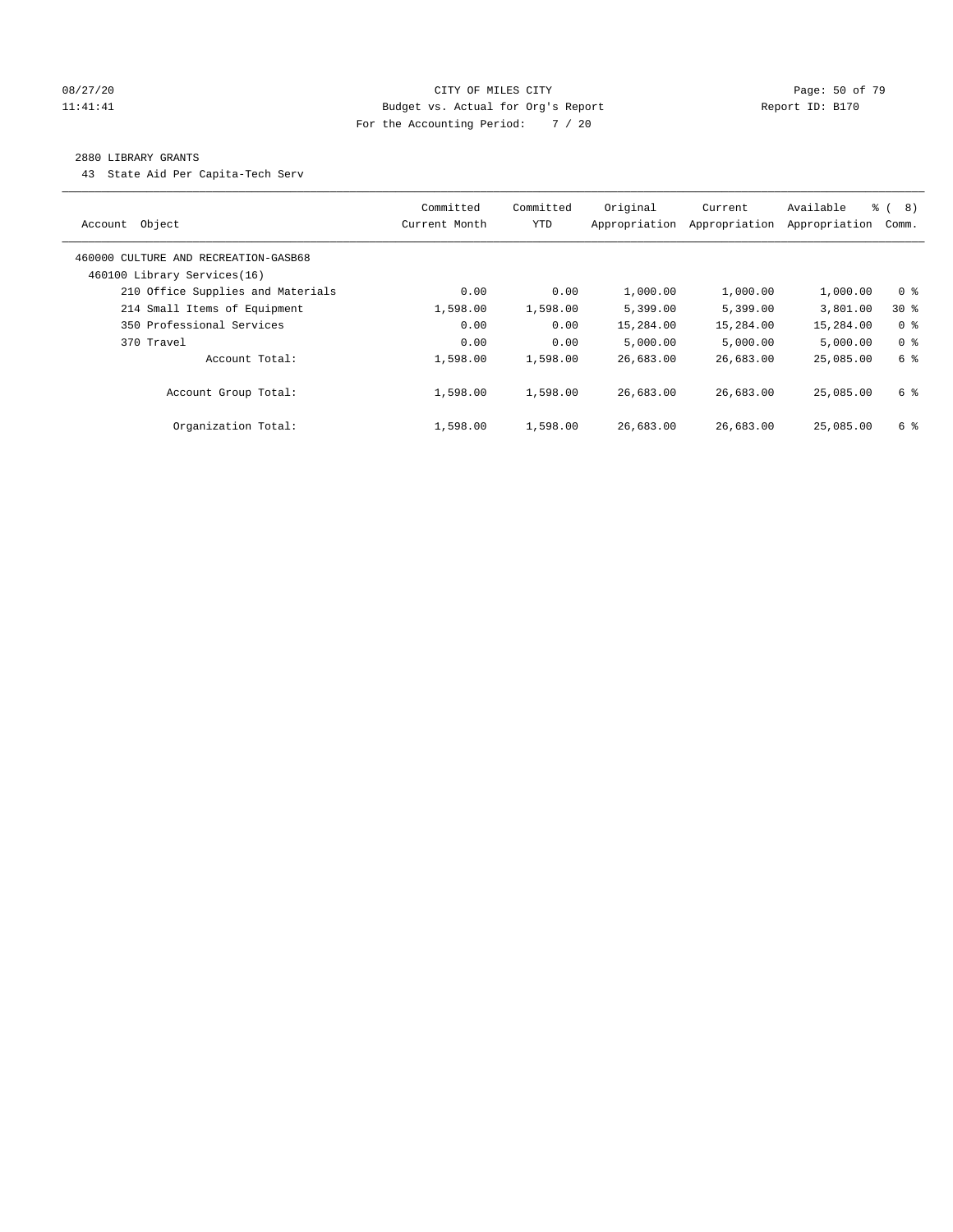#### 08/27/20 Page: 51 of 79 11:41:41 Budget vs. Actual for Org's Report Changer Report ID: B170 For the Accounting Period: 7 / 20

#### 2880 LIBRARY GRANTS

111 One Time Endowments-Library

| Object<br>Account                                                   | Committed<br>Current Month | Committed<br>YTD | Original<br>Appropriation | Current<br>Appropriation | Available<br>Appropriation | 8)<br>ී (<br>Comm. |
|---------------------------------------------------------------------|----------------------------|------------------|---------------------------|--------------------------|----------------------------|--------------------|
| 460000 CULTURE AND RECREATION-GASB68<br>460100 Library Services(16) |                            |                  |                           |                          |                            |                    |
| 214 Small Items of Equipment                                        | 0.00                       | 0.00             | 1,785.00                  | 1,785.00                 | 1,785.00                   | 0 <sup>8</sup>     |
| Account Total:                                                      | 0.00                       | 0.00             | 1,785.00                  | 1,785.00                 | 1,785.00                   | 0 <sup>8</sup>     |
| Account Group Total:                                                | 0.00                       | 0.00             | 1,785.00                  | 1,785.00                 | 1,785.00                   | 0 %                |
| Organization Total:                                                 | 0.00                       | 0.00             | 1,785.00                  | 1,785.00                 | 1,785.00                   | 0 %                |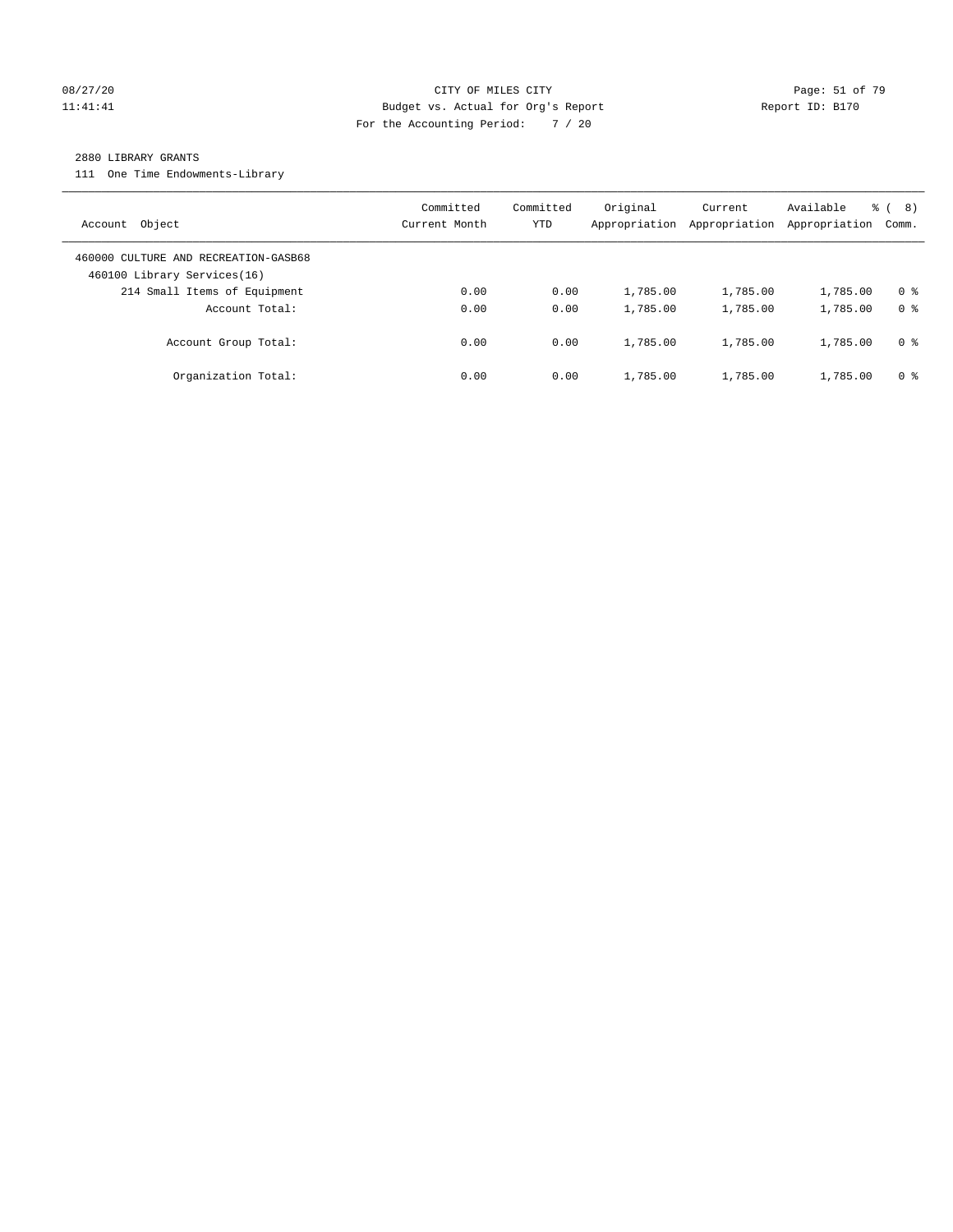#### 08/27/20 Page: 52 of 79 11:41:41 Budget vs. Actual for Org's Report Changer Report ID: B170 For the Accounting Period: 7 / 20

#### 2880 LIBRARY GRANTS

112 Library Board of Trustees-Library

| Object<br>Account                                                   | Committed<br>Current Month | Committed<br><b>YTD</b> | Original<br>Appropriation | Current<br>Appropriation | Available<br>Appropriation | $\frac{6}{6}$ ( 8)<br>Comm. |
|---------------------------------------------------------------------|----------------------------|-------------------------|---------------------------|--------------------------|----------------------------|-----------------------------|
| 460000 CULTURE AND RECREATION-GASB68<br>460100 Library Services(16) |                            |                         |                           |                          |                            |                             |
| 350 Professional Services                                           | 0.00                       | 0.00                    | 10,000.00                 | 10,000.00                | 10,000.00                  | 0 <sup>8</sup>              |
| 360 Contr R & M                                                     | 0.00                       | 0.00                    | 40,000.00                 | 40,000.00                | 40,000.00                  | 0 <sup>8</sup>              |
| 382 Books                                                           | 0.00                       | 0.00                    | 10,000.00                 | 10,000.00                | 10,000.00                  | 0 <sup>8</sup>              |
| Account Total:                                                      | 0.00                       | 0.00                    | 60,000.00                 | 60,000.00                | 60,000.00                  | 0 <sup>8</sup>              |
| Account Group Total:                                                | 0.00                       | 0.00                    | 60,000.00                 | 60,000.00                | 60,000.00                  | 0 <sub>8</sub>              |
| Organization Total:                                                 | 0.00                       | 0.00                    | 60,000.00                 | 60,000.00                | 60,000.00                  | 0 <sup>8</sup>              |
|                                                                     |                            |                         |                           |                          |                            |                             |
| Fund Total:                                                         | 1,794.50                   | 1,794.50                | 114,224.00                | 114,224.00               | 112,429.50                 | 2 <sub>8</sub>              |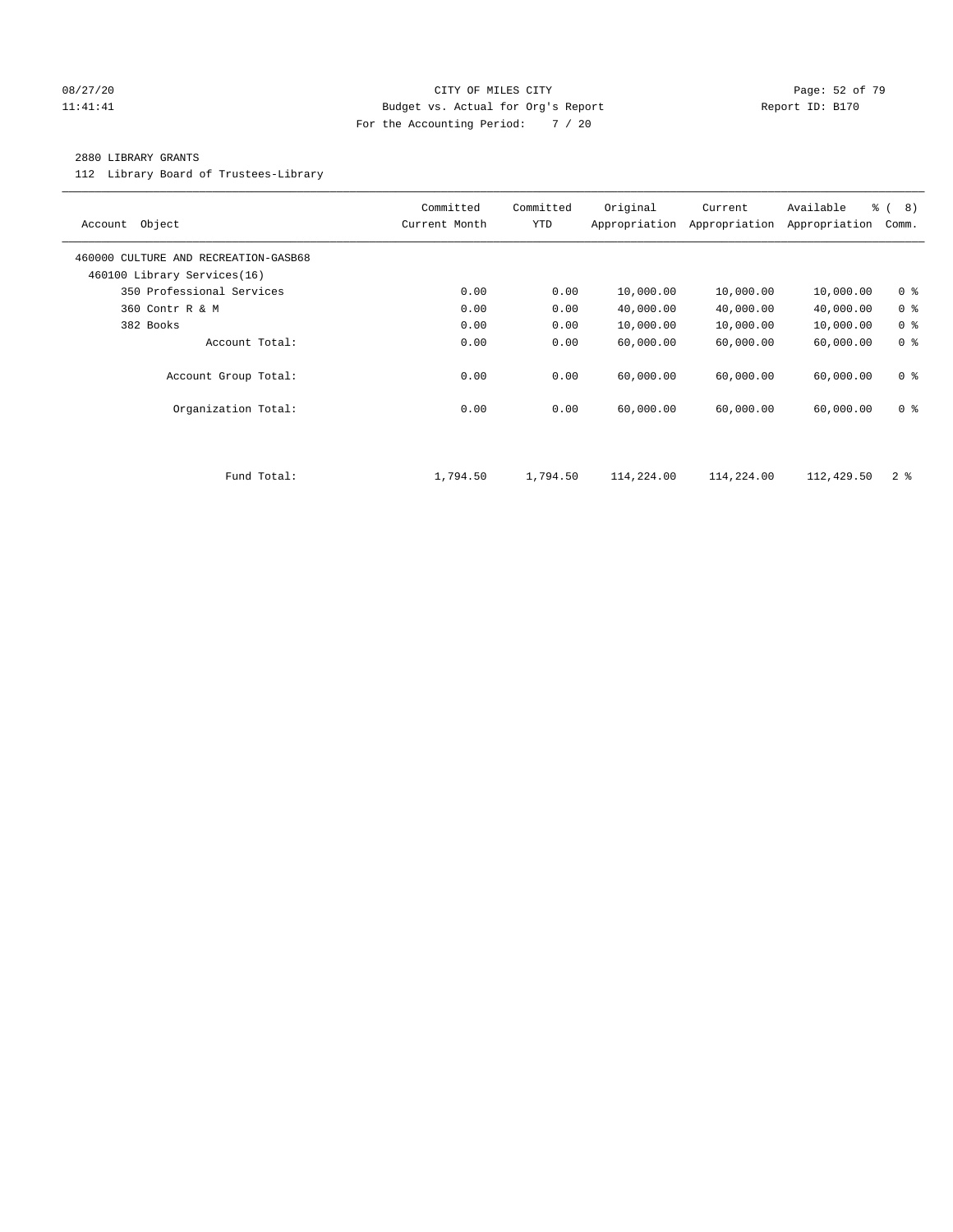#### 08/27/20 Page: 53 of 79 11:41:41 Budget vs. Actual for Org's Report Changer Report ID: B170 For the Accounting Period: 7 / 20

2935 Historic Preservation

11 Historic Preservation

| Account Object                              | Committed<br>Current Month | Committed<br><b>YTD</b> | Original  | Current   | Available<br>Appropriation Appropriation Appropriation Comm. | <u>ေ</u> (<br>8) |
|---------------------------------------------|----------------------------|-------------------------|-----------|-----------|--------------------------------------------------------------|------------------|
| 460000 CULTURE AND RECREATION-GASB68        |                            |                         |           |           |                                                              |                  |
| 460461 Historic Preservation-Administration |                            |                         |           |           |                                                              |                  |
| 111 Salaries and Wages - Permanent          | 118.13                     | 118.13                  | 7,236.00  | 7,236.00  | 7,117.87                                                     | 2 <sup>8</sup>   |
| 131 VACATION                                | 46.87                      | 46.87                   | 60.00     | 60.00     | 13.13                                                        | 78 %             |
| 132 SICK LEAVE                              | 3.54                       | 3.54                    | 60.00     | 60.00     | 56.46                                                        | 6 %              |
| 133 OTHER LEAVE PAY                         | 1.41                       | 1.41                    | 424.00    | 424.00    | 422.59                                                       | 0 <sup>8</sup>   |
| 141 Unemployment Insurance                  | 0.27                       | 0.27                    | 12.00     | 12.00     | 11.73                                                        | 2 <sup>°</sup>   |
| 142 Workers' Compensation                   | 0.68                       | 0.68                    | 29.00     | 29.00     | 28.32                                                        | 2 <sup>8</sup>   |
| 143 Health Insurance                        | 42.75                      | 42.75                   | 1,846.00  | 1,846.00  | 1,803.25                                                     | 2 <sup>°</sup>   |
| 144 FICA                                    | 13.58                      | 13.58                   | 595.00    | 595.00    | 581.42                                                       | 2 <sup>8</sup>   |
| 145 PERS                                    | 14.90                      | 14.90                   | 682.00    | 682.00    | 667.10                                                       | 2 <sub>8</sub>   |
| 196 CLOTHING ALLOTMENT                      | 7.50                       | 7.50                    | 0.00      | 0.00      | $-7.50$                                                      | $***$ $%$        |
| 210 Office Supplies and Materials           | 0.00                       | 0.00                    | 500.00    | 500.00    | 500.00                                                       | 0 <sup>8</sup>   |
| 220 Operating Expenses                      | 0.00                       | 0.00                    | 500.00    | 500.00    | 500.00                                                       | 0 <sup>8</sup>   |
| 231 Gas, Oil, Diesel Fuel, Grease, etc.     | 0.00                       | 0.00                    | 200.00    | 200.00    | 200.00                                                       | 0 <sup>8</sup>   |
| 311 Postage, Box Rent, Etc.                 | 0.00                       | 0.00                    | 100.00    | 100.00    | 100.00                                                       | 0 <sup>8</sup>   |
| 320 Printing, Duplicating, Typing &         | 0.00                       | 0.00                    | 500.00    | 500.00    | 500.00                                                       | 0 <sup>8</sup>   |
| 330 Publicity, Subscriptions & Dues         | 0.00                       | 0.00                    | 100.00    | 100.00    | 100.00                                                       | 0 <sup>8</sup>   |
| 331 Publication of Formal & Legal Notices   | 0.00                       | 0.00                    | 100.00    | 100.00    | 100.00                                                       | 0 <sup>8</sup>   |
| 334 Memberships, Registrations & Dues       | 0.00                       | 0.00                    | 100.00    | 100.00    | 100.00                                                       | 0 <sup>8</sup>   |
| 345 Telephone                               | 0.00                       | 0.00                    | 50.00     | 50.00     | 50.00                                                        | 0 <sup>8</sup>   |
| 347 Internet                                | 0.03                       | 0.03                    | 50.00     | 50.00     | 49.97                                                        | 0 <sup>8</sup>   |
| 350 Professional Services                   | 0.00                       | 0.00                    | 1,000.00  | 1,000.00  | 1,000.00                                                     | 0 <sup>8</sup>   |
| 370 Travel                                  | 0.00                       | 0.00                    | 300.00    | 300.00    | 300.00                                                       | 0 <sup>8</sup>   |
| 380 Training Services                       | 0.00                       | 0.00                    | 300.00    | 300.00    | 300.00                                                       | 0 <sup>8</sup>   |
| 513 Liability                               | 45.04                      | 45.04                   | 46.00     | 46.00     | 0.96                                                         | 98 %             |
| Account Total:                              | 294.70                     | 294.70                  | 14,790.00 | 14,790.00 | 14,495.30                                                    | 2 <sup>°</sup>   |
| Account Group Total:                        | 294.70                     | 294.70                  | 14,790.00 | 14,790.00 | 14,495.30                                                    | 2 <sup>°</sup>   |
| 520000 OTHER FINANCING USES                 |                            |                         |           |           |                                                              |                  |
| 521000 Interfund Operating Transfers Out    |                            |                         |           |           |                                                              |                  |
| 820 Transfers to Other Funds                | 0.00                       | 0.00                    | 2,000.00  | 2,000.00  | 2,000.00                                                     | 0 <sup>8</sup>   |
| Account Total:                              | 0.00                       | 0.00                    | 2,000.00  | 2,000.00  | 2,000.00                                                     | 0 <sup>8</sup>   |
| Account Group Total:                        | 0.00                       | 0.00                    | 2,000.00  | 2,000.00  | 2,000.00                                                     | 0 <sup>8</sup>   |
| Organization Total:                         | 294.70                     | 294.70                  | 16,790.00 | 16,790.00 | 16,495.30                                                    | 2 <sup>8</sup>   |
| Fund Total:                                 | 294.70                     | 294.70                  | 16,790.00 | 16,790.00 | 16,495.30                                                    | 2 <sup>8</sup>   |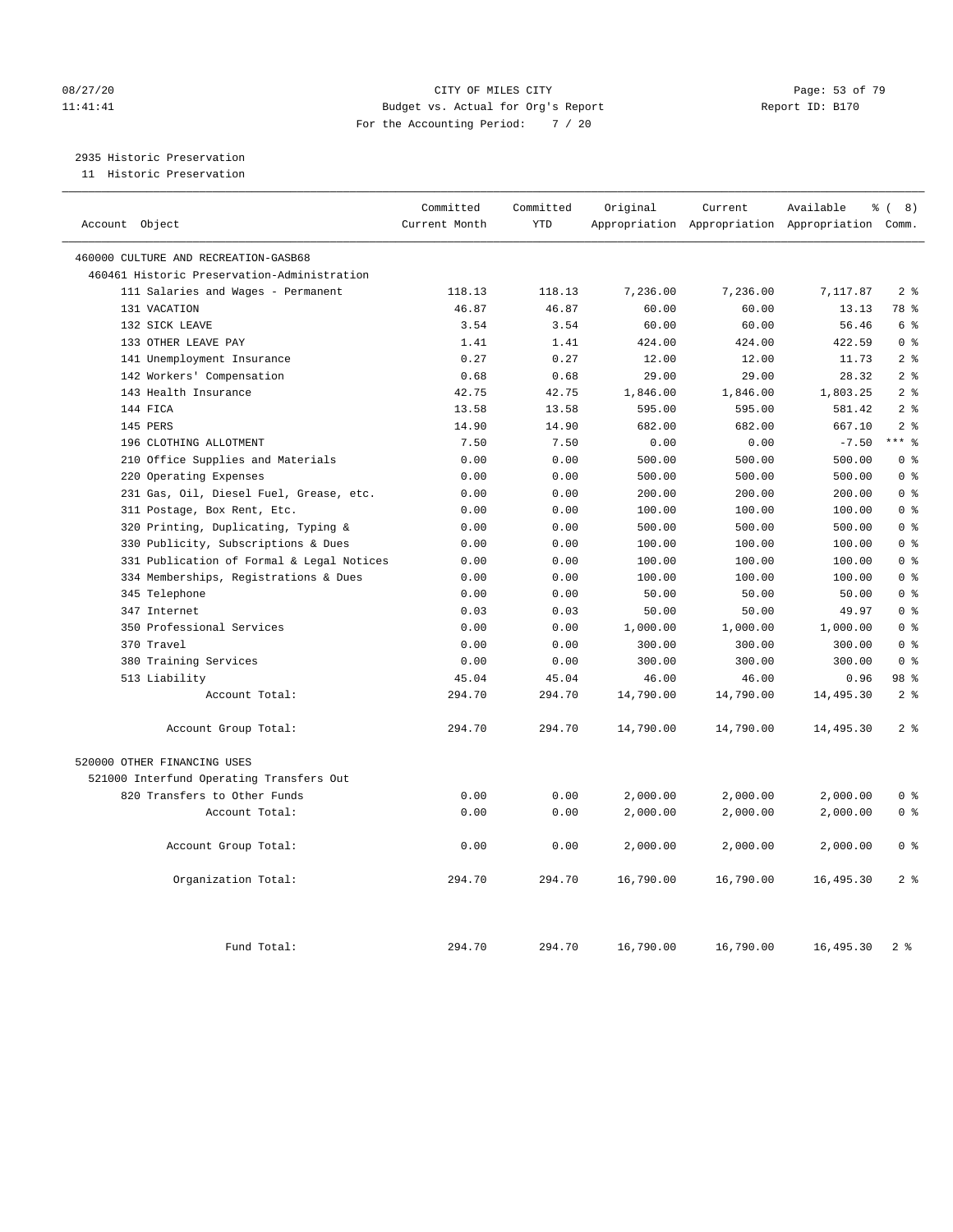#### 08/27/20 **CITY OF MILES CITY CONSUMING THE CONSUMING PAGE:** 54 of 79 11:41:41 Budget vs. Actual for Org's Report Changer Report ID: B170 For the Accounting Period: 7 / 20

————————————————————————————————————————————————————————————————————————————————————————————————————————————————————————————————————

#### 2985 RETIRED SENIOR VOLUNTEER PROG (RSVP)

15 Retired Senior Volunteer Program

|                                                                  | Committed     | Committed    | Original   | Current    | Available                                       | ී (<br>8)                        |
|------------------------------------------------------------------|---------------|--------------|------------|------------|-------------------------------------------------|----------------------------------|
| Account Object                                                   | Current Month | <b>YTD</b>   |            |            | Appropriation Appropriation Appropriation Comm. |                                  |
| 450000 Social and Economic Services-GASB68                       |               |              |            |            |                                                 |                                  |
| 450330 RSVP Non-Federal                                          |               |              |            |            |                                                 |                                  |
| 111 Salaries and Wages - Permanent                               | 195.90        | 195.90       | 3,000.00   | 3,000.00   | 2,804.10                                        | 7 %                              |
| 131 VACATION                                                     | 5.54          | 5.54         | 0.00       | 0.00       | $-5.54$                                         | $***$ $-$                        |
| 132 SICK LEAVE                                                   | 11.06         | 11.06        | 0.00       | 0.00       | $-11.06$                                        | $***$ $-$                        |
| 141 Unemployment Insurance                                       | 0.31          | 0.31         | 44.00      | 44.00      | 43.69                                           | 1 <sup>°</sup>                   |
| 142 Workers' Compensation                                        | 0.80          | 0.80         | 38.00      | 38.00      | 37.20                                           | 2 <sup>8</sup>                   |
| 143 Health Insurance                                             | 0.00          | 0.00         | 500.00     | 500.00     | 500.00                                          | 0 <sup>8</sup>                   |
| 144 FICA                                                         | 16.26         | 16.26        | 230.00     | 230.00     | 213.74                                          | 7 <sup>8</sup>                   |
| 145 PERS                                                         | 18.64         | 18.64        | 207.00     | 207.00     | 188.36                                          | 9 <sup>°</sup>                   |
| 210 Office Supplies and Materials                                | 0.00          | 0.00         | 1,500.00   | 1,500.00   | 1,500.00                                        | 0 <sup>8</sup>                   |
| 220 Operating Expenses                                           | 88.49         | 88.49        | 6,965.00   | 6,965.00   | 6,876.51                                        | 1 <sup>8</sup>                   |
| 311 Postage, Box Rent, Etc.                                      | 181.88        | 181.88       | 900.00     | 900.00     | 718.12                                          | $20*$                            |
| 330 Publicity, Subscriptions & Dues                              | 159.60        | 159.60       | 160.00     | 160.00     | 0.40                                            | $100*$                           |
| 334 Memberships, Registrations & Dues                            | 0.00          | 0.00         | 178.00     | 178.00     | 178.00                                          | 0 <sup>8</sup>                   |
| 345 Telephone                                                    | 238.17        | 238.17       | 1,440.00   | 1,440.00   | 1,201.83                                        | $17*$                            |
| 370 Travel                                                       | 0.00          | 0.00         | 265.00     | 265.00     | 265.00                                          | 0 <sup>8</sup>                   |
| 379 Other Travel                                                 | 11.00         | 11.00        | 1,600.00   | 1,600.00   | 1,589.00                                        | 1 <sup>°</sup>                   |
| 512 Insurance on Vehicles & Equipment                            | 0.00          | 0.00         | 600.00     | 600.00     | 600.00                                          | 0 <sup>8</sup>                   |
| 513 Liability                                                    | 11.20         | 11.20        | 609.00     | 609.00     | 597.80                                          | 2 <sup>°</sup>                   |
| Account Total:                                                   | 938.85        | 938.85       | 18,236.00  | 18,236.00  | 17,297.15                                       | 5 <sup>8</sup>                   |
|                                                                  |               |              |            |            |                                                 |                                  |
| 450340 RSVP FEDERAL GRANT- FALLON/CUSTER                         |               |              |            |            |                                                 |                                  |
| 111 Salaries and Wages - Permanent                               | 4,152.38      | 4,152.38     | 54,853.00  | 54,853.00  | 50,700.62                                       | 8 %                              |
| 131 VACATION                                                     | 105.14        | 105.14       | 0.00       | 0.00       | $-105.14$                                       | $***$ $-$                        |
| 132 SICK LEAVE                                                   | 210.29        | 210.29       | 0.00       | 0.00       | $-210.29$                                       | $***$ $%$                        |
| 141 Unemployment Insurance                                       | 6.71          | 6.71         | 278.00     | 278.00     | 271.29                                          | 2 <sup>8</sup>                   |
| 142 Workers' Compensation                                        | 20.17         | 20.17        | 683.00     | 683.00     | 662.83                                          | 3%                               |
| 143 Health Insurance                                             | 854.35        | 854.35       | 9,400.00   | 9,400.00   | 8,545.65                                        | 9%                               |
| 144 FICA                                                         | 341.77        | 341.77       | 4,197.00   | 4,197.00   | 3,855.23                                        | 8 %                              |
| 145 PERS                                                         | 354.09        | 354.09       | 3,785.00   | 3,785.00   | 3,430.91                                        | 9 <sup>°</sup>                   |
| 210 Office Supplies and Materials                                | 0.00          | 0.00         | 1,438.00   | 1,438.00   | 1,438.00                                        | 0 <sup>8</sup>                   |
| 220 Operating Expenses                                           | 0.00          | 0.00         | 450.00     | 450.00     | 450.00                                          | 0 <sup>8</sup>                   |
| 334 Memberships, Registrations & Dues                            | 75.00         | 75.00        | 247.00     | 247.00     | 172.00                                          | $30*$                            |
| 370 Travel                                                       | 0.00          | 0.00         | 6,071.00   | 6,071.00   | 6,071.00                                        | 0 <sup>8</sup>                   |
| 530 Rent                                                         | 1,067.50      | 1,067.50     | 5,010.00   | 5,010.00   | 3,942.50                                        | 21 %                             |
| Account Total:                                                   | 7,187.40      | 7,187.40     | 86,412.00  | 86,412.00  | 79,224.60                                       | 8 %                              |
| 450351 RSVP-Excess                                               |               |              |            |            |                                                 |                                  |
|                                                                  |               |              |            |            |                                                 |                                  |
| 111 Salaries and Wages - Permanent<br>141 Unemployment Insurance | 0.00          | 0.00<br>0.00 | 2,040.00   | 2,040.00   | 2,040.00                                        | 0 <sup>8</sup><br>0 <sup>°</sup> |
|                                                                  | 0.00          |              | 9.00       | 9.00       | 9.00                                            |                                  |
| 142 Workers' Compensation                                        | 0.00          | 0.00         | 25.00      | 25.00      | 25.00                                           | 0 <sup>°</sup>                   |
| 144 FICA                                                         | 0.00          | 0.00         | 156.00     | 156.00     | 156.00                                          | 0 <sup>8</sup>                   |
| 145 PERS                                                         | 0.00          | 0.00         | 140.00     | 140.00     | 140.00                                          | 0 <sup>8</sup>                   |
| 220 Operating Expenses                                           | 350.99        | 350.99       | 2,000.00   | 2,000.00   | 1,649.01                                        | 18 %                             |
| Account Total:                                                   | 350.99        | 350.99       | 4,370.00   | 4,370.00   | 4,019.01                                        | 8 %                              |
| Account Group Total:                                             | 8,477.24      | 8,477.24     | 109,018.00 | 109,018.00 | 100,540.76                                      | 8 %                              |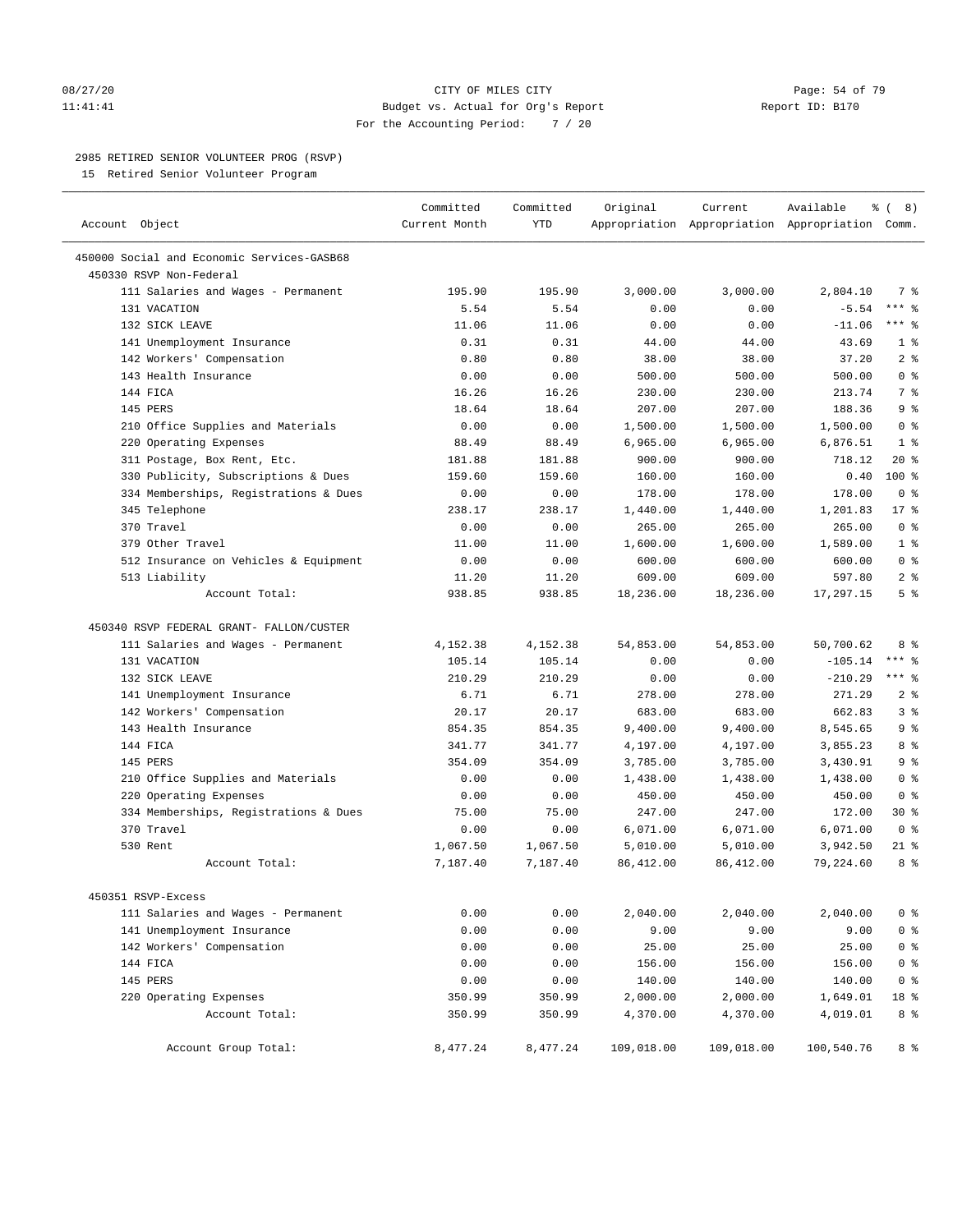#### 08/27/20 Page: 55 of 79 11:41:41 Budget vs. Actual for Org's Report Changer Report ID: B170 For the Accounting Period: 7 / 20

#### 2985 RETIRED SENIOR VOLUNTEER PROG (RSVP)

15 Retired Senior Volunteer Program

| Account Object      | Committed<br>Current Month | Committed<br>YTD | Original   | Current    | Available<br>Appropriation Appropriation Appropriation Comm. | <sub>රී</sub> ( 8 ) |
|---------------------|----------------------------|------------------|------------|------------|--------------------------------------------------------------|---------------------|
| Organization Total: | 8,477.24                   | 8,477.24         | 109,018.00 | 109,018.00 | 100,540.76                                                   | 8 %                 |
| Fund Total:         | 8,477.24                   | 8,477.24         | 109,018.00 | 109,018.00 | 100,540.76                                                   | 8 දි                |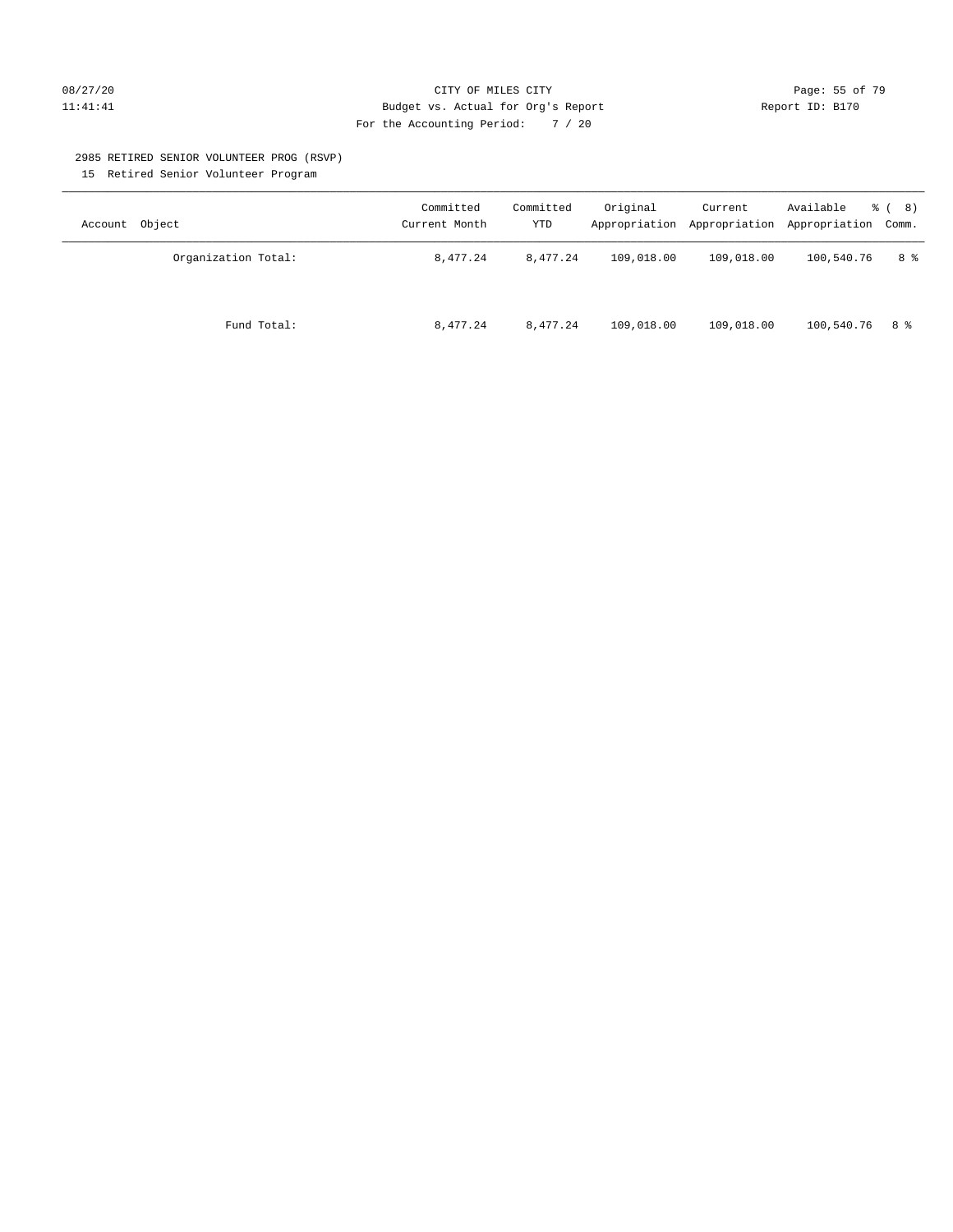#### 08/27/20 **Page: 56 of 79** CITY OF MILES CITY **CITY Page: 56 of 79** 11:41:41 Budget vs. Actual for Org's Report Changer Report ID: B170 For the Accounting Period: 7 / 20

## 3301 Judgement Settlement/Southgate

36 Planning & Community Services

| Object<br>Account            | Committed<br>Current Month | Committed<br><b>YTD</b> | Original<br>Appropriation | Current<br>Appropriation | Available<br>Appropriation | $\frac{6}{6}$ ( 8)<br>Comm. |
|------------------------------|----------------------------|-------------------------|---------------------------|--------------------------|----------------------------|-----------------------------|
| 510000 MISCELLANEOUS         |                            |                         |                           |                          |                            |                             |
| 510200 Judgements and Losses |                            |                         |                           |                          |                            |                             |
| 801 Southgate Lawsuit        | 0.00                       | 0.00                    | 201,700.00                | 201,700.00               | 201,700.00                 | 0 <sup>8</sup>              |
| Account Total:               | 0.00                       | 0.00                    | 201,700.00                | 201,700.00               | 201,700.00                 | 0 <sup>8</sup>              |
| Account Group Total:         | 0.00                       | 0.00                    | 201,700.00                | 201,700.00               | 201,700.00                 | 0 <sup>8</sup>              |
| Organization Total:          | 0.00                       | 0.00                    | 201,700.00                | 201,700.00               | 201,700.00                 | 0 <sup>8</sup>              |
| Fund Total:                  | 0.00                       | 0.00                    | 201,700.00                | 201,700.00               | 201,700.00                 | 0 %                         |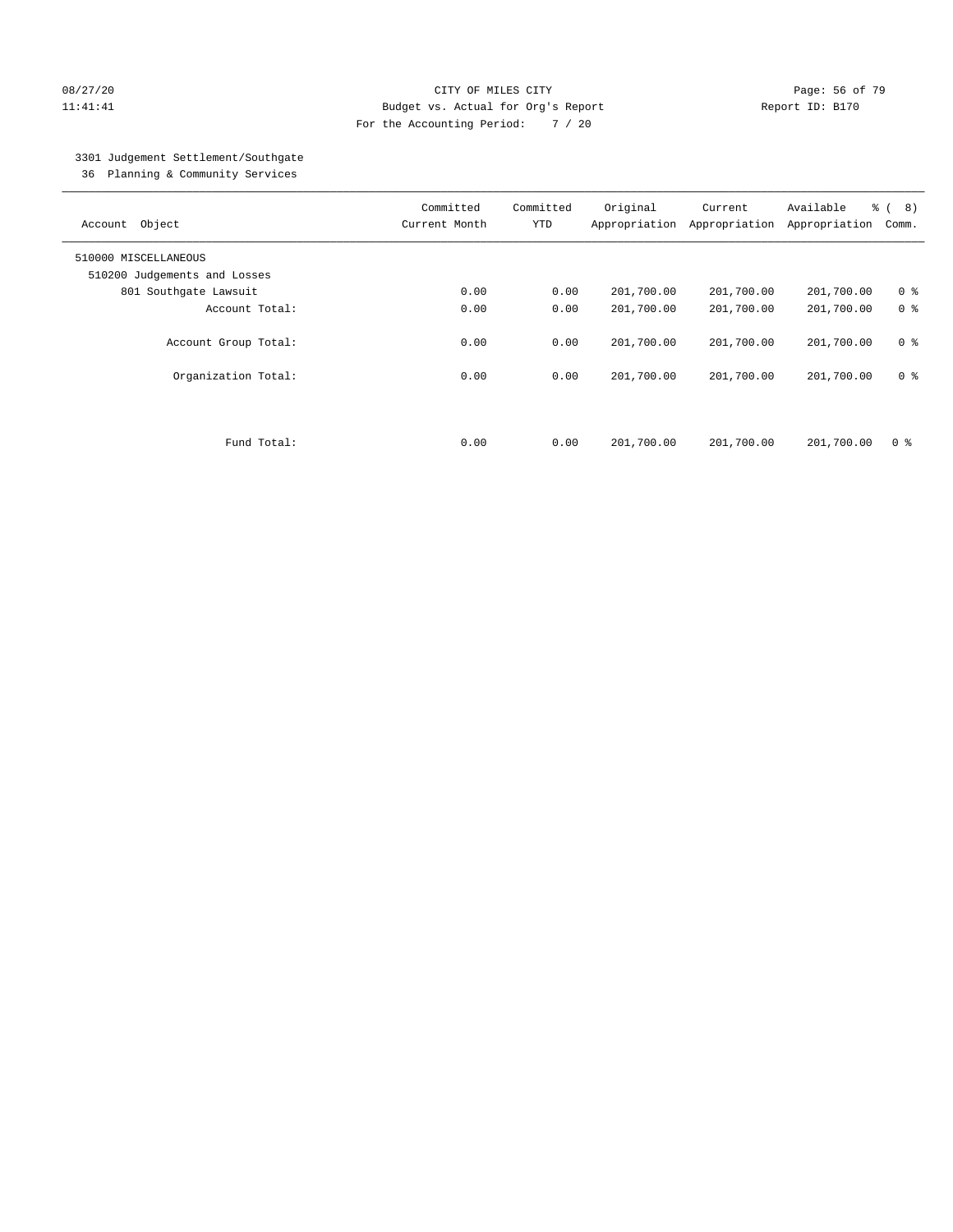#### 08/27/20 Page: 57 of 79 11:41:41 Budget vs. Actual for Org's Report Changer Report ID: B170 For the Accounting Period: 7 / 20

#### 3670 SID 211 110 SID # 211

| Account Object                     | Committed<br>Current Month | Committed<br><b>YTD</b> | Original | Current<br>Appropriation Appropriation | Available<br>Appropriation | % ( 8 )<br>Comm. |
|------------------------------------|----------------------------|-------------------------|----------|----------------------------------------|----------------------------|------------------|
| 490000 DEBT SERVICE                |                            |                         |          |                                        |                            |                  |
| 490500 Other Debt Service Payments |                            |                         |          |                                        |                            |                  |
| 643 Principal- SID 211             | 0.00                       | 0.00                    | 3,854.00 | 3,854.00                               | 3,854.00                   | 0 <sup>8</sup>   |
| 644 Interest- SID 211              | 0.00                       | 0.00                    | 728.00   | 728.00                                 | 728.00                     | 0 <sup>8</sup>   |
| Account Total:                     | 0.00                       | 0.00                    | 4,582.00 | 4,582.00                               | 4,582.00                   | 0 <sup>8</sup>   |
| Account Group Total:               | 0.00                       | 0.00                    | 4,582.00 | 4,582.00                               | 4,582.00                   | 0 <sup>8</sup>   |
| Organization Total:                | 0.00                       | 0.00                    | 4,582.00 | 4,582.00                               | 4,582.00                   | 0 <sup>8</sup>   |
|                                    |                            |                         |          |                                        |                            |                  |
| Fund Total:                        | 0.00                       | 0.00                    | 4,582.00 | 4,582.00                               | 4,582.00                   | 0 <sup>8</sup>   |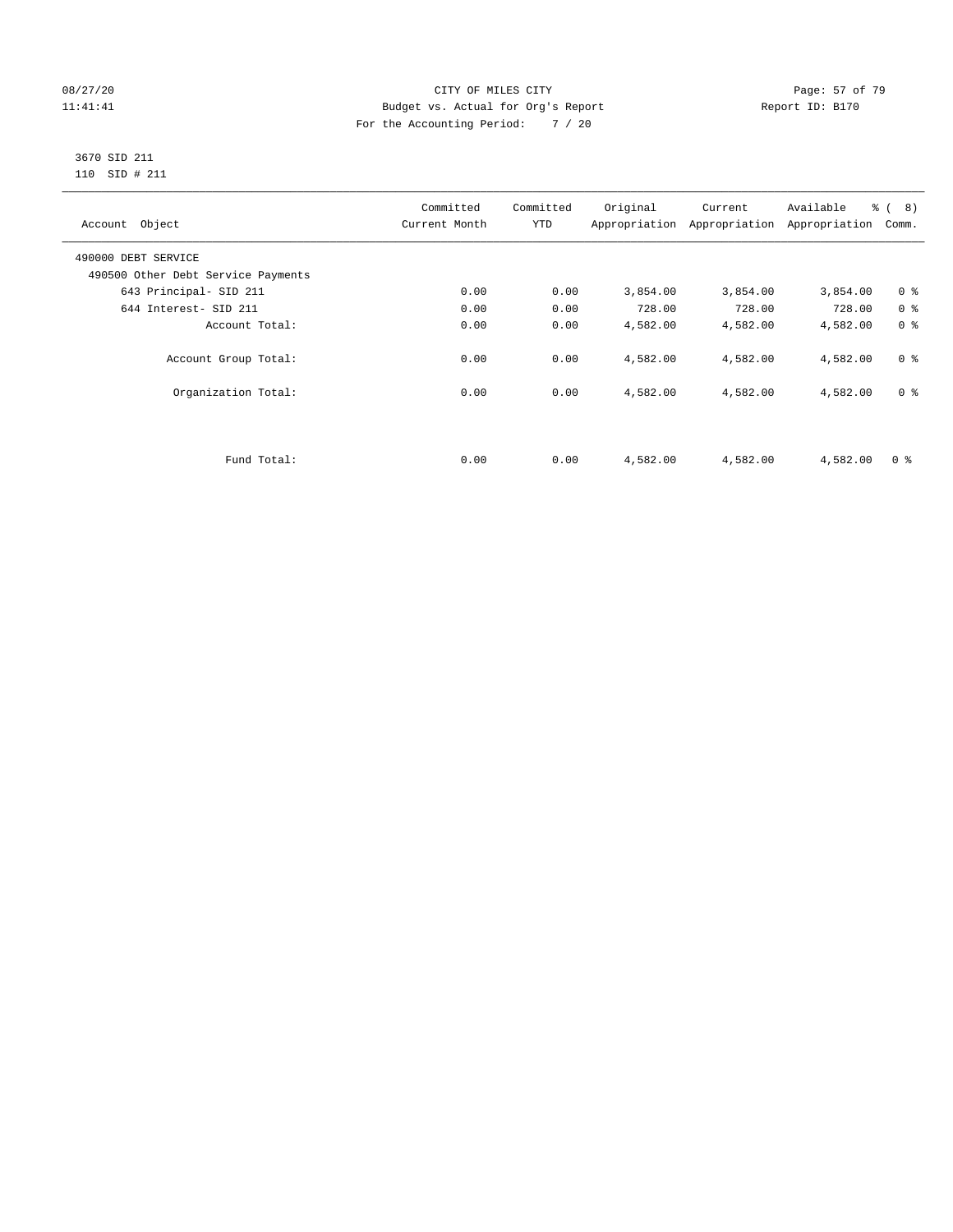#### 08/27/20 Page: 58 of 79 11:41:41 Budget vs. Actual for Org's Report Changer Report ID: B170 For the Accounting Period: 7 / 20

#### 4050 Ambulance Capital Improvement Fund

10 Ambulance

| Account Object                                                             | Committed<br>Current Month | Committed<br><b>YTD</b> | Original  | Current<br>Appropriation Appropriation | Available<br>Appropriation | % ( 8 )<br>Comm. |
|----------------------------------------------------------------------------|----------------------------|-------------------------|-----------|----------------------------------------|----------------------------|------------------|
| 420000 PUBLIC SAFETY-GASB68<br>420730 Emergency Medical Services-Ambulance |                            |                         |           |                                        |                            |                  |
| 940 Machinery & Equipment                                                  | 0.00                       | 0.00                    | 13,779.00 | 13,779.00                              | 13,779.00                  | 0 <sup>8</sup>   |
| Account Total:                                                             | 0.00                       | 0.00                    | 13,779.00 | 13,779.00                              | 13,779.00                  | 0 <sup>8</sup>   |
| Account Group Total:                                                       | 0.00                       | 0.00                    | 13,779.00 | 13,779.00                              | 13,779.00                  | 0 <sup>8</sup>   |
| Organization Total:                                                        | 0.00                       | 0.00                    | 13,779.00 | 13,779.00                              | 13,779.00                  | 0 <sup>8</sup>   |
| Fund Total:                                                                | 0.00                       | 0.00                    | 13,779.00 | 13,779.00                              | 13,779.00                  | 0 %              |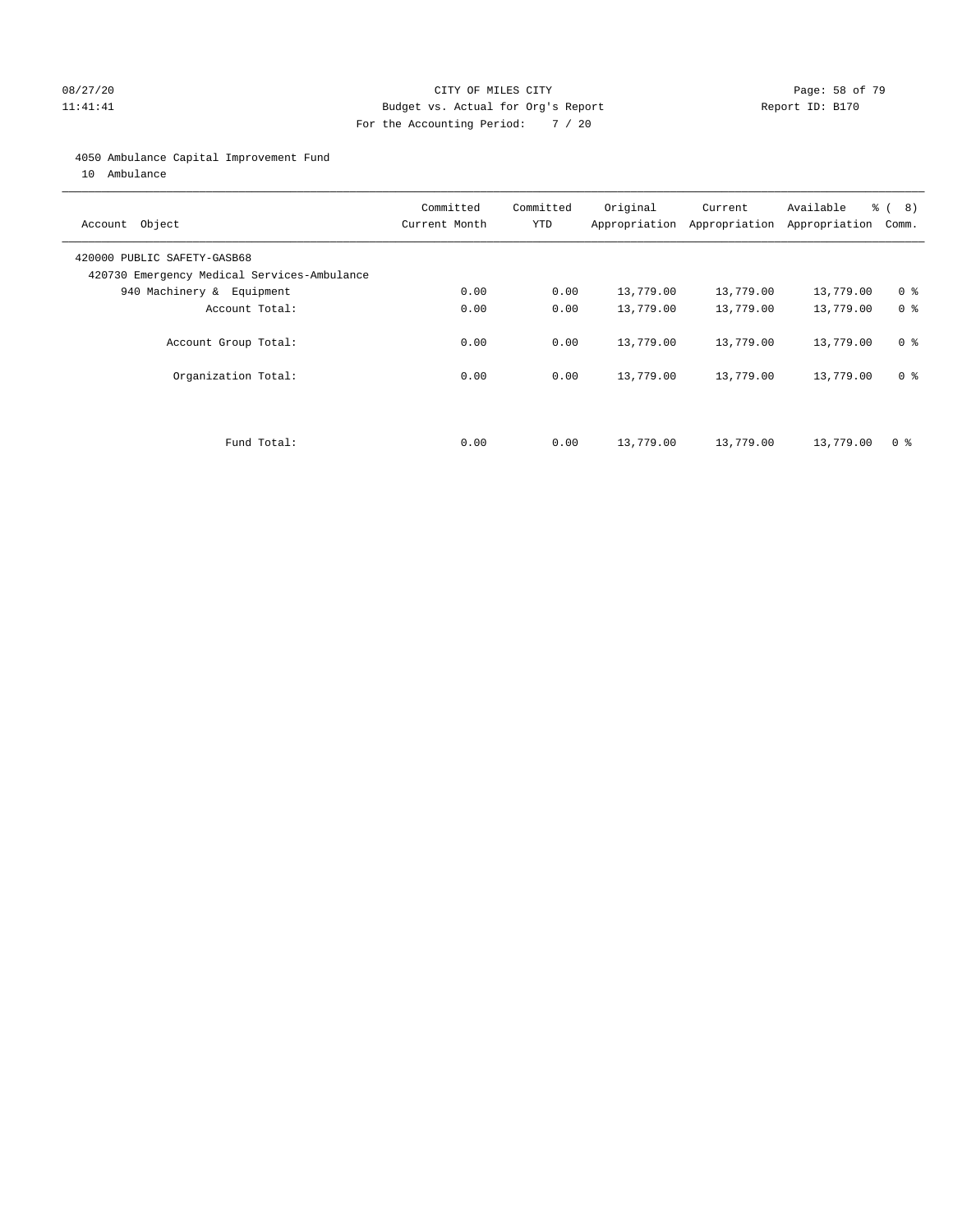#### 08/27/20 **Page: 59 of 79** CITY OF MILES CITY **CITY Page: 59 of 79** 11:41:41 Budget vs. Actual for Org's Report Changer Report ID: B170 For the Accounting Period: 7 / 20

#### 4060 CAPITAL IMPROV-PUBLIC WORKS

911 Public Works Operations

| Object<br>Account                                         | Committed<br>Current Month | Committed<br><b>YTD</b> | Original<br>Appropriation | Current<br>Appropriation | Available<br>Appropriation | $\frac{6}{6}$ ( 8)<br>Comm.      |
|-----------------------------------------------------------|----------------------------|-------------------------|---------------------------|--------------------------|----------------------------|----------------------------------|
| 430000 Public Works-GASB68<br>430233 Roadway/Re-surfacing |                            |                         |                           |                          |                            |                                  |
| 940 Machinery & Equipment                                 | 0.00                       | 0.00                    | 275,000.00                | 275,000.00               | 275,000.00                 | 0 <sup>8</sup>                   |
| Account Total:                                            | 0.00                       | 0.00                    | 275,000.00                | 275,000.00               | 275,000.00                 | 0 <sup>8</sup>                   |
| Account Group Total:<br>Organization Total:               | 0.00<br>0.00               | 0.00<br>0.00            | 275,000.00<br>275,000.00  | 275,000.00<br>275,000.00 | 275,000.00<br>275,000.00   | 0 <sup>8</sup><br>0 <sup>8</sup> |
| Fund Total:                                               | 0.00                       | 0.00                    | 275,000.00                | 275,000.00               | 275,000.00                 | 0 %                              |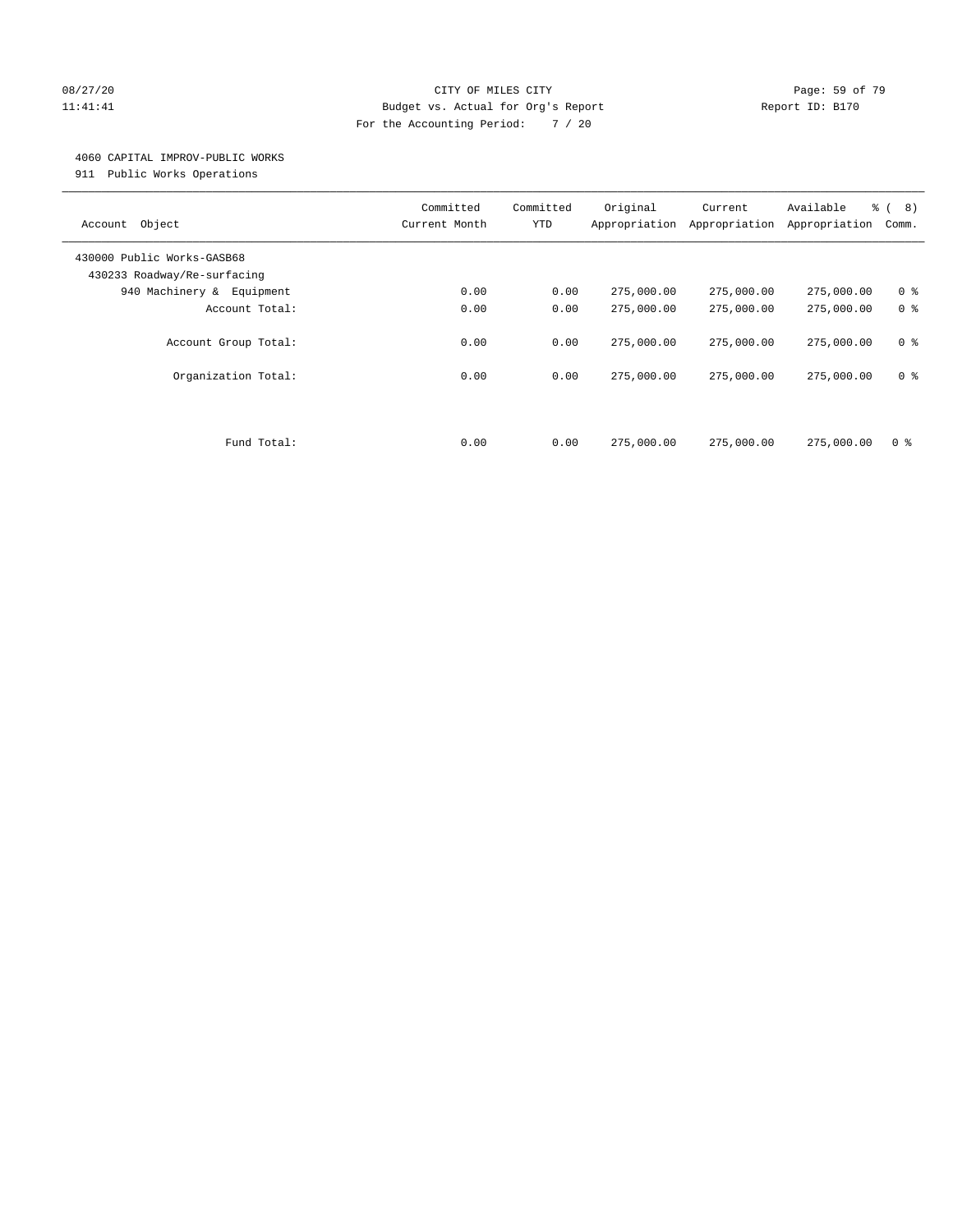#### 08/27/20 Page: 60 of 79 11:41:41 Budget vs. Actual for Org's Report Changer Report ID: B170 For the Accounting Period: 7 / 20

#### 5210 WATER UTILITY

22 Water Plant

| Account Object                                | Committed<br>Current Month | Committed<br>YTD | Original   | Current    | Available<br>Appropriation Appropriation Appropriation Comm. | <sub>රි</sub> ( 8 ) |
|-----------------------------------------------|----------------------------|------------------|------------|------------|--------------------------------------------------------------|---------------------|
| 430000 Public Works-GASB68                    |                            |                  |            |            |                                                              |                     |
| 430530 Water Source of Supply and Pumping(22) |                            |                  |            |            |                                                              |                     |
| 111 Salaries and Wages - Permanent            | 21,396.70                  | 21,396.70        | 254,576.00 | 254,576.00 | 233, 179.30                                                  | 8 %                 |
| 121 OVERTIME-PERMANENT                        | 625.08                     | 625.08           | 10,300.00  | 10,300.00  | 9,674.92                                                     | 6 %                 |
| 131 VACATION                                  | 1,982.46                   | 1,982.46         | 19,500.00  | 19,500.00  | 17,517.54                                                    | $10*$               |
| 132 SICK LEAVE                                | 0.00                       | 0.00             | 5,500.00   | 5,500.00   | 5,500.00                                                     | 0 <sup>8</sup>      |
| 133 OTHER LEAVE PAY                           | 347.85                     | 347.85           | 3,162.00   | 3,162.00   | 2,814.15                                                     | $11$ %              |
| 134 HOLIDAY PAY                               | 608.78                     | 608.78           | 5,400.00   | 5,400.00   | 4,791.22                                                     | $11$ %              |
| 141 Unemployment Insurance                    | 38.76                      | 38.76            | 448.00     | 448.00     | 409.24                                                       | 9 <sup>°</sup>      |
| 142 Workers' Compensation                     | 1,446.28                   | 1,446.28         | 15,134.00  | 15,134.00  | 13,687.72                                                    | $10*$               |
| 143 Health Insurance                          | 4,785.91                   | 4,785.91         | 59,268.00  | 59,268.00  | 54,482.09                                                    | 8 %                 |
| 144 FICA                                      | 1,885.60                   | 1,885.60         | 22,831.00  | 22,831.00  | 20,945.40                                                    | 8 %                 |
| 145 PERS                                      | 2,078.78                   | 2,078.78         | 26,173.00  | 26,173.00  | 24,094.22                                                    | 8 %                 |
| 196 CLOTHING ALLOTMENT                        | 885.00                     | 885.00           | 950.00     | 950.00     | 65.00                                                        | 93%                 |
| 210 Office Supplies and Materials             | 0.00                       | 0.00             | 250.00     | 250.00     | 250.00                                                       | 0 <sup>8</sup>      |
| 214 Small Items of Equipment                  | 0.00                       | 0.00             | 12,000.00  | 12,000.00  | 12,000.00                                                    | 0 <sup>8</sup>      |
| 220 Operating Expenses                        | 204.15                     | 204.15           | 2,500.00   | 2,500.00   | 2,295.85                                                     | 8 %                 |
| 222 Chemicals, Lab & Med Supplies             | 0.00                       | 0.00             | 250.00     | 250.00     | 250.00                                                       | 0 <sup>8</sup>      |
| 226 Clothing and Uniforms                     | 0.00                       | 0.00             | 600.00     | 600.00     | 600.00                                                       | 0 <sup>8</sup>      |
| 230 Repair and Maintenance Supplies           | 705.86                     | 705.86           | 10,000.00  | 10,000.00  | 9,294.14                                                     | 7 %                 |
| 231 Gas, Oil, Diesel Fuel, Grease, etc.       | 79.52                      | 79.52            | 2,000.00   | 2,000.00   | 1,920.48                                                     | 4%                  |
| 241 Consumable Tools                          | 0.00                       | 0.00             | 200.00     | 200.00     | 200.00                                                       | 0 <sup>8</sup>      |
| 311 Postage, Box Rent, Etc.                   | 2.05                       | 2.05             | 50.00      | 50.00      | 47.95                                                        | 4%                  |
| 330 Publicity, Subscriptions & Dues           | 0.00                       | 0.00             | 750.00     | 750.00     | 750.00                                                       | 0 <sup>8</sup>      |
| 334 Memberships, Registrations & Dues         | 0.00                       | 0.00             | 200.00     | 200.00     | 200.00                                                       | 0 <sup>8</sup>      |
| 341 Electric Utility Services                 | 7,302.93                   | 7,302.93         | 73,000.00  | 73,000.00  | 65,697.07                                                    | $10*$               |
| 344 Gas Utility Service                       | 54.25                      | 54.25            | 10,000.00  | 10,000.00  | 9,945.75                                                     | 1 <sup>°</sup>      |
| 345 Telephone                                 | 52.37                      | 52.37            | 1,000.00   | 1,000.00   | 947.63                                                       | 5 <sup>°</sup>      |
| 346 Garbage Service                           | 0.00                       | 0.00             | 750.00     | 750.00     | 750.00                                                       | 0 <sup>8</sup>      |
| 347 Internet                                  | 22.82                      | 22.82            | 1,000.00   | 1,000.00   | 977.18                                                       | 2 <sup>°</sup>      |
| 350 Professional Services                     | 0.00                       | 0.00             | 1,000.00   | 1,000.00   | 1,000.00                                                     | 0 <sup>8</sup>      |
| 352 Wtr/Swr Lab Testing                       | 0.00                       | 0.00             | 1,000.00   | 1,000.00   | 1,000.00                                                     | 0 <sup>8</sup>      |
| 357 Architectual, Engineering Serv Etc.       | 0.00                       | 0.00             | 8,000.00   | 8,000.00   | 8,000.00                                                     | 0 <sup>8</sup>      |
| 360 Contr R & M                               | 7,057.75                   | 7,057.75         | 148,000.00 | 148,000.00 | 140,942.25                                                   | 5 <sup>°</sup>      |
| 363 R&M Vehicles/Equip/Labor-PW               | 397.00                     | 397.00           | 2,500.00   | 2,500.00   | 2,103.00                                                     | 16 <sup>°</sup>     |
| 369 Other Repair and Maintenance              | 0.00                       | 0.00             | 2,000.00   | 2,000.00   | 2,000.00                                                     | 0 <sup>8</sup>      |
| 370 Travel                                    | 0.00                       | 0.00             | 1,000.00   | 1,000.00   | 1,000.00                                                     | 0 <sup>8</sup>      |
| 380 Training Services                         | 0.00                       | 0.00             | 1,500.00   | 1,500.00   | 1,500.00                                                     | 0 <sup>8</sup>      |
| 382 Books                                     | 0.00                       | 0.00             | 200.00     | 200.00     | 200.00                                                       | 0 <sup>8</sup>      |
| 400 BUILDING MATERIALS                        | 0.00                       | 0.00             | 500.00     | 500.00     | 500.00                                                       | 0 <sup>8</sup>      |
| 511 Insurance on Buildings                    | 10,503.38                  | 10,503.38        | 10,882.00  | 10,882.00  | 378.62                                                       | 97%                 |
| 512 Insurance on Vehicles & Equipment         | 176.66                     | 176.66           | 177.00     | 177.00     | 0.34                                                         | 100 %               |
| 940 Machinery & Equipment                     | 0.00                       | 0.00             | 80,000.00  | 80,000.00  | 80,000.00                                                    | $0$ %               |
| Account Total:                                | 62,639.94                  | 62,639.94        | 794,551.00 | 794,551.00 | 731,911.06                                                   | 8 %                 |
| Account Group Total:                          | 62,639.94                  | 62,639.94        | 794,551.00 | 794,551.00 | 731,911.06                                                   | 8 %                 |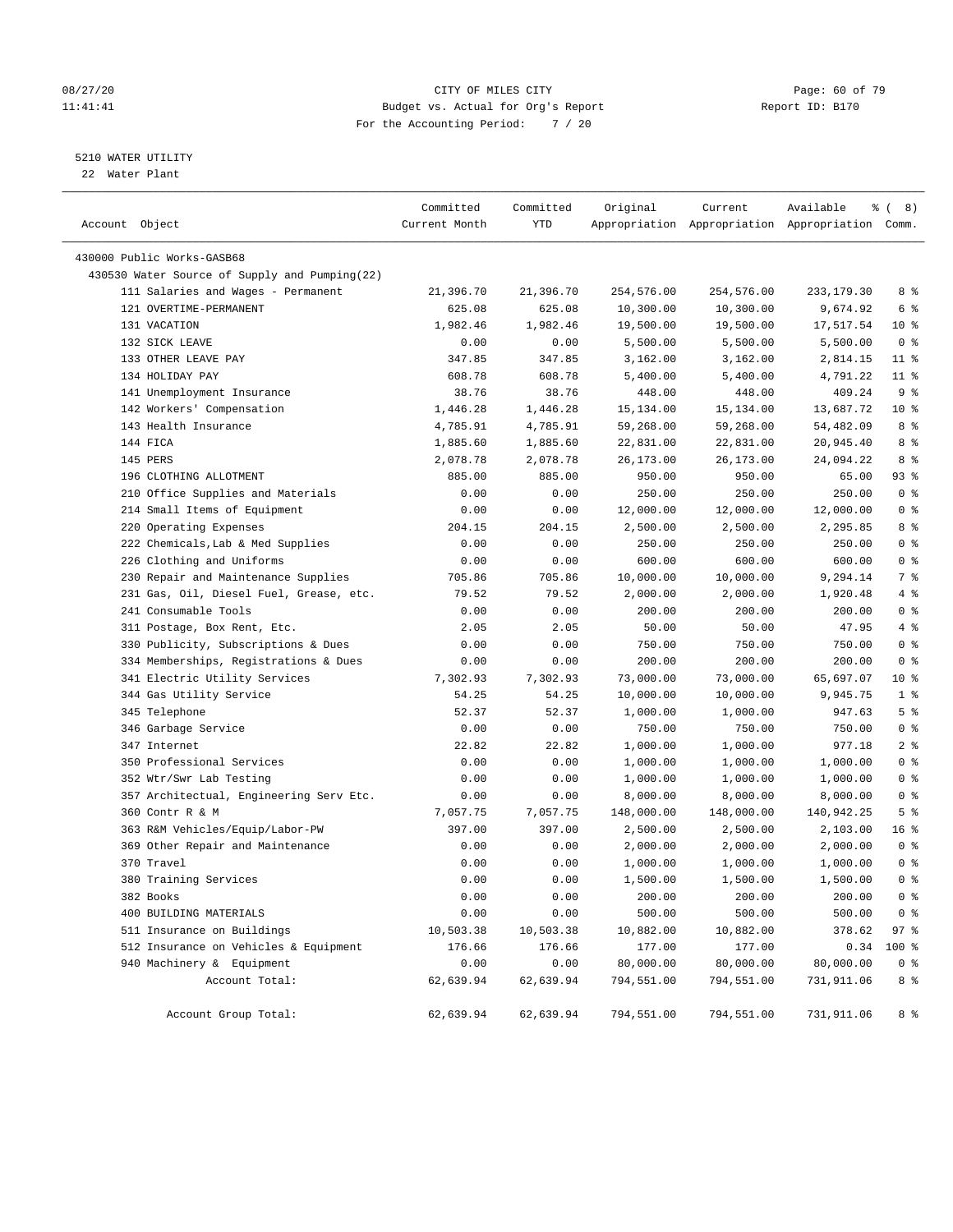#### 08/27/20 Page: 61 of 79 11:41:41 Budget vs. Actual for Org's Report Changer Report ID: B170 For the Accounting Period: 7 / 20

# 5210 WATER UTILITY

22 Water Plant

| Account Object |                     | Committed<br>Current Month | Committed<br>YTD | Original   | Current    | Available % (8)<br>Appropriation Appropriation Appropriation Comm. |      |
|----------------|---------------------|----------------------------|------------------|------------|------------|--------------------------------------------------------------------|------|
|                | Organization Total: | 62,639.94                  | 62,639.94        | 794,551.00 | 794,551.00 | 731,911.06                                                         | 8 දි |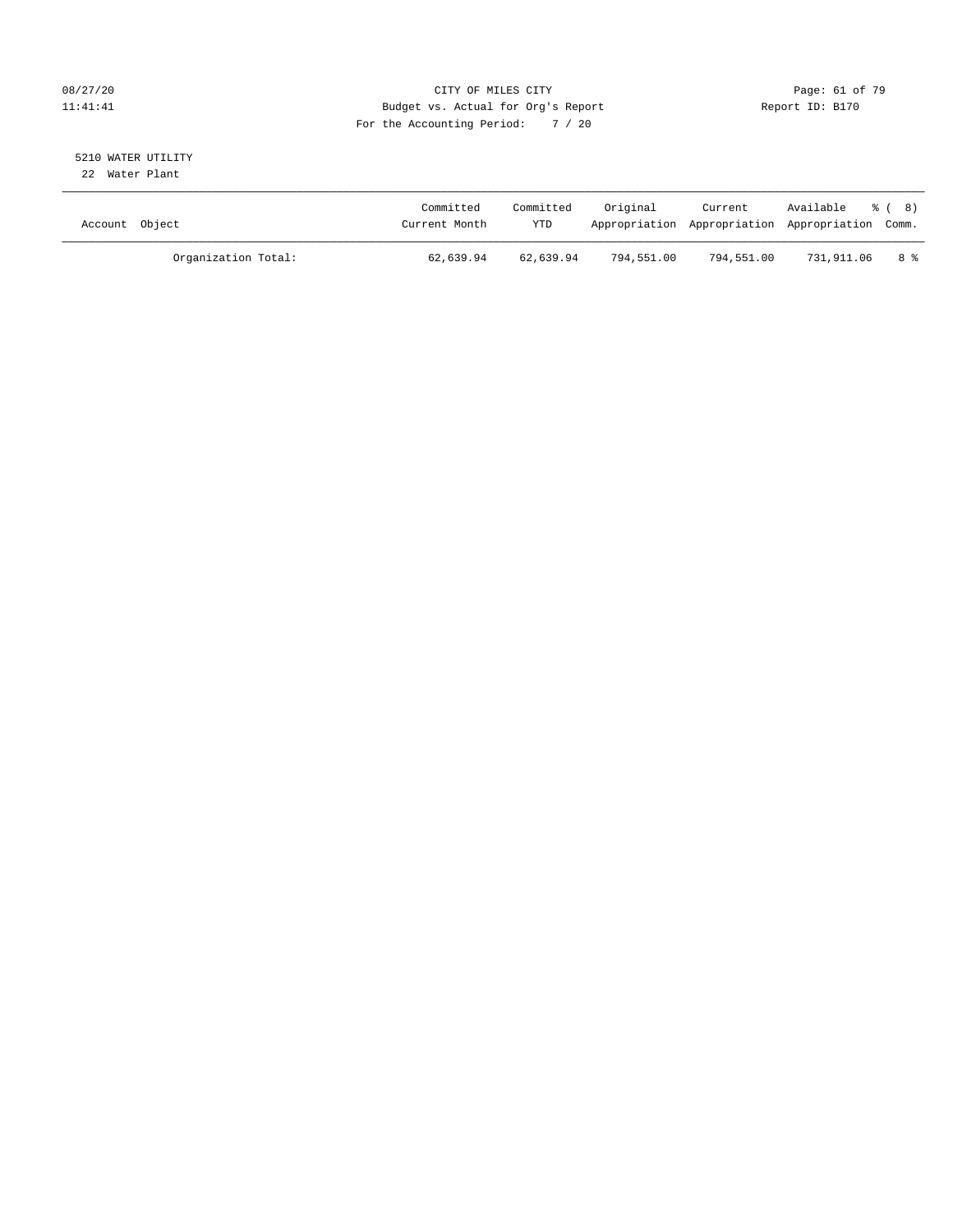#### 08/27/20 Page: 62 of 79 11:41:41 Budget vs. Actual for Org's Report Report ID: B170 For the Accounting Period: 7 / 20

————————————————————————————————————————————————————————————————————————————————————————————————————————————————————————————————————

#### 5210 WATER UTILITY

23 Water Lines

|                                           | Committed     | Committed           | Original     | Current                                         | Available<br>နွ | 8)<br>$\left($  |
|-------------------------------------------|---------------|---------------------|--------------|-------------------------------------------------|-----------------|-----------------|
| Account Object                            | Current Month | YTD                 |              | Appropriation Appropriation Appropriation Comm. |                 |                 |
| 430000 Public Works-GASB68                |               |                     |              |                                                 |                 |                 |
| 430550 Transmission and Distribution(23)  |               |                     |              |                                                 |                 |                 |
|                                           |               |                     |              |                                                 |                 | 7 %             |
| 111 Salaries and Wages - Permanent        | 10,925.53     | 10,925.53<br>103.92 | 157,740.00   | 157,740.00                                      | 146,814.47      |                 |
| 121 OVERTIME-PERMANENT                    | 103.92        |                     | 10,200.00    | 10,200.00                                       | 10,096.08       | $1$ %           |
| 131 VACATION                              | 1,761.65      | 1,761.65            | 7,600.00     | 7,600.00                                        | 5,838.35        | $23$ %          |
| 132 SICK LEAVE                            | 508.10        | 508.10              | 5,000.00     | 5,000.00                                        | 4,491.90        | $10*$           |
| 133 OTHER LEAVE PAY                       | 213.34        | 213.34              | 1,432.00     | 1,432.00                                        | 1,218.66        | 15 <sup>°</sup> |
| 134 HOLIDAY PAY                           | 0.00          | 0.00                | 2,100.00     | 2,100.00                                        | 2,100.00        | 0 <sup>8</sup>  |
| 141 Unemployment Insurance                | 21.03         | 21.03               | 276.00       | 276.00                                          | 254.97          | 8 %             |
| 142 Workers' Compensation                 | 755.57        | 755.57              | 8,154.00     | 8,154.00                                        | 7,398.43        | 9%              |
| 143 Health Insurance                      | 3,059.11      | 3,059.11            | 36,709.00    | 36,709.00                                       | 33,649.89       | 8 %             |
| 144 FICA                                  | 1,032.12      | 1,032.12            | 14,081.00    | 14,081.00                                       | 13,048.88       | 7 %             |
| 145 PERS                                  | 1,185.04      | 1,185.04            | 16,143.00    | 16,143.00                                       | 14,957.96       | 7 %             |
| 196 CLOTHING ALLOTMENT                    | 537.00        | 537.00              | 800.00       | 800.00                                          | 263.00          | 67 %            |
| 210 Office Supplies and Materials         | 0.00          | 0.00                | 750.00       | 750.00                                          | 750.00          | 0 <sup>8</sup>  |
| 214 Small Items of Equipment              | 3,162.81      | 3,162.81            | 78,000.00    | 78,000.00                                       | 74,837.19       | 4%              |
| 220 Operating Expenses                    | 386.00        | 386.00              | 35,000.00    | 35,000.00                                       | 34,614.00       | 1 <sup>°</sup>  |
| 222 Chemicals, Lab & Med Supplies         | 0.00          | 0.00                | 200.00       | 200.00                                          | 200.00          | 0 <sup>8</sup>  |
| 226 Clothing and Uniforms                 | 44.99         | 44.99               | 700.00       | 700.00                                          | 655.01          | 6 %             |
| 230 Repair and Maintenance Supplies       | 5,067.94      | 5,067.94            | 65,000.00    | 65,000.00                                       | 59,932.06       | 8%              |
| 231 Gas, Oil, Diesel Fuel, Grease, etc.   | 496.82        | 496.82              | 15,000.00    | 15,000.00                                       | 14,503.18       | 3 %             |
| 233 Water/Sewer Main Replacement and      | 0.00          | 0.00                | 10,000.00    | 10,000.00                                       | 10,000.00       | 0 <sup>8</sup>  |
| 234 Hydrant/Manhole Replacement, Valves   | 0.00          | 0.00                | 20,000.00    | 20,000.00                                       | 20,000.00       | 0 <sup>8</sup>  |
| 235 Curb Stop Replacement                 | 2,583.59      | 2,583.59            | 18,000.00    | 18,000.00                                       | 15,416.41       | $14$ %          |
| 241 Consumable Tools                      | 0.00          | 0.00                | 1,000.00     | 1,000.00                                        | 1,000.00        | 0 <sup>8</sup>  |
| 311 Postage, Box Rent, Etc.               | 0.00          | 0.00                | 100.00       | 100.00                                          | 100.00          | 0 <sup>8</sup>  |
| 320 Printing, Duplicating, Typing &       | 0.00          | 0.00                | 100.00       | 100.00                                          | 100.00          | 0 <sup>8</sup>  |
| 330 Publicity, Subscriptions & Dues       | 0.00          | 0.00                | 1,000.00     | 1,000.00                                        | 1,000.00        | 0 <sup>°</sup>  |
| 331 Publication of Formal & Legal Notices | 0.00          | 0.00                | 150.00       | 150.00                                          | 150.00          | 0 <sup>8</sup>  |
| 334 Memberships, Registrations & Dues     | 0.00          | 0.00                | 500.00       | 500.00                                          | 500.00          | 0 <sup>8</sup>  |
| 341 Electric Utility Services             | 23.40         | 23.40               | 1,200.00     | 1,200.00                                        | 1,176.60        | 2 <sup>°</sup>  |
| 344 Gas Utility Service                   | 6.14          | 6.14                | 500.00       | 500.00                                          | 493.86          | 1 <sup>°</sup>  |
| 345 Telephone                             | 115.89        | 115.89              | 700.00       | 700.00                                          | 584.11          | $17$ %          |
| 347 Internet                              | 11.83         | 11.83               | 200.00       | 200.00                                          | 188.17          | 6 %             |
| 350 Professional Services                 | 303.00        | 303.00              | 40,000.00    | 40,000.00                                       | 39,697.00       | 1 <sup>8</sup>  |
| 357 Architectual, Engineering Serv Etc.   | 0.00          | 0.00                | 15,000.00    | 15,000.00                                       | 15,000.00       | 0 <sup>8</sup>  |
| 360 Contr R & M                           | 116.71        | 116.71              | 85,000.00    | 85,000.00                                       | 84,883.29       | 0 <sup>8</sup>  |
| 363 R&M Vehicles/Equip/Labor-PW           | 316.33        | 316.33              | 45,000.00    | 45,000.00                                       | 44,683.67       | 1 <sup>°</sup>  |
| 369 Other Repair and Maintenance          | 0.00          | 0.00                | 1,000.00     | 1,000.00                                        | 1,000.00        | 0 <sup>8</sup>  |
| 370 Travel                                | 0.00          | 0.00                | 1,200.00     | 1,200.00                                        | 1,200.00        | 0 <sup>8</sup>  |
| 380 Training Services                     | 0.00          | 0.00                | 500.00       | 500.00                                          | 500.00          | 0 <sup>8</sup>  |
| 382 Books                                 | 0.00          | 0.00                | 150.00       | 150.00                                          | 150.00          | 0 <sup>8</sup>  |
| 400 BUILDING MATERIALS                    | 0.00          | 0.00                | 750.00       | 750.00                                          | 750.00          | $0$ %           |
| 511 Insurance on Buildings                | 4,217.21      | 4,217.21            | 4,218.00     | 4,218.00                                        | 0.79            | 100 %           |
| 512 Insurance on Vehicles & Equipment     | 646.60        | 646.60              | 647.00       | 647.00                                          | 0.40            | 100 %           |
| 532 Land Rental                           | 0.00          | 0.00                | 1,500.00     | 1,500.00                                        | 1,500.00        | $0$ %           |
| 940 Machinery & Equipment                 | 10,155.41     | 10,155.41           | 1,805,603.00 | 1,805,603.00                                    | 1,795,447.59    | 1 <sup>8</sup>  |
| Account Total:                            | 47,757.08     | 47,757.08           | 2,508,903.00 | 2,508,903.00                                    | 2,461,145.92    | 2 <sup>8</sup>  |
|                                           |               |                     |              |                                                 |                 |                 |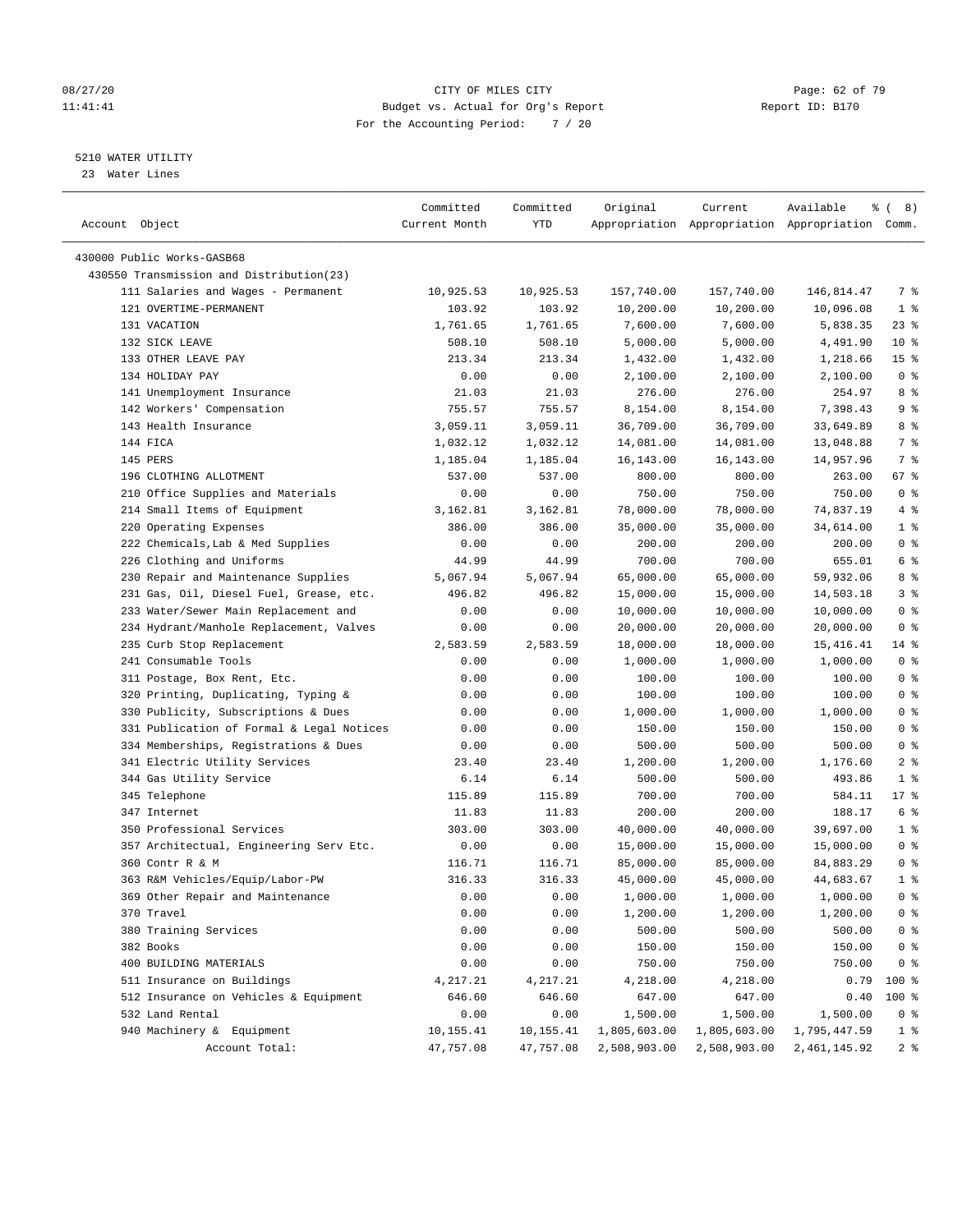#### 08/27/20 Page: 63 of 79 11:41:41 Budget vs. Actual for Org's Report Changer Report ID: B170 For the Accounting Period: 7 / 20

5210 WATER UTILITY

23 Water Lines

| Account Object                             | Committed<br>Current Month | Committed<br><b>YTD</b> | Original     | Current<br>Appropriation Appropriation Appropriation | Available      | $\frac{6}{6}$ ( 8)<br>Comm. |
|--------------------------------------------|----------------------------|-------------------------|--------------|------------------------------------------------------|----------------|-----------------------------|
| Account Group Total:                       | 47.757.08                  | 47,757.08               | 2,508,903.00 | 2,508,903.00                                         | 2, 461, 145.92 | 2 <sup>8</sup>              |
| 490000 DEBT SERVICE                        |                            |                         |              |                                                      |                |                             |
| 490200 Revenue Bonds                       |                            |                         |              |                                                      |                |                             |
| 611 Principal-NE Wtr Line Phase II         | 0.00                       | 0.00                    | 17,000.00    | 17,000.00                                            | 17,000.00      | 0 <sup>8</sup>              |
| 615 Principal-Northeast Water Ln \$2.2     | 0.00                       | 0.00                    | 69,000.00    | 69,000.00                                            | 69,000.00      | 0 <sup>8</sup>              |
| 616 Principal-Carbon Hill Water Tank \$2.2 | 0.00                       | 0.00                    | 68,000.00    | 68,000.00                                            | 68,000.00      | 0 <sup>8</sup>              |
| 617 Principal - NE Wtr Line \$500k         | 0.00                       | 0.00                    | 16,000.00    | 16,000.00                                            | 16,000.00      | 0 <sup>8</sup>              |
| 618 Principal-Carbon Hill \$500k           | 0.00                       | 0.00                    | 16,000.00    | 16,000.00                                            | 16,000.00      | 0 <sup>8</sup>              |
| 622 Interest-NE Wtr Line Phase II          | 0.00                       | 0.00                    | 1,182.00     | 1,182.00                                             | 1,182.00       | 0 <sup>8</sup>              |
| 631 Interest - NE Wtr Line \$500k          | 0.00                       | 0.00                    | 9,570.00     | 9,570.00                                             | 9,570.00       | 0 <sup>8</sup>              |
| 632 Interest - Carbon Hill Wtr Tank \$500k | 0.00                       | 0.00                    | 9,570.00     | 9,570.00                                             | 9,570.00       | 0 <sup>8</sup>              |
| 634 Interest-Northeast Wtr Ln \$2.2        | 0.00                       | 0.00                    | 46,680.00    | 46,680.00                                            | 46,680.00      | 0 <sup>8</sup>              |
| 638 Interest-Carbon Hill Tank \$2.2        | 0.00                       | 0.00                    | 45,420.00    | 45,420.00                                            | 45,420.00      | 0 <sup>8</sup>              |
| Account Total:                             | 0.00                       | 0.00                    | 298,422.00   | 298,422.00                                           | 298,422.00     | 0 <sup>8</sup>              |
| Account Group Total:                       | 0.00                       | 0.00                    | 298,422.00   | 298,422.00                                           | 298,422.00     | 0 <sup>8</sup>              |
| 520000 OTHER FINANCING USES                |                            |                         |              |                                                      |                |                             |
| 521000 Interfund Operating Transfers Out   |                            |                         |              |                                                      |                |                             |
| 820 Transfers to Other Funds               | 1,000.00                   | 1,000.00                | 12,000.00    | 12,000.00                                            | 11,000.00      | 8 %                         |
| Account Total:                             | 1,000.00                   | 1,000.00                | 12,000.00    | 12,000.00                                            | 11,000.00      | 8 <sup>°</sup>              |
| Account Group Total:                       | 1,000.00                   | 1,000.00                | 12,000.00    | 12,000.00                                            | 11,000.00      | 8 %                         |
| Organization Total:                        | 48,757.08                  | 48,757.08               | 2,819,325.00 | 2,819,325.00                                         | 2,770,567.92   | 2 <sup>8</sup>              |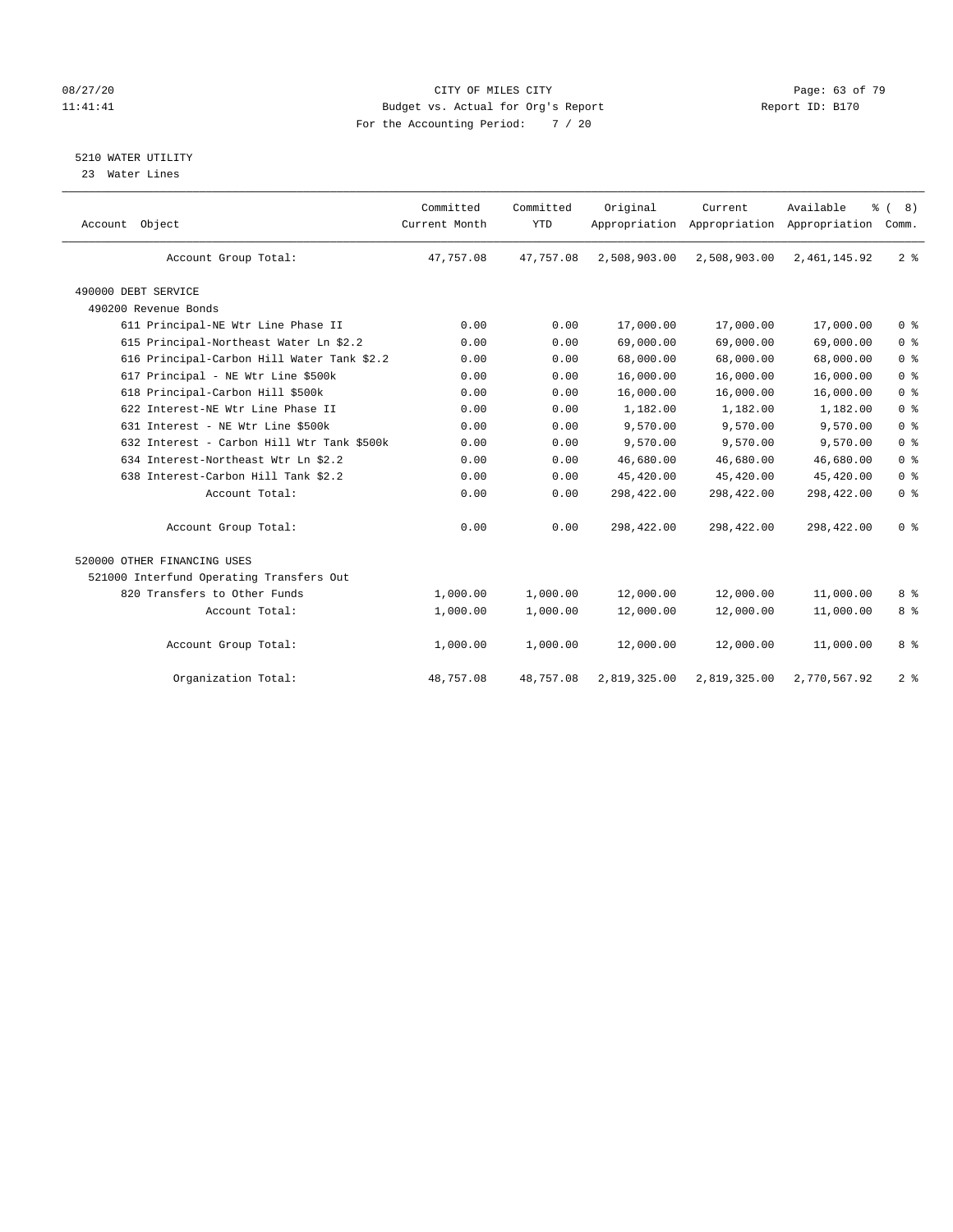#### 08/27/20 Page: 64 of 79 11:41:41 Budget vs. Actual for Org's Report Changer Report ID: B170 For the Accounting Period: 7 / 20

————————————————————————————————————————————————————————————————————————————————————————————————————————————————————————————————————

#### 5210 WATER UTILITY

25 Water Administration

|                                           | Committed     | Committed  | Original  | Current   | Available<br>ႜ                                  | 8)             |
|-------------------------------------------|---------------|------------|-----------|-----------|-------------------------------------------------|----------------|
| Account Object                            | Current Month | YTD        |           |           | Appropriation Appropriation Appropriation Comm. |                |
| 430000 Public Works-GASB68                |               |            |           |           |                                                 |                |
| 430510 Water Administration(25)           |               |            |           |           |                                                 |                |
| 111 Salaries and Wages - Permanent        | 2,262.13      | 2,262.13   | 24,740.00 | 24,740.00 | 22, 477.87                                      | 9%             |
| 121 OVERTIME-PERMANENT                    | 0.00          | 0.00       | 120.00    | 120.00    | 120.00                                          | 0 <sup>8</sup> |
| 131 VACATION                              | 6.93          | 6.93       | 1,700.00  | 1,700.00  | 1,693.07                                        | 0 <sup>8</sup> |
| 132 SICK LEAVE                            | 44.77         | 44.77      | 1,100.00  | 1,100.00  | 1,055.23                                        | 4%             |
| 133 OTHER LEAVE PAY                       | 0.17          | 0.17       | 105.00    | 105.00    | 104.83                                          | 0 <sup>8</sup> |
| 141 Unemployment Insurance                | 3.64          | 3.64       | 42.00     | 42.00     | 38.36                                           | 9 <sup>°</sup> |
| 142 Workers' Compensation                 | 27.61         | 27.61      | 456.00    | 456.00    | 428.39                                          | 6 %            |
| 143 Health Insurance                      | 470.07        | 470.07     | 5,640.00  | 5,640.00  | 5,169.93                                        | 8 %            |
| 144 FICA                                  | 186.20        | 186.20     | 2,124.00  | 2,124.00  | 1,937.80                                        | 9 <sup>°</sup> |
| 145 PERS                                  | 202.93        | 202.93     | 2,435.00  | 2,435.00  | 2,232.07                                        | 8 %            |
| 196 CLOTHING ALLOTMENT                    | 120.00        | 120.00     | 125.00    | 125.00    | 5.00                                            | 96 %           |
| 210 Office Supplies and Materials         | 100.90        | 100.90     | 3,200.00  | 3,200.00  | 3,099.10                                        | 3 <sup>°</sup> |
| 214 Small Items of Equipment              | 0.00          | 0.00       | 2,500.00  | 2,500.00  | 2,500.00                                        | 0 <sup>8</sup> |
| 220 Operating Expenses                    | 231.80        | 231.80     | 3,000.00  | 3,000.00  | 2,768.20                                        | 8 %            |
| 230 Repair and Maintenance Supplies       | 0.00          | 0.00       | 1,000.00  | 1,000.00  | 1,000.00                                        | 0 <sup>8</sup> |
| 311 Postage, Box Rent, Etc.               | 602.67        | 602.67     | 7,600.00  | 7,600.00  | 6,997.33                                        | 8 %            |
| 320 Printing, Duplicating, Typing &       | 0.00          | 0.00       | 1,100.00  | 1,100.00  | 1,100.00                                        | 0 <sup>8</sup> |
| 330 Publicity, Subscriptions & Dues       | 0.00          | 0.00       | 1,300.00  | 1,300.00  | 1,300.00                                        | 0 <sup>8</sup> |
| 345 Telephone                             | 27.42         | 27.42      | 600.00    | 600.00    | 572.58                                          | 5 <sup>°</sup> |
| 347 Internet                              | 1.04          | 1.04       | 250.00    | 250.00    | 248.96                                          | 0 <sup>8</sup> |
| 350 Professional Services                 | 0.00          | 0.00       | 6,000.00  | 6,000.00  | 6,000.00                                        | 0 <sup>8</sup> |
| 360 Contr R & M                           | 6,979.44      | 6,979.44   | 8,700.00  | 8,700.00  | 1,720.56                                        | 80 %           |
| 370 Travel                                | 0.00          | 0.00       | 250.00    | 250.00    | 250.00                                          | 0 <sup>8</sup> |
| 380 Training Services                     | 0.00          | 0.00       | 250.00    | 250.00    | 250.00                                          | 0 <sup>8</sup> |
| 382 Books                                 | 0.00          | 0.00       | 125.00    | 125.00    | 125.00                                          | 0 <sup>8</sup> |
| 513 Liability                             | 12,418.07     | 12,418.07  | 0.00      | 0.00      | $-12,418.07$                                    | $***$ $%$      |
| 531 Building & Office Rental              | 500.00        | 500.00     | 8,366.00  | 8,366.00  | 7,866.00                                        | 6 %            |
| 555 Bank Service Charges                  | 16.67         | 16.67      | 450.00    | 450.00    | 433.33                                          | 4%             |
| 810 Losses (Bad debt expense - Enterprise | 0.00          | 0.00       | 500.00    | 500.00    | 500.00                                          | 0 <sup>8</sup> |
| 920 Buildings                             | 0.00          | 0.00       | 2,000.00  | 2,000.00  | 2,000.00                                        | 0 <sup>8</sup> |
| Account Total:                            | 24, 202.46    | 24, 202.46 | 85,778.00 | 85,778.00 | 61,575.54                                       | 28 %           |
| Account Group Total:                      | 24, 202.46    | 24, 202.46 | 85,778.00 | 85,778.00 | 61,575.54                                       | 28 %           |
| 510000 MISCELLANEOUS                      |               |            |           |           |                                                 |                |
| 510330 Comprehensive Liability Insurance  |               |            |           |           |                                                 |                |
| 513 Liability                             | 0.00          | 0.00       | 12,419.00 | 12,419.00 | 12,419.00                                       | 0 %            |
| Account Total:                            | 0.00          | 0.00       | 12,419.00 | 12,419.00 | 12,419.00                                       | 0 <sup>8</sup> |
|                                           |               |            |           |           |                                                 |                |
| Account Group Total:                      | 0.00          | 0.00       | 12,419.00 | 12,419.00 | 12,419.00                                       | 0 <sup>8</sup> |
| 520000 OTHER FINANCING USES               |               |            |           |           |                                                 |                |
| 521000 Interfund Operating Transfers Out  |               |            |           |           |                                                 |                |
| 820 Transfers to Other Funds              | 4,994.75      | 4,994.75   | 59,937.00 | 59,937.00 | 54,942.25                                       | 8 %            |
| Account Total:                            | 4,994.75      | 4,994.75   | 59,937.00 | 59,937.00 | 54,942.25                                       | 8 %            |
| Account Group Total:                      | 4,994.75      | 4,994.75   | 59,937.00 | 59,937.00 | 54,942.25                                       | 8 %            |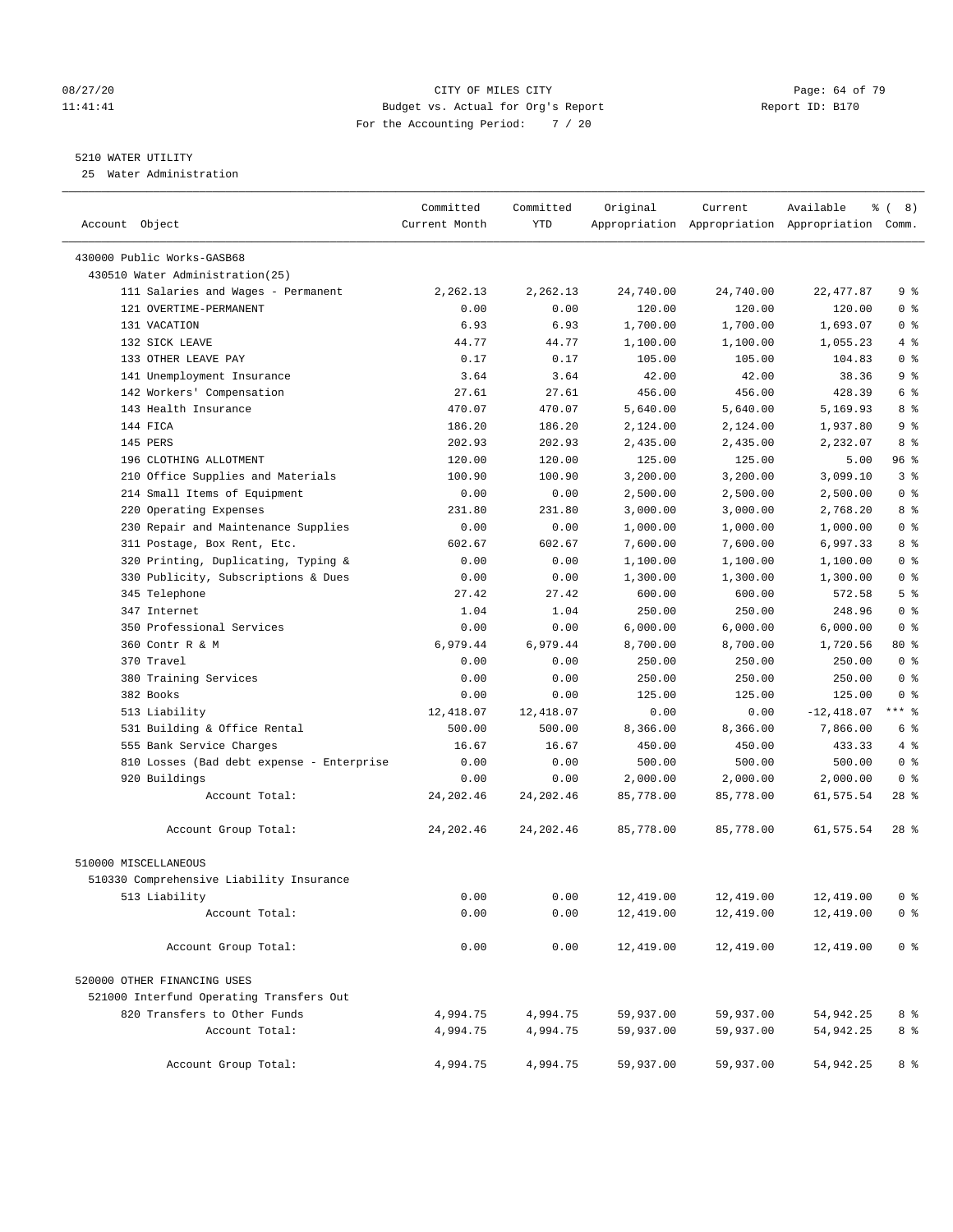#### 08/27/20 Page: 65 of 79 11:41:41 Budget vs. Actual for Org's Report Changer Report ID: B170 For the Accounting Period: 7 / 20

## 5210 WATER UTILITY

25 Water Administration

| Account Object      | Committed<br>Current Month | Committed<br><b>YTD</b> | Original   | Current    | Available % (8)<br>Appropriation Appropriation Appropriation Comm. |  |
|---------------------|----------------------------|-------------------------|------------|------------|--------------------------------------------------------------------|--|
| Organization Total: | 29,197.21                  | 29,197.21               | 158,134.00 | 158,134.00 | 128,936.79 18 %                                                    |  |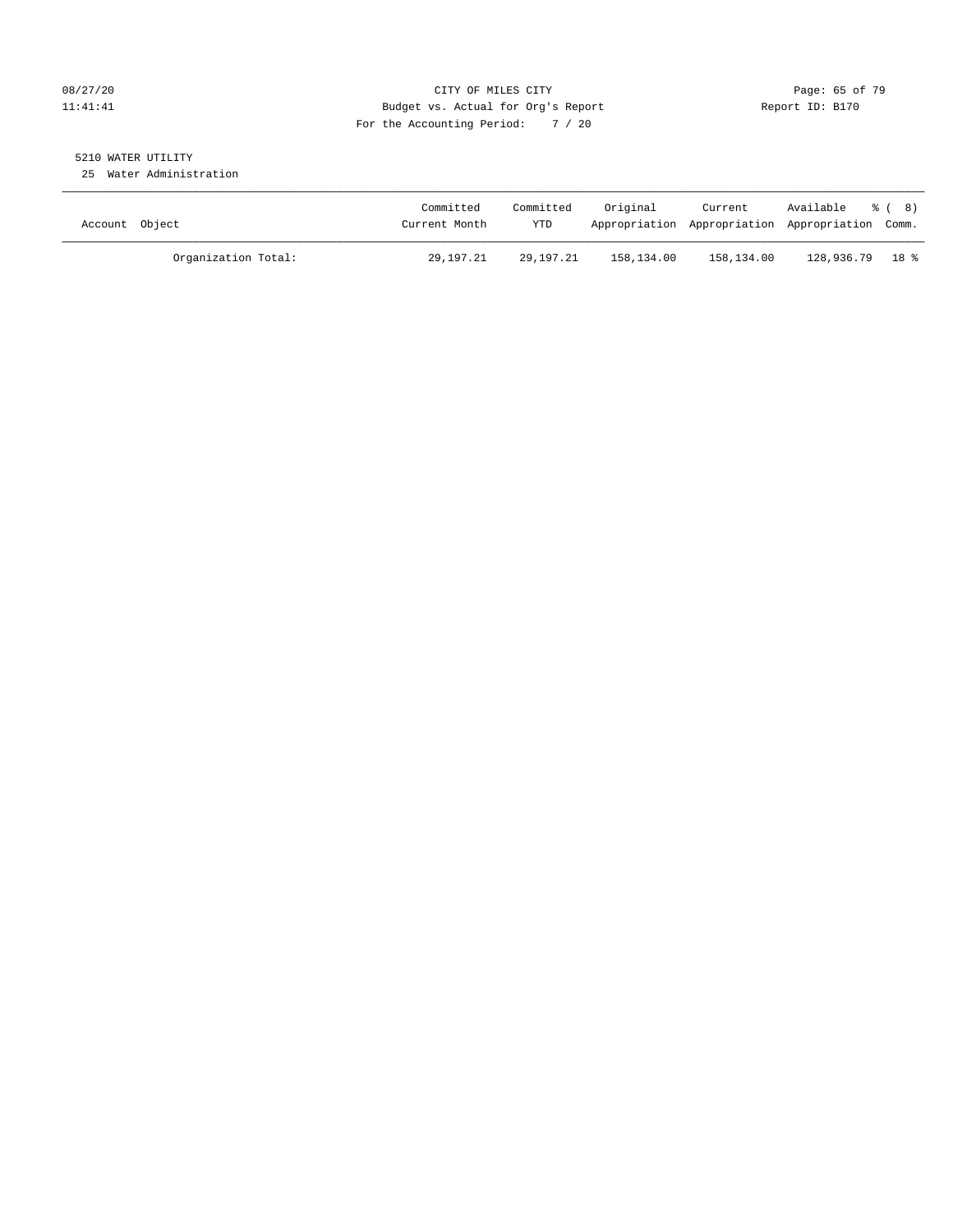#### 08/27/20 Page: 66 of 79 11:41:41 Budget vs. Actual for Org's Report Changer Report ID: B170 For the Accounting Period: 7 / 20

## 5210 WATER UTILITY

80 Water Purification

| Account Object                          | Committed<br>Current Month | Committed<br><b>YTD</b> | Original   | Current    | Available<br>Appropriation Appropriation Appropriation Comm. | <sub>රි</sub> ( 8 ) |
|-----------------------------------------|----------------------------|-------------------------|------------|------------|--------------------------------------------------------------|---------------------|
| 430000 Public Works-GASB68              |                            |                         |            |            |                                                              |                     |
| 430540 Water Purification and Treatment |                            |                         |            |            |                                                              |                     |
| 210 Office Supplies and Materials       | 0.00                       | 0.00                    | 400.00     | 400.00     | 400.00                                                       | 0 <sup>8</sup>      |
| 214 Small Items of Equipment            | 0.00                       | 0.00                    | 3,000.00   | 3,000.00   | 3,000.00                                                     | 0 <sup>8</sup>      |
| 220 Operating Expenses                  | 96.00                      | 96.00                   | 3,000.00   | 3,000.00   | 2,904.00                                                     | 3 <sup>8</sup>      |
| 222 Chemicals, Lab & Med Supplies       | 13,738.18                  | 13,738.18               | 60,000.00  | 60,000.00  | 46, 261.82                                                   | $23$ $%$            |
| 226 Clothing and Uniforms               | 0.00                       | 0.00                    | 500.00     | 500.00     | 500.00                                                       | 0 <sup>8</sup>      |
| 230 Repair and Maintenance Supplies     | 0.00                       | 0.00                    | 15,000.00  | 15,000.00  | 15,000.00                                                    | 0 <sup>8</sup>      |
| 231 Gas, Oil, Diesel Fuel, Grease, etc. | 79.52                      | 79.52                   | 2,000.00   | 2,000.00   | 1,920.48                                                     | 4%                  |
| 311 Postage, Box Rent, Etc.             | 2.20                       | 2.20                    | 100.00     | 100.00     | 97.80                                                        | 2 <sup>8</sup>      |
| 320 Printing, Duplicating, Typing &     | 0.00                       | 0.00                    | 100.00     | 100.00     | 100.00                                                       | 0 <sup>8</sup>      |
| 330 Publicity, Subscriptions & Dues     | 0.00                       | 0.00                    | 750.00     | 750.00     | 750.00                                                       | 0 <sup>8</sup>      |
| 334 Memberships, Registrations & Dues   | 0.00                       | 0.00                    | 300.00     | 300.00     | 300.00                                                       | 0 <sup>8</sup>      |
| 352 Wtr/Swr Lab Testing                 | 353.24                     | 353.24                  | 10,000.00  | 10,000.00  | 9,646.76                                                     | $4\degree$          |
| 357 Architectual, Engineering Serv Etc. | 0.00                       | 0.00                    | 8,000.00   | 8,000.00   | 8,000.00                                                     | 0 <sup>8</sup>      |
| 360 Contr R & M                         | 192.25                     | 192.25                  | 4,000.00   | 4,000.00   | 3,807.75                                                     | 5 <sup>°</sup>      |
| 369 Other Repair and Maintenance        | 0.00                       | 0.00                    | 1,500.00   | 1,500.00   | 1,500.00                                                     | 0 <sup>8</sup>      |
| 370 Travel                              | 0.00                       | 0.00                    | 1,500.00   | 1,500.00   | 1,500.00                                                     | 0 <sup>8</sup>      |
| 380 Training Services                   | 0.00                       | 0.00                    | 1,500.00   | 1,500.00   | 1,500.00                                                     | 0 <sup>8</sup>      |
| 382 Books                               | 0.00                       | 0.00                    | 200.00     | 200.00     | 200.00                                                       | 0 <sup>8</sup>      |
| 533 Machinery and Equipment Rental      | 0.00                       | 0.00                    | 500.00     | 500.00     | 500.00                                                       | 0 <sup>8</sup>      |
| 940 Machinery & Equipment               | 0.00                       | 0.00                    | 5,000.00   | 5,000.00   | 5,000.00                                                     | 0 <sup>8</sup>      |
| Account Total:                          | 14,461.39                  | 14,461.39               | 117,350.00 | 117,350.00 | 102,888.61                                                   | $12*$               |
| Account Group Total:                    | 14,461.39                  | 14,461.39               | 117,350.00 | 117,350.00 | 102,888.61                                                   | $12*$               |
| Organization Total:                     | 14,461.39                  | 14,461.39               | 117,350.00 | 117,350.00 | 102,888.61                                                   | $12$ %              |

| Fund Total: | 155,055.62 |  | 155,055.62  3,889,360.00  3,889,360.00  3,734,304.38  4 % |  |
|-------------|------------|--|-----------------------------------------------------------|--|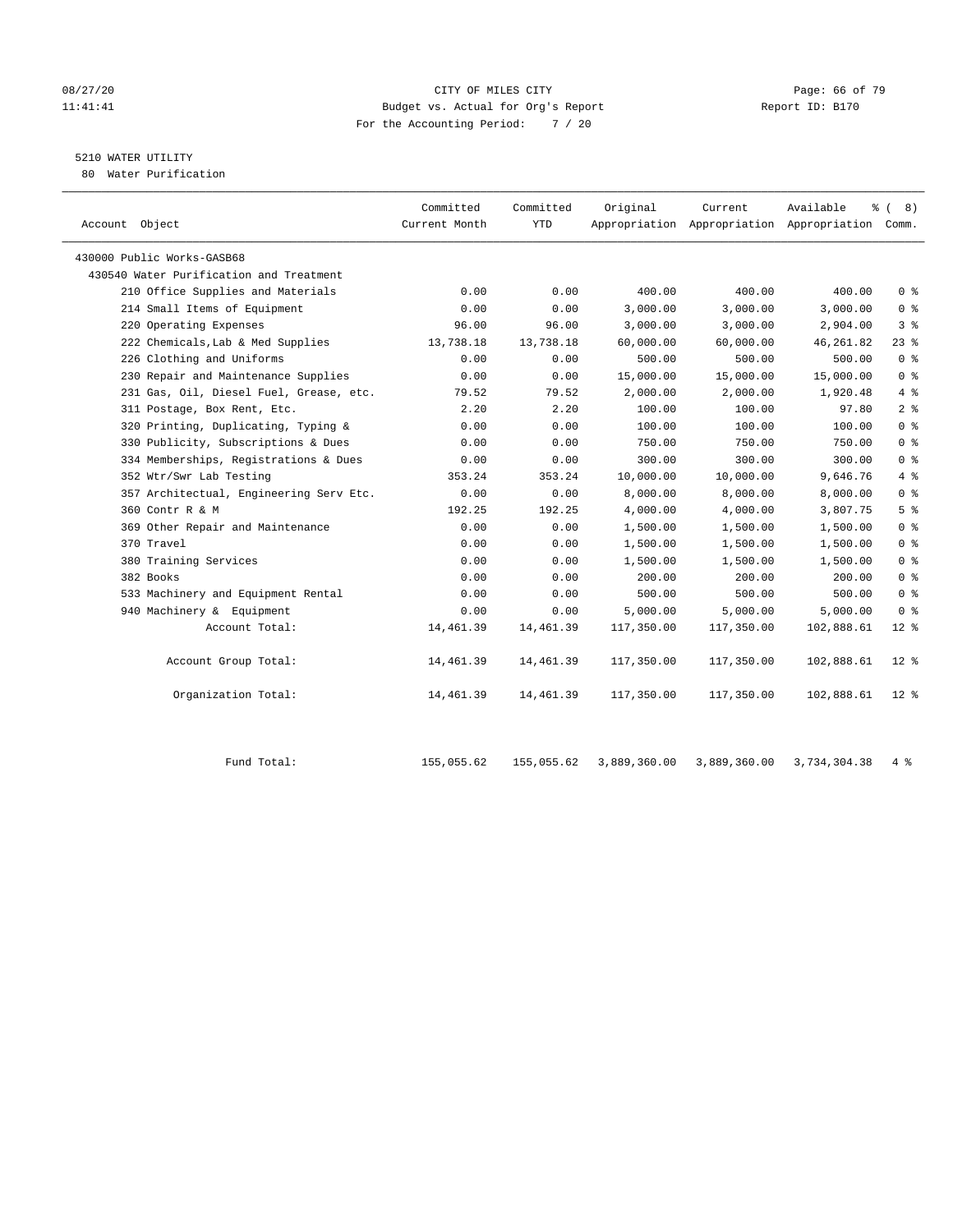#### 08/27/20 Page: 67 of 79 11:41:41 Budget vs. Actual for Org's Report Changer Report ID: B170 For the Accounting Period: 7 / 20

#### 5310 SEWER UTILITY

29 Sewer Administration

| Account Object                                               | Committed<br>Current Month | Committed<br><b>YTD</b> | Original            | Current             | Available<br>Appropriation Appropriation Appropriation Comm. | $\frac{6}{6}$ (<br>8)            |
|--------------------------------------------------------------|----------------------------|-------------------------|---------------------|---------------------|--------------------------------------------------------------|----------------------------------|
|                                                              |                            |                         |                     |                     |                                                              |                                  |
| 430000 Public Works-GASB68                                   |                            |                         |                     |                     |                                                              |                                  |
| 430610 Sewer Administration(29)                              |                            |                         |                     |                     |                                                              |                                  |
| 111 Salaries and Wages - Permanent<br>121 OVERTIME-PERMANENT | 2,262.13<br>0.00           | 2,262.13<br>0.00        | 24,764.00<br>120.00 | 24,764.00<br>120.00 | 22,501.87<br>120.00                                          | 9 <sup>8</sup><br>0 <sup>8</sup> |
| 131 VACATION                                                 | 6.93                       | 6.93                    | 1,700.00            | 1,700.00            | 1,693.07                                                     | 0 <sup>8</sup>                   |
| 132 SICK LEAVE                                               | 44.61                      | 44.61                   | 1,100.00            | 1,100.00            | 1,055.39                                                     | $4 \div$                         |
| 133 OTHER LEAVE PAY                                          | 0.17                       | 0.17                    | 106.00              | 106.00              | 105.83                                                       | 0 <sup>8</sup>                   |
| 141 Unemployment Insurance                                   | 3.66                       | 3.66                    | 42.00               | 42.00               | 38.34                                                        | 9%                               |
| 142 Workers' Compensation                                    | 27.64                      | 27.64                   | 456.00              | 456.00              | 428.36                                                       | 6 <sup>°</sup>                   |
| 143 Health Insurance                                         | 470.05                     | 470.05                  | 5,640.00            | 5,640.00            | 5,169.95                                                     | 8 %                              |
| 144 FICA                                                     | 186.25                     | 186.25                  | 2,126.00            | 2,126.00            | 1,939.75                                                     | 9 <sup>°</sup>                   |
| 145 PERS                                                     | 202.93                     | 202.93                  | 2,437.00            | 2,437.00            | 2,234.07                                                     | 8 %                              |
| 196 CLOTHING ALLOTMENT                                       | 120.00                     | 120.00                  | 125.00              | 125.00              | 5.00                                                         | 96%                              |
| 210 Office Supplies and Materials                            | 100.90                     | 100.90                  | 3,200.00            | 3,200.00            | 3,099.10                                                     | 3 <sup>8</sup>                   |
| 214 Small Items of Equipment                                 | 0.00                       | 0.00                    | 2,500.00            | 2,500.00            | 2,500.00                                                     | 0 <sup>8</sup>                   |
| 220 Operating Expenses                                       | 141.95                     | 141.95                  | 3,000.00            | 3,000.00            | 2,858.05                                                     | 5 <sup>8</sup>                   |
| 230 Repair and Maintenance Supplies                          | 0.00                       | 0.00                    | 1,000.00            | 1,000.00            | 1,000.00                                                     | 0 <sup>8</sup>                   |
| 311 Postage, Box Rent, Etc.                                  | 602.66                     | 602.66                  | 7,500.00            | 7,500.00            | 6,897.34                                                     | 8 %                              |
| 320 Printing, Duplicating, Typing &                          | 0.00                       | 0.00                    | 1,100.00            | 1,100.00            | 1,100.00                                                     | 0 <sup>8</sup>                   |
| 330 Publicity, Subscriptions & Dues                          | 0.00                       | 0.00                    | 1,300.00            | 1,300.00            | 1,300.00                                                     | 0 <sup>8</sup>                   |
| 345 Telephone                                                | 27.41                      | 27.41                   | 600.00              | 600.00              | 572.59                                                       | 5 <sup>8</sup>                   |
| 347 Internet                                                 | 1.04                       | 1.04                    | 250.00              | 250.00              | 248.96                                                       | 0 <sup>8</sup>                   |
| 350 Professional Services                                    | 0.00                       | 0.00                    | 6,000.00            | 6,000.00            | 6,000.00                                                     | 0 <sup>8</sup>                   |
| 360 Contr R & M                                              | 6,979.44                   | 6,979.44                | 8,700.00            | 8,700.00            | 1,720.56                                                     | $80*$                            |
| 370 Travel                                                   | 0.00                       | 0.00                    | 250.00              | 250.00              | 250.00                                                       | 0 <sup>8</sup>                   |
| 380 Training Services                                        | 0.00                       | 0.00                    | 250.00              | 250.00              | 250.00                                                       | 0 <sup>8</sup>                   |
| 382 Books                                                    | 0.00                       | 0.00                    | 125.00              | 125.00              | 125.00                                                       | 0 <sup>8</sup>                   |
| 531 Building & Office Rental                                 | 500.00                     | 500.00                  | 8,366.00            | 8,366.00            | 7,866.00                                                     | 6 %                              |
| 555 Bank Service Charges                                     | 16.67                      | 16.67                   | 450.00              | 450.00              | 433.33                                                       | 4%                               |
| 810 Losses (Bad debt expense - Enterprise                    | 0.00                       | 0.00                    | 500.00              | 500.00              | 500.00                                                       | 0 <sup>8</sup>                   |
| 920 Buildings                                                | 0.00                       | 0.00                    | 2,000.00            | 2,000.00            | 2,000.00                                                     | 0 <sup>8</sup>                   |
| Account Total:                                               | 11,694.44                  | 11,694.44               | 85,707.00           | 85,707.00           | 74,012.56                                                    | $14*$                            |
| Account Group Total:                                         | 11,694.44                  | 11,694.44               | 85,707.00           | 85,707.00           | 74,012.56                                                    | $14*$                            |
| 490000 DEBT SERVICE                                          |                            |                         |                     |                     |                                                              |                                  |
| 490200 Revenue Bonds                                         |                            |                         |                     |                     |                                                              |                                  |
| 608 Prpl-Wastewater Project Phase I                          | 0.00                       | 0.00                    | 71,000.00           | 71,000.00           | 71,000.00                                                    | 0 <sup>8</sup>                   |
| 619 Principal-WWTP Phase II                                  | 0.00                       | 0.00                    | 268,000.00          | 268,000.00          | 268,000.00                                                   | 0 <sup>8</sup>                   |
| 626 Interest-Wastewater Project Phase I                      | 0.00                       | 0.00                    | 29,805.00           | 29,805.00           | 29,805.00                                                    | 0 <sup>8</sup>                   |
| 639 Interest-WWTP Phase II                                   | 0.00                       | 0.00                    | 133,513.00          | 133,513.00          | 133,513.00                                                   | 0 <sup>8</sup>                   |
| Account Total:                                               | 0.00                       | 0.00                    | 502,318.00          | 502,318.00          | 502,318.00                                                   | 0 <sup>8</sup>                   |
| Account Group Total:                                         | 0.00                       | 0.00                    | 502,318.00          | 502,318.00          | 502,318.00                                                   | 0 <sup>8</sup>                   |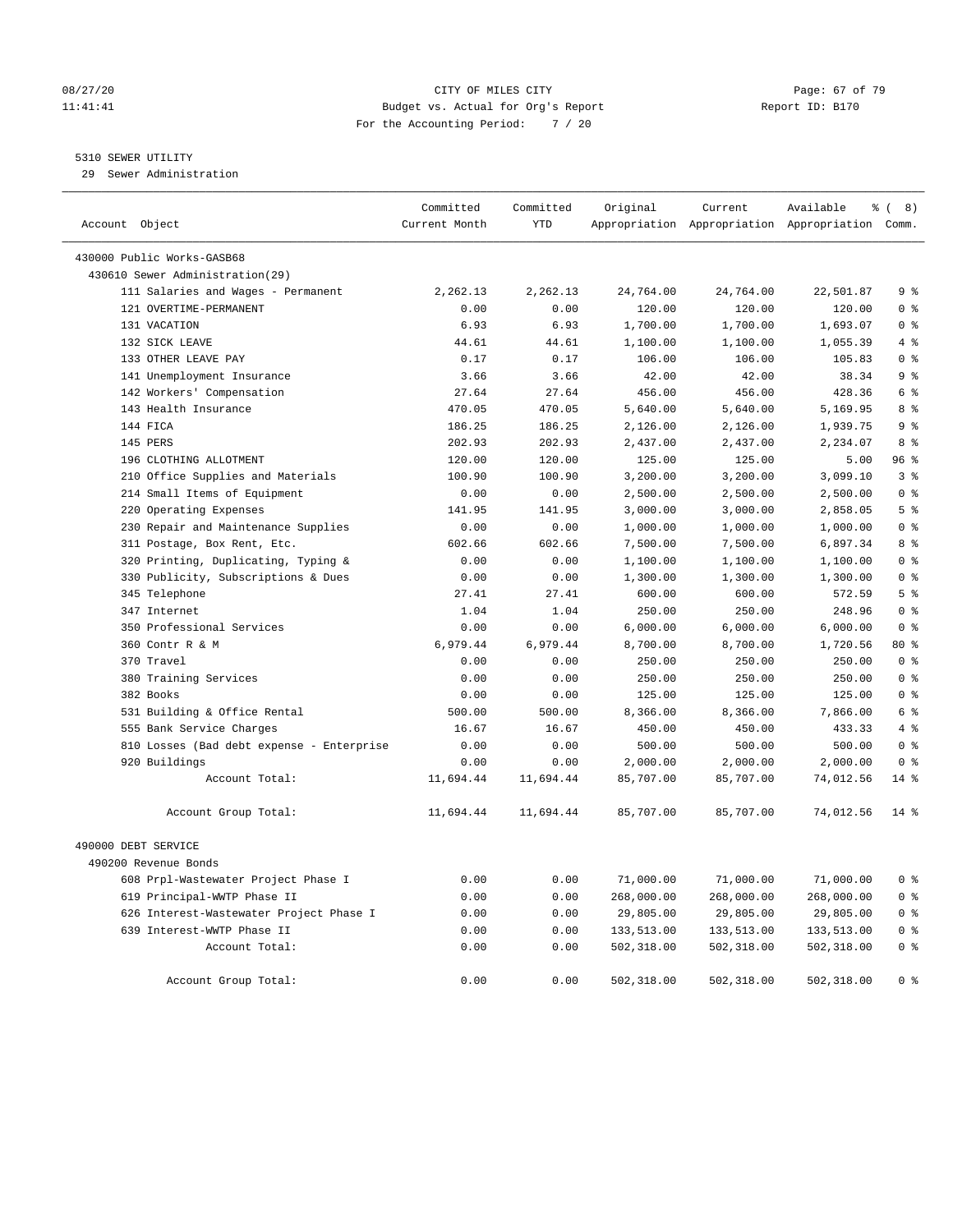#### 08/27/20 Page: 68 of 79 11:41:41 Budget vs. Actual for Org's Report Changer Report ID: B170 For the Accounting Period: 7 / 20

### 5310 SEWER UTILITY

29 Sewer Administration

| Object<br>Account                        | Committed<br>Current Month | Committed<br><b>YTD</b> | Original   | Current<br>Appropriation Appropriation | Available<br>Appropriation | $\frac{6}{6}$ ( 8)<br>Comm. |
|------------------------------------------|----------------------------|-------------------------|------------|----------------------------------------|----------------------------|-----------------------------|
| 510000 MISCELLANEOUS                     |                            |                         |            |                                        |                            |                             |
| 510330 Comprehensive Liability Insurance |                            |                         |            |                                        |                            |                             |
| 513 Liability                            | 12,772.74                  | 12,772.74               | 12,773.00  | 12,773.00                              | 0.26                       | $100$ %                     |
| Account Total:                           | 12,772.74                  | 12,772.74               | 12,773.00  | 12,773.00                              | 0.26                       | $100*$                      |
| Account Group Total:                     | 12,772.74                  | 12,772.74               | 12,773.00  | 12,773.00                              | 0.26                       | $100*$                      |
| 520000 OTHER FINANCING USES              |                            |                         |            |                                        |                            |                             |
| 521000 Interfund Operating Transfers Out |                            |                         |            |                                        |                            |                             |
| 820 Transfers to Other Funds             | 3,486.75                   | 3,486.75                | 41,841.00  | 41,841.00                              | 38, 354. 25                | 8 %                         |
| Account Total:                           | 3,486.75                   | 3,486.75                | 41,841.00  | 41,841.00                              | 38, 354. 25                | 8 %                         |
| Account Group Total:                     | 3,486.75                   | 3,486.75                | 41,841.00  | 41,841.00                              | 38, 354. 25                | 8 %                         |
| Organization Total:                      | 27,953.93                  | 27,953.93               | 642,639.00 | 642,639.00                             | 614,685.07                 | $4\degree$                  |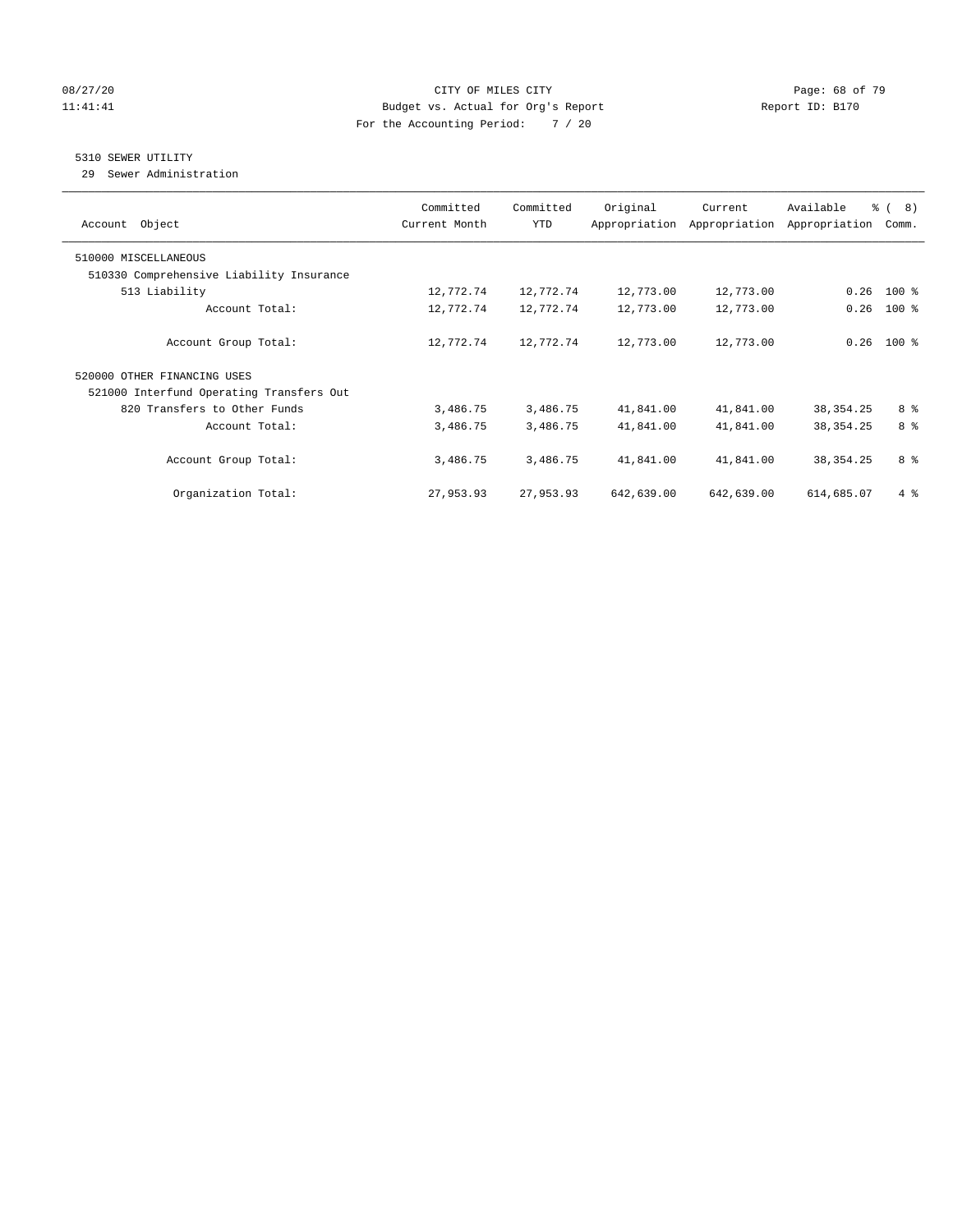#### 08/27/20 **Page: 69 of 79** CITY OF MILES CITY **CITY Page: 69 of 79** 11:41:41 Budget vs. Actual for Org's Report Changer Report ID: B170 For the Accounting Period: 7 / 20

————————————————————————————————————————————————————————————————————————————————————————————————————————————————————————————————————

### 5310 SEWER UTILITY

31 Sewer Lines

|                                              | Committed     | Committed     | Original           | Current            | Available                                       | ී (<br>8)       |
|----------------------------------------------|---------------|---------------|--------------------|--------------------|-------------------------------------------------|-----------------|
| Account Object                               | Current Month | YTD           |                    |                    | Appropriation Appropriation Appropriation Comm. |                 |
| 430000 Public Works-GASB68                   |               |               |                    |                    |                                                 |                 |
| 430630 Sewer Collection and Transmission(31) |               |               |                    |                    |                                                 |                 |
| 111 Salaries and Wages - Permanent           | 10,724.60     | 10,724.60     | 145,580.00         | 145,580.00         | 134,855.40                                      | 7 %             |
| 121 OVERTIME-PERMANENT                       | 103.92        | 103.92        | 10,200.00          | 10,200.00          | 10,096.08                                       | $1$ %           |
| 131 VACATION                                 | 1,713.50      | 1,713.50      | 7,300.00           | 7,300.00           | 5,586.50                                        | $23$ %          |
| 132 SICK LEAVE                               | 508.10        | 508.10        | 4,800.00           | 4,800.00           | 4,291.90                                        | $11$ %          |
| 133 OTHER LEAVE PAY                          | 178.19        | 178.19        |                    |                    |                                                 | $14*$           |
| 134 HOLIDAY PAY                              |               |               | 1,236.00           | 1,236.00           | 1,057.81<br>2,100.00                            | 0 <sup>8</sup>  |
| 141 Unemployment Insurance                   | 0.00<br>20.70 | 0.00<br>20.70 | 2,100.00<br>257.00 | 2,100.00<br>257.00 | 236.30                                          | 8 %             |
|                                              | 754.53        | 754.53        |                    |                    | $-754.53$                                       | $***$ $-$       |
| 142 Workers' Compensation                    |               |               | 0.00               | 0.00               |                                                 |                 |
| 143 Health Insurance                         | 3,016.18      | 3,016.18      | 30,967.00          | 30,967.00          | 27,950.82                                       | $10*$           |
| 144 FICA                                     | 1,012.32      | 1,012.32      | 13,098.00          | 13,098.00          | 12,085.68                                       | 8 %             |
| 145 PERS                                     | 1,160.13      | 1,160.13      | 15,016.00          | 15,016.00          | 13,855.87                                       | 8 %             |
| 196 CLOTHING ALLOTMENT                       | 529.50        | 529.50        | 600.00             | 600.00             | 70.50                                           | 88 %            |
| 210 Office Supplies and Materials            | 0.00          | 0.00          | 400.00             | 400.00             | 400.00                                          | 0 <sup>8</sup>  |
| 214 Small Items of Equipment                 | 295.98        | 295.98        | 25,000.00          | 25,000.00          | 24,704.02                                       | 1 <sup>8</sup>  |
| 220 Operating Expenses                       | 291.08        | 291.08        | 15,000.00          | 15,000.00          | 14,708.92                                       | 2 <sup>8</sup>  |
| 222 Chemicals, Lab & Med Supplies            | 0.00          | 0.00          | 1,000.00           | 1,000.00           | 1,000.00                                        | 0 <sup>°</sup>  |
| 226 Clothing and Uniforms                    | 45.00         | 45.00         | 750.00             | 750.00             | 705.00                                          | 6 %             |
| 230 Repair and Maintenance Supplies          | 0.00          | 0.00          | 10,000.00          | 10,000.00          | 10,000.00                                       | 0 <sup>°</sup>  |
| 231 Gas, Oil, Diesel Fuel, Grease, etc.      | 496.82        | 496.82        | 15,000.00          | 15,000.00          | 14,503.18                                       | 3%              |
| 233 Water/Sewer Main Replacement and         | 0.00          | 0.00          | 5,000.00           | 5,000.00           | 5,000.00                                        | 0 <sup>8</sup>  |
| 234 Hydrant/Manhole Replacement, Valves      | 0.00          | 0.00          | 15,000.00          | 15,000.00          | 15,000.00                                       | 0 <sup>8</sup>  |
| 241 Consumable Tools                         | 0.00          | 0.00          | 1,000.00           | 1,000.00           | 1,000.00                                        | 0 <sup>8</sup>  |
| 311 Postage, Box Rent, Etc.                  | 0.00          | 0.00          | 100.00             | 100.00             | 100.00                                          | 0 <sup>8</sup>  |
| 320 Printing, Duplicating, Typing &          | 0.00          | 0.00          | 100.00             | 100.00             | 100.00                                          | 0 <sup>8</sup>  |
| 330 Publicity, Subscriptions & Dues          | 0.00          | 0.00          | 300.00             | 300.00             | 300.00                                          | 0 <sup>8</sup>  |
| 331 Publication of Formal & Legal Notices    | 0.00          | 0.00          | 250.00             | 250.00             | 250.00                                          | 0 <sup>°</sup>  |
| 334 Memberships, Registrations & Dues        | 0.00          | 0.00          | 750.00             | 750.00             | 750.00                                          | 0 <sup>8</sup>  |
| 341 Electric Utility Services                | 23.40         | 23.40         | 1,000.00           | 1,000.00           | 976.60                                          | 2 <sup>8</sup>  |
| 344 Gas Utility Service                      | 6.14          | 6.14          | 500.00             | 500.00             | 493.86                                          | 1 <sup>°</sup>  |
| 345 Telephone                                | 115.90        | 115.90        | 750.00             | 750.00             | 634.10                                          | 15 <sup>8</sup> |
| 347 Internet                                 | 11.83         | 11.83         | 170.00             | 170.00             | 158.17                                          | 7 %             |
| 350 Professional Services                    | 303.00        | 303.00        | 30,000.00          | 30,000.00          | 29,697.00                                       | $1$ %           |
| 357 Architectual, Engineering Serv Etc.      | 0.00          | 0.00          | 40,000.00          | 40,000.00          | 40,000.00                                       | 0 <sup>8</sup>  |
| 360 Contr R & M                              | 116.71        | 116.71        | 5,000.00           | 5,000.00           | 4,883.29                                        | 2 <sup>8</sup>  |
| 363 R&M Vehicles/Equip/Labor-PW              | 296.33        | 296.33        | 40,000.00          | 40,000.00          | 39,703.67                                       | 1 <sup>8</sup>  |
| 369 Other Repair and Maintenance             | 0.00          | 0.00          | 1,000.00           | 1,000.00           | 1,000.00                                        | 0 <sup>8</sup>  |
| 370 Travel                                   | 0.00          | 0.00          | 1,200.00           | 1,200.00           | 1,200.00                                        | 0 <sup>8</sup>  |
| 380 Training Services                        | 0.00          | 0.00          | 750.00             | 750.00             | 750.00                                          | 0 <sup>8</sup>  |
| 382 Books                                    | 0.00          | 0.00          | 150.00             | 150.00             | 150.00                                          | 0 <sup>8</sup>  |
| 400 BUILDING MATERIALS                       | 0.00          | 0.00          | 750.00             | 750.00             | 750.00                                          | 0 <sup>8</sup>  |
| 512 Insurance on Vehicles & Equipment        | 2,180.13      | 2,180.13      | 2,181.00           | 2,181.00           | 0.87                                            | $100*$          |
| 532 Land Rental                              | 258.95        | 258.95        | 1,200.00           | 1,200.00           | 941.05                                          | 22 %            |
| 940 Machinery & Equipment                    | 3,949.33      | 3,949.33      | 375,750.00         | 375,750.00         | 371,800.67                                      | 1 <sup>8</sup>  |
| Account Total:                               | 28, 112. 27   | 28,112.27     | 821,205.00         | 821,205.00         | 793,092.73                                      | 3 <sup>°</sup>  |
| Account Group Total:                         | 28,112.27     | 28,112.27     | 821,205.00         | 821,205.00         | 793,092.73                                      | 3 %             |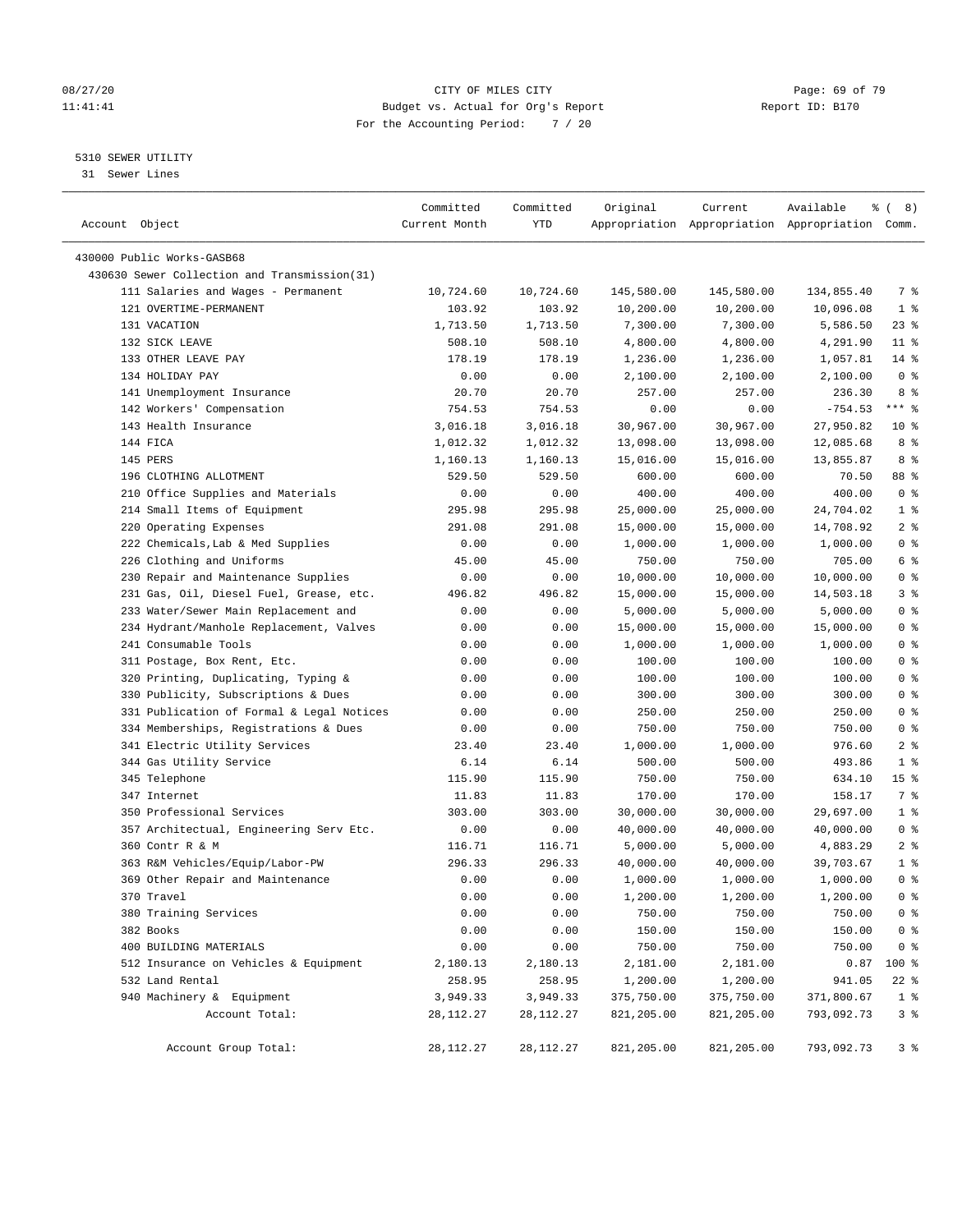#### 08/27/20 Page: 70 of 79 11:41:41 Budget vs. Actual for Org's Report Changer Report ID: B170 For the Accounting Period: 7 / 20

## 5310 SEWER UTILITY

31 Sewer Lines

| Object<br>Account                                                       | Committed<br>Current Month | Committed<br>YTD | Original<br>Appropriation | Current<br>Appropriation | Available<br>Appropriation | ී (<br>8)<br>Comm. |
|-------------------------------------------------------------------------|----------------------------|------------------|---------------------------|--------------------------|----------------------------|--------------------|
| 520000 OTHER FINANCING USES<br>521000 Interfund Operating Transfers Out |                            |                  |                           |                          |                            |                    |
| 820 Transfers to Other Funds                                            | 1,000.00                   | 1,000.00         | 12,000.00                 | 12,000.00                | 11,000.00                  | 8 %                |
| Account Total:                                                          | 1,000.00                   | 1,000.00         | 12,000.00                 | 12,000.00                | 11,000.00                  | 8 %                |
| Account Group Total:                                                    | 1,000.00                   | 1,000.00         | 12,000.00                 | 12,000.00                | 11,000.00                  | 8 %                |
| Organization Total:                                                     | 29, 112. 27                | 29, 112, 27      | 833, 205, 00              | 833, 205, 00             | 804,092.73                 | 3 <sup>8</sup>     |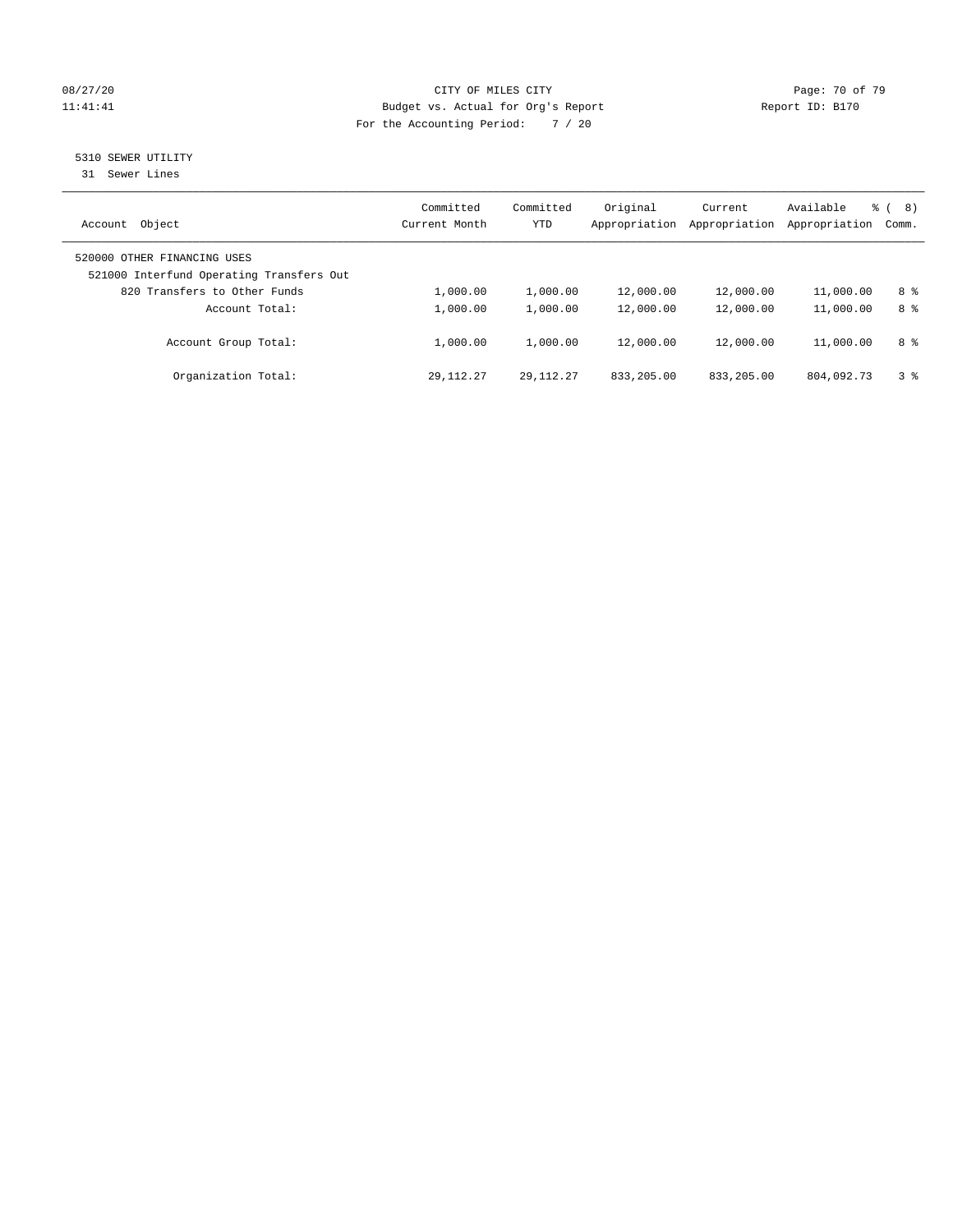#### 08/27/20 Page: 71 of 79 11:41:41 Budget vs. Actual for Org's Report Changer Report ID: B170 For the Accounting Period: 7 / 20

#### 5310 SEWER UTILITY

32 Sewer Lifts

| Account Object                          | Committed<br>Current Month | Committed<br><b>YTD</b> | Original   | Current<br>Appropriation Appropriation Appropriation Comm. | Available   | % (8)                              |
|-----------------------------------------|----------------------------|-------------------------|------------|------------------------------------------------------------|-------------|------------------------------------|
| 430000 Public Works-GASB68              |                            |                         |            |                                                            |             |                                    |
| 430690 Sewer Lift Stations(32)          |                            |                         |            |                                                            |             |                                    |
| 111 Salaries and Wages - Permanent      | 5,772.68                   | 5,772.68                | 65,548.00  | 65,548.00                                                  | 59,775.32   | 9 <sup>°</sup>                     |
| 121 OVERTIME-PERMANENT                  | 166.50                     | 166.50                  | 2,700.00   | 2,700.00                                                   | 2,533.50    | 6 %                                |
| 131 VACATION                            | 544.61                     | 544.61                  | 5,300.00   | 5,300.00                                                   | 4,755.39    | $10*$                              |
| 132 SICK LEAVE                          | 0.00                       | 0.00                    | 1,500.00   | 1,500.00                                                   | 1,500.00    | 0 <sup>8</sup>                     |
| 133 OTHER LEAVE PAY                     | 104.07                     | 104.07                  | 795.00     | 795.00                                                     | 690.93      | $13*$                              |
| 134 HOLIDAY PAY                         | 162.35                     | 162.35                  | 1,400.00   | 1,400.00                                                   | 1,237.65    | $12*$                              |
| 141 Unemployment Insurance              | 10.50                      | 10.50                   | 116.00     | 116.00                                                     | 105.50      | 9 <sup>°</sup>                     |
| 142 Workers' Compensation               | 386.11                     | 386.11                  | 4,009.00   | 4,009.00                                                   | 3,622.89    | $10*$                              |
| 143 Health Insurance                    | 1,290.39                   | 1,290.39                | 15,484.00  | 15,484.00                                                  | 14, 193.61  | 8 %                                |
| 144 FICA                                | 509.36                     | 509.36                  | 5,909.00   | 5,909.00                                                   | 5,399.64    | 9 <sup>°</sup>                     |
| 145 PERS                                | 578.78                     | 578.78                  | 6,774.00   | 6,774.00                                                   | 6,195.22    | 9 <sup>°</sup>                     |
| 196 CLOTHING ALLOTMENT                  | 238.50                     | 238.50                  | 600.00     | 600.00                                                     | 361.50      | $40*$                              |
| 210 Office Supplies and Materials       | 2.92                       | 2.92                    | 400.00     | 400.00                                                     | 397.08      | 1 <sup>°</sup>                     |
| 214 Small Items of Equipment            | 2,196.00                   | 2,196.00                | 20,000.00  | 20,000.00                                                  | 17,804.00   | 11 <sup>°</sup>                    |
| 220 Operating Expenses                  | 115.99                     | 115.99                  | 2,000.00   | 2,000.00                                                   | 1,884.01    | $6 \text{ }$ $\text{ }$ $\text{ }$ |
| 222 Chemicals, Lab & Med Supplies       | 0.00                       | 0.00                    | 1,000.00   | 1,000.00                                                   | 1,000.00    | 0 <sup>8</sup>                     |
| 226 Clothing and Uniforms               | 0.00                       | 0.00                    | 500.00     | 500.00                                                     | 500.00      | 0 <sup>8</sup>                     |
| 230 Repair and Maintenance Supplies     | 2,746.75                   | 2,746.75                | 26,000.00  | 26,000.00                                                  | 23, 253. 25 | 11 %                               |
| 231 Gas, Oil, Diesel Fuel, Grease, etc. | 99.42                      | 99.42                   | 2,000.00   | 2,000.00                                                   | 1,900.58    | 5 <sup>8</sup>                     |
| 241 Consumable Tools                    | 39.99                      | 39.99                   | 100.00     | 100.00                                                     | 60.01       | 40 %                               |
| 341 Electric Utility Services           | 1,820.76                   | 1,820.76                | 25,000.00  | 25,000.00                                                  | 23, 179. 24 | 7 <sup>°</sup>                     |
| 344 Gas Utility Service                 | 62.20                      | 62.20                   | 2,000.00   | 2,000.00                                                   | 1,937.80    | 3 <sup>°</sup>                     |
| 352 Wtr/Swr Lab Testing                 | 0.00                       | 0.00                    | 250.00     | 250.00                                                     | 250.00      | 0 <sup>8</sup>                     |
| 360 Contr R & M                         | 370.30                     | 370.30                  | 2,000.00   | 2,000.00                                                   | 1,629.70    | 19 <sup>°</sup>                    |
| 369 Other Repair and Maintenance        | 0.00                       | 0.00                    | 1,000.00   | 1,000.00                                                   | 1,000.00    | 0 <sup>8</sup>                     |
| 370 Travel                              | 0.00                       | 0.00                    | 600.00     | 600.00                                                     | 600.00      | 0 <sup>8</sup>                     |
| 380 Training Services                   | 0.00                       | 0.00                    | 600.00     | 600.00                                                     | 600.00      | 0 <sup>8</sup>                     |
| 400 BUILDING MATERIALS                  | 0.00                       | 0.00                    | 200.00     | 200.00                                                     | 200.00      | 0 <sup>8</sup>                     |
| 511 Insurance on Buildings              | 2,031.86                   | 2,031.86                | 2,032.00   | 2,032.00                                                   | 0.14        | 100 %                              |
| 533 Machinery and Equipment Rental      | 0.00                       | 0.00                    | 200.00     | 200.00                                                     | 200.00      | 0 <sup>8</sup>                     |
| Account Total:                          | 19,250.04                  | 19,250.04               | 196,017.00 | 196,017.00                                                 | 176,766.96  | $10*$                              |
| Account Group Total:                    | 19,250.04                  | 19,250.04               | 196,017.00 | 196,017.00                                                 | 176,766.96  | $10*$                              |
| Organization Total:                     | 19,250.04                  | 19,250.04               | 196,017.00 | 196,017.00                                                 | 176,766.96  | $10*$                              |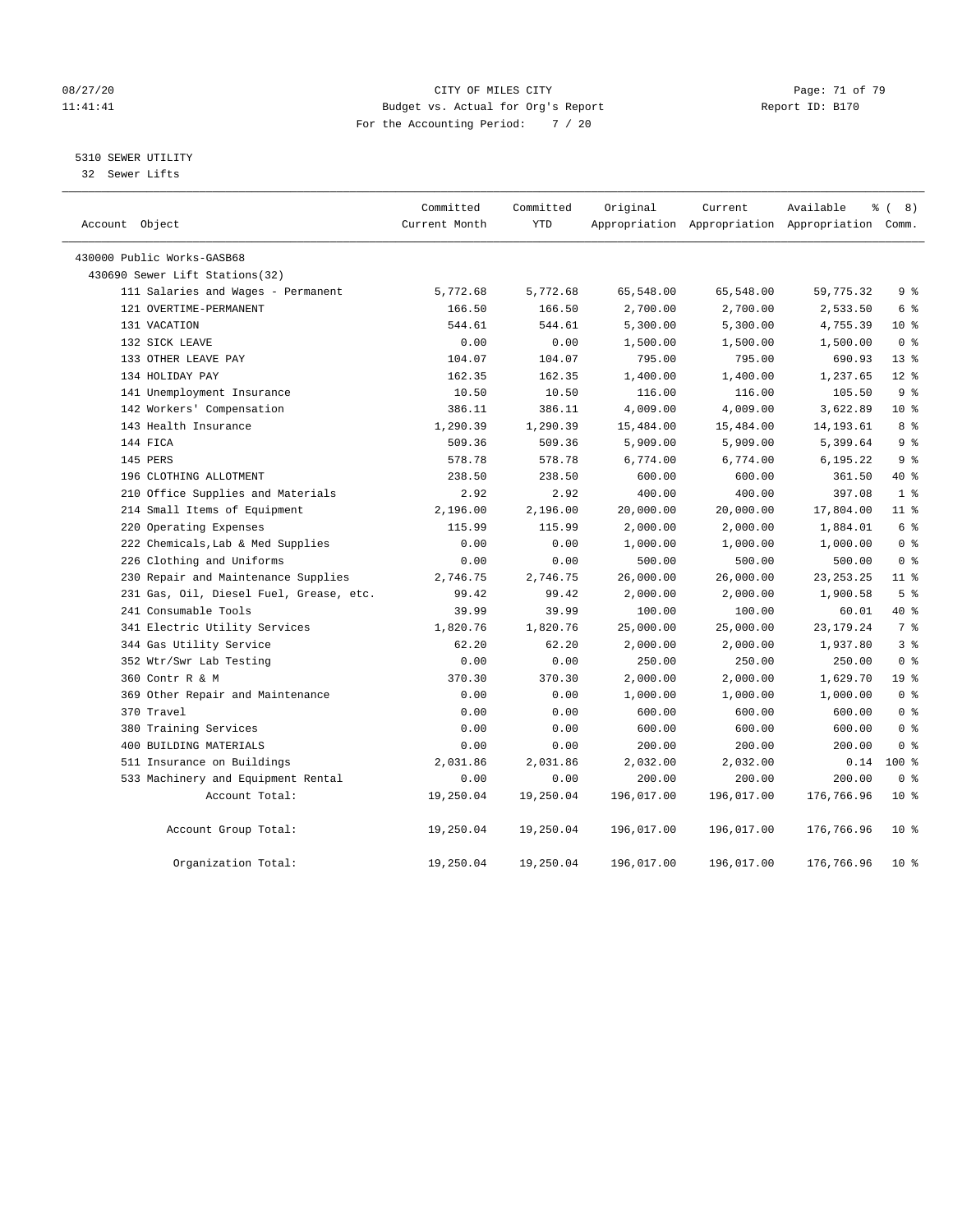#### 08/27/20 Page: 72 of 79 11:41:41 Budget vs. Actual for Org's Report Changer Report ID: B170 For the Accounting Period: 7 / 20

————————————————————————————————————————————————————————————————————————————————————————————————————————————————————————————————————

#### 5310 SEWER UTILITY

33 Sewer Plant

|                                                   | Committed          | Committed          | Original               | Current                | Available                                       | ී (<br>8)                          |
|---------------------------------------------------|--------------------|--------------------|------------------------|------------------------|-------------------------------------------------|------------------------------------|
| Account Object                                    | Current Month      | YTD                |                        |                        | Appropriation Appropriation Appropriation Comm. |                                    |
| 430000 Public Works-GASB68                        |                    |                    |                        |                        |                                                 |                                    |
| 430640 Sewer Treatment and Disposal(33)           |                    |                    |                        |                        |                                                 |                                    |
| 111 Salaries and Wages - Permanent                |                    |                    |                        |                        | 102,872.14                                      | 8 %                                |
| 121 OVERTIME-PERMANENT                            | 8,959.86<br>250.27 | 8,959.86<br>250.27 | 111,832.00<br>4,100.00 | 111,832.00<br>4,100.00 | 3,849.73                                        | 6 %                                |
| 131 VACATION                                      | 888.71             | 888.71             | 8,400.00               | 8,400.00               | 7,511.29                                        | $11$ %                             |
| 132 SICK LEAVE                                    | 0.00               | 0.00               | 2,600.00               | 2,600.00               | 2,600.00                                        | 0 <sup>8</sup>                     |
|                                                   |                    | 208.62             |                        |                        |                                                 | $11$ %                             |
| 133 OTHER LEAVE PAY<br>134 HOLIDAY PAY            | 208.62             |                    | 1,912.00               | 1,912.00               | 1,703.38                                        |                                    |
| 141 Unemployment Insurance                        | 243.52<br>16.41    | 243.52<br>16.41    | 2,100.00<br>196.00     | 2,100.00<br>196.00     | 1,856.48<br>179.59                              | $12*$<br>8 %                       |
|                                                   | 580.85             |                    |                        |                        |                                                 | 9%                                 |
| 142 Workers' Compensation<br>143 Health Insurance |                    | 580.85             | 6,136.00               | 6,136.00               | 5,555.15                                        | 8 %                                |
|                                                   | 1,999.87           | 1,999.87           | 25,840.00              | 25,840.00              | 23,840.13                                       |                                    |
| 144 FICA                                          | 793.73             | 793.73             | 10,017.00              | 10,017.00              | 9,223.27                                        | 8 %                                |
| 145 PERS                                          | 905.36             | 905.36             | 11,484.00              | 11,484.00              | 10,578.64                                       | 8 %                                |
| 196 CLOTHING ALLOTMENT                            | 369.00             | 369.00             | 500.00                 | 500.00                 | 131.00                                          | 74 %                               |
| 210 Office Supplies and Materials                 | 0.00               | 0.00               | 250.00                 | 250.00                 | 250.00                                          | 0 <sup>8</sup>                     |
| 214 Small Items of Equipment                      | 0.00               | 0.00               | 15,000.00              | 15,000.00              | 15,000.00                                       | 0 <sup>8</sup>                     |
| 220 Operating Expenses                            | 154.00             | 154.00             | 15,000.00              | 15,000.00              | 14,846.00                                       | 1 <sup>8</sup>                     |
| 222 Chemicals, Lab & Med Supplies                 | 598.67             | 598.67             | 25,000.00              | 25,000.00              | 24,401.33                                       | 2 <sup>8</sup>                     |
| 226 Clothing and Uniforms                         | 0.00               | 0.00               | 600.00                 | 600.00                 | 600.00                                          | 0 <sup>8</sup>                     |
| 230 Repair and Maintenance Supplies               | 324.40             | 324.40             | 15,000.00              | 15,000.00              | 14,675.60                                       | 2 <sup>8</sup>                     |
| 231 Gas, Oil, Diesel Fuel, Grease, etc.           | 79.52              | 79.52              | 5,000.00               | 5,000.00               | 4,920.48                                        | 2 <sub>8</sub>                     |
| 241 Consumable Tools                              | 0.00               | 0.00               | 200.00                 | 200.00                 | 200.00                                          | 0 <sup>8</sup>                     |
| 311 Postage, Box Rent, Etc.                       | 2.05               | 2.05               | 100.00                 | 100.00                 | 97.95                                           | 2 <sup>8</sup>                     |
| 320 Printing, Duplicating, Typing &               | 0.00               | 0.00               | 100.00                 | 100.00                 | 100.00                                          | 0 <sup>8</sup>                     |
| 330 Publicity, Subscriptions & Dues               | 0.00               | 0.00               | 100.00                 | 100.00                 | 100.00                                          | 0 <sup>8</sup>                     |
| 334 Memberships, Registrations & Dues             | 0.00               | 0.00               | 400.00                 | 400.00                 | 400.00                                          | 0 <sup>8</sup>                     |
| 341 Electric Utility Services                     | 7,047.19           | 7,047.19           | 130,000.00             | 130,000.00             | 122,952.81                                      | 5 <sup>°</sup>                     |
| 342 Water Utility Services                        | 39.94              | 39.94              | 1,500.00               | 1,500.00               | 1,460.06                                        | 3%                                 |
| 343 Sewer Utility Services                        | 0.00               | 0.00               | 750.00                 | 750.00                 | 750.00                                          | 0 <sup>8</sup>                     |
| 345 Telephone                                     | 39.41              | 39.41              | 800.00                 | 800.00                 | 760.59                                          | 5 <sup>°</sup>                     |
| 346 Garbage Service                               | 0.00               | 0.00               | 2,000.00               | 2,000.00               | 2,000.00                                        | 0 <sup>8</sup>                     |
| 347 Internet                                      | 44.95              | 44.95              | 650.00                 | 650.00                 | 605.05                                          | 7 %                                |
| 350 Professional Services                         | 0.00               | 0.00               | 5,000.00               | 5,000.00               | 5,000.00                                        | 0 <sup>8</sup>                     |
| 352 Wtr/Swr Lab Testing                           | 42.00              | 42.00              | 8,000.00               | 8,000.00               | 7,958.00                                        | $1$ %                              |
| 357 Architectual, Engineering Serv Etc.           | 0.00               | 0.00               | 5,000.00               | 5,000.00               | 5,000.00                                        | 0 <sup>8</sup>                     |
| 360 Contr R & M                                   | 741.31             | 741.31             | 5,000.00               | 5,000.00               | 4,258.69                                        | 15 <sup>8</sup>                    |
| 363 R&M Vehicles/Equip/Labor-PW                   | 522.13             | 522.13             | 7,500.00               | 7,500.00               | 6,977.87                                        | 7 %                                |
| 370 Travel                                        | 0.00               | 0.00               | 1,000.00               | 1,000.00               | 1,000.00                                        | 0 <sup>8</sup>                     |
| 380 Training Services                             | 0.00               | 0.00               | 1,000.00               | 1,000.00               | 1,000.00                                        | $0 \text{ }$ $\text{ }$ $\text{ }$ |
| 382 Books                                         | 0.00               | 0.00               | 200.00                 | 200.00                 | 200.00                                          | $0$ %                              |
| 400 BUILDING MATERIALS                            | 0.00               | 0.00               | 500.00                 | 500.00                 | 500.00                                          | $0$ %                              |
| 511 Insurance on Buildings                        | 12,460.08          | 12,460.08          | 12,461.00              | 12,461.00              | 0.92                                            | $100$ %                            |
| 512 Insurance on Vehicles & Equipment             | 148.65             | 148.65             | 149.00                 | 149.00                 | 0.35                                            | 100 %                              |
| 533 Machinery and Equipment Rental                | 0.00               | 0.00               | 1,000.00               | 1,000.00               | 1,000.00                                        | $0$ %                              |
| 940 Machinery & Equipment                         | 0.00               | 0.00               | 150,000.00             | 150,000.00             | 150,000.00                                      | $0$ %                              |
| Account Total:                                    | 37,460.50          | 37,460.50          | 594,377.00             | 594,377.00             | 556,916.50                                      | 6 %                                |
| Account Group Total:                              | 37,460.50          | 37,460.50          | 594,377.00             | 594,377.00             | 556,916.50                                      | 6 %                                |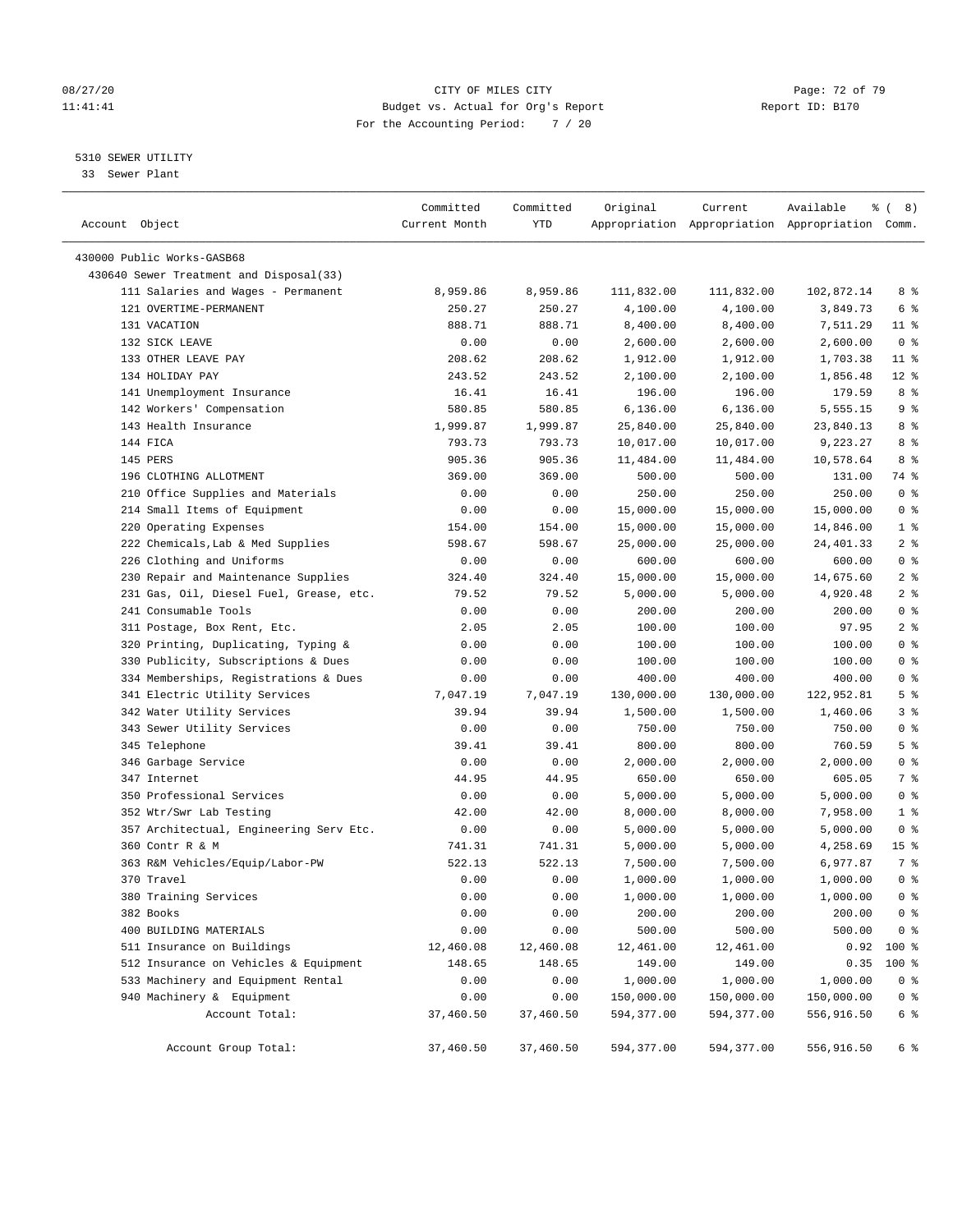### 08/27/20 Page: 73 of 79 11:41:41 Budget vs. Actual for Org's Report Changer Report ID: B170 For the Accounting Period: 7 / 20

# 5310 SEWER UTILITY

33 Sewer Plant

| Account Object      | Committed<br>Current Month | Committed<br>YTD | Original     | Current      | Available<br>Appropriation Appropriation Appropriation Comm. | <sub>රී</sub> ( 8 ) |
|---------------------|----------------------------|------------------|--------------|--------------|--------------------------------------------------------------|---------------------|
| Organization Total: | 37,460.50                  | 37,460.50        | 594,377.00   | 594,377.00   | 556,916.50                                                   | 6 %                 |
| Fund Total:         | 113,776.74                 | 113,776.74       | 2,266,238.00 | 2,266,238.00 | 2,152,461.26                                                 | 5 %                 |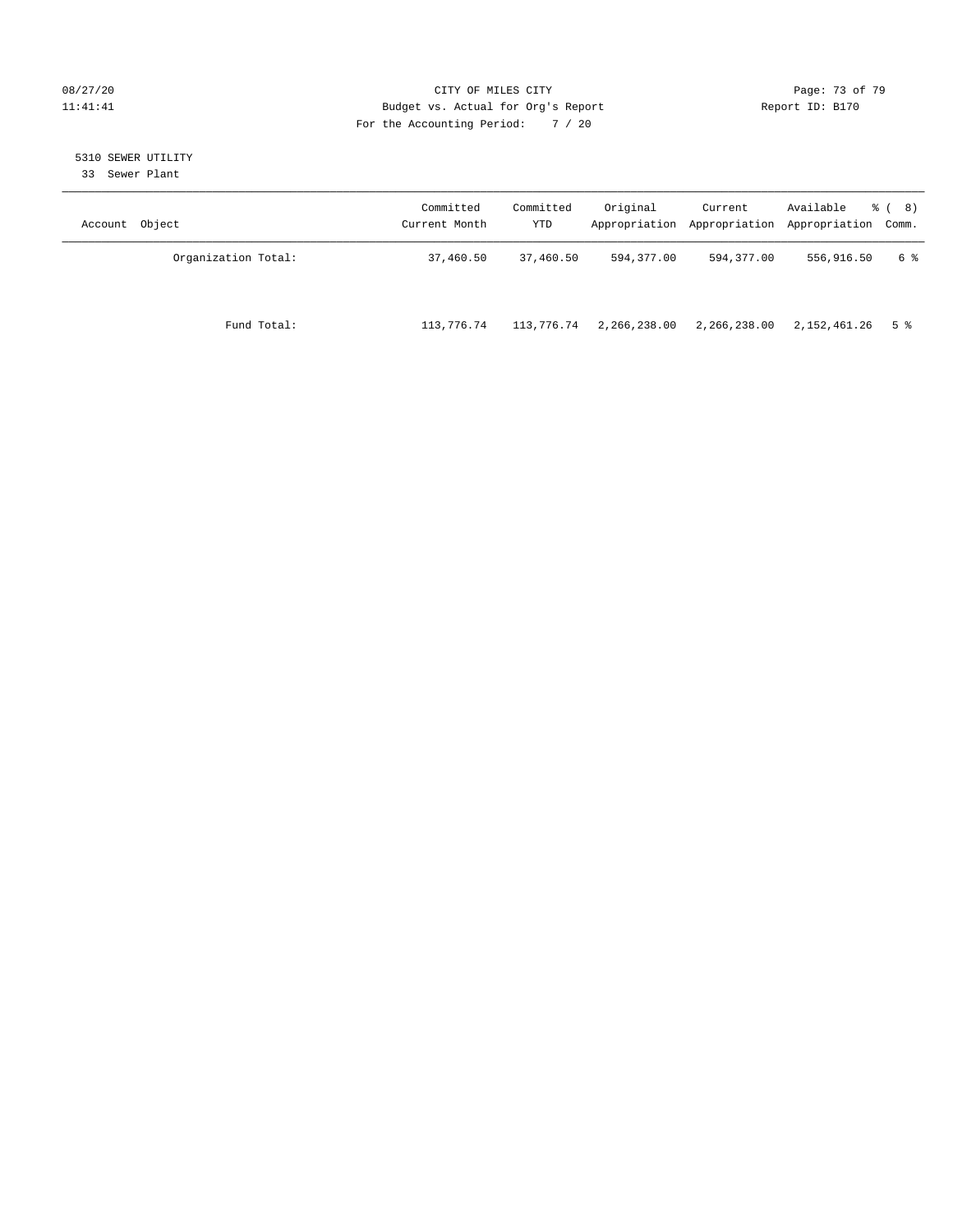### 08/27/20 Page: 74 of 79 11:41:41 Budget vs. Actual for Org's Report Changer Report ID: B170 For the Accounting Period: 7 / 20

————————————————————————————————————————————————————————————————————————————————————————————————————————————————————————————————————

# 5510 AMBULANCE FUND

10 Ambulance

|                                             | Committed     | Committed  | Original       | Current              | Available                                       | <sub>රි</sub> ( 8 ) |
|---------------------------------------------|---------------|------------|----------------|----------------------|-------------------------------------------------|---------------------|
| Account Object                              | Current Month | <b>YTD</b> |                |                      | Appropriation Appropriation Appropriation Comm. |                     |
|                                             |               |            |                |                      |                                                 |                     |
| 420000 PUBLIC SAFETY-GASB68                 |               |            |                |                      |                                                 |                     |
| 420730 Emergency Medical Services-Ambulance |               |            |                |                      |                                                 |                     |
| 111 Salaries and Wages - Permanent          | 19,360.12     | 19,360.12  | 290,796.00     | 290,796.00           | 271,435.88                                      | 7 %                 |
| 112 SALARIES AND WAGES - PART PAID          | 1,104.00      | 1,104.00   | 20,000.00      | 20,000.00            | 18,896.00                                       | $6\degree$          |
| 121 OVERTIME-PERMANENT                      | 2,458.51      | 2,458.51   | 65,000.00      | 65,000.00            | 62,541.49                                       | 4%                  |
| 124 Amb OT Trips                            | 6,866.23      | 6,866.23   | 22,500.00      | 22,500.00            | 15,633.77                                       | $31$ %              |
| 131 VACATION                                | 1,773.23      | 1,773.23   | 22,500.00      | 22,500.00            | 20,726.77                                       | 8 %                 |
| 132 SICK LEAVE                              | 460.41        | 460.41     | 12,700.00      | 12,700.00            | 12,239.59                                       | 4%                  |
| 133 OTHER LEAVE PAY                         | 933.48        | 933.48     | 8,540.00       | 8,540.00             | 7,606.52                                        | $11$ %              |
| 134 HOLIDAY PAY                             | 547.19        | 547.19     | 12,000.00      | 12,000.00            | 11,452.81                                       | 5 <sup>8</sup>      |
| 141 Unemployment Insurance                  | 50.32         | 50.32      | 616.00         | 616.00               | 565.68                                          | 8%                  |
| 142 Workers' Compensation                   | 1,971.10      | 1,971.10   | 19,725.00      | 19,725.00            | 17,753.90                                       | $10*$               |
| 143 Health Insurance                        | 4,879.49      | 4,879.49   | 55,987.00      | 55,987.00            | 51,107.51                                       | 9 <sup>°</sup>      |
| 144 FICA                                    | 552.72        | 552.72     | 5,949.00       | 5,949.00             | 5,396.28                                        | 9%                  |
| 147 Firemen's Pension                       | 3,713.61      | 3,713.61   | 44,987.00      | 44,987.00            | 41,273.39                                       | 8 %                 |
| 149 Firemen's 457B Match                    | 288.30        | 288.30     | 1,970.00       | 1,970.00             | 1,681.70                                        | 15 <sup>°</sup>     |
| 210 Office Supplies and Materials           | 60.77         | 60.77      | 4,500.00       | 4,500.00             | 4,439.23                                        | 1 <sup>°</sup>      |
| 214 Small Items of Equipment                | 1,319.09      | 1,319.09   | 4,000.00       | 4,000.00             | 2,680.91                                        | 33%                 |
| 220 Operating Expenses                      | 705.30        | 705.30     | 71,312.00      | 71,312.00            | 70,606.70                                       | 1 <sup>8</sup>      |
| 222 Chemicals, Lab & Med Supplies           | 2,488.26      | 2,488.26   | 35,000.00      | 35,000.00            | 32,511.74                                       | 7 %                 |
| 230 Repair and Maintenance Supplies         | 0.00          | 0.00       | 3,000.00       | 3,000.00             | 3,000.00                                        | 0 <sup>8</sup>      |
| 231 Gas, Oil, Diesel Fuel, Grease, etc.     | 470.37        | 470.37     | 16,000.00      | 16,000.00            | 15,529.63                                       | 3%                  |
| 241 Consumable Tools                        | 225.00        | 225.00     | 3,000.00       | 3,000.00             | 2,775.00                                        | 8%                  |
| 300 PURCHASED SERVICES                      | 0.00          | 0.00       | 2,000.00       | 2,000.00             | 2,000.00                                        | 0 <sup>°</sup>      |
| 311 Postage, Box Rent, Etc.                 | 0.00          | 0.00       | 100.00         | 100.00               | 100.00                                          | 0 <sup>8</sup>      |
| 320 Printing, Duplicating, Typing &         | 0.00          | 0.00       | 350.00         | 350.00               | 350.00                                          | 0 <sup>8</sup>      |
| 341 Electric Utility Services               | 287.69        | 287.69     | 2,700.00       | 2,700.00             | 2,412.31                                        | 11 %                |
| 342 Water Utility Services                  | 19.10         | 19.10      | 400.00         | 400.00               | 380.90                                          | 5 <sup>°</sup>      |
| 343 Sewer Utility Services                  | 22.87         | 22.87      | 400.00         | 400.00               | 377.13                                          | $6\degree$          |
| 344 Gas Utility Service                     | 13.28         | 13.28      | 1,200.00       | 1,200.00             | 1,186.72                                        | 1 <sup>°</sup>      |
| 345 Telephone                               | 126.23        | 126.23     | 1,750.00       | 1,750.00             | 1,623.77                                        | 7 %                 |
| 346 Garbage Service                         | 228.69        | 228.69     | 1,000.00       | 1,000.00             | 771.31                                          | $23$ $%$            |
| 347 Internet                                | 24.96         | 24.96      | 550.00         | 550.00               | 525.04                                          | 5 <sup>°</sup>      |
| 350 Professional Services                   | 6,972.90      | 6,972.90   | 50,000.00      | 50,000.00            | 43,027.10                                       | $14$ %              |
| 360 Contr R & M                             | 2,642.34      | 2,642.34   | 5,000.00       | 5,000.00             | 2,357.66                                        | 53%                 |
| 364 R&M Vehicles - Fire/Amb                 | 446.32        | 446.32     |                | 15,000.00            |                                                 | 3%                  |
| 370 Travel                                  |               |            | 15,000.00      |                      | 14,553.68<br>2,500.00                           | 0 <sup>8</sup>      |
|                                             | 0.00          | 0.00       | 2,500.00       | 2,500.00<br>5,000.00 |                                                 | 0 <sup>8</sup>      |
| 380 Training Services                       | 0.00          | 0.00       | 5,000.00       |                      | 5,000.00                                        |                     |
| 382 Books                                   | 0.00          | 0.00       | 2,000.00       | 2,000.00             | 2,000.00                                        | 0 <sup>8</sup>      |
| 400 BUILDING MATERIALS                      | 66.00         | 66.00      | 3,000.00       | 3,000.00             | 2,934.00                                        | 2 <sub>8</sub>      |
| 511 Insurance on Buildings                  | 777.63        | 777.63     | 778.00         | 778.00               | 0.37                                            | 100 %               |
| 512 Insurance on Vehicles & Equipment       | 2,602.72      | 2,602.72   | 2,603.00       | 2,603.00             | 0.28                                            | 100 %               |
| 810 Losses (Bad debt expense - Enterprise   | 0.00          | 0.00       | 125,000.00     | 125,000.00           | 125,000.00                                      | 0 <sup>8</sup>      |
| 811 Contractual Allowances (Ambl)           | 26,690.08     | 26,690.08  | 464,000.00     | 464,000.00           | 437,309.92                                      | $6\degree$          |
| 940 Machinery & Equipment                   | 0.00          | 0.00       | 10,000.00      | 10,000.00            | 10,000.00                                       | 0 <sub>8</sub>      |
| Account Total:                              | 91,148.31     | 91,148.31  | 1, 415, 413.00 | 1, 415, 413.00       | 1,324,264.69                                    | $6\degree$          |
| Account Group Total:                        | 91,148.31     | 91,148.31  | 1,415,413.00   | 1,415,413.00         | 1,324,264.69                                    | 6 %                 |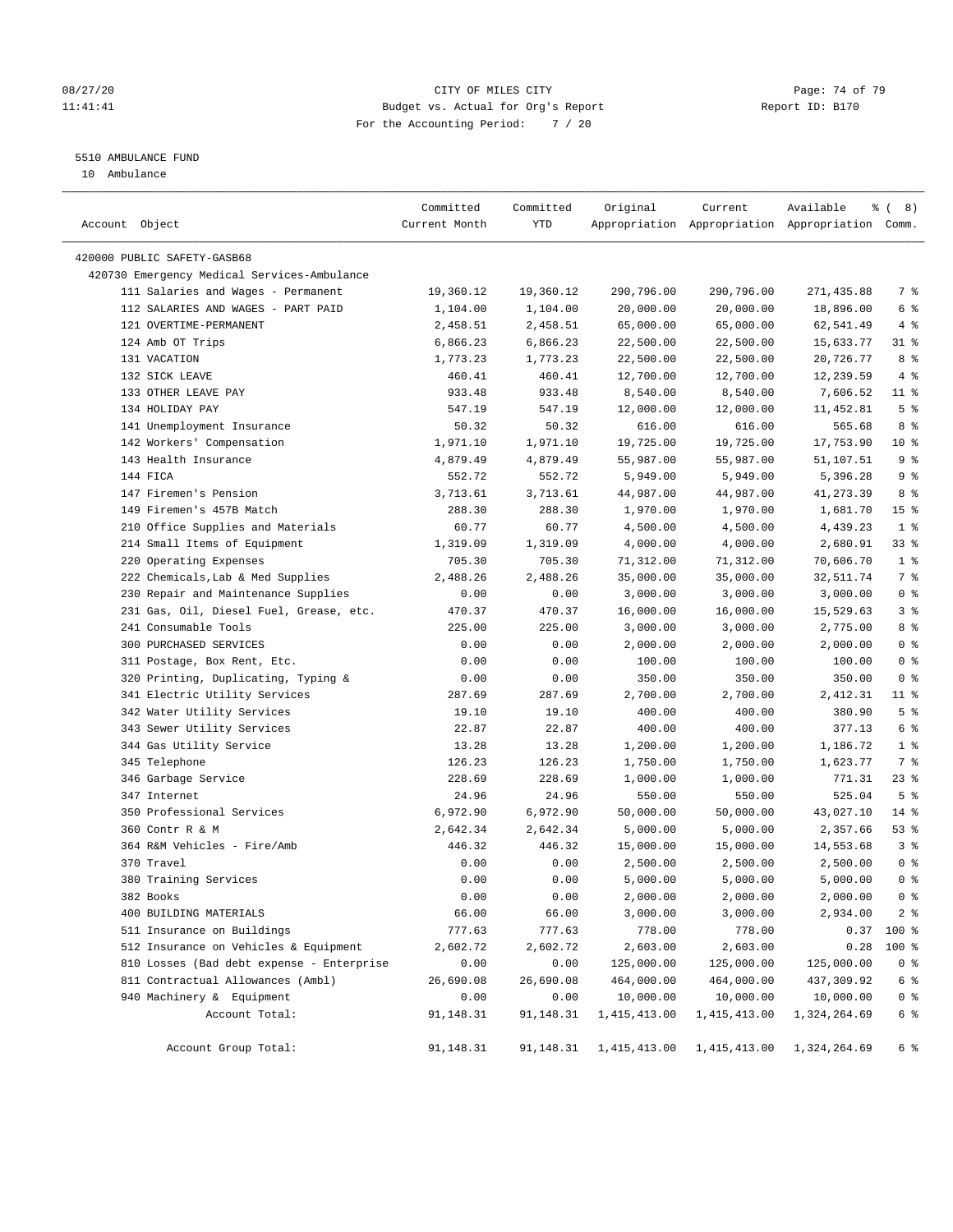### 08/27/20 Page: 75 of 79 11:41:41 Budget vs. Actual for Org's Report Changer Report ID: B170 For the Accounting Period: 7 / 20

# 5510 AMBULANCE FUND

10 Ambulance

| Account Object                           | Committed<br>Current Month | Committed<br><b>YTD</b> | Original     | Current      | Available<br>Appropriation Appropriation Appropriation | $\frac{6}{6}$ ( 8)<br>Comm. |  |
|------------------------------------------|----------------------------|-------------------------|--------------|--------------|--------------------------------------------------------|-----------------------------|--|
| 510000 MISCELLANEOUS                     |                            |                         |              |              |                                                        |                             |  |
| 510330 Comprehensive Liability Insurance |                            |                         |              |              |                                                        |                             |  |
| 513 Liability                            | 6,310.86                   | 6,310.86                | 6,311.00     | 6,311.00     |                                                        | $0.14$ 100 %                |  |
| Account Total:                           | 6,310.86                   | 6,310.86                | 6,311.00     | 6,311.00     | 0.14                                                   | 100 %                       |  |
| Account Group Total:                     | 6,310.86                   | 6,310.86                | 6,311.00     | 6,311.00     |                                                        | $0.14$ 100 %                |  |
| 520000 OTHER FINANCING USES              |                            |                         |              |              |                                                        |                             |  |
| 521000 Interfund Operating Transfers Out |                            |                         |              |              |                                                        |                             |  |
| 820 Transfers to Other Funds             | 3,263.17                   | 3,263.17                | 49,158.00    | 49,158.00    | 45,894.83                                              | 7 %                         |  |
| Account Total:                           | 3,263.17                   | 3,263.17                | 49,158.00    | 49,158.00    | 45,894.83                                              | 7 %                         |  |
| Account Group Total:                     | 3,263.17                   | 3,263.17                | 49,158.00    | 49,158.00    | 45,894.83                                              | 7 %                         |  |
| Organization Total:                      | 100,722.34                 | 100,722.34              | 1,470,882.00 | 1,470,882.00 | 1,370,159.66                                           | 7 %                         |  |
|                                          |                            |                         |              |              |                                                        |                             |  |
| Fund Total:                              | 100,722.34                 | 100,722.34              | 1,470,882.00 | 1,470,882.00 | 1,370,159.66                                           | 7 %                         |  |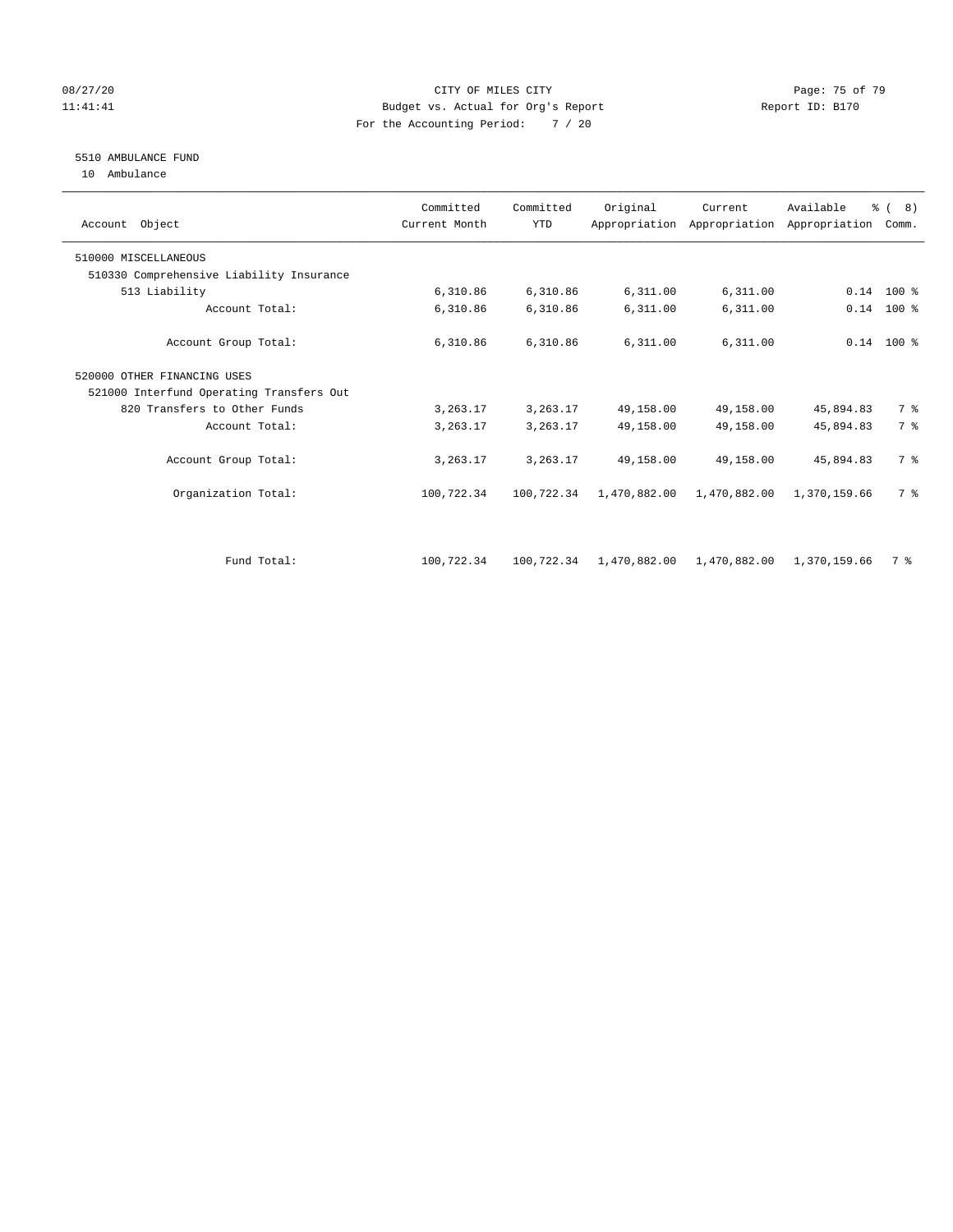### 08/27/20 Page: 76 of 79 11:41:41 Budget vs. Actual for Org's Report Changer Report ID: B170 For the Accounting Period: 7 / 20

————————————————————————————————————————————————————————————————————————————————————————————————————————————————————————————————————

#### 5610 AIRPORT OPERATING

87 Airport

| YTD<br>Account Object<br>Current Month<br>Appropriation Appropriation Appropriation Comm.<br>430000 Public Works-GASB68<br>430300 Airport (87)<br>100,356.00<br>9%<br>111 Salaries and Wages - Permanent<br>8,677.13<br>8,677.13<br>100,356.00<br>91,678.87<br>121 OVERTIME-PERMANENT<br>2,800.00<br>3%<br>80.33<br>80.33<br>2,800.00<br>2,719.67<br>131 VACATION<br>0.00<br>0.00<br>2,100.00<br>2,100.00<br>2,100.00<br>0 %<br>132 SICK LEAVE<br>19.46<br>19.46<br>1,800.00<br>1,800.00<br>1,780.54<br>1 %<br>133 OTHER LEAVE PAY<br>0.00<br>0 <sup>8</sup><br>0.00<br>3,207.00<br>3,207.00<br>3,207.00<br>0 <sup>8</sup><br>134 HOLIDAY PAY<br>0.00<br>1,600.00<br>0.00<br>1,600.00<br>1,600.00<br>141 Unemployment Insurance<br>8 %<br>13.68<br>13.68<br>168.00<br>168.00<br>154.32<br>142 Workers' Compensation<br>8 %<br>469.66<br>469.66<br>5,577.00<br>5,577.00<br>5,107.34<br>143 Health Insurance<br>8 %<br>1,709.05<br>1,709.05<br>20,508.00<br>20,508.00<br>18,798.95<br>144 FICA<br>8 %<br>696.97<br>696.97<br>8,558.00<br>8,558.00<br>7,861.03<br>7%<br>145 PERS<br>9,108.77<br>701.23<br>701.23<br>9,810.00<br>9,810.00<br>196 CLOTHING ALLOTMENT<br>89 %<br>333.75<br>333.75<br>375.00<br>375.00<br>41.25<br>210 Office Supplies and Materials<br>377.25<br>$42$ %<br>272.75<br>272.75<br>650.00<br>650.00<br>214 Small Items of Equipment<br>0 <sup>8</sup><br>0.00<br>0.00<br>250.00<br>250.00<br>250.00<br>220 Operating Expenses<br>4,000.00<br>$12*$<br>473.41<br>473.41<br>4,000.00<br>3,526.59<br>230 Repair and Maintenance Supplies<br>10,000.00<br>6,257.45<br>37%<br>3,742.55<br>3,742.55<br>10,000.00<br>231 Gas, Oil, Diesel Fuel, Grease, etc.<br>1 <sup>8</sup><br>35.56<br>35.56<br>3,000.00<br>3,000.00<br>2,964.44<br>237 Aviation Fuel<br>$14$ %<br>40,651.15<br>40,651.15<br>300,000.00<br>300,000.00<br>259, 348.85<br>239 Tires, Tubes Etc.<br>0 <sup>8</sup><br>0.00<br>0.00<br>2,500.00<br>2,500.00<br>2,500.00<br>250 Supplies for Resale<br>0 <sup>8</sup><br>0.00<br>0.00<br>2,000.00<br>2,000.00<br>2,000.00<br>5 <sup>°</sup><br>311 Postage, Box Rent, Etc.<br>9.30<br>9.30<br>200.00<br>200.00<br>190.70<br>319 Other Communication and Transportation<br>$10*$<br>132.45<br>1,300.00<br>1,300.00<br>1,167.55<br>132.45<br>*** %<br>$-40.00$<br>320 Printing, Duplicating, Typing &<br>40.00<br>40.00<br>0.00<br>0.00<br>330 Publicity, Subscriptions & Dues<br>0 <sup>8</sup><br>0.00<br>0.00<br>1,200.00<br>1,200.00<br>1,200.00<br>334 Memberships, Registrations & Dues<br>800.00<br>0 <sup>8</sup><br>0.00<br>0.00<br>800.00<br>800.00<br>341 Electric Utility Services<br>1,054.09<br>11,000.00<br>9,945.91<br>$10*$<br>1,054.09<br>11,000.00<br>344 Gas Utility Service<br>2 <sup>8</sup><br>96.90<br>96.90<br>5,000.00<br>5,000.00<br>4,903.10<br>5 <sup>8</sup><br>345 Telephone<br>164.54<br>164.54<br>3,000.00<br>3,000.00<br>2,835.46<br>2 <sub>8</sub><br>347 Internet<br>8.40<br>8.40<br>400.00<br>400.00<br>391.60<br>350 Professional Services<br>0.00<br>0.00<br>1,000.00<br>1,000.00<br>0 <sup>8</sup><br>1,000.00<br>0.00<br>3,000.00<br>0 <sup>8</sup><br>360 Contr R & M<br>0.00<br>3,000.00<br>3,000.00<br>363 R&M Vehicles/Equip/Labor-PW<br>0 <sup>8</sup><br>0.00<br>0.00<br>6,000.00<br>6,000.00<br>6,000.00<br>367 Plumbing, Heating, Electrical<br>0 <sup>8</sup><br>0.00<br>0.00<br>1,000.00<br>1,000.00<br>1,000.00<br>380 Training Services<br>0.00<br>0.00<br>250.00<br>250.00<br>250.00<br>0 %<br>511 Insurance on Buildings<br>$0.92$ 100 %<br>3,931.08<br>3,931.08<br>3,932.00<br>3,932.00<br>512 Insurance on Vehicles & Equipment<br>2,097.26<br>$0.74$ 100 %<br>2,097.26<br>2,098.00<br>2,098.00<br>4,800.00<br>513 Liability<br>0.00<br>0.00<br>4,800.00<br>4,800.00<br>0 <sup>8</sup><br>216,900.00<br>216,900.00<br>0 <sup>8</sup><br>939 AIP-3-30-055-018-2019<br>0.00<br>0.00<br>216,900.00<br>9 %<br>65,410.70<br>65,410.70<br>741,139.00<br>741,139.00<br>675,728.30<br>Account Total:<br>Account Group Total:<br>65,410.70<br>65,410.70<br>741,139.00<br>741,139.00<br>9%<br>675,728.30<br>490000 DEBT SERVICE<br>490500 Other Debt Service Payments<br>635 Principle- Hanger 8 Door Loan<br>0.00<br>0.00<br>1,500.00<br>1,500.00<br>0 <sup>8</sup><br>1,500.00<br>636 Interest-Hanger 8 Door Loan<br>0.00<br>0.00<br>357.00<br>357.00<br>357.00<br>0 <sup>8</sup><br>648 MT Aero Principle 06-2015<br>0.00<br>0.00<br>16,953.00<br>16,953.00<br>16,953.00<br>0 <sup>8</sup><br>649 MT Aero Interest06-2015<br>0.00<br>0.00<br>1,378.00<br>1,378.00<br>1,378.00<br>0 % | Committed | Committed | Original | Current | Available | ී (<br>8) |
|--------------------------------------------------------------------------------------------------------------------------------------------------------------------------------------------------------------------------------------------------------------------------------------------------------------------------------------------------------------------------------------------------------------------------------------------------------------------------------------------------------------------------------------------------------------------------------------------------------------------------------------------------------------------------------------------------------------------------------------------------------------------------------------------------------------------------------------------------------------------------------------------------------------------------------------------------------------------------------------------------------------------------------------------------------------------------------------------------------------------------------------------------------------------------------------------------------------------------------------------------------------------------------------------------------------------------------------------------------------------------------------------------------------------------------------------------------------------------------------------------------------------------------------------------------------------------------------------------------------------------------------------------------------------------------------------------------------------------------------------------------------------------------------------------------------------------------------------------------------------------------------------------------------------------------------------------------------------------------------------------------------------------------------------------------------------------------------------------------------------------------------------------------------------------------------------------------------------------------------------------------------------------------------------------------------------------------------------------------------------------------------------------------------------------------------------------------------------------------------------------------------------------------------------------------------------------------------------------------------------------------------------------------------------------------------------------------------------------------------------------------------------------------------------------------------------------------------------------------------------------------------------------------------------------------------------------------------------------------------------------------------------------------------------------------------------------------------------------------------------------------------------------------------------------------------------------------------------------------------------------------------------------------------------------------------------------------------------------------------------------------------------------------------------------------------------------------------------------------------------------------------------------------------------------------------------------------------------------------------------------------------------------------------------------------------------------------------------------------------------------------------------------------------------------------------------------------------------------------------------------------------------------------------------------------------------------------------------------------------------------------------------------------------------------------------------------------------------------------------------------------------------------------------------------------------------------------------------------------------------------------------------------------------------------------------------------------------------------------------------------------------------------------------------------------------------------------------------------------------------------------------------------------------------------------------------|-----------|-----------|----------|---------|-----------|-----------|
|                                                                                                                                                                                                                                                                                                                                                                                                                                                                                                                                                                                                                                                                                                                                                                                                                                                                                                                                                                                                                                                                                                                                                                                                                                                                                                                                                                                                                                                                                                                                                                                                                                                                                                                                                                                                                                                                                                                                                                                                                                                                                                                                                                                                                                                                                                                                                                                                                                                                                                                                                                                                                                                                                                                                                                                                                                                                                                                                                                                                                                                                                                                                                                                                                                                                                                                                                                                                                                                                                                                                                                                                                                                                                                                                                                                                                                                                                                                                                                                                                                                                                                                                                                                                                                                                                                                                                                                                                                                                                                                                                                    |           |           |          |         |           |           |
|                                                                                                                                                                                                                                                                                                                                                                                                                                                                                                                                                                                                                                                                                                                                                                                                                                                                                                                                                                                                                                                                                                                                                                                                                                                                                                                                                                                                                                                                                                                                                                                                                                                                                                                                                                                                                                                                                                                                                                                                                                                                                                                                                                                                                                                                                                                                                                                                                                                                                                                                                                                                                                                                                                                                                                                                                                                                                                                                                                                                                                                                                                                                                                                                                                                                                                                                                                                                                                                                                                                                                                                                                                                                                                                                                                                                                                                                                                                                                                                                                                                                                                                                                                                                                                                                                                                                                                                                                                                                                                                                                                    |           |           |          |         |           |           |
|                                                                                                                                                                                                                                                                                                                                                                                                                                                                                                                                                                                                                                                                                                                                                                                                                                                                                                                                                                                                                                                                                                                                                                                                                                                                                                                                                                                                                                                                                                                                                                                                                                                                                                                                                                                                                                                                                                                                                                                                                                                                                                                                                                                                                                                                                                                                                                                                                                                                                                                                                                                                                                                                                                                                                                                                                                                                                                                                                                                                                                                                                                                                                                                                                                                                                                                                                                                                                                                                                                                                                                                                                                                                                                                                                                                                                                                                                                                                                                                                                                                                                                                                                                                                                                                                                                                                                                                                                                                                                                                                                                    |           |           |          |         |           |           |
|                                                                                                                                                                                                                                                                                                                                                                                                                                                                                                                                                                                                                                                                                                                                                                                                                                                                                                                                                                                                                                                                                                                                                                                                                                                                                                                                                                                                                                                                                                                                                                                                                                                                                                                                                                                                                                                                                                                                                                                                                                                                                                                                                                                                                                                                                                                                                                                                                                                                                                                                                                                                                                                                                                                                                                                                                                                                                                                                                                                                                                                                                                                                                                                                                                                                                                                                                                                                                                                                                                                                                                                                                                                                                                                                                                                                                                                                                                                                                                                                                                                                                                                                                                                                                                                                                                                                                                                                                                                                                                                                                                    |           |           |          |         |           |           |
|                                                                                                                                                                                                                                                                                                                                                                                                                                                                                                                                                                                                                                                                                                                                                                                                                                                                                                                                                                                                                                                                                                                                                                                                                                                                                                                                                                                                                                                                                                                                                                                                                                                                                                                                                                                                                                                                                                                                                                                                                                                                                                                                                                                                                                                                                                                                                                                                                                                                                                                                                                                                                                                                                                                                                                                                                                                                                                                                                                                                                                                                                                                                                                                                                                                                                                                                                                                                                                                                                                                                                                                                                                                                                                                                                                                                                                                                                                                                                                                                                                                                                                                                                                                                                                                                                                                                                                                                                                                                                                                                                                    |           |           |          |         |           |           |
|                                                                                                                                                                                                                                                                                                                                                                                                                                                                                                                                                                                                                                                                                                                                                                                                                                                                                                                                                                                                                                                                                                                                                                                                                                                                                                                                                                                                                                                                                                                                                                                                                                                                                                                                                                                                                                                                                                                                                                                                                                                                                                                                                                                                                                                                                                                                                                                                                                                                                                                                                                                                                                                                                                                                                                                                                                                                                                                                                                                                                                                                                                                                                                                                                                                                                                                                                                                                                                                                                                                                                                                                                                                                                                                                                                                                                                                                                                                                                                                                                                                                                                                                                                                                                                                                                                                                                                                                                                                                                                                                                                    |           |           |          |         |           |           |
|                                                                                                                                                                                                                                                                                                                                                                                                                                                                                                                                                                                                                                                                                                                                                                                                                                                                                                                                                                                                                                                                                                                                                                                                                                                                                                                                                                                                                                                                                                                                                                                                                                                                                                                                                                                                                                                                                                                                                                                                                                                                                                                                                                                                                                                                                                                                                                                                                                                                                                                                                                                                                                                                                                                                                                                                                                                                                                                                                                                                                                                                                                                                                                                                                                                                                                                                                                                                                                                                                                                                                                                                                                                                                                                                                                                                                                                                                                                                                                                                                                                                                                                                                                                                                                                                                                                                                                                                                                                                                                                                                                    |           |           |          |         |           |           |
|                                                                                                                                                                                                                                                                                                                                                                                                                                                                                                                                                                                                                                                                                                                                                                                                                                                                                                                                                                                                                                                                                                                                                                                                                                                                                                                                                                                                                                                                                                                                                                                                                                                                                                                                                                                                                                                                                                                                                                                                                                                                                                                                                                                                                                                                                                                                                                                                                                                                                                                                                                                                                                                                                                                                                                                                                                                                                                                                                                                                                                                                                                                                                                                                                                                                                                                                                                                                                                                                                                                                                                                                                                                                                                                                                                                                                                                                                                                                                                                                                                                                                                                                                                                                                                                                                                                                                                                                                                                                                                                                                                    |           |           |          |         |           |           |
|                                                                                                                                                                                                                                                                                                                                                                                                                                                                                                                                                                                                                                                                                                                                                                                                                                                                                                                                                                                                                                                                                                                                                                                                                                                                                                                                                                                                                                                                                                                                                                                                                                                                                                                                                                                                                                                                                                                                                                                                                                                                                                                                                                                                                                                                                                                                                                                                                                                                                                                                                                                                                                                                                                                                                                                                                                                                                                                                                                                                                                                                                                                                                                                                                                                                                                                                                                                                                                                                                                                                                                                                                                                                                                                                                                                                                                                                                                                                                                                                                                                                                                                                                                                                                                                                                                                                                                                                                                                                                                                                                                    |           |           |          |         |           |           |
|                                                                                                                                                                                                                                                                                                                                                                                                                                                                                                                                                                                                                                                                                                                                                                                                                                                                                                                                                                                                                                                                                                                                                                                                                                                                                                                                                                                                                                                                                                                                                                                                                                                                                                                                                                                                                                                                                                                                                                                                                                                                                                                                                                                                                                                                                                                                                                                                                                                                                                                                                                                                                                                                                                                                                                                                                                                                                                                                                                                                                                                                                                                                                                                                                                                                                                                                                                                                                                                                                                                                                                                                                                                                                                                                                                                                                                                                                                                                                                                                                                                                                                                                                                                                                                                                                                                                                                                                                                                                                                                                                                    |           |           |          |         |           |           |
|                                                                                                                                                                                                                                                                                                                                                                                                                                                                                                                                                                                                                                                                                                                                                                                                                                                                                                                                                                                                                                                                                                                                                                                                                                                                                                                                                                                                                                                                                                                                                                                                                                                                                                                                                                                                                                                                                                                                                                                                                                                                                                                                                                                                                                                                                                                                                                                                                                                                                                                                                                                                                                                                                                                                                                                                                                                                                                                                                                                                                                                                                                                                                                                                                                                                                                                                                                                                                                                                                                                                                                                                                                                                                                                                                                                                                                                                                                                                                                                                                                                                                                                                                                                                                                                                                                                                                                                                                                                                                                                                                                    |           |           |          |         |           |           |
|                                                                                                                                                                                                                                                                                                                                                                                                                                                                                                                                                                                                                                                                                                                                                                                                                                                                                                                                                                                                                                                                                                                                                                                                                                                                                                                                                                                                                                                                                                                                                                                                                                                                                                                                                                                                                                                                                                                                                                                                                                                                                                                                                                                                                                                                                                                                                                                                                                                                                                                                                                                                                                                                                                                                                                                                                                                                                                                                                                                                                                                                                                                                                                                                                                                                                                                                                                                                                                                                                                                                                                                                                                                                                                                                                                                                                                                                                                                                                                                                                                                                                                                                                                                                                                                                                                                                                                                                                                                                                                                                                                    |           |           |          |         |           |           |
|                                                                                                                                                                                                                                                                                                                                                                                                                                                                                                                                                                                                                                                                                                                                                                                                                                                                                                                                                                                                                                                                                                                                                                                                                                                                                                                                                                                                                                                                                                                                                                                                                                                                                                                                                                                                                                                                                                                                                                                                                                                                                                                                                                                                                                                                                                                                                                                                                                                                                                                                                                                                                                                                                                                                                                                                                                                                                                                                                                                                                                                                                                                                                                                                                                                                                                                                                                                                                                                                                                                                                                                                                                                                                                                                                                                                                                                                                                                                                                                                                                                                                                                                                                                                                                                                                                                                                                                                                                                                                                                                                                    |           |           |          |         |           |           |
|                                                                                                                                                                                                                                                                                                                                                                                                                                                                                                                                                                                                                                                                                                                                                                                                                                                                                                                                                                                                                                                                                                                                                                                                                                                                                                                                                                                                                                                                                                                                                                                                                                                                                                                                                                                                                                                                                                                                                                                                                                                                                                                                                                                                                                                                                                                                                                                                                                                                                                                                                                                                                                                                                                                                                                                                                                                                                                                                                                                                                                                                                                                                                                                                                                                                                                                                                                                                                                                                                                                                                                                                                                                                                                                                                                                                                                                                                                                                                                                                                                                                                                                                                                                                                                                                                                                                                                                                                                                                                                                                                                    |           |           |          |         |           |           |
|                                                                                                                                                                                                                                                                                                                                                                                                                                                                                                                                                                                                                                                                                                                                                                                                                                                                                                                                                                                                                                                                                                                                                                                                                                                                                                                                                                                                                                                                                                                                                                                                                                                                                                                                                                                                                                                                                                                                                                                                                                                                                                                                                                                                                                                                                                                                                                                                                                                                                                                                                                                                                                                                                                                                                                                                                                                                                                                                                                                                                                                                                                                                                                                                                                                                                                                                                                                                                                                                                                                                                                                                                                                                                                                                                                                                                                                                                                                                                                                                                                                                                                                                                                                                                                                                                                                                                                                                                                                                                                                                                                    |           |           |          |         |           |           |
|                                                                                                                                                                                                                                                                                                                                                                                                                                                                                                                                                                                                                                                                                                                                                                                                                                                                                                                                                                                                                                                                                                                                                                                                                                                                                                                                                                                                                                                                                                                                                                                                                                                                                                                                                                                                                                                                                                                                                                                                                                                                                                                                                                                                                                                                                                                                                                                                                                                                                                                                                                                                                                                                                                                                                                                                                                                                                                                                                                                                                                                                                                                                                                                                                                                                                                                                                                                                                                                                                                                                                                                                                                                                                                                                                                                                                                                                                                                                                                                                                                                                                                                                                                                                                                                                                                                                                                                                                                                                                                                                                                    |           |           |          |         |           |           |
|                                                                                                                                                                                                                                                                                                                                                                                                                                                                                                                                                                                                                                                                                                                                                                                                                                                                                                                                                                                                                                                                                                                                                                                                                                                                                                                                                                                                                                                                                                                                                                                                                                                                                                                                                                                                                                                                                                                                                                                                                                                                                                                                                                                                                                                                                                                                                                                                                                                                                                                                                                                                                                                                                                                                                                                                                                                                                                                                                                                                                                                                                                                                                                                                                                                                                                                                                                                                                                                                                                                                                                                                                                                                                                                                                                                                                                                                                                                                                                                                                                                                                                                                                                                                                                                                                                                                                                                                                                                                                                                                                                    |           |           |          |         |           |           |
|                                                                                                                                                                                                                                                                                                                                                                                                                                                                                                                                                                                                                                                                                                                                                                                                                                                                                                                                                                                                                                                                                                                                                                                                                                                                                                                                                                                                                                                                                                                                                                                                                                                                                                                                                                                                                                                                                                                                                                                                                                                                                                                                                                                                                                                                                                                                                                                                                                                                                                                                                                                                                                                                                                                                                                                                                                                                                                                                                                                                                                                                                                                                                                                                                                                                                                                                                                                                                                                                                                                                                                                                                                                                                                                                                                                                                                                                                                                                                                                                                                                                                                                                                                                                                                                                                                                                                                                                                                                                                                                                                                    |           |           |          |         |           |           |
|                                                                                                                                                                                                                                                                                                                                                                                                                                                                                                                                                                                                                                                                                                                                                                                                                                                                                                                                                                                                                                                                                                                                                                                                                                                                                                                                                                                                                                                                                                                                                                                                                                                                                                                                                                                                                                                                                                                                                                                                                                                                                                                                                                                                                                                                                                                                                                                                                                                                                                                                                                                                                                                                                                                                                                                                                                                                                                                                                                                                                                                                                                                                                                                                                                                                                                                                                                                                                                                                                                                                                                                                                                                                                                                                                                                                                                                                                                                                                                                                                                                                                                                                                                                                                                                                                                                                                                                                                                                                                                                                                                    |           |           |          |         |           |           |
|                                                                                                                                                                                                                                                                                                                                                                                                                                                                                                                                                                                                                                                                                                                                                                                                                                                                                                                                                                                                                                                                                                                                                                                                                                                                                                                                                                                                                                                                                                                                                                                                                                                                                                                                                                                                                                                                                                                                                                                                                                                                                                                                                                                                                                                                                                                                                                                                                                                                                                                                                                                                                                                                                                                                                                                                                                                                                                                                                                                                                                                                                                                                                                                                                                                                                                                                                                                                                                                                                                                                                                                                                                                                                                                                                                                                                                                                                                                                                                                                                                                                                                                                                                                                                                                                                                                                                                                                                                                                                                                                                                    |           |           |          |         |           |           |
|                                                                                                                                                                                                                                                                                                                                                                                                                                                                                                                                                                                                                                                                                                                                                                                                                                                                                                                                                                                                                                                                                                                                                                                                                                                                                                                                                                                                                                                                                                                                                                                                                                                                                                                                                                                                                                                                                                                                                                                                                                                                                                                                                                                                                                                                                                                                                                                                                                                                                                                                                                                                                                                                                                                                                                                                                                                                                                                                                                                                                                                                                                                                                                                                                                                                                                                                                                                                                                                                                                                                                                                                                                                                                                                                                                                                                                                                                                                                                                                                                                                                                                                                                                                                                                                                                                                                                                                                                                                                                                                                                                    |           |           |          |         |           |           |
|                                                                                                                                                                                                                                                                                                                                                                                                                                                                                                                                                                                                                                                                                                                                                                                                                                                                                                                                                                                                                                                                                                                                                                                                                                                                                                                                                                                                                                                                                                                                                                                                                                                                                                                                                                                                                                                                                                                                                                                                                                                                                                                                                                                                                                                                                                                                                                                                                                                                                                                                                                                                                                                                                                                                                                                                                                                                                                                                                                                                                                                                                                                                                                                                                                                                                                                                                                                                                                                                                                                                                                                                                                                                                                                                                                                                                                                                                                                                                                                                                                                                                                                                                                                                                                                                                                                                                                                                                                                                                                                                                                    |           |           |          |         |           |           |
|                                                                                                                                                                                                                                                                                                                                                                                                                                                                                                                                                                                                                                                                                                                                                                                                                                                                                                                                                                                                                                                                                                                                                                                                                                                                                                                                                                                                                                                                                                                                                                                                                                                                                                                                                                                                                                                                                                                                                                                                                                                                                                                                                                                                                                                                                                                                                                                                                                                                                                                                                                                                                                                                                                                                                                                                                                                                                                                                                                                                                                                                                                                                                                                                                                                                                                                                                                                                                                                                                                                                                                                                                                                                                                                                                                                                                                                                                                                                                                                                                                                                                                                                                                                                                                                                                                                                                                                                                                                                                                                                                                    |           |           |          |         |           |           |
|                                                                                                                                                                                                                                                                                                                                                                                                                                                                                                                                                                                                                                                                                                                                                                                                                                                                                                                                                                                                                                                                                                                                                                                                                                                                                                                                                                                                                                                                                                                                                                                                                                                                                                                                                                                                                                                                                                                                                                                                                                                                                                                                                                                                                                                                                                                                                                                                                                                                                                                                                                                                                                                                                                                                                                                                                                                                                                                                                                                                                                                                                                                                                                                                                                                                                                                                                                                                                                                                                                                                                                                                                                                                                                                                                                                                                                                                                                                                                                                                                                                                                                                                                                                                                                                                                                                                                                                                                                                                                                                                                                    |           |           |          |         |           |           |
|                                                                                                                                                                                                                                                                                                                                                                                                                                                                                                                                                                                                                                                                                                                                                                                                                                                                                                                                                                                                                                                                                                                                                                                                                                                                                                                                                                                                                                                                                                                                                                                                                                                                                                                                                                                                                                                                                                                                                                                                                                                                                                                                                                                                                                                                                                                                                                                                                                                                                                                                                                                                                                                                                                                                                                                                                                                                                                                                                                                                                                                                                                                                                                                                                                                                                                                                                                                                                                                                                                                                                                                                                                                                                                                                                                                                                                                                                                                                                                                                                                                                                                                                                                                                                                                                                                                                                                                                                                                                                                                                                                    |           |           |          |         |           |           |
|                                                                                                                                                                                                                                                                                                                                                                                                                                                                                                                                                                                                                                                                                                                                                                                                                                                                                                                                                                                                                                                                                                                                                                                                                                                                                                                                                                                                                                                                                                                                                                                                                                                                                                                                                                                                                                                                                                                                                                                                                                                                                                                                                                                                                                                                                                                                                                                                                                                                                                                                                                                                                                                                                                                                                                                                                                                                                                                                                                                                                                                                                                                                                                                                                                                                                                                                                                                                                                                                                                                                                                                                                                                                                                                                                                                                                                                                                                                                                                                                                                                                                                                                                                                                                                                                                                                                                                                                                                                                                                                                                                    |           |           |          |         |           |           |
|                                                                                                                                                                                                                                                                                                                                                                                                                                                                                                                                                                                                                                                                                                                                                                                                                                                                                                                                                                                                                                                                                                                                                                                                                                                                                                                                                                                                                                                                                                                                                                                                                                                                                                                                                                                                                                                                                                                                                                                                                                                                                                                                                                                                                                                                                                                                                                                                                                                                                                                                                                                                                                                                                                                                                                                                                                                                                                                                                                                                                                                                                                                                                                                                                                                                                                                                                                                                                                                                                                                                                                                                                                                                                                                                                                                                                                                                                                                                                                                                                                                                                                                                                                                                                                                                                                                                                                                                                                                                                                                                                                    |           |           |          |         |           |           |
|                                                                                                                                                                                                                                                                                                                                                                                                                                                                                                                                                                                                                                                                                                                                                                                                                                                                                                                                                                                                                                                                                                                                                                                                                                                                                                                                                                                                                                                                                                                                                                                                                                                                                                                                                                                                                                                                                                                                                                                                                                                                                                                                                                                                                                                                                                                                                                                                                                                                                                                                                                                                                                                                                                                                                                                                                                                                                                                                                                                                                                                                                                                                                                                                                                                                                                                                                                                                                                                                                                                                                                                                                                                                                                                                                                                                                                                                                                                                                                                                                                                                                                                                                                                                                                                                                                                                                                                                                                                                                                                                                                    |           |           |          |         |           |           |
|                                                                                                                                                                                                                                                                                                                                                                                                                                                                                                                                                                                                                                                                                                                                                                                                                                                                                                                                                                                                                                                                                                                                                                                                                                                                                                                                                                                                                                                                                                                                                                                                                                                                                                                                                                                                                                                                                                                                                                                                                                                                                                                                                                                                                                                                                                                                                                                                                                                                                                                                                                                                                                                                                                                                                                                                                                                                                                                                                                                                                                                                                                                                                                                                                                                                                                                                                                                                                                                                                                                                                                                                                                                                                                                                                                                                                                                                                                                                                                                                                                                                                                                                                                                                                                                                                                                                                                                                                                                                                                                                                                    |           |           |          |         |           |           |
|                                                                                                                                                                                                                                                                                                                                                                                                                                                                                                                                                                                                                                                                                                                                                                                                                                                                                                                                                                                                                                                                                                                                                                                                                                                                                                                                                                                                                                                                                                                                                                                                                                                                                                                                                                                                                                                                                                                                                                                                                                                                                                                                                                                                                                                                                                                                                                                                                                                                                                                                                                                                                                                                                                                                                                                                                                                                                                                                                                                                                                                                                                                                                                                                                                                                                                                                                                                                                                                                                                                                                                                                                                                                                                                                                                                                                                                                                                                                                                                                                                                                                                                                                                                                                                                                                                                                                                                                                                                                                                                                                                    |           |           |          |         |           |           |
|                                                                                                                                                                                                                                                                                                                                                                                                                                                                                                                                                                                                                                                                                                                                                                                                                                                                                                                                                                                                                                                                                                                                                                                                                                                                                                                                                                                                                                                                                                                                                                                                                                                                                                                                                                                                                                                                                                                                                                                                                                                                                                                                                                                                                                                                                                                                                                                                                                                                                                                                                                                                                                                                                                                                                                                                                                                                                                                                                                                                                                                                                                                                                                                                                                                                                                                                                                                                                                                                                                                                                                                                                                                                                                                                                                                                                                                                                                                                                                                                                                                                                                                                                                                                                                                                                                                                                                                                                                                                                                                                                                    |           |           |          |         |           |           |
|                                                                                                                                                                                                                                                                                                                                                                                                                                                                                                                                                                                                                                                                                                                                                                                                                                                                                                                                                                                                                                                                                                                                                                                                                                                                                                                                                                                                                                                                                                                                                                                                                                                                                                                                                                                                                                                                                                                                                                                                                                                                                                                                                                                                                                                                                                                                                                                                                                                                                                                                                                                                                                                                                                                                                                                                                                                                                                                                                                                                                                                                                                                                                                                                                                                                                                                                                                                                                                                                                                                                                                                                                                                                                                                                                                                                                                                                                                                                                                                                                                                                                                                                                                                                                                                                                                                                                                                                                                                                                                                                                                    |           |           |          |         |           |           |
|                                                                                                                                                                                                                                                                                                                                                                                                                                                                                                                                                                                                                                                                                                                                                                                                                                                                                                                                                                                                                                                                                                                                                                                                                                                                                                                                                                                                                                                                                                                                                                                                                                                                                                                                                                                                                                                                                                                                                                                                                                                                                                                                                                                                                                                                                                                                                                                                                                                                                                                                                                                                                                                                                                                                                                                                                                                                                                                                                                                                                                                                                                                                                                                                                                                                                                                                                                                                                                                                                                                                                                                                                                                                                                                                                                                                                                                                                                                                                                                                                                                                                                                                                                                                                                                                                                                                                                                                                                                                                                                                                                    |           |           |          |         |           |           |
|                                                                                                                                                                                                                                                                                                                                                                                                                                                                                                                                                                                                                                                                                                                                                                                                                                                                                                                                                                                                                                                                                                                                                                                                                                                                                                                                                                                                                                                                                                                                                                                                                                                                                                                                                                                                                                                                                                                                                                                                                                                                                                                                                                                                                                                                                                                                                                                                                                                                                                                                                                                                                                                                                                                                                                                                                                                                                                                                                                                                                                                                                                                                                                                                                                                                                                                                                                                                                                                                                                                                                                                                                                                                                                                                                                                                                                                                                                                                                                                                                                                                                                                                                                                                                                                                                                                                                                                                                                                                                                                                                                    |           |           |          |         |           |           |
|                                                                                                                                                                                                                                                                                                                                                                                                                                                                                                                                                                                                                                                                                                                                                                                                                                                                                                                                                                                                                                                                                                                                                                                                                                                                                                                                                                                                                                                                                                                                                                                                                                                                                                                                                                                                                                                                                                                                                                                                                                                                                                                                                                                                                                                                                                                                                                                                                                                                                                                                                                                                                                                                                                                                                                                                                                                                                                                                                                                                                                                                                                                                                                                                                                                                                                                                                                                                                                                                                                                                                                                                                                                                                                                                                                                                                                                                                                                                                                                                                                                                                                                                                                                                                                                                                                                                                                                                                                                                                                                                                                    |           |           |          |         |           |           |
|                                                                                                                                                                                                                                                                                                                                                                                                                                                                                                                                                                                                                                                                                                                                                                                                                                                                                                                                                                                                                                                                                                                                                                                                                                                                                                                                                                                                                                                                                                                                                                                                                                                                                                                                                                                                                                                                                                                                                                                                                                                                                                                                                                                                                                                                                                                                                                                                                                                                                                                                                                                                                                                                                                                                                                                                                                                                                                                                                                                                                                                                                                                                                                                                                                                                                                                                                                                                                                                                                                                                                                                                                                                                                                                                                                                                                                                                                                                                                                                                                                                                                                                                                                                                                                                                                                                                                                                                                                                                                                                                                                    |           |           |          |         |           |           |
|                                                                                                                                                                                                                                                                                                                                                                                                                                                                                                                                                                                                                                                                                                                                                                                                                                                                                                                                                                                                                                                                                                                                                                                                                                                                                                                                                                                                                                                                                                                                                                                                                                                                                                                                                                                                                                                                                                                                                                                                                                                                                                                                                                                                                                                                                                                                                                                                                                                                                                                                                                                                                                                                                                                                                                                                                                                                                                                                                                                                                                                                                                                                                                                                                                                                                                                                                                                                                                                                                                                                                                                                                                                                                                                                                                                                                                                                                                                                                                                                                                                                                                                                                                                                                                                                                                                                                                                                                                                                                                                                                                    |           |           |          |         |           |           |
|                                                                                                                                                                                                                                                                                                                                                                                                                                                                                                                                                                                                                                                                                                                                                                                                                                                                                                                                                                                                                                                                                                                                                                                                                                                                                                                                                                                                                                                                                                                                                                                                                                                                                                                                                                                                                                                                                                                                                                                                                                                                                                                                                                                                                                                                                                                                                                                                                                                                                                                                                                                                                                                                                                                                                                                                                                                                                                                                                                                                                                                                                                                                                                                                                                                                                                                                                                                                                                                                                                                                                                                                                                                                                                                                                                                                                                                                                                                                                                                                                                                                                                                                                                                                                                                                                                                                                                                                                                                                                                                                                                    |           |           |          |         |           |           |
|                                                                                                                                                                                                                                                                                                                                                                                                                                                                                                                                                                                                                                                                                                                                                                                                                                                                                                                                                                                                                                                                                                                                                                                                                                                                                                                                                                                                                                                                                                                                                                                                                                                                                                                                                                                                                                                                                                                                                                                                                                                                                                                                                                                                                                                                                                                                                                                                                                                                                                                                                                                                                                                                                                                                                                                                                                                                                                                                                                                                                                                                                                                                                                                                                                                                                                                                                                                                                                                                                                                                                                                                                                                                                                                                                                                                                                                                                                                                                                                                                                                                                                                                                                                                                                                                                                                                                                                                                                                                                                                                                                    |           |           |          |         |           |           |
|                                                                                                                                                                                                                                                                                                                                                                                                                                                                                                                                                                                                                                                                                                                                                                                                                                                                                                                                                                                                                                                                                                                                                                                                                                                                                                                                                                                                                                                                                                                                                                                                                                                                                                                                                                                                                                                                                                                                                                                                                                                                                                                                                                                                                                                                                                                                                                                                                                                                                                                                                                                                                                                                                                                                                                                                                                                                                                                                                                                                                                                                                                                                                                                                                                                                                                                                                                                                                                                                                                                                                                                                                                                                                                                                                                                                                                                                                                                                                                                                                                                                                                                                                                                                                                                                                                                                                                                                                                                                                                                                                                    |           |           |          |         |           |           |
|                                                                                                                                                                                                                                                                                                                                                                                                                                                                                                                                                                                                                                                                                                                                                                                                                                                                                                                                                                                                                                                                                                                                                                                                                                                                                                                                                                                                                                                                                                                                                                                                                                                                                                                                                                                                                                                                                                                                                                                                                                                                                                                                                                                                                                                                                                                                                                                                                                                                                                                                                                                                                                                                                                                                                                                                                                                                                                                                                                                                                                                                                                                                                                                                                                                                                                                                                                                                                                                                                                                                                                                                                                                                                                                                                                                                                                                                                                                                                                                                                                                                                                                                                                                                                                                                                                                                                                                                                                                                                                                                                                    |           |           |          |         |           |           |
|                                                                                                                                                                                                                                                                                                                                                                                                                                                                                                                                                                                                                                                                                                                                                                                                                                                                                                                                                                                                                                                                                                                                                                                                                                                                                                                                                                                                                                                                                                                                                                                                                                                                                                                                                                                                                                                                                                                                                                                                                                                                                                                                                                                                                                                                                                                                                                                                                                                                                                                                                                                                                                                                                                                                                                                                                                                                                                                                                                                                                                                                                                                                                                                                                                                                                                                                                                                                                                                                                                                                                                                                                                                                                                                                                                                                                                                                                                                                                                                                                                                                                                                                                                                                                                                                                                                                                                                                                                                                                                                                                                    |           |           |          |         |           |           |
|                                                                                                                                                                                                                                                                                                                                                                                                                                                                                                                                                                                                                                                                                                                                                                                                                                                                                                                                                                                                                                                                                                                                                                                                                                                                                                                                                                                                                                                                                                                                                                                                                                                                                                                                                                                                                                                                                                                                                                                                                                                                                                                                                                                                                                                                                                                                                                                                                                                                                                                                                                                                                                                                                                                                                                                                                                                                                                                                                                                                                                                                                                                                                                                                                                                                                                                                                                                                                                                                                                                                                                                                                                                                                                                                                                                                                                                                                                                                                                                                                                                                                                                                                                                                                                                                                                                                                                                                                                                                                                                                                                    |           |           |          |         |           |           |
|                                                                                                                                                                                                                                                                                                                                                                                                                                                                                                                                                                                                                                                                                                                                                                                                                                                                                                                                                                                                                                                                                                                                                                                                                                                                                                                                                                                                                                                                                                                                                                                                                                                                                                                                                                                                                                                                                                                                                                                                                                                                                                                                                                                                                                                                                                                                                                                                                                                                                                                                                                                                                                                                                                                                                                                                                                                                                                                                                                                                                                                                                                                                                                                                                                                                                                                                                                                                                                                                                                                                                                                                                                                                                                                                                                                                                                                                                                                                                                                                                                                                                                                                                                                                                                                                                                                                                                                                                                                                                                                                                                    |           |           |          |         |           |           |
|                                                                                                                                                                                                                                                                                                                                                                                                                                                                                                                                                                                                                                                                                                                                                                                                                                                                                                                                                                                                                                                                                                                                                                                                                                                                                                                                                                                                                                                                                                                                                                                                                                                                                                                                                                                                                                                                                                                                                                                                                                                                                                                                                                                                                                                                                                                                                                                                                                                                                                                                                                                                                                                                                                                                                                                                                                                                                                                                                                                                                                                                                                                                                                                                                                                                                                                                                                                                                                                                                                                                                                                                                                                                                                                                                                                                                                                                                                                                                                                                                                                                                                                                                                                                                                                                                                                                                                                                                                                                                                                                                                    |           |           |          |         |           |           |
|                                                                                                                                                                                                                                                                                                                                                                                                                                                                                                                                                                                                                                                                                                                                                                                                                                                                                                                                                                                                                                                                                                                                                                                                                                                                                                                                                                                                                                                                                                                                                                                                                                                                                                                                                                                                                                                                                                                                                                                                                                                                                                                                                                                                                                                                                                                                                                                                                                                                                                                                                                                                                                                                                                                                                                                                                                                                                                                                                                                                                                                                                                                                                                                                                                                                                                                                                                                                                                                                                                                                                                                                                                                                                                                                                                                                                                                                                                                                                                                                                                                                                                                                                                                                                                                                                                                                                                                                                                                                                                                                                                    |           |           |          |         |           |           |
|                                                                                                                                                                                                                                                                                                                                                                                                                                                                                                                                                                                                                                                                                                                                                                                                                                                                                                                                                                                                                                                                                                                                                                                                                                                                                                                                                                                                                                                                                                                                                                                                                                                                                                                                                                                                                                                                                                                                                                                                                                                                                                                                                                                                                                                                                                                                                                                                                                                                                                                                                                                                                                                                                                                                                                                                                                                                                                                                                                                                                                                                                                                                                                                                                                                                                                                                                                                                                                                                                                                                                                                                                                                                                                                                                                                                                                                                                                                                                                                                                                                                                                                                                                                                                                                                                                                                                                                                                                                                                                                                                                    |           |           |          |         |           |           |
|                                                                                                                                                                                                                                                                                                                                                                                                                                                                                                                                                                                                                                                                                                                                                                                                                                                                                                                                                                                                                                                                                                                                                                                                                                                                                                                                                                                                                                                                                                                                                                                                                                                                                                                                                                                                                                                                                                                                                                                                                                                                                                                                                                                                                                                                                                                                                                                                                                                                                                                                                                                                                                                                                                                                                                                                                                                                                                                                                                                                                                                                                                                                                                                                                                                                                                                                                                                                                                                                                                                                                                                                                                                                                                                                                                                                                                                                                                                                                                                                                                                                                                                                                                                                                                                                                                                                                                                                                                                                                                                                                                    |           |           |          |         |           |           |
|                                                                                                                                                                                                                                                                                                                                                                                                                                                                                                                                                                                                                                                                                                                                                                                                                                                                                                                                                                                                                                                                                                                                                                                                                                                                                                                                                                                                                                                                                                                                                                                                                                                                                                                                                                                                                                                                                                                                                                                                                                                                                                                                                                                                                                                                                                                                                                                                                                                                                                                                                                                                                                                                                                                                                                                                                                                                                                                                                                                                                                                                                                                                                                                                                                                                                                                                                                                                                                                                                                                                                                                                                                                                                                                                                                                                                                                                                                                                                                                                                                                                                                                                                                                                                                                                                                                                                                                                                                                                                                                                                                    |           |           |          |         |           |           |
|                                                                                                                                                                                                                                                                                                                                                                                                                                                                                                                                                                                                                                                                                                                                                                                                                                                                                                                                                                                                                                                                                                                                                                                                                                                                                                                                                                                                                                                                                                                                                                                                                                                                                                                                                                                                                                                                                                                                                                                                                                                                                                                                                                                                                                                                                                                                                                                                                                                                                                                                                                                                                                                                                                                                                                                                                                                                                                                                                                                                                                                                                                                                                                                                                                                                                                                                                                                                                                                                                                                                                                                                                                                                                                                                                                                                                                                                                                                                                                                                                                                                                                                                                                                                                                                                                                                                                                                                                                                                                                                                                                    |           |           |          |         |           |           |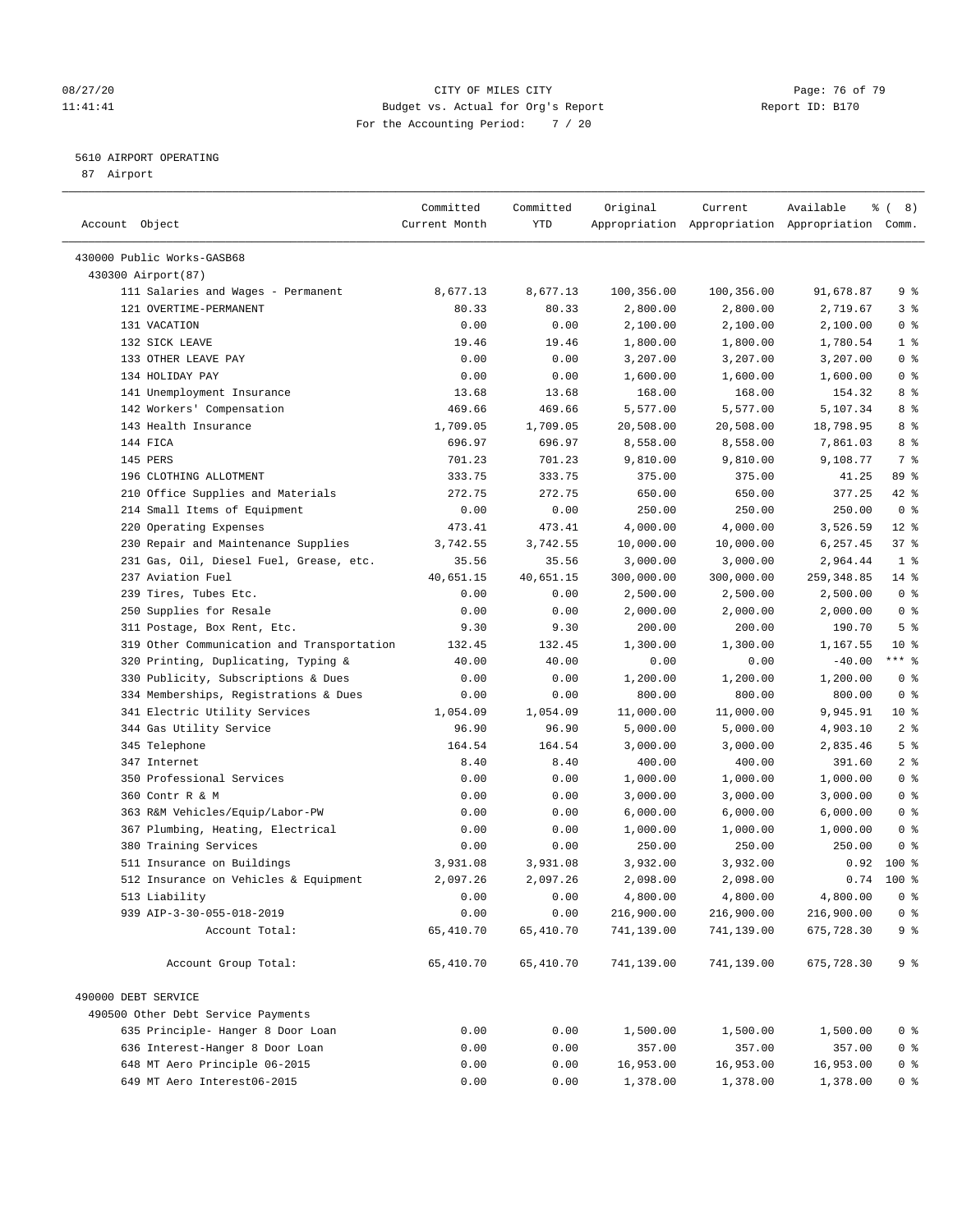### 08/27/20 Page: 77 of 79 11:41:41 Budget vs. Actual for Org's Report Changer Report ID: B170 For the Accounting Period: 7 / 20

#### 5610 AIRPORT OPERATING

87 Airport

| Object<br>Account                        | Committed<br>Current Month | Committed<br>YTD | Original   | Current<br>Appropriation Appropriation | Available<br>Appropriation | % (8)<br>Comm. |
|------------------------------------------|----------------------------|------------------|------------|----------------------------------------|----------------------------|----------------|
|                                          |                            |                  |            |                                        |                            |                |
| Account Total:                           | 0.00                       | 0.00             | 20,188.00  | 20,188.00                              | 20,188.00                  | 0 <sup>8</sup> |
| Account Group Total:                     | 0.00                       | 0.00             | 20,188.00  | 20,188.00                              | 20,188.00                  | 0 <sup>8</sup> |
| 520000 OTHER FINANCING USES              |                            |                  |            |                                        |                            |                |
| 521000 Interfund Operating Transfers Out |                            |                  |            |                                        |                            |                |
| 820 Transfers to Other Funds             | 1,662.42                   | 1,662.42         | 19,949.00  | 19,949.00                              | 18,286.58                  | 8 %            |
| Account Total:                           | 1,662.42                   | 1,662.42         | 19,949.00  | 19,949.00                              | 18,286.58                  | 8 %            |
| Account Group Total:                     | 1,662.42                   | 1,662.42         | 19,949.00  | 19,949.00                              | 18,286.58                  | 8 %            |
| Organization Total:                      | 67,073.12                  | 67,073.12        | 781,276.00 | 781,276.00                             | 714,202.88                 | 9 <sup>8</sup> |
|                                          |                            |                  |            |                                        |                            |                |
| Fund Total:                              | 67,073.12                  | 67,073.12        | 781,276.00 | 781,276.00                             | 714,202.88                 | 9 %            |